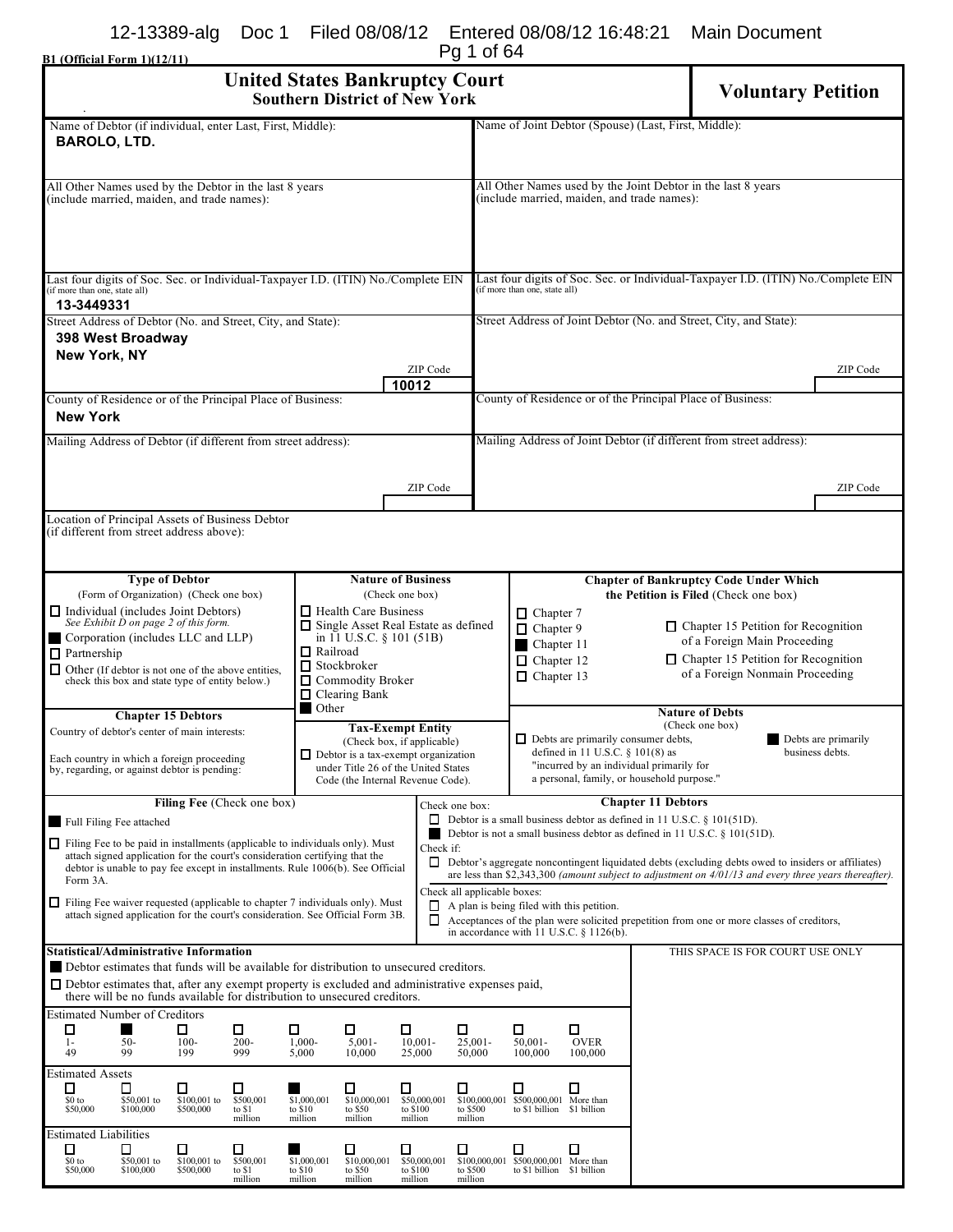12-13389-alg Doc 1 Filed 08/08/12 Entered 08/08/12 16:48:21 Main Document

| <b>B1 (Official Form 1)(12/11)</b>                                                                         |                                                                                                                                                                                                                                                                                                                                                                                                                                                                                                                                                  | Pg 2 of 64                                | Page 2                                                                                                                                                                                                                                                                                                                                             |  |  |
|------------------------------------------------------------------------------------------------------------|--------------------------------------------------------------------------------------------------------------------------------------------------------------------------------------------------------------------------------------------------------------------------------------------------------------------------------------------------------------------------------------------------------------------------------------------------------------------------------------------------------------------------------------------------|-------------------------------------------|----------------------------------------------------------------------------------------------------------------------------------------------------------------------------------------------------------------------------------------------------------------------------------------------------------------------------------------------------|--|--|
|                                                                                                            | <b>Voluntary Petition</b>                                                                                                                                                                                                                                                                                                                                                                                                                                                                                                                        | Name of Debtor(s):<br><b>BAROLO, LTD.</b> |                                                                                                                                                                                                                                                                                                                                                    |  |  |
|                                                                                                            | (This page must be completed and filed in every case)                                                                                                                                                                                                                                                                                                                                                                                                                                                                                            |                                           |                                                                                                                                                                                                                                                                                                                                                    |  |  |
|                                                                                                            | All Prior Bankruptcy Cases Filed Within Last 8 Years (If more than two, attach additional sheet)                                                                                                                                                                                                                                                                                                                                                                                                                                                 |                                           |                                                                                                                                                                                                                                                                                                                                                    |  |  |
| Location<br>Where Filed: - None -                                                                          |                                                                                                                                                                                                                                                                                                                                                                                                                                                                                                                                                  | Case Number:                              | Date Filed:                                                                                                                                                                                                                                                                                                                                        |  |  |
| Location<br>Where Filed:                                                                                   |                                                                                                                                                                                                                                                                                                                                                                                                                                                                                                                                                  | Case Number:                              | Date Filed:                                                                                                                                                                                                                                                                                                                                        |  |  |
|                                                                                                            | Pending Bankruptcy Case Filed by any Spouse, Partner, or Affiliate of this Debtor (If more than one, attach additional sheet)                                                                                                                                                                                                                                                                                                                                                                                                                    |                                           |                                                                                                                                                                                                                                                                                                                                                    |  |  |
| Name of Debtor:<br>- None -                                                                                |                                                                                                                                                                                                                                                                                                                                                                                                                                                                                                                                                  | Case Number:                              | Date Filed:                                                                                                                                                                                                                                                                                                                                        |  |  |
| District:                                                                                                  |                                                                                                                                                                                                                                                                                                                                                                                                                                                                                                                                                  | Relationship:                             | Judge:                                                                                                                                                                                                                                                                                                                                             |  |  |
|                                                                                                            | <b>Exhibit A</b>                                                                                                                                                                                                                                                                                                                                                                                                                                                                                                                                 |                                           | <b>Exhibit B</b><br>(To be completed if debtor is an individual whose debts are primarily consumer debts.)                                                                                                                                                                                                                                         |  |  |
|                                                                                                            | (To be completed if debtor is required to file periodic reports (e.g.,<br>forms 10K and 10Q) with the Securities and Exchange Commission<br>pursuant to Section 13 or 15(d) of the Securities Exchange Act of 1934<br>and is requesting relief under chapter 11.)                                                                                                                                                                                                                                                                                | required by 11 U.S.C. $§342(b)$ .         | I, the attorney for the petitioner named in the foregoing petition, declare that I<br>have informed the petitioner that [he or she] may proceed under chapter 7, 11,<br>12, or 13 of title 11, United States Code, and have explained the relief available<br>under each such chapter. I further certify that I delivered to the debtor the notice |  |  |
| X<br>$\Box$ Exhibit A is attached and made a part of this petition.<br>Signature of Attorney for Debtor(s) |                                                                                                                                                                                                                                                                                                                                                                                                                                                                                                                                                  |                                           | (Date)                                                                                                                                                                                                                                                                                                                                             |  |  |
|                                                                                                            |                                                                                                                                                                                                                                                                                                                                                                                                                                                                                                                                                  | <b>Exhibit C</b>                          |                                                                                                                                                                                                                                                                                                                                                    |  |  |
| No.                                                                                                        | Does the debtor own or have possession of any property that poses or is alleged to pose a threat of imminent and identifiable harm to public health or safety?<br>$\Box$ Yes, and Exhibit C is attached and made a part of this petition.                                                                                                                                                                                                                                                                                                        |                                           |                                                                                                                                                                                                                                                                                                                                                    |  |  |
| If this is a joint petition:                                                                               | (To be completed by every individual debtor. If a joint petition is filed, each spouse must complete and attach a separate Exhibit D.)<br>$\Box$ Exhibit D completed and signed by the debtor is attached and made a part of this petition.<br>$\Box$ Exhibit D also completed and signed by the joint debtor is attached and made a part of this petition.                                                                                                                                                                                      | <b>Exhibit D</b>                          |                                                                                                                                                                                                                                                                                                                                                    |  |  |
|                                                                                                            | <b>Information Regarding the Debtor - Venue</b>                                                                                                                                                                                                                                                                                                                                                                                                                                                                                                  |                                           |                                                                                                                                                                                                                                                                                                                                                    |  |  |
|                                                                                                            | (Check any applicable box)                                                                                                                                                                                                                                                                                                                                                                                                                                                                                                                       |                                           |                                                                                                                                                                                                                                                                                                                                                    |  |  |
|                                                                                                            | Debtor has been domiciled or has had a residence, principal place of business, or principal assets in this District for 180<br>days immediately preceding the date of this petition or for a longer part of such 180 days than in any other District.                                                                                                                                                                                                                                                                                            |                                           |                                                                                                                                                                                                                                                                                                                                                    |  |  |
| □                                                                                                          |                                                                                                                                                                                                                                                                                                                                                                                                                                                                                                                                                  |                                           |                                                                                                                                                                                                                                                                                                                                                    |  |  |
| □                                                                                                          | There is a bankruptcy case concerning debtor's affiliate, general partner, or partnership pending in this District.<br>Debtor is a debtor in a foreign proceeding and has its principal place of business or principal assets in the United States in<br>this District, or has no principal place of business or assets in the United States but is a defendant in an action or<br>proceeding [in a federal or state court] in this District, or the interests of the parties will be served in regard to the relief<br>sought in this District. |                                           |                                                                                                                                                                                                                                                                                                                                                    |  |  |
|                                                                                                            | Certification by a Debtor Who Resides as a Tenant of Residential Property<br>(Check all applicable boxes)                                                                                                                                                                                                                                                                                                                                                                                                                                        |                                           |                                                                                                                                                                                                                                                                                                                                                    |  |  |
| $\Box$                                                                                                     | Landlord has a judgment against the debtor for possession of debtor's residence. (If box checked, complete the following.)                                                                                                                                                                                                                                                                                                                                                                                                                       |                                           |                                                                                                                                                                                                                                                                                                                                                    |  |  |
|                                                                                                            | (Name of landlord that obtained judgment)                                                                                                                                                                                                                                                                                                                                                                                                                                                                                                        |                                           |                                                                                                                                                                                                                                                                                                                                                    |  |  |
|                                                                                                            |                                                                                                                                                                                                                                                                                                                                                                                                                                                                                                                                                  |                                           |                                                                                                                                                                                                                                                                                                                                                    |  |  |
|                                                                                                            | (Address of landlord)                                                                                                                                                                                                                                                                                                                                                                                                                                                                                                                            |                                           |                                                                                                                                                                                                                                                                                                                                                    |  |  |
| □                                                                                                          | Debtor claims that under applicable nonbankruptcy law, there are circumstances under which the debtor would be permitted to cure<br>the entire monetary default that gave rise to the judgment for possession, after the judgment for possession was entered, and                                                                                                                                                                                                                                                                                |                                           |                                                                                                                                                                                                                                                                                                                                                    |  |  |

Debtor certifies that he/she has served the Landlord with this certification. (11 U.S.C. § 362(l)).  $\Box$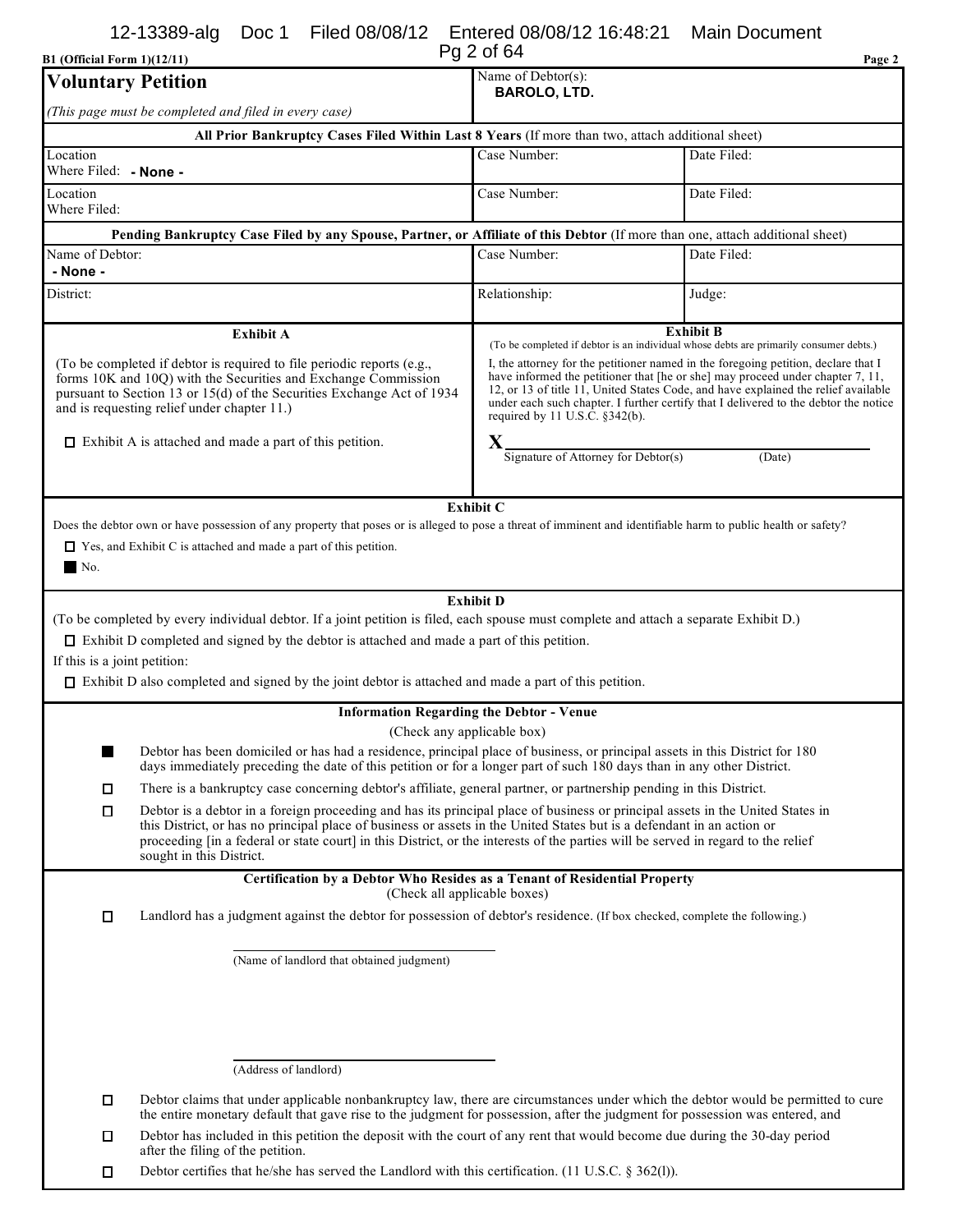| <b>B1 (Official Form 1)(12/11)</b>                                                                                                                                                                                                                                                                                                                                                                                                                                                                                                                                                                                                                                                                                                            | Pg 3 of 64<br>Page 3                                                                                                                                                                                                                                                                                                                                                                                                                                                                                                                                                                                                                                                                                                                                                                                                            |
|-----------------------------------------------------------------------------------------------------------------------------------------------------------------------------------------------------------------------------------------------------------------------------------------------------------------------------------------------------------------------------------------------------------------------------------------------------------------------------------------------------------------------------------------------------------------------------------------------------------------------------------------------------------------------------------------------------------------------------------------------|---------------------------------------------------------------------------------------------------------------------------------------------------------------------------------------------------------------------------------------------------------------------------------------------------------------------------------------------------------------------------------------------------------------------------------------------------------------------------------------------------------------------------------------------------------------------------------------------------------------------------------------------------------------------------------------------------------------------------------------------------------------------------------------------------------------------------------|
| <b>Voluntary Petition</b>                                                                                                                                                                                                                                                                                                                                                                                                                                                                                                                                                                                                                                                                                                                     | Name of Debtor(s):                                                                                                                                                                                                                                                                                                                                                                                                                                                                                                                                                                                                                                                                                                                                                                                                              |
| (This page must be completed and filed in every case)                                                                                                                                                                                                                                                                                                                                                                                                                                                                                                                                                                                                                                                                                         | <b>BAROLO, LTD.</b>                                                                                                                                                                                                                                                                                                                                                                                                                                                                                                                                                                                                                                                                                                                                                                                                             |
|                                                                                                                                                                                                                                                                                                                                                                                                                                                                                                                                                                                                                                                                                                                                               | <b>Signatures</b>                                                                                                                                                                                                                                                                                                                                                                                                                                                                                                                                                                                                                                                                                                                                                                                                               |
| Signature(s) of Debtor(s) (Individual/Joint)                                                                                                                                                                                                                                                                                                                                                                                                                                                                                                                                                                                                                                                                                                  | <b>Signature of a Foreign Representative</b>                                                                                                                                                                                                                                                                                                                                                                                                                                                                                                                                                                                                                                                                                                                                                                                    |
| I declare under penalty of perjury that the information provided in this<br>petition is true and correct.<br>[If petitioner is an individual whose debts are primarily consumer debts and<br>has chosen to file under chapter 7] I am aware that I may proceed under<br>chapter 7, 11, 12, or 13 of title 11, United States Code, understand the relief<br>available under each such chapter, and choose to proceed under chapter 7.<br>[If no attorney represents me and no bankruptcy petition preparer signs the<br>petition] I have obtained and read the notice required by 11 U.S.C. §342(b).<br>I request relief in accordance with the chapter of title 11, United States Code,<br>specified in this petition.<br>Signature of Debtor | I declare under penalty of perjury that the information provided in this petition<br>is true and correct, that I am the foreign representative of a debtor in a foreign<br>proceeding, and that I am authorized to file this petition.<br>(Check only one box.)<br>□ I request relief in accordance with chapter 15 of title 11. United States Code.<br>Certified copies of the documents required by 11 U.S.C. §1515 are attached.<br>$\Box$ Pursuant to 11 U.S.C. §1511, I request relief in accordance with the chapter<br>of title 11 specified in this petition. A certified copy of the order granting<br>recognition of the foreign main proceeding is attached.<br>Signature of Foreign Representative<br>$\mathbf{X}$                                                                                                  |
|                                                                                                                                                                                                                                                                                                                                                                                                                                                                                                                                                                                                                                                                                                                                               |                                                                                                                                                                                                                                                                                                                                                                                                                                                                                                                                                                                                                                                                                                                                                                                                                                 |
| Signature of Joint Debtor<br>$\mathbf{X}$                                                                                                                                                                                                                                                                                                                                                                                                                                                                                                                                                                                                                                                                                                     | Printed Name of Foreign Representative                                                                                                                                                                                                                                                                                                                                                                                                                                                                                                                                                                                                                                                                                                                                                                                          |
|                                                                                                                                                                                                                                                                                                                                                                                                                                                                                                                                                                                                                                                                                                                                               |                                                                                                                                                                                                                                                                                                                                                                                                                                                                                                                                                                                                                                                                                                                                                                                                                                 |
|                                                                                                                                                                                                                                                                                                                                                                                                                                                                                                                                                                                                                                                                                                                                               | Date                                                                                                                                                                                                                                                                                                                                                                                                                                                                                                                                                                                                                                                                                                                                                                                                                            |
| Telephone Number (If not represented by attorney)                                                                                                                                                                                                                                                                                                                                                                                                                                                                                                                                                                                                                                                                                             | <b>Signature of Non-Attorney Bankruptcy Petition Preparer</b>                                                                                                                                                                                                                                                                                                                                                                                                                                                                                                                                                                                                                                                                                                                                                                   |
| Date                                                                                                                                                                                                                                                                                                                                                                                                                                                                                                                                                                                                                                                                                                                                          | I declare under penalty of perjury that: (1) I am a bankruptcy petition<br>preparer as defined in 11 $\dot{U}$ .S.C. § 110; (2) I prepared this document for                                                                                                                                                                                                                                                                                                                                                                                                                                                                                                                                                                                                                                                                    |
| Signature of Attorney*<br>X /s/ Randall S. D. Jacobs<br><b>SI Randall S. D. Jacobs</b><br>Signature of Attorney for Debtor(s)<br><b>Randall S. D. Jacobs</b><br>Printed Name of Attorney for Debtor(s)<br>RANDALL S. D. JACOBS, PLLC<br>Firm Name<br>110 Wall Street<br>11th Floor<br>New York, NY 10005-3718<br>Address<br>Email: rsdjacobs@chapter11esq.com<br>212 709 8116 Fax: 973 226 8897<br>Telephone Number                                                                                                                                                                                                                                                                                                                           | and the notices and information required under 11 U.S.C. §§ 110(b),<br>$110(h)$ , and $342(b)$ ; and, (3) if rules or guidelines have been promulgated<br>pursuant to 11 U.S.C. § 110(h) setting a maximum fee for services<br>chargeable by bankruptcy petition preparers, I have given the debtor notice<br>of the maximum amount before preparing any document for filing for a<br>debtor or accepting any fee from the debtor, as required in that section.<br>Official Form 19 is attached.<br>Printed Name and title, if any, of Bankruptcy Petition Preparer<br>Social-Security number (If the bankrutpcy petition preparer is not<br>an individual, state the Social Security number of the officer,<br>principal, responsible person or partner of the bankruptcy petition<br>preparer.)(Required by 11 U.S.C. § 110.) |
| August 8, 2012                                                                                                                                                                                                                                                                                                                                                                                                                                                                                                                                                                                                                                                                                                                                |                                                                                                                                                                                                                                                                                                                                                                                                                                                                                                                                                                                                                                                                                                                                                                                                                                 |
| Date<br>*In a case in which $\S$ 707(b)(4)(D) applies, this signature also constitutes a<br>certification that the attorney has no knowledge after an inquiry that the<br>information in the schedules is incorrect.                                                                                                                                                                                                                                                                                                                                                                                                                                                                                                                          | Address<br>$\mathbf X$<br><u> 1980 - Johann Barbara, martxa alemaniar a</u>                                                                                                                                                                                                                                                                                                                                                                                                                                                                                                                                                                                                                                                                                                                                                     |
| <b>Signature of Debtor (Corporation/Partnership)</b>                                                                                                                                                                                                                                                                                                                                                                                                                                                                                                                                                                                                                                                                                          | Date                                                                                                                                                                                                                                                                                                                                                                                                                                                                                                                                                                                                                                                                                                                                                                                                                            |
| I declare under penalty of perjury that the information provided in this<br>petition is true and correct, and that I have been authorized to file this petition<br>on behalf of the debtor.<br>The debtor requests relief in accordance with the chapter of title 11, United<br>States Code, specified in this petition.                                                                                                                                                                                                                                                                                                                                                                                                                      | Signature of bankruptcy petition preparer or officer, principal, responsible<br>person, or partner whose Social Security number is provided above.<br>Names and Social-Security numbers of all other individuals who prepared or<br>assisted in preparing this document unless the bankruptcy petition preparer is<br>not an individual:                                                                                                                                                                                                                                                                                                                                                                                                                                                                                        |
| /s/ Paolo Secondo<br>X.                                                                                                                                                                                                                                                                                                                                                                                                                                                                                                                                                                                                                                                                                                                       |                                                                                                                                                                                                                                                                                                                                                                                                                                                                                                                                                                                                                                                                                                                                                                                                                                 |
| Signature of Authorized Individual<br><b>Paolo Secondo</b>                                                                                                                                                                                                                                                                                                                                                                                                                                                                                                                                                                                                                                                                                    |                                                                                                                                                                                                                                                                                                                                                                                                                                                                                                                                                                                                                                                                                                                                                                                                                                 |
| Printed Name of Authorized Individual                                                                                                                                                                                                                                                                                                                                                                                                                                                                                                                                                                                                                                                                                                         | If more than one person prepared this document, attach additional sheets<br>conforming to the appropriate official form for each person.                                                                                                                                                                                                                                                                                                                                                                                                                                                                                                                                                                                                                                                                                        |
| <b>President</b>                                                                                                                                                                                                                                                                                                                                                                                                                                                                                                                                                                                                                                                                                                                              | A bankruptcy petition preparer's failure to comply with the provisions of                                                                                                                                                                                                                                                                                                                                                                                                                                                                                                                                                                                                                                                                                                                                                       |
| Title of Authorized Individual                                                                                                                                                                                                                                                                                                                                                                                                                                                                                                                                                                                                                                                                                                                | title 11 and the Federal Rules of Bankruptcy Procedure may result in<br>fines or imprisonment or both. 11 U.S.C. $\S110$ ; 18 U.S.C. $\S156$ .                                                                                                                                                                                                                                                                                                                                                                                                                                                                                                                                                                                                                                                                                  |

**August 8, 2012**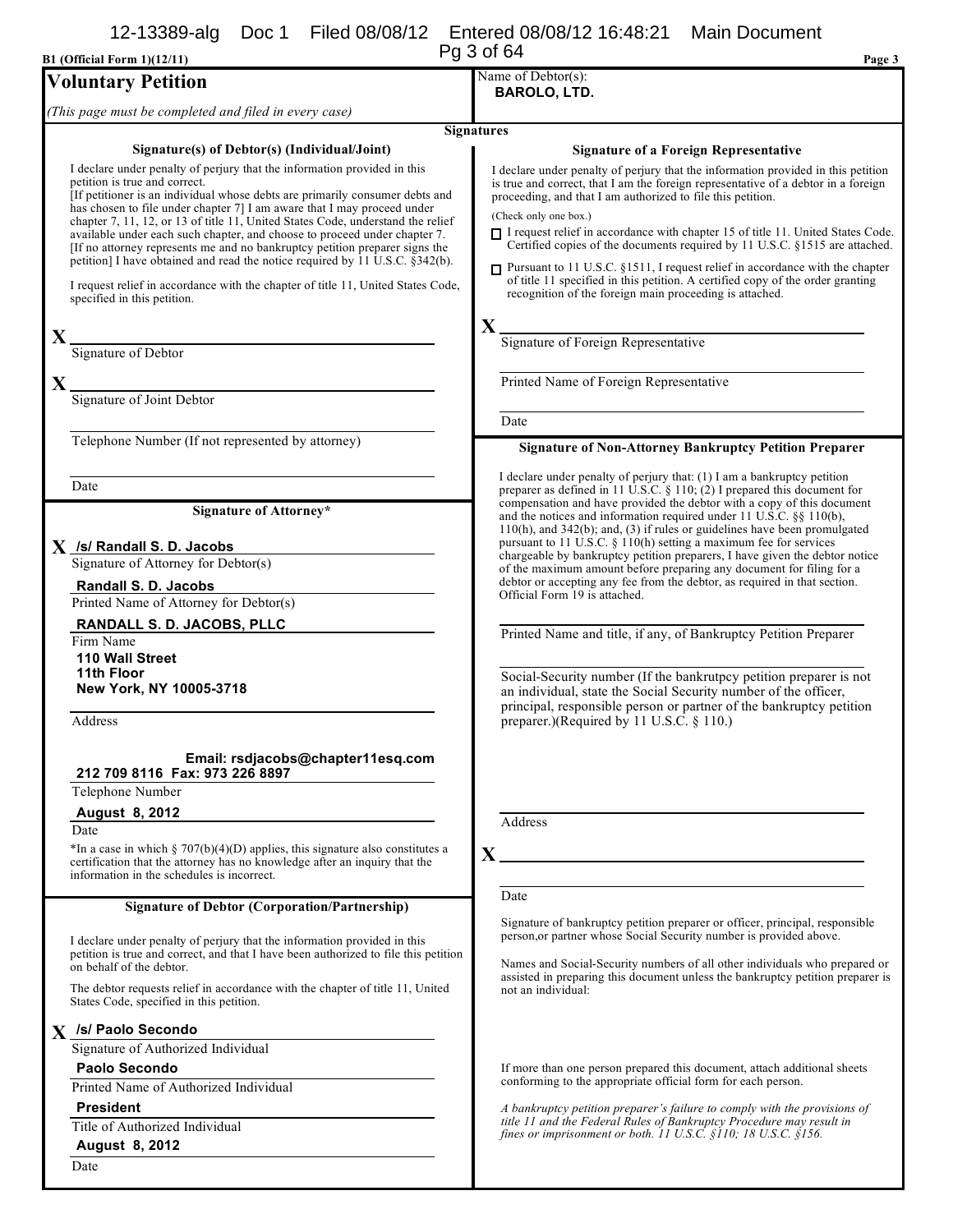# **CORPORATE RESOLUTIONS**

# **BAROLO, LTD.**

I, Paolo Secondo, President and sole Director of BAROLO, LTD., a New York

corporation (the "Corporation") do hereby certify that the following resolutions were duly

adopted by the Board of Directors of the Corporation June 26, 2012 and such resolutions have

not been modified, amended or rescinded and are now in full force and effect:

RESOLVED, that the filing by the Corporation of a petition for relief under chapter 11 of title 11 of the United States Code (the "Bankruptcy Code") in the United States Bankruptcy Court in the Southern District of New York is hereby approved, and it is further

RESOLVED, that the Director and the President of the Corporation are hereby authorized and directed ro retain on behalf of the Corporation to retain Randall S. D. Jacobs, PLLC and such other law firms, accountants, and financial advisors as may be appropriate, to render legal services to, and to represent the Corporation in commencing with any proceedings under the Bankruptcy Code and other related matters in connection therewith, on such terms as the President shall approve; and it is

RESOLVED, that the President or other appropriate officer of the Corporation is authorized and directed to take any and all such further action and to execute and deliver any and all such further instruments and documents and to pay all resulting or related expenses, in each case as in his judgment shall be necessary or desirable, in order to fully carry out the intent and accomplish the purposes of these Resolutions; it is further

RESOLVED, that all acts lawfully done or actions lawfully taken by any officer of the Corporation in connection with the reorganization, recapitalization or liquidation of the Corporation or any matters related thereto or by virtue of these Resolutions, are hereby ratified, confirmed and approved.

WITNESS our hands this 26th day of June, 2012

1 $s/ Paolo Secondo$ 

Paolo Secondo President and Director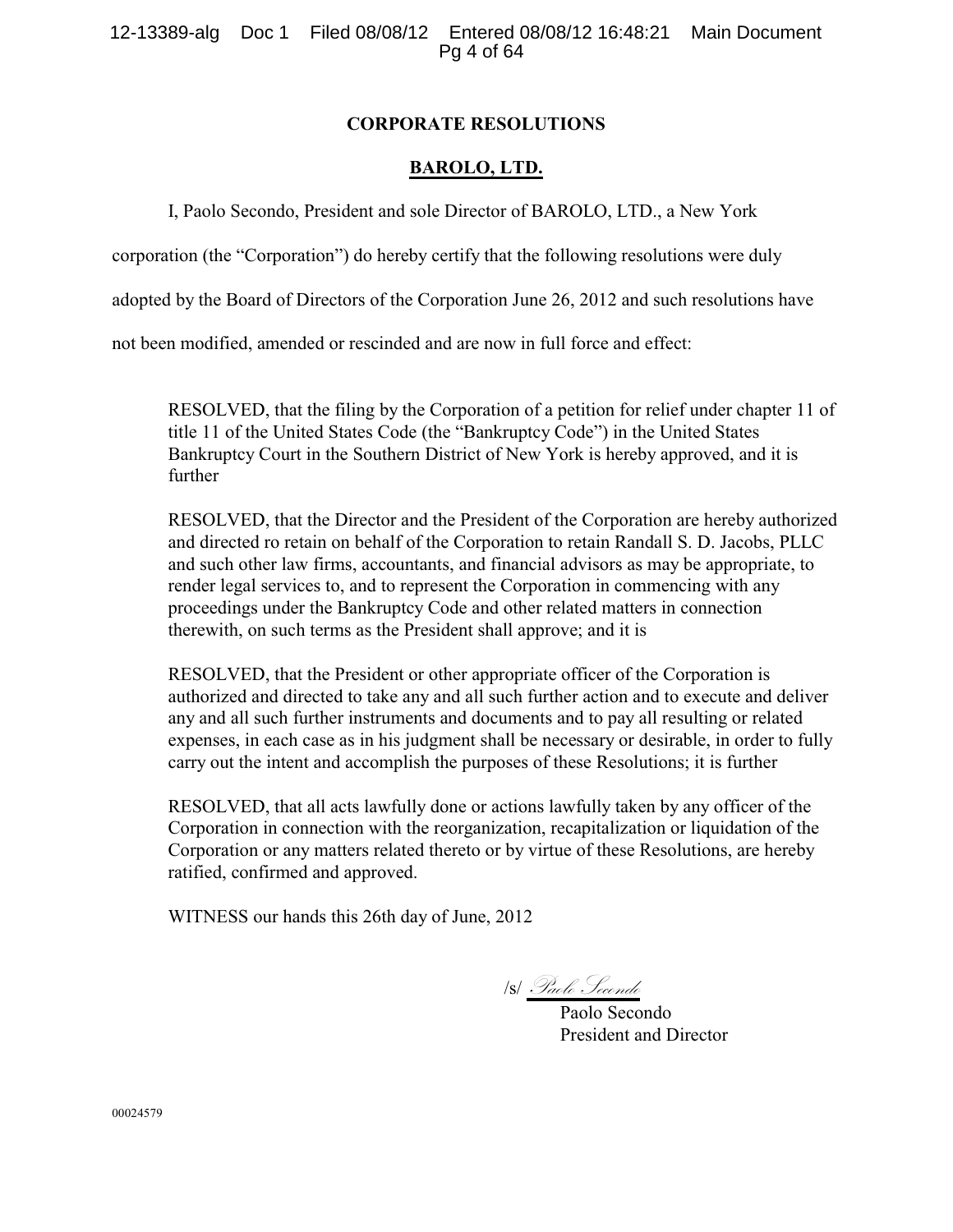|  | 12-13389-alg Doc 1 Filed 08/08/12 Entered 08/08/12 16:48:21 Main Document |  |
|--|---------------------------------------------------------------------------|--|
|  | Pg 5 of 64                                                                |  |

| Randall S. D. Jacobs             |
|----------------------------------|
| Randall S. D. Jacobs, PLLC       |
| 110 Wall Street, $11th$ Floor    |
| New York, New York 10005-3817    |
| Tel: (212) 709-8116              |
| Fax: (973) 226-3301              |
| rsdjacobs@chapter11esq.com       |
| Proposed Attorney for the Debtor |
| and Debtor-in-Possession         |
|                                  |

UNITED STATES BANKRUPTCY COURT

|        |                                  | $\mathbf{x}$ | Case No.   |
|--------|----------------------------------|--------------|------------|
|        |                                  |              |            |
| IN RE: |                                  |              | Chapter 11 |
|        |                                  |              |            |
|        | BAROLO, LTD.,                    |              |            |
|        |                                  |              |            |
|        |                                  |              |            |
|        | Debtor and Debtor-in-Possession. |              |            |
|        |                                  |              |            |

### **RULE 1007-4 DEBTORS' AFFIDAVIT**

| STATE OF NEW YORK, |  |
|--------------------|--|
|--------------------|--|

COUNTY OF NEW YORK. }

Paolo Secondo, being duly sworn, deposes and says as follows:

} ss.:

1. I am the sole stockholder, officer and director of Barolo, Ltd., the debtor-in-

possession (the "Debtor") engaged in business as an upscale Italian restaurant (the "Restaurant") since 1990.

2. The circumstances leading to the Debtor filing under chapter 11 are as follows:

Barolo, Ltd. is a New York Restaurant operating a long term leasehold located at 398 West

Broadway, in the fashionable area of Soho, NYC (the "Lease"). The Restaurant has became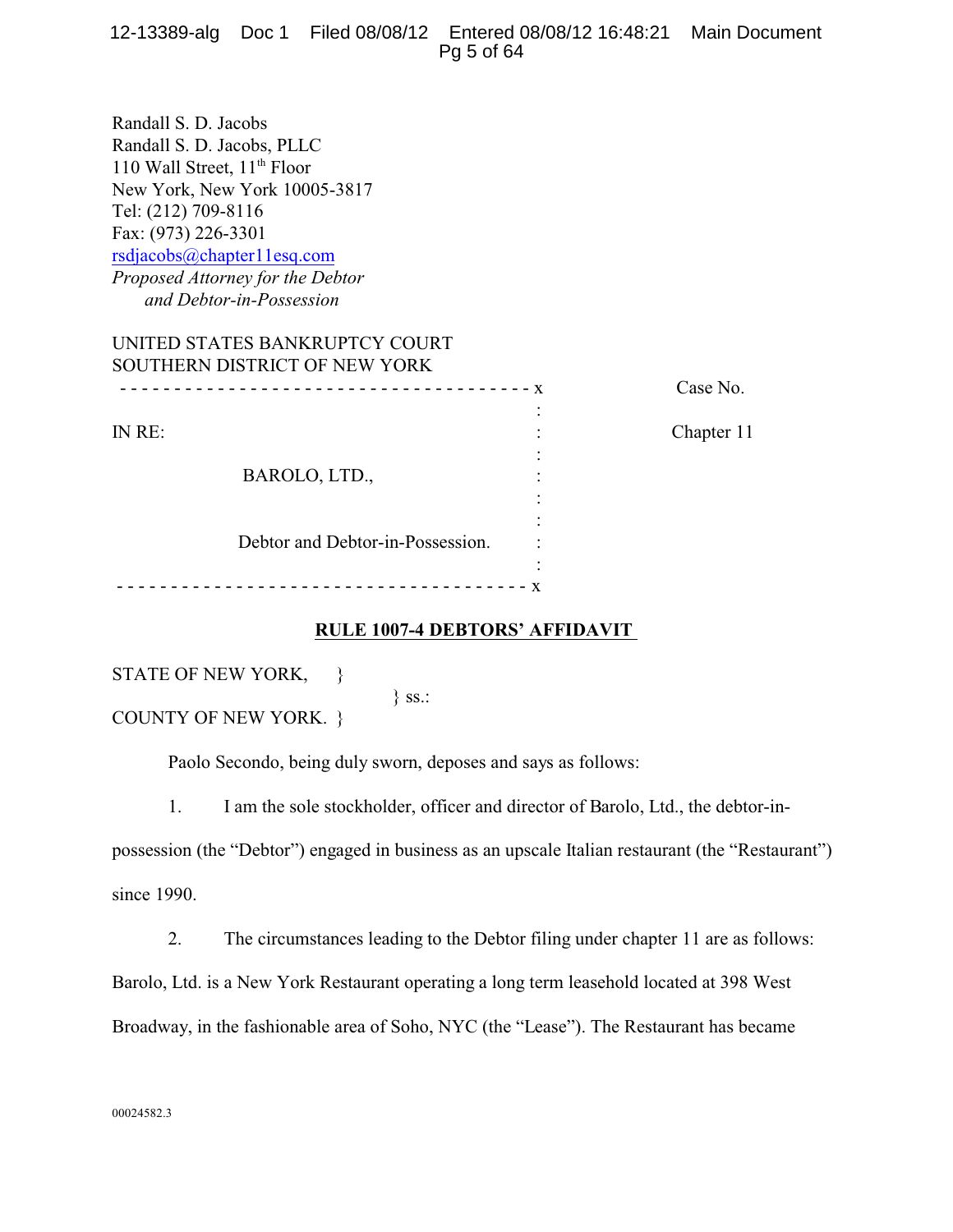### 12-13389-alg Doc 1 Filed 08/08/12 Entered 08/08/12 16:48:21 Main Document Pg 6 of 64

known as one of the most beautiful and best Italian restaurants in New York City, frequented by celebrities, local residents, business men and tourists alike. When I leased the Restaurant I completely gutted the former old warehouse that occupied the premises. I put more than \$3 Million into complete renovations and created a nearly 400 seat restaurant including one of the largest outdoor dining gardens in New York City, seating 200 people; the garden dining room is located at 76 Thompson Street, the parcel adjoining the rear and connected to the main location at 398 West Broadway, New York (collectively, the "Premises"). The outdoor dining room is very busy during warm weather.

3. Over the past 25 years of operations, the Restaurant had only suffered one significant downturn in business: in the aftermath of the September 11, 2001 attack. The general area was closed for months and when access was reopened, our clientele was scarce and afraid to come downtown. In order to survive, I had to reinvest my own money, and also get loans, including one with FEMA/Small Business Administration for over half a million dollars, which is still being repaid.

4. Starting in the year 2004, apparently as a result of the reduced real estate values in the area, the Landlord offered to accept reduced monthly rent payments contrary to the terms in the Lease. I was pleased to accept his offer because our business was still struggling to recover from its losses and reduced volume since 2001. As a result, I began to pay the agreed upon reduced rent amounts to the Landlord which were accepted without objection.

5. When I raised the subject with the Landlord on different occasions, he told me not to worry about the fact that he had agreed to accept less rent than stated in the Lease. However, in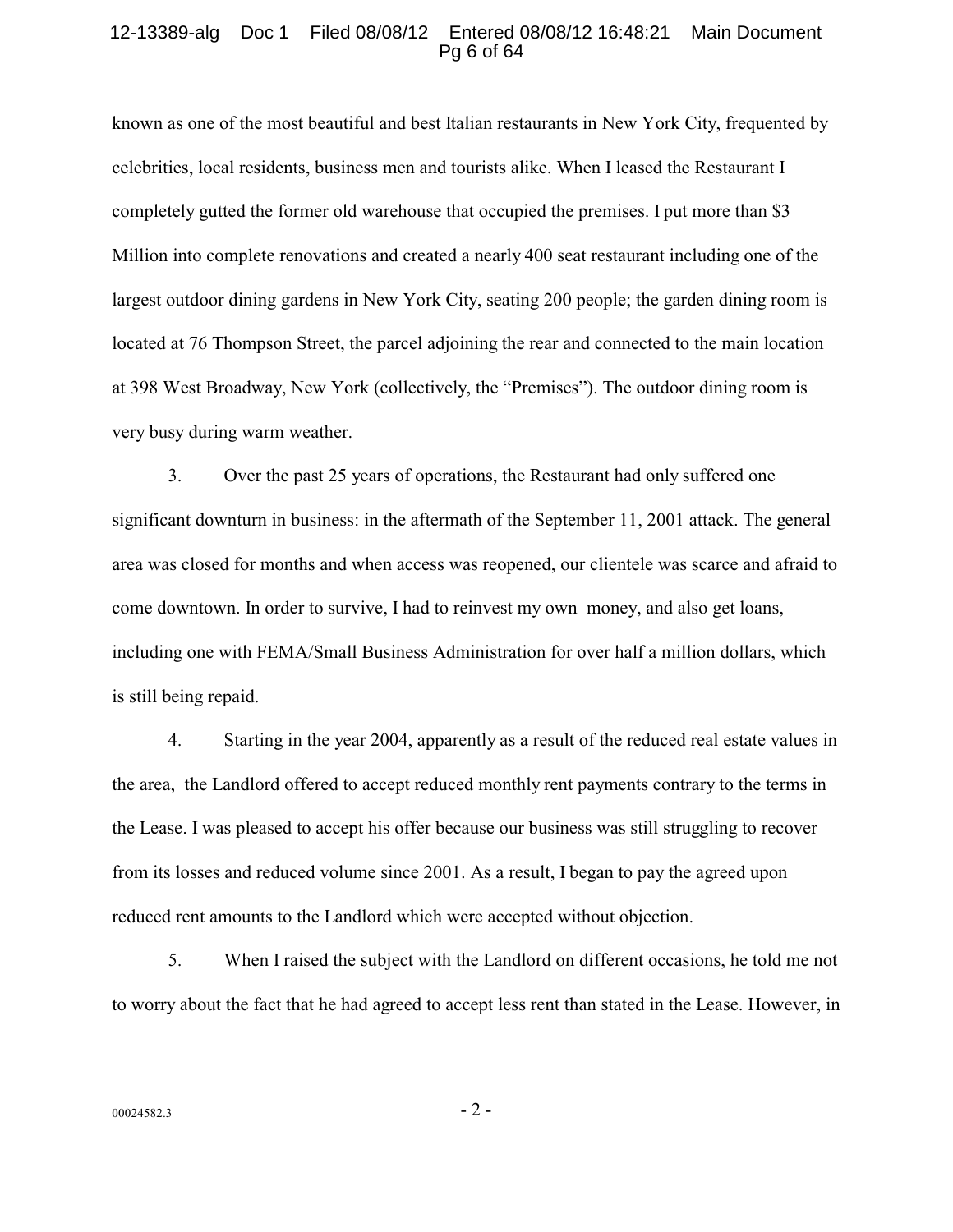### 12-13389-alg Doc 1 Filed 08/08/12 Entered 08/08/12 16:48:21 Main Document Pg 7 of 64

2010 the Landlord suddenly demanded the previously forgiven rent and advised of his intention to collect from the Restaurant through an L&T proceeding. He started an action in Tenant/Landlord Court in June 2010, but he did not proceed with eviction, instead, sought to obtain my agreement to vacate the Premises, apparently in favor of a replacement tenant who was willing to pay far more rent for the vastly improved Premises.

6. In the last several months different people have visited the restaurant with the apparent intention of considering the Premises for their own use. Some of them mentioned to me that they were talking with the Landlord about the Premises.

7. The Landlord himself has explained to me that - although we are paying now according to the lease of approximately \$ 110,000 a month- the Premises were much more valuable now and commands a much higher rent, and he told me of his intention to evict Barolo. I now believe that the Landlord's offer to accept less rent from Barolo for several years was a ploy to later support his attempt to evict Barolo in case the real estate market improved. Subsequently, I have seen an article in the New York Times in which French patisserie Ladourre has indicated it was going to take the Premises from me for its own business operations.

8. The Restaurant continues to be profitable operating from its valuable leased locations. It has an great reputation for good food and it was built to last for the entire 30 years of its original lease of the entire Premises which does not expire until March 31, 2018.

9. The Restaurant employs 97 full and part-time employees, most of which we have employed for over 10 years and some from its initial opening and is the primary source of income for me and my family.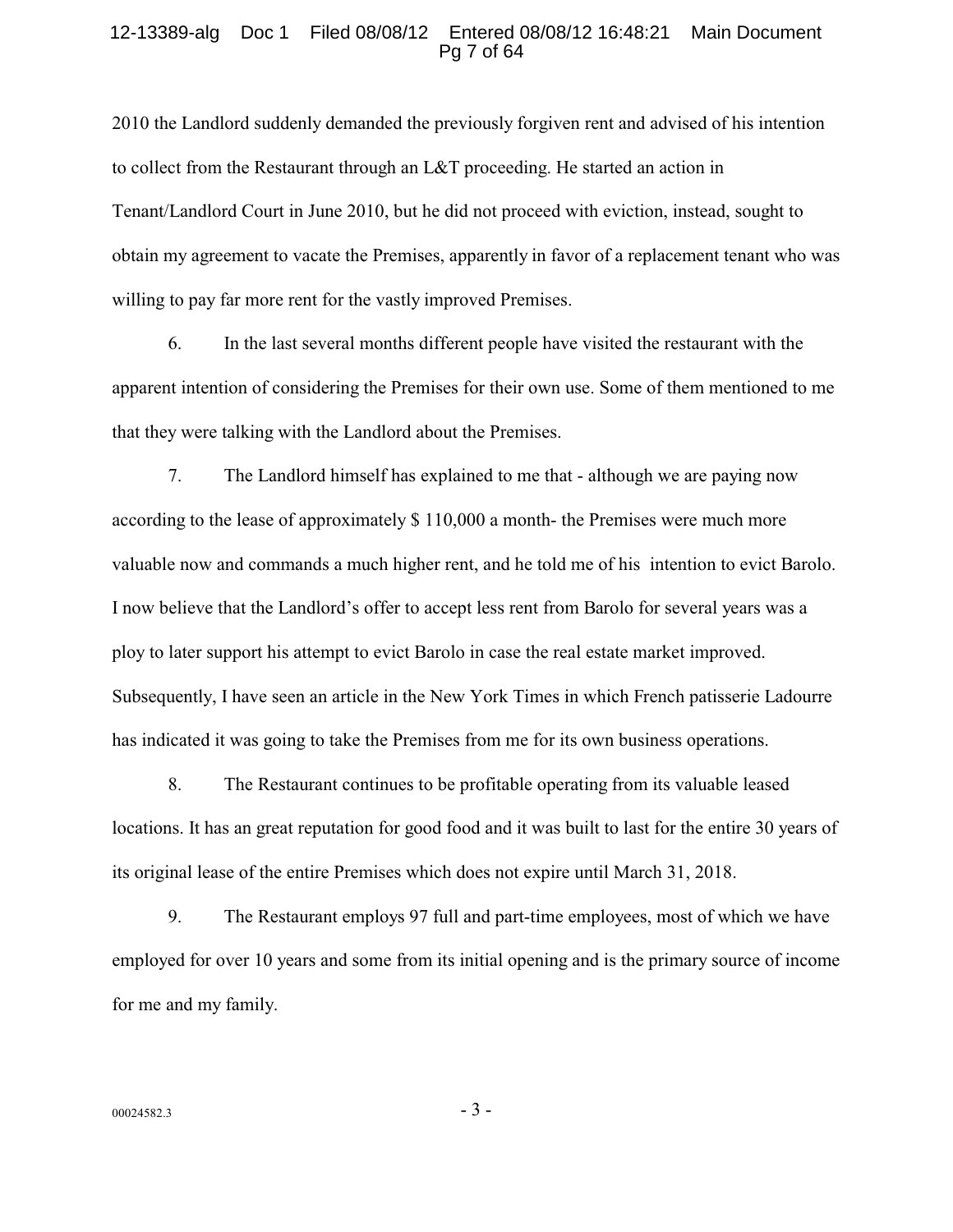### 12-13389-alg Doc 1 Filed 08/08/12 Entered 08/08/12 16:48:21 Main Document Pg 8 of 64

10. The Restaurant is re-paying the business loans which I have personally guaranteed.

11. For many years, the Restaurant has done business with faithful suppliers who extended credit and who were very supportive of our business in the aftermath of September 11, 2001. They would be significantly damaged by the loss of the business the Restaurant provides to them.

12. See Form 4 in the Petition identifying each of the holders of the 20 largest general unsecured claims against the Debtor.

13. There are two secured claims against the Debtor listed in Schedule D attached to the Petition.

14. A summary of the Debtors' assets and liabilities is set forth in the Schedules attached to the Petition.

15. The Debtor has a single class of common stock issued and outstanding, all of which is held by me as the sole stockholder, officer and director.

16. None of the Debtor's property is in the possession or custody of any custodian, public officer, mortgagee, pledgee, assignee of rents, or secured creditor, or agent for any such entity.

17. The Debtor owns no realty as indicated in Schedule A of the Petition. The Debtor has leased the Premises (the Restaurant location at 398 W. Broadway, New York, NY and rear adjoining garden/dining room located at 76-78 Thompson Street, New York, NY) from 81st and Fifth Realty Co. and Wind Associates, respectively, pursuant to a long term lease since April 1, 1992 which does not expire until March 31, 2018. The Debtor also leases a warehouse for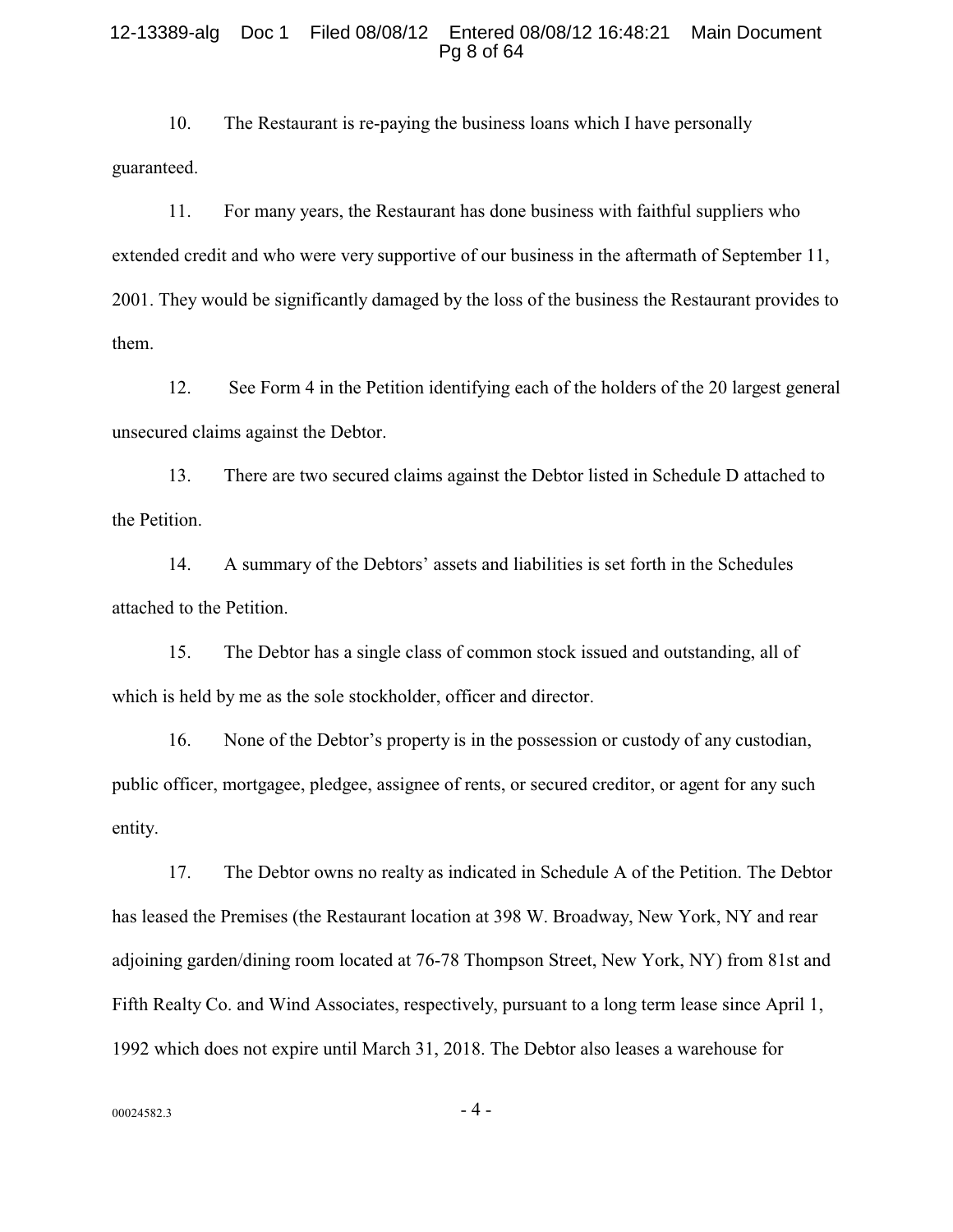### 12-13389-alg Doc 1 Filed 08/08/12 Entered 08/08/12 16:48:21 Main Document Pg 9 of 64

storage of its wines and liquor inventory at 217 Bank Street, New York. The location of its significant assets and books and records is primarily at the above Restaurant Premises.

18. Each action or proceeding, pending or threatened, against the Debtors or its property are for money damages are listed in the Statement of Financial Affairs, answers to question No. 4.

19. I run the Restaurant business with nearly 100 employees.

20. The estimated amount of the weekly payroll to employees (exclusive of officers, directors, stockholders, partners and members) for the 30-day period following the filing of the chapter 11 petition is \$155,000 a portion of which will not be payable until after the Filing Date.

21. The amount paid and proposed to be paid for services for the 30-day period following the filing of the chapter 11 petition to Mr. Secondo is \$12,000. No financial or business consultant has been retained by the Debtor.

22. A schedule, for the 30-day period following the filing of the chapter 11 petition, of estimated cash receipts and disbursements, net cash gain or loss, obligations and receivables expected to accrue but remaining unpaid, other than professional fees, and any other information relevant to an understanding of the foregoing is as follows: Sales \$650,000; Cost of Goods Sold: \$150,000; Payroll and related: \$ 150,000; Rent \$110,000; Other Expenses: \$115,000 resulting in a net profit of \$115,000 for the period.

/s/ Paolo Secondo

Paolo Secondo

Sworn to before me this th day of July 2012

/s/ **Notary Public** Notary Public

00024582.3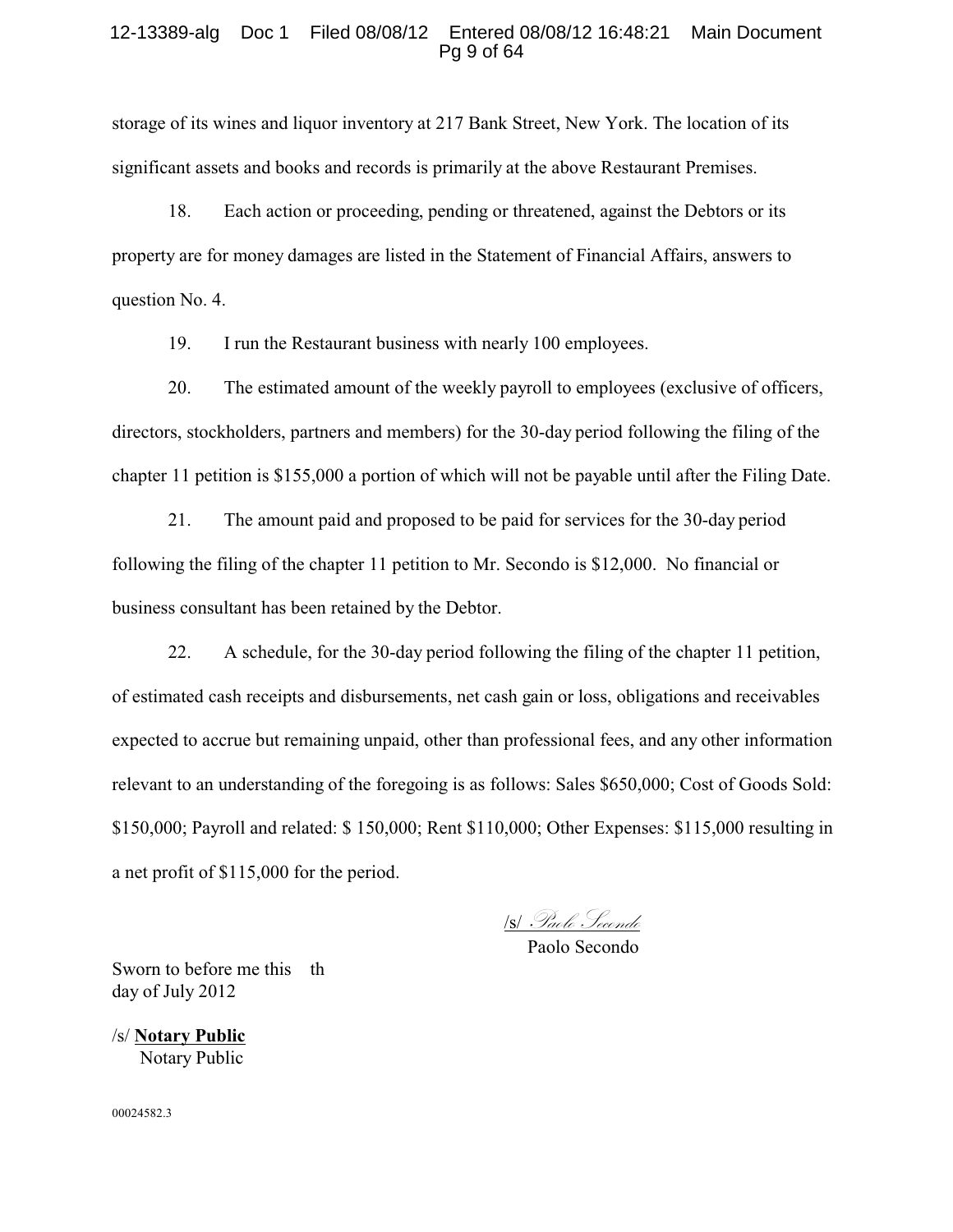|  | 12-13389-alg Doc 1 Filed 08/08/12 Entered 08/08/12 16:48:21 Main Document |  |
|--|---------------------------------------------------------------------------|--|
|  | Pg 10 of 64                                                               |  |

**B4 (Official Form 4) (12/07)**

# **United States Bankruptcy Court Southern District of New York**

In re **BAROLO, LTD.** Case No.

Debtor(s) Chapter **11** 

### **LIST OF CREDITORS HOLDING 20 LARGEST UNSECURED CLAIMS**

Following is the list of the debtor's creditors holding the 20 largest unsecured claims. The list is prepared in accordance with Fed. R. Bankr. P. 1007(d) for filing in this chapter 11 [*or* chapter 9] case. The list does not include (1) persons who come within the definition of "insider" set forth in 11 U.S.C. § 101, or (2) secured creditors unless the value of the collateral is such that the unsecured deficiency places the creditor among the holders of the 20 largest unsecured claims. If a minor child is one of the creditors holding the 20 largest unsecured claims, state the child's initials and the name and address of the child's parent or guardian, such as "A.B., a minor child, by John Doe, guardian." Do not disclose the child's name. See 11 U.S.C. § 112; Fed. R. Bankr. P. 1007(m).

| (1)                                                                                                                               | (2)                                                                                                                                                                      | (3)                                                                            | (4)                                                                                       | (5)                                                                 |
|-----------------------------------------------------------------------------------------------------------------------------------|--------------------------------------------------------------------------------------------------------------------------------------------------------------------------|--------------------------------------------------------------------------------|-------------------------------------------------------------------------------------------|---------------------------------------------------------------------|
| Name of creditor and complete<br>mailing address including zip<br>code                                                            | Name, telephone number and complete<br>mailing address, including zip code, of<br>employee, agent, or department of creditor<br>familiar with claim who may be contacted | Nature of claim (trade<br>debt, bank loan,<br>government contract,<br>$etc.$ ) | Indicate if claim is<br>contingent,<br>unliquidated,<br>disputed, or<br>subject to setoff | Amount of claim<br>[if secured, also<br>state value of<br>security] |
| 81ST & 5TH REALTY, Co.<br>35 East 21st Street, 3rd Floor                                                                          | 81ST & 5TH REALTY, Co.<br>35 East 21st Street, 3rd Floor                                                                                                                 | Lease of retail<br>premises: rent                                              | <b>Disputed</b>                                                                           | 1,483,320.00                                                        |
| NEW YORK, NY 10010                                                                                                                | NEW YORK, NY 10010                                                                                                                                                       | payments claimed<br>by Landlord                                                |                                                                                           |                                                                     |
| <b>SEEDCO FINANCIAL SVCS.,</b><br>INC.                                                                                            | SEEDCO FINANCIAL SVCS., INC.<br>915 Broadway, 18th Fl.                                                                                                                   | Location: 398 West<br>Broadway, New                                            | <b>Disputed</b>                                                                           | 334,851.31                                                          |
| 915 Broadway, 18th Fl.<br>NEW YORK, NY 10010                                                                                      | NEW YORK, NY 10010                                                                                                                                                       | <b>York NY 10012</b>                                                           |                                                                                           | (5,000.00)<br>secured)                                              |
| <b>NYS DEPT. TAXATION</b><br>OPTS BUS. ACCTS. REC.<br><b>MTCMT</b><br>Albany, NY 12227-0001                                       | <b>NYS DEPT. TAXATION</b><br>OPTS BUS. ACCTS. REC. MTCMT<br>Albany, NY 12227-0001                                                                                        | <b>Sales Taxes</b><br>claimed                                                  | <b>Disputed</b>                                                                           | 305,788.45                                                          |
| <b>WIND ASSOCIATES</b><br>24 East 81st Street<br>New York, NY                                                                     | <b>WIND ASSOCIATES</b><br>24 East 81st Street<br>New York, NY                                                                                                            | Leasehold rent                                                                 | <b>Disputed</b>                                                                           | 161,000.00                                                          |
| <b>IDINE</b><br>300 S. Park Road<br>Suite 300<br>Hollywood, FL 33021                                                              | <b>IDINE</b><br>300 S. Park Road<br>Suite 300<br>Hollywood, FL 33021                                                                                                     | <b>Services rendered</b>                                                       | <b>Disputed</b>                                                                           | 92,046.00                                                           |
| <b>OTTOMANELLI &amp; SONS</b><br>285 Bleeker Street<br>NEW YORK, NY 10014                                                         | <b>OTTOMANELLI &amp; SONS</b><br>285 Bleeker Street<br>NEW YORK, NY 10014                                                                                                | <b>Trade debt</b>                                                              |                                                                                           | 38,746.14                                                           |
| <b>SYSCO FOOD SVCES, NY,</b><br><b>LLC</b><br>20 Theodore Conrad Drive<br><b>Liberty Industrial Park</b><br>JERSEY CITY, NJ 07035 | <b>SYSCO FOOD SVCES, NY, LLC</b><br><b>20 Theodore Conrad Drive</b><br><b>Liberty Industrial Park</b><br>JERSEY CITY, NJ 07035                                           | <b>Trade debt</b>                                                              |                                                                                           | 30,011.64                                                           |
| <b>IFI DISTRIBUTION LLC</b><br>584 Barclay Avenue<br>STATEN ISLAND, NY 10312                                                      | <b>IFI DISTRIBUTION LLC</b><br>584 Barclay Avenue<br>STATEN ISLAND, NY 10312                                                                                             | <b>Trade debt</b>                                                              |                                                                                           | 18,299.03                                                           |
| <b>FOX ROTHSCHILD LLP</b><br>100 Park Avenue<br><b>Suite 1500</b><br>NEW YORK, NY 10017                                           | <b>FOX ROTHSCHILD LLP</b><br>100 Park Avenue<br><b>Suite 1500</b><br>NEW YORK, NY 10017                                                                                  | <b>Services rendered</b>                                                       |                                                                                           | 17,346.04                                                           |
| <b>QUALITY LINEN SUPPLY</b><br>PO Box 560203<br><b>COLLEGE POINT, NY 11356</b>                                                    | <b>QUALITY LINEN SUPPLY</b><br>PO Box 560203<br><b>COLLEGE POINT, NY 11356</b>                                                                                           | <b>Services rendered</b>                                                       |                                                                                           | 17,139.16                                                           |

Software Copyright (c) 1996-2012 CCH INCORPORATED - www.bestcase.com Section 1997 1998-2012 CCH INCORPORATED - www.bestcase.com Section 1998-2012 CCH INCORPORATED - www.bestcase.com Section 1998-2012 CCH INCORPORATED - www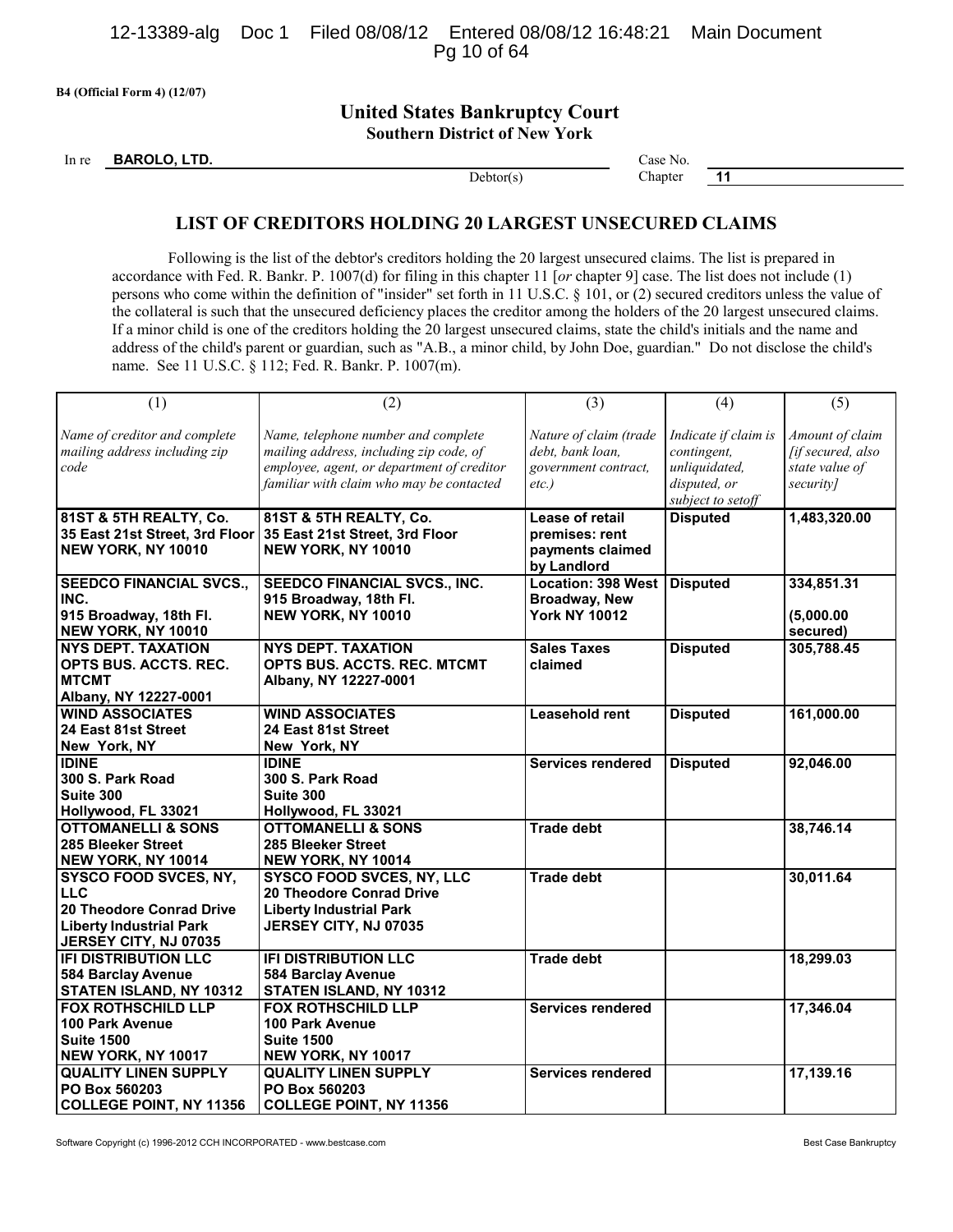12-13389-alg Doc 1 Filed 08/08/12 Entered 08/08/12 16:48:21 Main Document Pg 11 of 64

**B4 (Official Form 4) (12/07) - Cont.** In re **BAROLO, LTD.** Case No.

Debtor(s)

# **LIST OF CREDITORS HOLDING 20 LARGEST UNSECURED CLAIMS**

| (1)                                                                    | (2)                                                                                                                                                                      | (3)                                                                            | (4)                                                                                       | (5)                                                                 |
|------------------------------------------------------------------------|--------------------------------------------------------------------------------------------------------------------------------------------------------------------------|--------------------------------------------------------------------------------|-------------------------------------------------------------------------------------------|---------------------------------------------------------------------|
| Name of creditor and complete<br>mailing address including zip<br>code | Name, telephone number and complete<br>mailing address, including zip code, of<br>employee, agent, or department of creditor<br>familiar with claim who may be contacted | Nature of claim (trade<br>debt, bank loan,<br>government contract,<br>$etc.$ ) | Indicate if claim is<br>contingent,<br>unliquidated,<br>disputed, or<br>subject to setoff | Amount of claim<br>[if secured, also<br>state value of<br>security] |
| <b>CAPTAIN'S CHOICE</b>                                                | <b>CAPTAIN'S CHOICE SEAFOOD</b>                                                                                                                                          | Trade debt                                                                     |                                                                                           | 14,097.50                                                           |
| <b>SEAFOOD</b><br>113 93rd Street<br>BROOKLYN, NY 11209                | 113 93rd Street<br>BROOKLYN, NY 11209                                                                                                                                    |                                                                                |                                                                                           |                                                                     |
| <b>CADET IMPORTS</b>                                                   | <b>CADET IMPORTS</b>                                                                                                                                                     | <b>Goods received</b>                                                          |                                                                                           | 12,265.93                                                           |
| <b>19 Oxford Avenue</b>                                                | <b>19 Oxford Avenue</b>                                                                                                                                                  |                                                                                |                                                                                           |                                                                     |
| YONKERS, NY 10710                                                      | YONKERS, NY 10710                                                                                                                                                        |                                                                                |                                                                                           |                                                                     |
| <b>DANIEL O'CONNOR</b>                                                 | <b>DANIEL O'CONNOR ARCHITECTS</b>                                                                                                                                        | <b>Services rendered</b>                                                       |                                                                                           | 11,900.00                                                           |
| <b>ARCHITECTS</b>                                                      | <b>60 Madison Avenue</b>                                                                                                                                                 |                                                                                |                                                                                           |                                                                     |
| 60 Madison Avenue<br><b>Suite 1020</b>                                 | <b>Suite 1020</b>                                                                                                                                                        |                                                                                |                                                                                           |                                                                     |
| NEW YORK, NY 10010                                                     | NEW YORK, NY 10010                                                                                                                                                       |                                                                                |                                                                                           |                                                                     |
| JOSEPH, HERZFELD, et AL.                                               | JOSEPH, HERZFELD, et AL.                                                                                                                                                 | Award of legal fees                                                            |                                                                                           | 11,645.00                                                           |
| 233 Broaday                                                            | 233 Broaday                                                                                                                                                              | payable                                                                        |                                                                                           |                                                                     |
| New York, NY 10279                                                     | New York, NY 10279                                                                                                                                                       |                                                                                |                                                                                           |                                                                     |
| <b>CONCA D'ORO</b>                                                     | <b>CONCA D'ORO</b>                                                                                                                                                       | <b>Trade debt</b>                                                              |                                                                                           | 11,621.21                                                           |
| 72-02 51st Street                                                      | 72-02 51st Street                                                                                                                                                        |                                                                                |                                                                                           |                                                                     |
| WOODSIDE, NY 11377                                                     | WOODSIDE, NY 11377                                                                                                                                                       |                                                                                |                                                                                           |                                                                     |
| <b>CENTRAL SEAFOOD</b>                                                 | <b>CENTRAL SEAFOOD WHOLESALE</b>                                                                                                                                         | <b>Goods received</b>                                                          |                                                                                           | 10,756.42                                                           |
| <b>WHOLESALE</b>                                                       | 9531 Roosevelt Avenue                                                                                                                                                    |                                                                                |                                                                                           |                                                                     |
| 9531 Roosevelt Avenue                                                  | JACKSON HEIGHTS, NY 11372                                                                                                                                                |                                                                                |                                                                                           |                                                                     |
| <b>JACKSON HEIGHTS, NY</b>                                             |                                                                                                                                                                          |                                                                                |                                                                                           |                                                                     |
| 11372                                                                  |                                                                                                                                                                          |                                                                                |                                                                                           |                                                                     |
| <b>MEAT WITHOUT FEET</b>                                               | <b>MEAT WITHOUT FEET</b>                                                                                                                                                 | <b>Goods received</b>                                                          |                                                                                           | 10,562.64                                                           |
| 800 Food Center Drive, #99                                             | 800 Food Center Drive, #99                                                                                                                                               |                                                                                |                                                                                           |                                                                     |
| <b>BRONX, NY 10474</b><br><b>FARM FRESH INC.</b>                       | <b>BRONX, NY 10474</b><br><b>FARM FRESH INC.</b>                                                                                                                         | <b>Trade debt</b>                                                              |                                                                                           |                                                                     |
| 571 Austin Place                                                       | 571 Austin Place                                                                                                                                                         |                                                                                |                                                                                           | 10,120.83                                                           |
| <b>BRONX, NY 10455</b>                                                 | <b>BRONX, NY 10455</b>                                                                                                                                                   |                                                                                |                                                                                           |                                                                     |
| <b>CON EDISON</b>                                                      | <b>CON EDISON</b>                                                                                                                                                        | Services rendered                                                              |                                                                                           | 9,659.84                                                            |
| <b>JAF Station</b>                                                     | <b>JAF Station</b>                                                                                                                                                       |                                                                                |                                                                                           |                                                                     |
| <b>PO Box 1702</b>                                                     | <b>PO Box 1702</b>                                                                                                                                                       |                                                                                |                                                                                           |                                                                     |
| NY, NY 10116-1702                                                      | NY, NY 10116-1702                                                                                                                                                        |                                                                                |                                                                                           |                                                                     |
| <b>WILSON WHOLESALE</b>                                                | <b>WILSON WHOLESALE PRODUCE</b>                                                                                                                                          | <b>Trade debt</b>                                                              |                                                                                           | 9,577.00                                                            |
| <b>PRODUCE</b>                                                         | 104-48 38th Avenue                                                                                                                                                       |                                                                                |                                                                                           |                                                                     |
| 104-48 38th Avenue                                                     | <b>Corona, NY 11368</b>                                                                                                                                                  |                                                                                |                                                                                           |                                                                     |
| Corona, NY 11368                                                       |                                                                                                                                                                          |                                                                                |                                                                                           |                                                                     |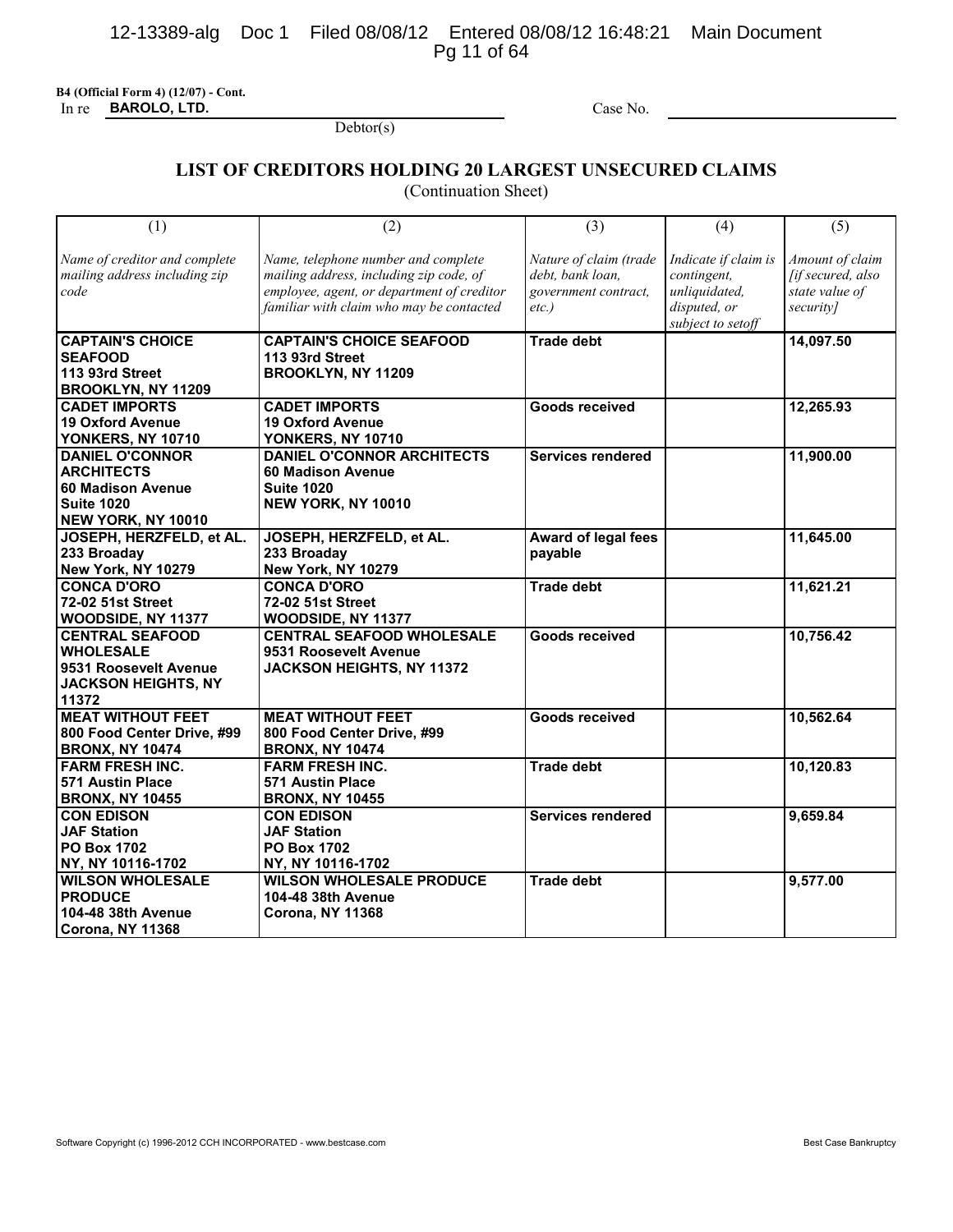12-13389-alg Doc 1 Filed 08/08/12 Entered 08/08/12 16:48:21 Main Document Pg 12 of 64

**B4 (Official Form 4) (12/07) - Cont.** In re **BAROLO, LTD.** Case No.

Debtor(s)

#### **LIST OF CREDITORS HOLDING 20 LARGEST UNSECURED CLAIMS** (Continuation Sheet)

# **DECLARATION UNDER PENALTY OF PERJURY ON BEHALF OF A CORPORATION OR PARTNERSHIP**

I, the President of the corporation named as the debtor in this case, declare under penalty of perjury that I have read the foregoing list and that it is true and correct to the best of my information and belief.

Date **August 8, 2012** Signature */s/ Paolo Secondo* **Paolo Secondo President**

*Penalty for making a false statement or concealing property*: Fine of up to \$500,000 or imprisonment for up to 5 years or both. 18 U.S.C. §§ 152 and 3571.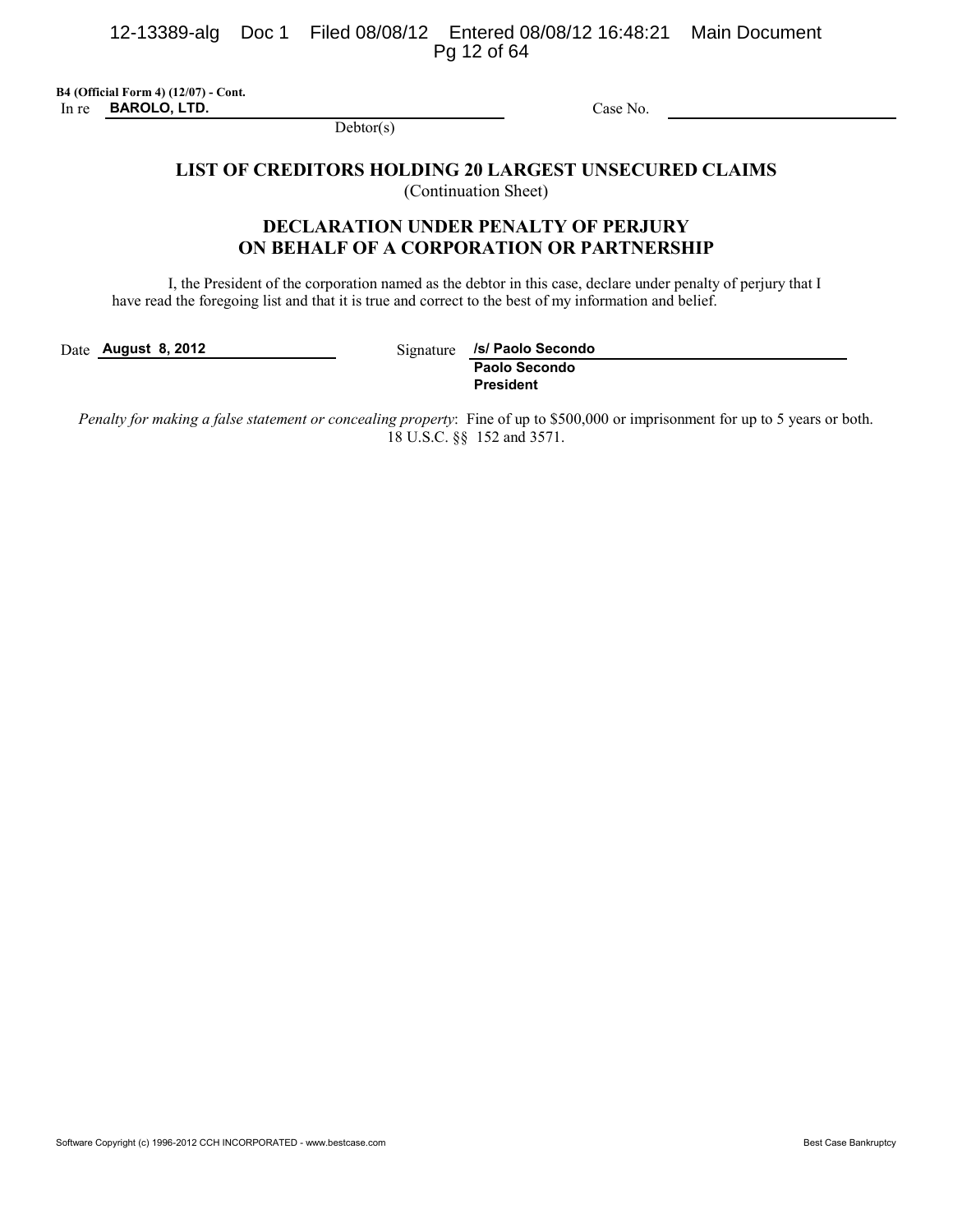### **B6 Summary (Official Form 6 - Summary) (12/07)**

**BAROLO, LTD.**

# **United States Bankruptcy Court Southern District of New York**

 $\overline{\phantom{a}}$ 

In re

Debtor

,

Case No.

Chapter **11**

# **SUMMARY OF SCHEDULES**

Indicate as to each schedule whether that schedule is attached and state the number of pages in each. Report the totals from Schedules A, B, D, E, F, I, and J in the boxes provided. Add the amounts from Schedules A and B to determine the total amount of the debtor's assets. Add the amounts of all claims from Schedules D, E, and F to determine the total amount of the debtor's liabilities. Individual debtors must also complete the "Statistical Summary of Certain Liabilities and Related Data" if they file a case under chapter 7, 11, or 13.

| NAME OF SCHEDULE                                                                   | <b>ATTACHED</b><br>(YES/NO) | NO. OF<br><b>SHEETS</b> | <b>ASSETS</b>            | <b>LIABILITIES</b> | <b>OTHER</b> |
|------------------------------------------------------------------------------------|-----------------------------|-------------------------|--------------------------|--------------------|--------------|
| A - Real Property                                                                  | Yes                         | 1                       | 0.00                     |                    |              |
| <b>B</b> - Personal Property                                                       | Yes                         | 3                       | 6,427,398.00             |                    |              |
| C - Property Claimed as Exempt                                                     | <b>No</b>                   | 0                       |                          |                    |              |
| D - Creditors Holding Secured Claims                                               | Yes                         | 4                       |                          | 768,086.84         |              |
| E - Creditors Holding Unsecured<br>Priority Claims (Total of Claims on Schedule E) | Yes                         | $\mathbf{2}$            |                          | 305,788.45         |              |
| F - Creditors Holding Unsecured<br>Nonpriority Claims                              | <b>Yes</b>                  | 13                      |                          | 2,044,116.51       |              |
| G - Executory Contracts and<br><b>Unexpired Leases</b>                             | <b>Yes</b>                  | 1                       |                          |                    |              |
| H - Codebtors                                                                      | Yes                         | 1                       |                          |                    |              |
| I - Current Income of Individual<br>Debtor(s)                                      | <b>No</b>                   | 0                       |                          |                    | N/A          |
| J - Current Expenditures of Individual<br>Debtor(s)                                | <b>No</b>                   | 0                       |                          |                    | N/A          |
| Total Number of Sheets of ALL Schedules                                            |                             | 25                      |                          |                    |              |
|                                                                                    |                             | <b>Total Assets</b>     | 6,427,398.00             |                    |              |
|                                                                                    |                             |                         | <b>Total Liabilities</b> | 3,117,991.80       |              |

12-13389-alg Doc 1 Filed 08/08/12 Entered 08/08/12 16:48:21 Main Document

Pg 13 of 64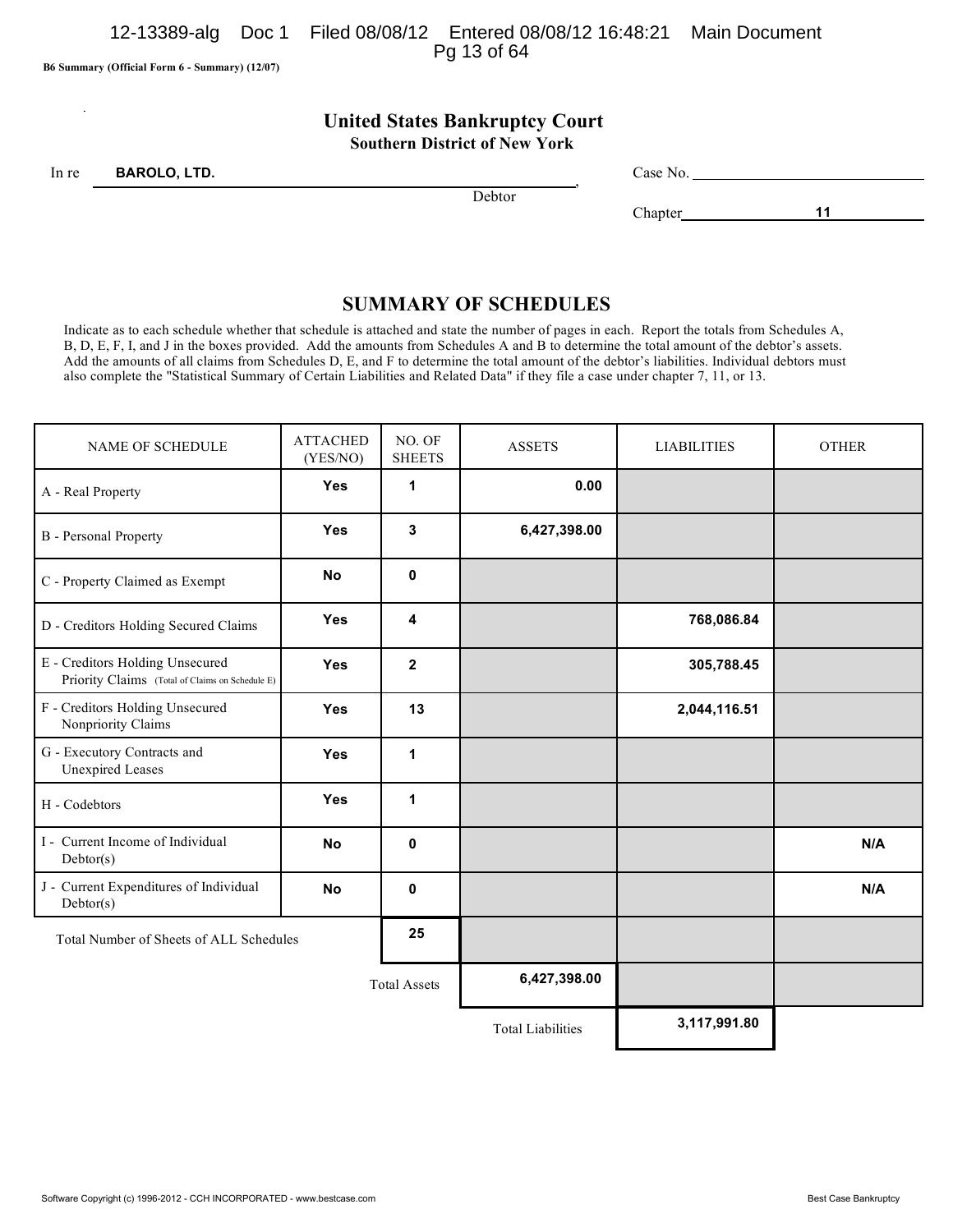**Form 6 - Statistical Summary (12/07)**

# **United States Bankruptcy Court Southern District of New York**

In re **BAROLO, LTD.**

Debtor

,

Case No.

Chapter **11**

# **STATISTICAL SUMMARY OF CERTAIN LIABILITIES AND RELATED DATA (28 U.S.C. § 159)**

If you are an individual debtor whose debts are primarily consumer debts, as defined in § 101(8) of the Bankruptcy Code (11 U.S.C.§ 101(8)), filing a case under chapter 7, 11 or 13, you must report all information requested below.

 $\Box$  Check this box if you are an individual debtor whose debts are NOT primarily consumer debts. You are not required to report any information here.

**This information is for statistical purposes only under 28 U.S.C. § 159.**

#### **Summarize the following types of liabilities, as reported in the Schedules, and total them.**

| <b>Type of Liability</b>                                                                                               | Amount |
|------------------------------------------------------------------------------------------------------------------------|--------|
| Domestic Support Obligations (from Schedule E)                                                                         |        |
| Taxes and Certain Other Debts Owed to Governmental Units<br>(from Schedule E)                                          |        |
| Claims for Death or Personal Injury While Debtor Was Intoxicated<br>(from Schedule E) (whether disputed or undisputed) |        |
| Student Loan Obligations (from Schedule F)                                                                             |        |
| Domestic Support, Separation Agreement, and Divorce Decree<br>Obligations Not Reported on Schedule E                   |        |
| Obligations to Pension or Profit-Sharing, and Other Similar Obligations<br>(from Schedule F)                           |        |
| TOTAI                                                                                                                  |        |

#### **State the following:**

| Average Income (from Schedule I, Line 16)                                                     |  |
|-----------------------------------------------------------------------------------------------|--|
| Average Expenses (from Schedule J, Line 18)                                                   |  |
| Current Monthly Income (from Form 22A Line 12; OR,<br>Form 22B Line 11; OR, Form 22C Line 20) |  |

#### **State the following:**

| 1. Total from Schedule D, "UNSECURED PORTION, IF ANY"<br>column               |  |
|-------------------------------------------------------------------------------|--|
| 2. Total from Schedule E, "AMOUNT ENTITLED TO PRIORITY"<br>column             |  |
| 3. Total from Schedule E, "AMOUNT NOT ENTITLED TO<br>PRIORITY, IF ANY" column |  |
| 4. Total from Schedule F                                                      |  |
| 5. Total of non-priority unsecured debt (sum of 1, 3, and 4)                  |  |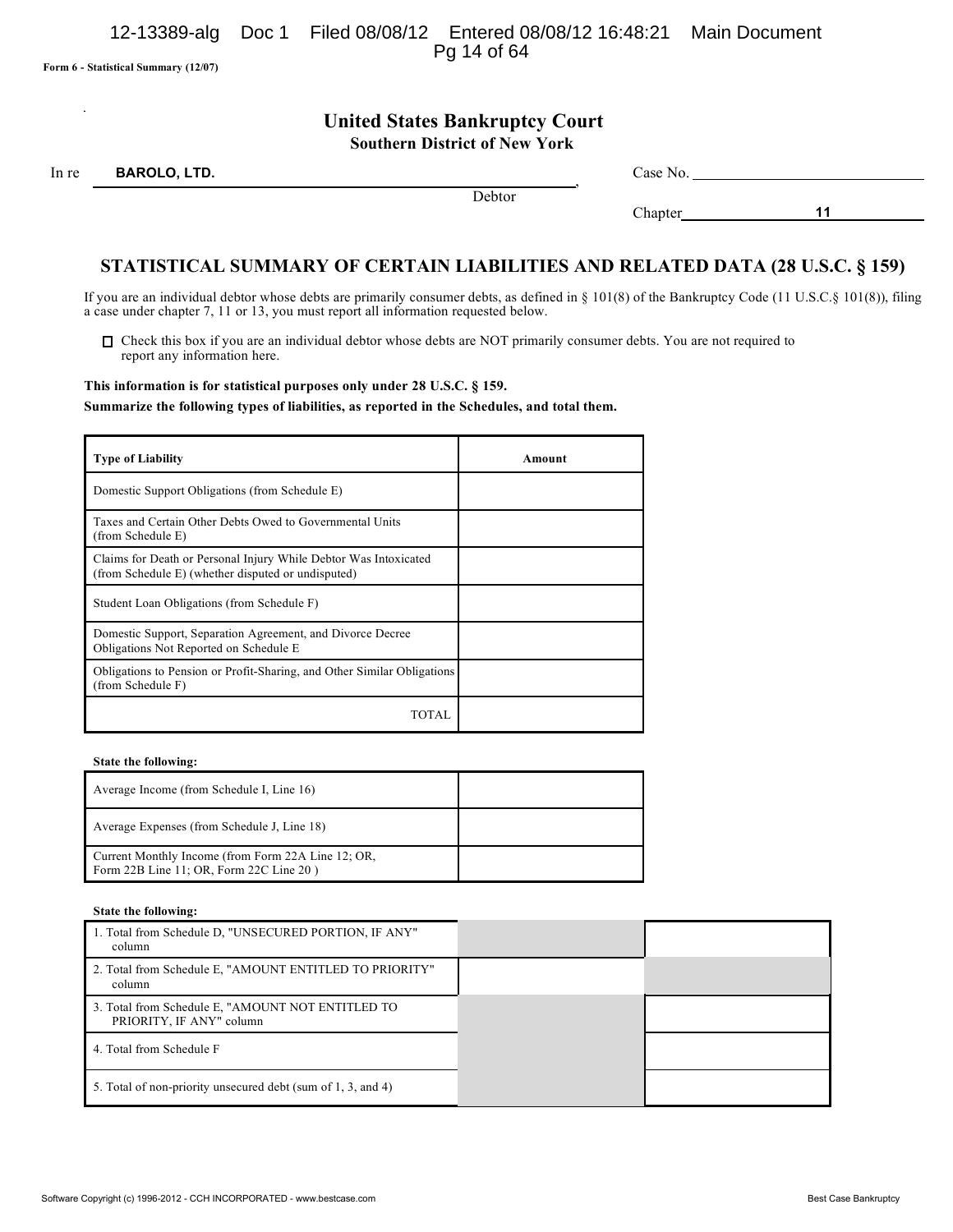12-13389-alg Doc 1 Filed 08/08/12 Entered 08/08/12 16:48:21 Main Document Pg 15 of 64

,

**B6A (Official Form 6A) (12/07)**

In re

**BAROLO, LTD.** Case No.

# **SCHEDULE A - REAL PROPERTY**

Debtor

Except as directed below, list all real property in which the debtor has any legal, equitable, or future interest, including all property owned as a cotenant, community property, or in which the debtor has a life estate. Include any property in which the debtor holds rights and powers exercisable for the debtor's own benefit. If the debtor is married, state whether husband, wife, both, or the marital community own the property by placing an "H," "W," "J," or "C" in the column labeled "Husband, Wife, Joint, or Community." If the debtor holds no interest in real property, write "None" under "Description and Location of Property."

**Do not include interests in executory contracts and unexpired leases on this schedule. List them in Schedule G - Executory Contracts and Unexpired Leases.**

If an entity claims to have a lien or hold a secured interest in any property, state the amount of the secured claim. See Schedule D. If no entity claims to hold a secured interest in the property, write "None" in the column labeled "Amount of Secured Claim." If the debtor is an individual or if a joint petition is filed, state the amount of any exemption claimed in the property only in Schedule C - Property Claimed as Exempt.

| Description and Location of Property | Nature of Debtor's<br>Interest in Property | Husband,<br>Wife,<br>Joint, or<br>Community | Current Value of<br>Debtor's Interest in<br>Property, without<br>Deducting any Secured<br>Claim or Exemption | Amount of<br>Secured Claim |
|--------------------------------------|--------------------------------------------|---------------------------------------------|--------------------------------------------------------------------------------------------------------------|----------------------------|
|--------------------------------------|--------------------------------------------|---------------------------------------------|--------------------------------------------------------------------------------------------------------------|----------------------------|

**None**

| $Sub-Total$ | 0.00 | (Total of this page) |
|-------------|------|----------------------|
|             |      |                      |

**0.00**

Total >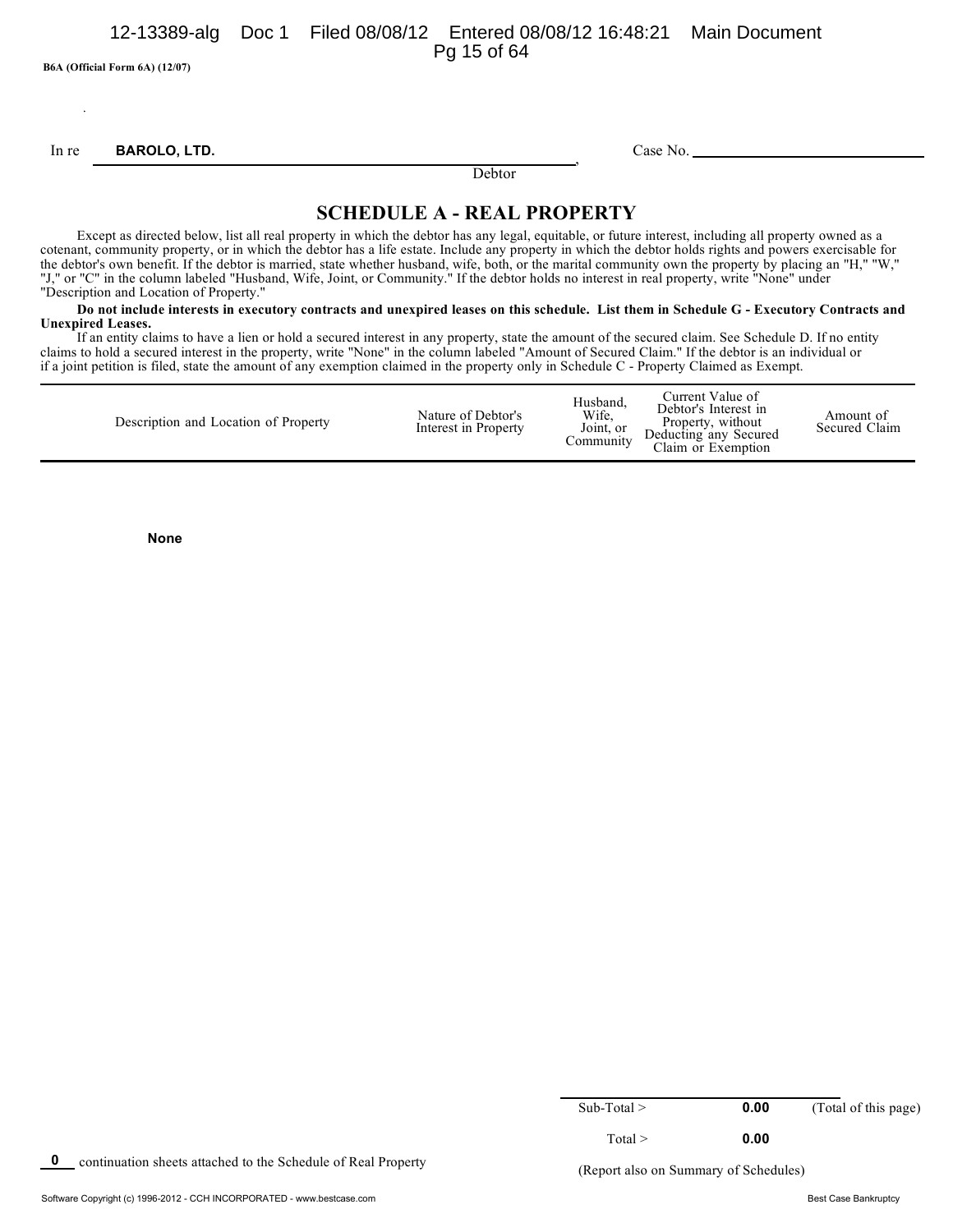12-13389-alg Doc 1 Filed 08/08/12 Entered 08/08/12 16:48:21 Main Document Pg 16 of 64

,

**B6B (Official Form 6B) (12/07)**

In re

#### **BAROLO, LTD.** Case No.

**Debtor** 

# **SCHEDULE B - PERSONAL PROPERTY**

Except as directed below, list all personal property of the debtor of whatever kind. If the debtor has no property in one or more of the categories, place an "x" in the appropriate position in the column labeled "None." If additional space is needed in any category, attach a separate sheet properly identified with the case name, case number, and the number of the category. If the debtor is married, state whether husband, wife, both, or the marital community own the property by placing an "H," "W," "J," or "C" in the column labeled "Husband, Wife, Joint, or Community." If the debtor is an individual or a joint petition is filed, state the amount of any exemptions claimed only in Schedule C - Property Claimed as Exempt.

**Do not list interests in executory contracts and unexpired leases on this schedule. List them in Schedule G - Executory Contracts and Unexpired Leases.**

If the property is being held for the debtor by someone else, state that person's name and address under "Description and Location of Property." If the property is being held for a minor child, simply state the child's initials and the name and address of the child's parent or guardian, such as "A.B., a minor child, by John Doe, guardian." Do not disclose the child's name. See, 11 U.S.C. §112 and Fed. R. Bankr. P. 1007(m).

|                | Type of Property                                                                                                                                                                                                                            | N<br>O<br>N<br>E          | Description and Location of Property                             | Husband.<br>Wife.<br>Joint. or | Current Value of<br>Debtor's Interest in Property,<br>without Deducting any<br>Community Secured Claim or Exemption |
|----------------|---------------------------------------------------------------------------------------------------------------------------------------------------------------------------------------------------------------------------------------------|---------------------------|------------------------------------------------------------------|--------------------------------|---------------------------------------------------------------------------------------------------------------------|
| 1.             | Cash on hand                                                                                                                                                                                                                                |                           | Location: 398 West Broadway, New York NY 10012                   |                                | 5,000.00                                                                                                            |
| 2.             | Checking, savings or other financial<br>accounts, certificates of deposit, or<br>shares in banks, savings and loan,<br>thrift, building and loan, and<br>homestead associations, or credit<br>unions, brokerage houses, or<br>cooperatives. |                           | <b>Operating checking account:</b>                               | ٠                              | 70,000.00                                                                                                           |
| 3 <sub>1</sub> | Security deposits with public<br>utilities, telephone companies,<br>landlords, and others.                                                                                                                                                  |                           | Security Deposit with Landlord: 35 W. 21st Street,<br><b>NYC</b> |                                | 445,720.00                                                                                                          |
| 4.             | Household goods and furnishings,<br>including audio, video, and<br>computer equipment.                                                                                                                                                      | X                         |                                                                  |                                |                                                                                                                     |
| 5.             | Books, pictures and other art<br>objects, antiques, stamp, coin,<br>record, tape, compact disc, and<br>other collections or collectibles.                                                                                                   | X                         |                                                                  |                                |                                                                                                                     |
| 6.             | Wearing apparel.                                                                                                                                                                                                                            | $\boldsymbol{\mathsf{x}}$ |                                                                  |                                |                                                                                                                     |
| 7.             | Furs and jewelry.                                                                                                                                                                                                                           | $\mathbf x$               |                                                                  |                                |                                                                                                                     |
| 8.             | Firearms and sports, photographic,<br>and other hobby equipment.                                                                                                                                                                            | X                         |                                                                  |                                |                                                                                                                     |
| 9.             | Interests in insurance policies.<br>Name insurance company of each<br>policy and itemize surrender or<br>refund value of each.                                                                                                              | X                         |                                                                  |                                |                                                                                                                     |
|                | 10. Annuities. Itemize and name each<br>issuer.                                                                                                                                                                                             | $\mathbf x$               |                                                                  |                                |                                                                                                                     |

**520,720.00**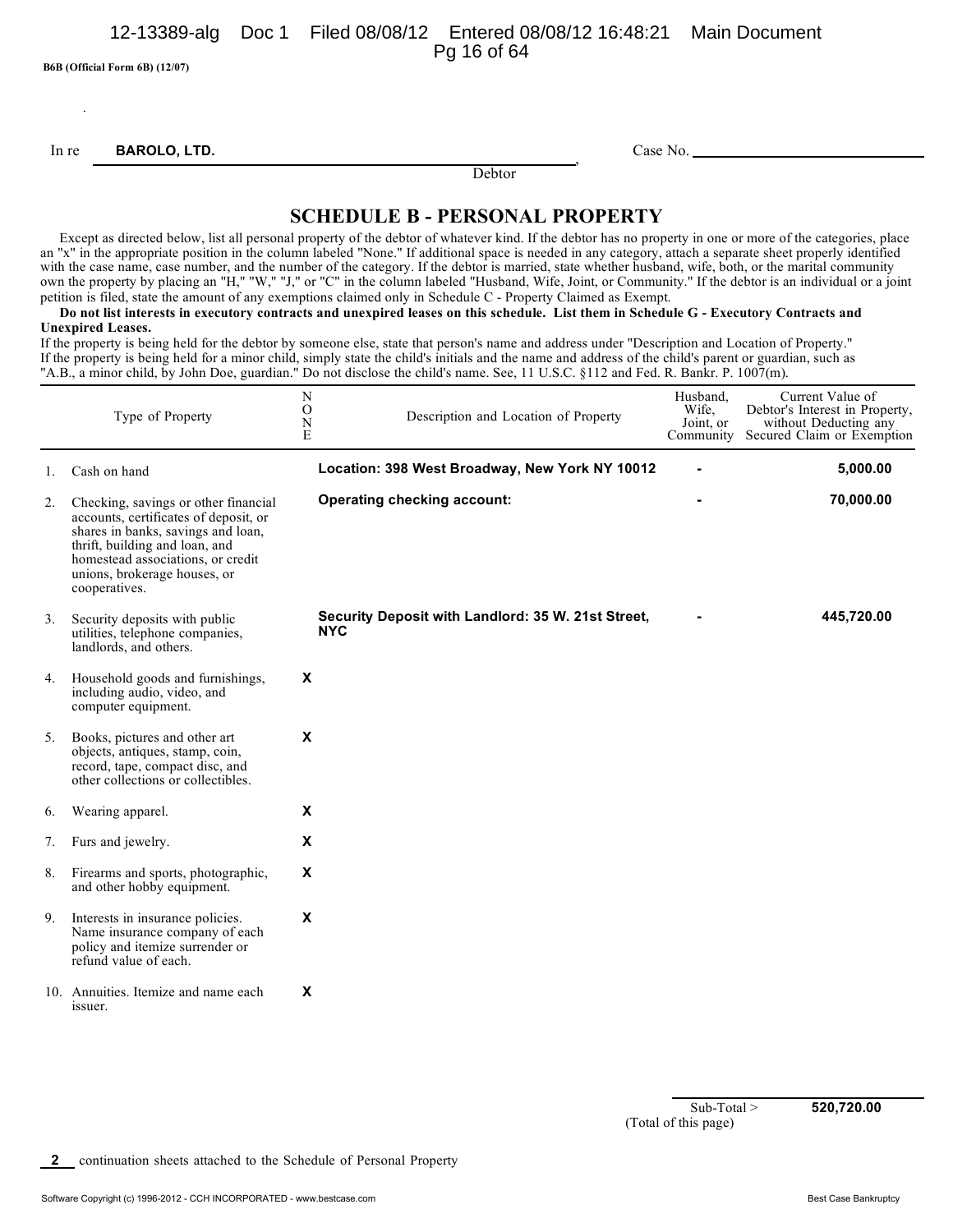### 12-13389-alg Doc 1 Filed 08/08/12 Entered 08/08/12 16:48:21 Main Document Pg 17 of 64

,

**B6B (Official Form 6B) (12/07) - Cont.**

In re

**BAROLO, LTD.** Case No. 2008. **Case No. 2008.** Case No. 2008. Case No. 2008. Case No. 2008. Case No. 2008. Case No. 2008. Case No. 2008. Case No. 2008. Case No. 2008. Case No. 2008. Case No. 2008. Case No. 2008. Case No. 2

Debtor

# **SCHEDULE B - PERSONAL PROPERTY**

(Continuation Sheet)

| Type of Property                                                                                                                                                                                                                                                               | N<br>$\mathcal{O}$<br>$_{\rm E}^{\rm N}$ | Description and Location of Property                                                                                                  | Husband.<br>Wife.<br>Joint, or<br>Community | Current Value of<br>Debtor's Interest in Property,<br>without Deducting any<br>Secured Claim or Exemption |
|--------------------------------------------------------------------------------------------------------------------------------------------------------------------------------------------------------------------------------------------------------------------------------|------------------------------------------|---------------------------------------------------------------------------------------------------------------------------------------|---------------------------------------------|-----------------------------------------------------------------------------------------------------------|
| 11. Interests in an education IRA as<br>defined in 26 U.S.C. $\S$ 530(b)(1) or<br>under a qualified State tuition plan<br>as defined in 26 U.S.C. $\S$ 529(b)(1).<br>Give particulars. (File separately the<br>$record(s)$ of any such interest(s).<br>11 U.S.C. $\S$ 521(c).) | X                                        |                                                                                                                                       |                                             |                                                                                                           |
| 12. Interests in IRA, ERISA, Keogh, or<br>other pension or profit sharing<br>plans. Give particulars.                                                                                                                                                                          | X                                        |                                                                                                                                       |                                             |                                                                                                           |
| 13. Stock and interests in incorporated<br>and unincorporated businesses.<br>Itemize.                                                                                                                                                                                          | X                                        |                                                                                                                                       |                                             |                                                                                                           |
| 14. Interests in partnerships or joint<br>ventures. Itemize.                                                                                                                                                                                                                   | X                                        |                                                                                                                                       |                                             |                                                                                                           |
| 15. Government and corporate bonds<br>and other negotiable and<br>nonnegotiable instruments.                                                                                                                                                                                   | X                                        |                                                                                                                                       |                                             |                                                                                                           |
| 16. Accounts receivable.                                                                                                                                                                                                                                                       |                                          | Location: 398 West Broadway, New York NY 10012:<br>house accounts receivable                                                          |                                             | 32,508.00                                                                                                 |
| 17. Alimony, maintenance, support, and<br>property settlements to which the<br>debtor is or may be entitled. Give<br>particulars.                                                                                                                                              | X                                        |                                                                                                                                       |                                             |                                                                                                           |
| 18. Other liquidated debts owed to debtor<br>including tax refunds. Give particulars.                                                                                                                                                                                          |                                          | Location: 398 West Broadway, New York NY 10012;<br>unpaid rent payments owed to Debtor for rental of<br>2nd and 3rd Floor Apartments; |                                             | 264,170.00                                                                                                |
| 19. Equitable or future interests, life<br>estates, and rights or powers<br>exercisable for the benefit of the<br>debtor other than those listed in<br>Schedule A - Real Property.                                                                                             | X                                        |                                                                                                                                       |                                             |                                                                                                           |
| 20. Contingent and noncontingent<br>interests in estate of a decedent,<br>death benefit plan, life insurance<br>policy, or trust.                                                                                                                                              | X                                        |                                                                                                                                       |                                             |                                                                                                           |
| 21. Other contingent and unliquidated<br>claims of every nature, including<br>tax refunds, counterclaims of the<br>debtor, and rights to set off claims.<br>Give estimated value of each.                                                                                      | X                                        |                                                                                                                                       |                                             |                                                                                                           |
|                                                                                                                                                                                                                                                                                |                                          |                                                                                                                                       | $Sub-Total >$                               | 296,678.00                                                                                                |

Sheet  $\frac{1}{\sqrt{2}}$  of  $\frac{2}{\sqrt{2}}$  continuation sheets attached to the Schedule of Personal Property

(Total of this page)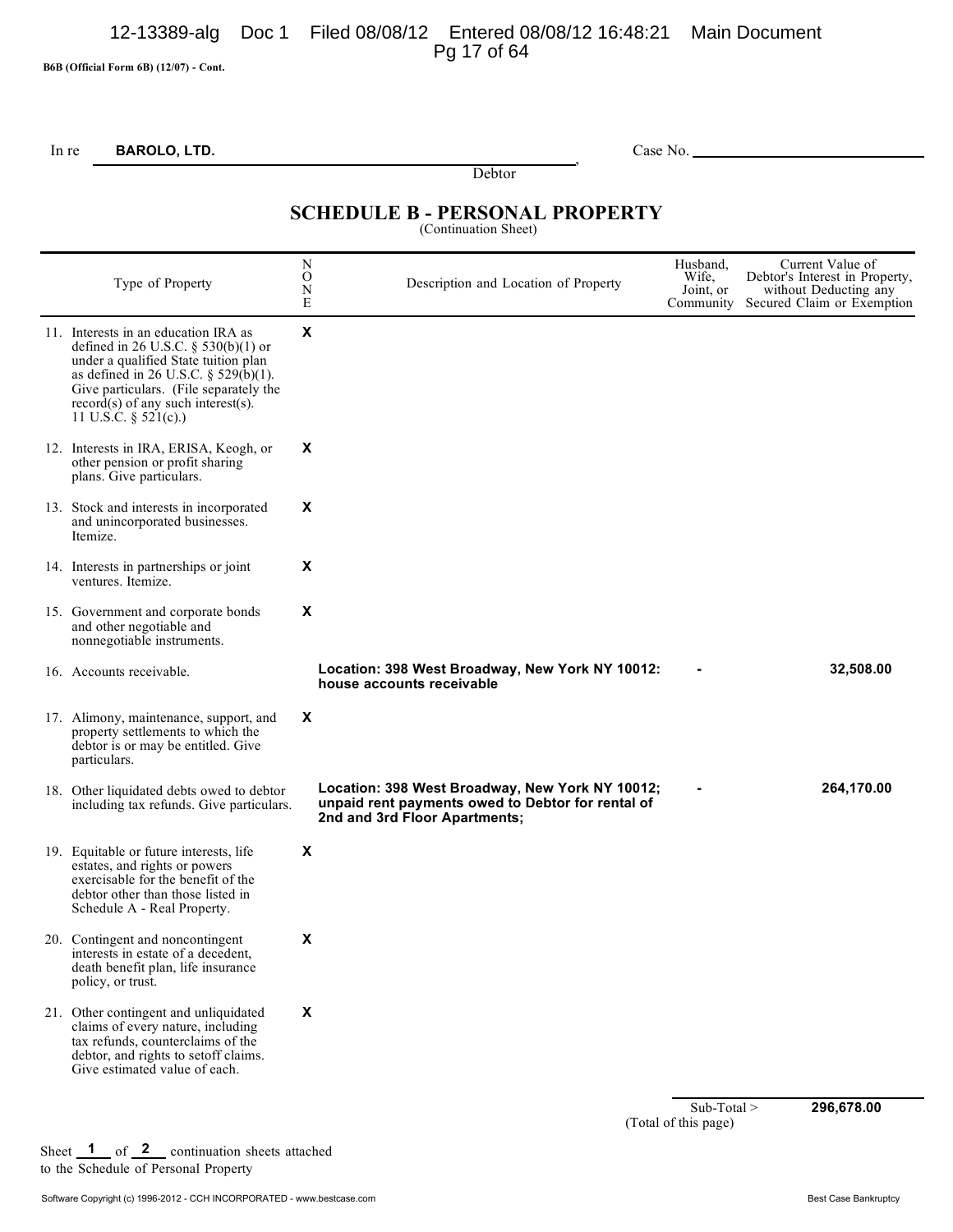12-13389-alg Doc 1 Filed 08/08/12 Entered 08/08/12 16:48:21 Main Document Pg 18 of 64

**B6B (Official Form 6B) (12/07) - Cont.**

| <b>BAROLO, LTD.</b><br>In re                                                                                                                                                                                                                                                                                       |                           |                                                                                                                                                                           | Case No.                       |                                                                                                                     |
|--------------------------------------------------------------------------------------------------------------------------------------------------------------------------------------------------------------------------------------------------------------------------------------------------------------------|---------------------------|---------------------------------------------------------------------------------------------------------------------------------------------------------------------------|--------------------------------|---------------------------------------------------------------------------------------------------------------------|
|                                                                                                                                                                                                                                                                                                                    |                           | Debtor                                                                                                                                                                    |                                |                                                                                                                     |
|                                                                                                                                                                                                                                                                                                                    |                           | <b>SCHEDULE B - PERSONAL PROPERTY</b><br>(Continuation Sheet)                                                                                                             |                                |                                                                                                                     |
| Type of Property                                                                                                                                                                                                                                                                                                   | N<br>0<br>N<br>E          | Description and Location of Property                                                                                                                                      | Husband,<br>Wife,<br>Joint, or | Current Value of<br>Debtor's Interest in Property,<br>without Deducting any<br>Community Secured Claim or Exemption |
| 22. Patents, copyrights, and other<br>intellectual property. Give<br>particulars.                                                                                                                                                                                                                                  | $\boldsymbol{\mathsf{X}}$ |                                                                                                                                                                           |                                |                                                                                                                     |
| 23. Licenses, franchises, and other<br>general intangibles. Give<br>particulars.                                                                                                                                                                                                                                   |                           | Long term lease to retail location for Debtor's<br>restaurant Location: 398 West Broadway, New York<br>NY 10012 and adjoining rear of 76 Thompson Street<br>through 2018. |                                | 5,000,000.00                                                                                                        |
| 24. Customer lists or other compilations<br>containing personally identifiable<br>information (as defined in 11 U.S.C.<br>$§ 101(41A))$ provided to the debtor<br>by individuals in connection with<br>obtaining a product or service from<br>the debtor primarily for personal,<br>family, or household purposes. | X                         |                                                                                                                                                                           |                                |                                                                                                                     |
| 25. Automobiles, trucks, trailers, and<br>other vehicles and accessories.                                                                                                                                                                                                                                          | X                         |                                                                                                                                                                           |                                |                                                                                                                     |
| 26. Boats, motors, and accessories.                                                                                                                                                                                                                                                                                | X                         |                                                                                                                                                                           |                                |                                                                                                                     |
| 27. Aircraft and accessories.                                                                                                                                                                                                                                                                                      | $\mathbf x$               |                                                                                                                                                                           |                                |                                                                                                                     |
| 28. Office equipment, furnishings, and<br>supplies.                                                                                                                                                                                                                                                                | X                         |                                                                                                                                                                           |                                |                                                                                                                     |
| 29. Machinery, fixtures, equipment, and<br>supplies used in business.                                                                                                                                                                                                                                              |                           | Location: 398 West Broadway, New York NY 10012                                                                                                                            |                                | 365,000.00                                                                                                          |
| 30. Inventory.                                                                                                                                                                                                                                                                                                     |                           | Location: 398 West Broadway, New York NY 10012<br>and in storage at 217 Bank Street Warehouse;                                                                            |                                | 245,000.00                                                                                                          |
| 31. Animals.                                                                                                                                                                                                                                                                                                       | X                         |                                                                                                                                                                           |                                |                                                                                                                     |
| 32. Crops - growing or harvested. Give<br>particulars.                                                                                                                                                                                                                                                             | X                         |                                                                                                                                                                           |                                |                                                                                                                     |
| 33. Farming equipment and<br>implements.                                                                                                                                                                                                                                                                           | $\pmb{\mathsf{X}}$        |                                                                                                                                                                           |                                |                                                                                                                     |
| 34. Farm supplies, chemicals, and feed.                                                                                                                                                                                                                                                                            | $\boldsymbol{\mathsf{x}}$ |                                                                                                                                                                           |                                |                                                                                                                     |
| 35. Other personal property of any kind<br>not already listed. Itemize.                                                                                                                                                                                                                                            | $\boldsymbol{\mathsf{x}}$ |                                                                                                                                                                           |                                |                                                                                                                     |

**5,610,000.00**

**6,427,398.00**

(Report also on Summary of Schedules)

 $Sub-Total >$ 

 $Total >$ 

(Total of this page)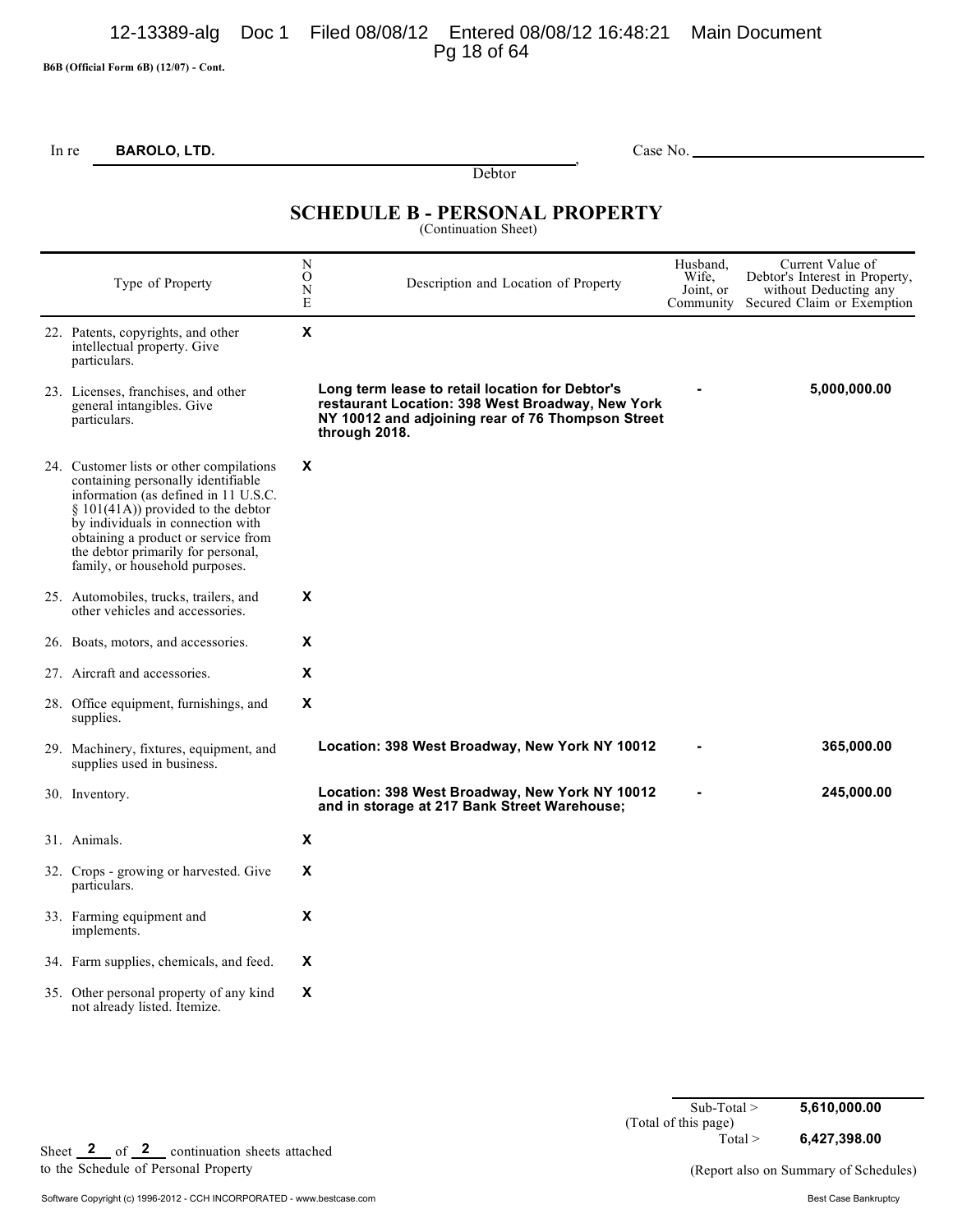12-13389-alg Doc 1 Filed 08/08/12 Entered 08/08/12 16:48:21 Main Document Pg 19 of 64

,

**B6D (Official Form 6D) (12/07)**

In re

**BAROLO, LTD.** Case No. 2008. **Case No. 2008.** Case No. 2008. Case No. 2008. Case No. 2008. Case No. 2008. 2009.

Debtor

# **SCHEDULE D - CREDITORS HOLDING SECURED CLAIMS**

State the name, mailing address, including zip code, and last four digits of any account number of all entities holding claims secured by property of the debtor as of the date of filing of the petition. The complete accoun if the debtor chooses to do so. List creditors holding all types of secured interests such as judgment liens, garnishments, statutory liens, mortgages, deeds of trust, and other security interests.

List creditors in alphabetical order to the extent practicable. If a minor child is a creditor, the child's initials and the name and address of the child's parent or guardian, such as "A.B., a minor child, by John Doe, gu creditors will not fit on this page, use the continuation sheet provided.

If any entity other than a spouse in a joint case may be jointly liable on a claim, place an "X" in the column labeled "Codebtor", include the entity on the appropriate schedule of creditors, and complete Schedule H - Code

Check this box if debtor has no creditors holding secured claims to report on this Schedule D.

| <b>CREDITOR'S NAME</b><br>AND MAILING ADDRESS<br><b>INCLUDING ZIP CODE.</b><br>AND ACCOUNT NUMBER<br>(See instructions above.)<br>Account No.<br>Creditor #: 1<br><b>SEEDCO FINANCIAL SVCS., INC.</b><br>915 Broadway, 18th Fl.<br>NEW YORK, NY 10010 | С<br>$\circ$<br>D<br>E<br>B<br>T<br>$\frac{0}{R}$<br>$\mathbf{x}$ | $\mathsf{H}% _{\mathsf{H}}^{\ast}=\mathsf{H}_{\mathsf{H}}^{\ast}$<br>W<br>J<br>$\mathsf{C}$ | Husband, Wife, Joint, or Community<br>DATE CLAIM WAS INCURRED.<br>NATURE OF LIEN, AND<br>DESCRIPTION AND VALUE<br>OF PROPERTY<br><b>SUBJECT TO LIEN</b><br>2009<br><b>Second Mortgage</b><br>Location: 398 West Broadway, New York<br>NY 10012 | $\overline{c}$<br>$\frac{N}{T}$<br>N<br>G<br>E<br>N | $\geq$<br>$\frac{L}{L}$<br>$\overline{a}$<br>$\mathbf{I}$<br>D<br>A<br>T<br>$_{\rm D}^{\rm E}$ | D<br>$\mathbf{1}$<br>$_{\rm P}^{\rm S}$<br>$\frac{1}{T}$<br>Ε<br>D<br>X | <b>AMOUNT OF</b><br><b>CLAIM</b><br>WITHOUT<br><b>DEDUCTING</b><br>VALUE OF<br><b>COLLATERAL</b> | UNSECURED<br>PORTION, IF<br>ANY |
|-------------------------------------------------------------------------------------------------------------------------------------------------------------------------------------------------------------------------------------------------------|-------------------------------------------------------------------|---------------------------------------------------------------------------------------------|------------------------------------------------------------------------------------------------------------------------------------------------------------------------------------------------------------------------------------------------|-----------------------------------------------------|------------------------------------------------------------------------------------------------|-------------------------------------------------------------------------|--------------------------------------------------------------------------------------------------|---------------------------------|
|                                                                                                                                                                                                                                                       |                                                                   |                                                                                             | Value \$<br>5,000.00                                                                                                                                                                                                                           |                                                     |                                                                                                |                                                                         | 334,851.31                                                                                       | 329,851.31                      |
| Account No.<br>Creditor #: 2<br>SEEDCO FINANCIAL SVCS., INC.<br>915 Broadway, 18th Fl.<br>NEW YORK, NY 10010                                                                                                                                          |                                                                   | x   -                                                                                       | 2009<br><b>Second Mortgage</b><br>Long term lease to retail location for<br><b>Debtor's restaurant Location: 398 West</b><br>Broadway, New York NY 10012 and<br>adjoining rear of 76 Thompson Street<br>through 2018.                          |                                                     |                                                                                                |                                                                         |                                                                                                  |                                 |
|                                                                                                                                                                                                                                                       |                                                                   |                                                                                             | Value \$<br>5,000,000.00                                                                                                                                                                                                                       |                                                     |                                                                                                |                                                                         | 0.00                                                                                             | 0.00                            |
| Account No.<br>Creditor #: 3<br>SEEDCO FINANCIAL SVCS., INC.<br>915 Broadway, 18th Fl.<br>NEW YORK, NY 10010                                                                                                                                          |                                                                   |                                                                                             | <b>Second Mortgage</b><br><b>Operating checking account:</b>                                                                                                                                                                                   |                                                     |                                                                                                |                                                                         |                                                                                                  |                                 |
|                                                                                                                                                                                                                                                       |                                                                   |                                                                                             | Value \$<br>70,000.00                                                                                                                                                                                                                          |                                                     |                                                                                                |                                                                         | 0.00                                                                                             | 0.00                            |
| Account No.<br>Creditor #: 4<br>SEEDCO FINANCIAL SVCS., INC.<br>915 Broadway, 18th Fl.<br>NEW YORK, NY 10010                                                                                                                                          | $x$  -                                                            |                                                                                             | <b>Second Mortgage</b><br>Location: 398 West Broadway, New York<br>NY 10012<br>Value \$<br>365,000.00                                                                                                                                          |                                                     |                                                                                                |                                                                         | 0.00                                                                                             | 0.00                            |
|                                                                                                                                                                                                                                                       |                                                                   |                                                                                             |                                                                                                                                                                                                                                                | Subtotal                                            |                                                                                                |                                                                         |                                                                                                  |                                 |
| 3<br>continuation sheets attached                                                                                                                                                                                                                     |                                                                   |                                                                                             | (Total of this page)                                                                                                                                                                                                                           |                                                     |                                                                                                |                                                                         | 334,851.31                                                                                       | 329,851.31                      |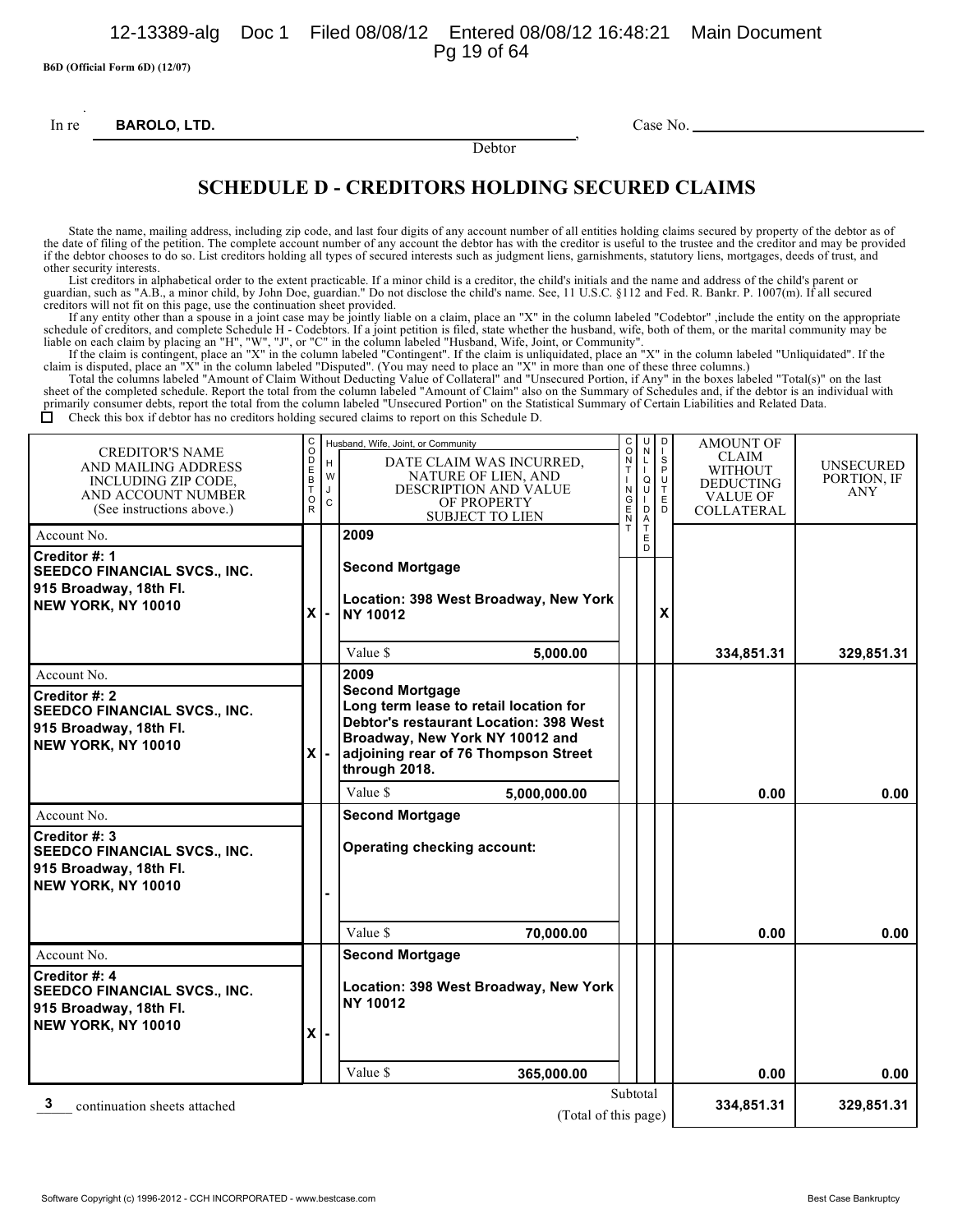In re **BAROLO, LTD.** Case No. 2008 **Case No. 2008** 

,

# **SCHEDULE D - CREDITORS HOLDING SECURED CLAIMS**

Debtor

| <b>CREDITOR'S NAME</b><br>AND MAILING ADDRESS<br>INCLUDING ZIP CODE,<br>AND ACCOUNT NUMBER<br>(See instructions.) | C<br>O<br>D<br>B<br>B<br>T<br>$\frac{0}{R}$ | $\mathsf H$<br>W<br>$\mathsf J$<br>$\mathbf C$ | Husband, Wife, Joint, or Community<br>DATE CLAIM WAS INCURRED,<br>NATURE OF LIEN, AND<br><b>DESCRIPTION AND VALUE</b><br>OF PROPERTY<br><b>SUBJECT TO LIEN</b>                                        | $\rm ^c_{\rm O}$<br>$_{\rm T}^{\rm N}$<br>N<br>$rac{G}{E}$ | U<br>N<br>L<br>$\mathbf{L}$<br>$\rm _U^Q$<br>D | D<br>$\mathbf{I}$<br>$\frac{S}{P}$<br>$\frac{1}{T}$<br>E<br>D | <b>AMOUNT OF</b><br><b>CLAIM</b><br><b>WITHOUT</b><br><b>DEDUCTING</b><br><b>VALUE OF</b><br><b>COLLATERAL</b> | UNSECURED<br>PORTION, IF<br><b>ANY</b> |
|-------------------------------------------------------------------------------------------------------------------|---------------------------------------------|------------------------------------------------|-------------------------------------------------------------------------------------------------------------------------------------------------------------------------------------------------------|------------------------------------------------------------|------------------------------------------------|---------------------------------------------------------------|----------------------------------------------------------------------------------------------------------------|----------------------------------------|
| Account No.                                                                                                       |                                             |                                                | <b>Second Mortgage</b>                                                                                                                                                                                |                                                            | $\frac{A}{T}$<br>$_{\rm D}^{\rm E}$            |                                                               |                                                                                                                |                                        |
| Creditor #: 5<br>SEEDCO FINANCIAL SVCS., INC.<br>915 Broadway, 18th Fl.<br>NEW YORK, NY 10010                     |                                             |                                                | Location: 398 West Broadway, New York<br>NY 10012; unpaid rent payments owed<br>to Debtor for rental of 2nd and 3rd Floor<br><b>Apartments;</b>                                                       |                                                            |                                                |                                                               |                                                                                                                |                                        |
|                                                                                                                   |                                             |                                                | Value \$<br>264,170.00                                                                                                                                                                                |                                                            |                                                |                                                               | 0.00                                                                                                           | 0.00                                   |
| Account No.                                                                                                       |                                             |                                                | <b>Second Mortgage</b>                                                                                                                                                                                |                                                            |                                                |                                                               |                                                                                                                |                                        |
| Creditor #: 6<br><b>SEEDCO FINANCIAL SVCS., INC.</b><br>915 Broadway, 18th Fl.<br>NEW YORK, NY 10010              |                                             |                                                | Location: 398 West Broadway, New York<br>NY 10012: house accounts receivable                                                                                                                          |                                                            |                                                |                                                               |                                                                                                                |                                        |
|                                                                                                                   |                                             |                                                | Value \$<br>32,508.00                                                                                                                                                                                 |                                                            |                                                |                                                               | 0.00                                                                                                           | 0.00                                   |
| Account No.                                                                                                       |                                             |                                                | <b>Second Mortgage</b>                                                                                                                                                                                |                                                            |                                                |                                                               |                                                                                                                |                                        |
| Creditor #: 7<br><b>SEEDCO FINANCIAL SVCS., INC.</b><br>915 Broadway, 18th Fl.<br>NEW YORK, NY 10010              |                                             |                                                | Location: 398 West Broadway, New York<br>NY 10012 and in storage at 217 Bank<br><b>Street Warehouse;</b>                                                                                              |                                                            |                                                |                                                               |                                                                                                                |                                        |
|                                                                                                                   |                                             |                                                | Value \$<br>245,000.00                                                                                                                                                                                |                                                            |                                                |                                                               | 0.00                                                                                                           | 0.00                                   |
| Account No.                                                                                                       |                                             |                                                | <b>Fall 2009</b>                                                                                                                                                                                      |                                                            |                                                |                                                               |                                                                                                                |                                        |
| Creditor #: 8<br><b>SMALL BUSINESS ADMINISTRATION</b><br>PO Box 740192<br><b>ATLANTA, GA 30374-0192</b>           | $x$  .                                      |                                                | <b>First Mortgage</b><br>Long term lease to retail location for<br>Debtor's restaurant Location: 398 West<br>Broadway, New York NY 10012 and<br>adjoining rear of 76 Thompson Street<br>through 2018. |                                                            |                                                |                                                               |                                                                                                                |                                        |
|                                                                                                                   |                                             |                                                | Value \$<br>5,000,000.00                                                                                                                                                                              |                                                            |                                                |                                                               | 433,235.53                                                                                                     | 0.00                                   |
| Account No.                                                                                                       |                                             |                                                | <b>First Mortgage</b>                                                                                                                                                                                 |                                                            |                                                |                                                               |                                                                                                                |                                        |
| Creditor #: 9<br>SMALL BUSINESS ADMINISTRATION<br>PO Box 740192<br><b>ATLANTA, GA 30374-0192</b>                  |                                             | $x$ .                                          | Location: 398 West Broadway, New York<br>NY 10012                                                                                                                                                     |                                                            |                                                |                                                               |                                                                                                                |                                        |
|                                                                                                                   |                                             |                                                | Value \$<br>5,000.00                                                                                                                                                                                  |                                                            |                                                |                                                               | 0.00                                                                                                           | 0.00                                   |
| Sheet 1<br>of $3$<br>continuation sheets attached to<br>Schedule of Creditors Holding Secured Claims              |                                             |                                                | (Total of this page)                                                                                                                                                                                  | Subtotal                                                   |                                                |                                                               | 433,235.53                                                                                                     | 0.00                                   |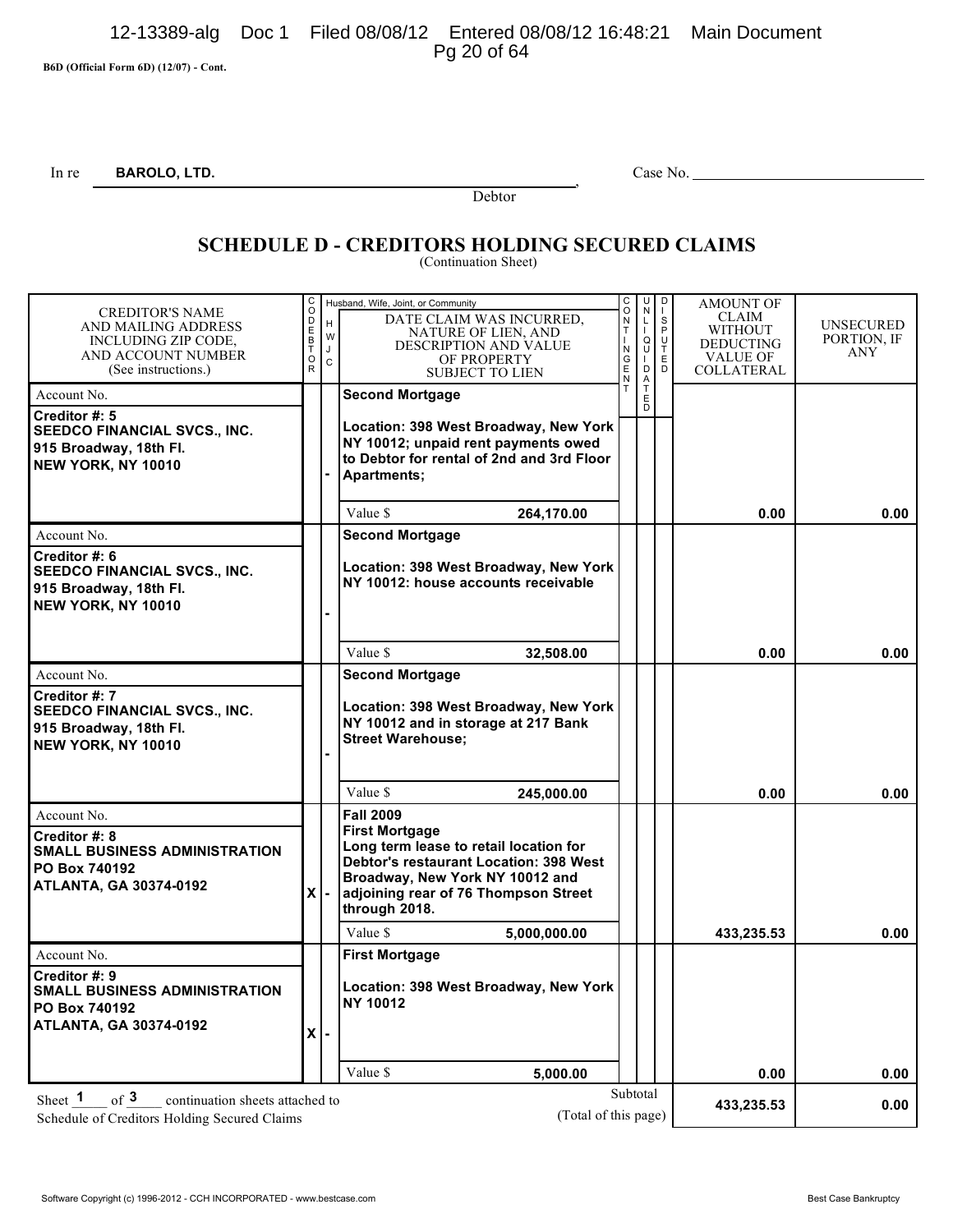In re **BAROLO, LTD.** Case No. 2008 **Case No. 2008** 

Debtor

,

# **SCHEDULE D - CREDITORS HOLDING SECURED CLAIMS**

| <b>CREDITOR'S NAME</b><br>AND MAILING ADDRESS<br>INCLUDING ZIP CODE,<br>AND ACCOUNT NUMBER<br>(See instructions.) | С<br>$\circ$<br>D<br>E<br>B<br>T<br>$\circ$<br>$\mathsf R$ | H<br>W<br>J<br>C | Husband, Wife, Joint, or Community<br>DATE CLAIM WAS INCURRED,<br>NATURE OF LIEN, AND<br><b>DESCRIPTION AND VALUE</b><br>OF PROPERTY<br><b>SUBJECT TO LIEN</b> | C<br>$\circ$<br>$_{\rm T}^{\rm N}$<br>N<br>2F | U<br>N<br>旧<br>Q<br>U<br>D<br>A | D<br>$\perp$<br>S<br>P<br>$_{\rm T}^{\rm U}$<br>Ε<br>D | <b>AMOUNT OF</b><br>CLAIM<br><b>WITHOUT</b><br><b>DEDUCTING</b><br>VALUE OF<br><b>COLLATERAL</b> | <b>UNSECURED</b><br>PORTION, IF<br>ANY |
|-------------------------------------------------------------------------------------------------------------------|------------------------------------------------------------|------------------|----------------------------------------------------------------------------------------------------------------------------------------------------------------|-----------------------------------------------|---------------------------------|--------------------------------------------------------|--------------------------------------------------------------------------------------------------|----------------------------------------|
| Account No.                                                                                                       |                                                            |                  | <b>First Mortgage</b>                                                                                                                                          |                                               | T.<br>E<br>D                    |                                                        |                                                                                                  |                                        |
| Creditor #: 10<br><b>SMALL BUSINESS ADMINISTRATION</b><br>PO Box 740192<br>ATLANTA, GA 30374-0192                 |                                                            |                  | <b>Operating checking account:</b>                                                                                                                             |                                               |                                 |                                                        |                                                                                                  |                                        |
|                                                                                                                   |                                                            |                  | Value \$<br>70,000.00                                                                                                                                          |                                               |                                 |                                                        | 0.00                                                                                             | 0.00                                   |
| Account No.                                                                                                       |                                                            |                  | <b>First Mortgage</b>                                                                                                                                          |                                               |                                 |                                                        |                                                                                                  |                                        |
| Creditor #: 11<br><b>SMALL BUSINESS ADMINISTRATION</b><br><b>PO Box 740192</b><br>ATLANTA, GA 30374-0192          |                                                            |                  | Security Deposit with Landlord: 35 W.<br>21st Street, NYC                                                                                                      |                                               |                                 |                                                        |                                                                                                  |                                        |
|                                                                                                                   |                                                            |                  | Value \$<br>445.720.00                                                                                                                                         |                                               |                                 |                                                        | 0.00                                                                                             | 0.00                                   |
| Account No.                                                                                                       |                                                            |                  | <b>First Mortgage</b>                                                                                                                                          |                                               |                                 |                                                        |                                                                                                  |                                        |
| Creditor #: 12<br><b>SMALL BUSINESS ADMINISTRATION</b><br>PO Box 740192<br>ATLANTA, GA 30374-0192                 |                                                            | <b>x</b>   -     | Location: 398 West Broadway, New York<br><b>NY 10012</b>                                                                                                       |                                               |                                 |                                                        |                                                                                                  |                                        |
|                                                                                                                   |                                                            |                  | Value \$<br>365,000.00                                                                                                                                         |                                               |                                 |                                                        | 0.00                                                                                             | 0.00                                   |
| Account No.                                                                                                       |                                                            |                  | <b>First Mortgage</b>                                                                                                                                          |                                               |                                 |                                                        |                                                                                                  |                                        |
| Creditor #: 13<br><b>SMALL BUSINESS ADMINISTRATION</b><br>PO Box 740192<br>ATLANTA, GA 30374-0192                 |                                                            |                  | Location: 398 West Broadway, New York<br>NY 10012; unpaid rent payments owed<br>to Debtor for rental of 2nd and 3rd Floor<br><b>Apartments;</b>                |                                               |                                 |                                                        |                                                                                                  |                                        |
|                                                                                                                   |                                                            |                  | Value \$<br>264,170.00                                                                                                                                         |                                               |                                 |                                                        | 0.00                                                                                             | 0.00                                   |
| Account No.                                                                                                       |                                                            |                  | <b>First Mortgage</b>                                                                                                                                          |                                               |                                 |                                                        |                                                                                                  |                                        |
| Creditor #: 14<br>SMALL BUSINESS ADMINISTRATION<br>PO Box 740192<br><b>ATLANTA, GA 30374-0192</b>                 |                                                            |                  | Location: 398 West Broadway, New York<br>NY 10012: house accounts receivable                                                                                   |                                               |                                 |                                                        |                                                                                                  |                                        |
|                                                                                                                   |                                                            |                  | Value \$<br>32,508.00                                                                                                                                          |                                               |                                 |                                                        | 0.00                                                                                             | 0.00                                   |
| Sheet 2<br>$_{\rm of}$ 3<br>continuation sheets attached to<br>Schedule of Creditors Holding Secured Claims       |                                                            |                  | (Total of this page)                                                                                                                                           | Subtotal                                      |                                 |                                                        | 0.00                                                                                             | 0.00                                   |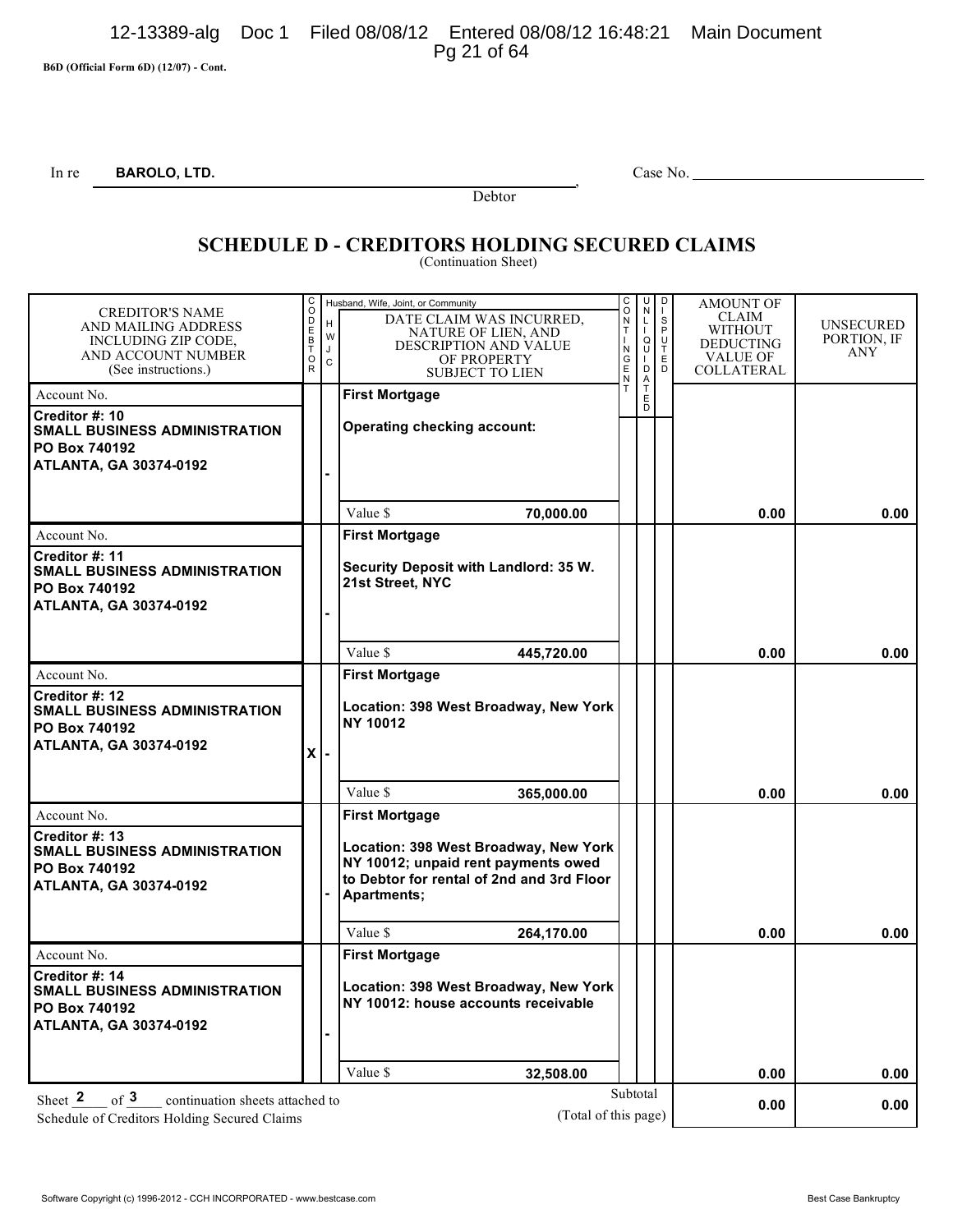In re

**BAROLO, LTD.** Case No. 2008 **Case No. 2008** 

,

Debtor

# **SCHEDULE D - CREDITORS HOLDING SECURED CLAIMS**

| <b>CREDITOR'S NAME</b><br>AND MAILING ADDRESS<br>INCLUDING ZIP CODE,<br>AND ACCOUNT NUMBER<br>(See instructions.) | CONDON<br>ROH<br>B<br>T<br>O<br>R | $\begin{array}{c}\nH \\ W \\ J\n\end{array}$<br>$\mathsf C$ | Husband, Wife, Joint, or Community<br>DATE CLAIM WAS INCURRED,<br>NATURE OF LIEN, AND<br>DESCRIPTION AND VALUE<br>OF PROPERTY<br><b>SUBJECT TO LIEN</b> | $O$<br>$N$<br>$T$<br>200Z | $\begin{array}{c}\nC \\ D\n\end{array}$<br>$\mathbf{I}$ | E<br>D | <b>AMOUNT OF</b><br>CLAIM<br><b>WITHOUT</b><br><b>DEDUCTING</b><br><b>VALUE OF</b><br>COLLATERAL | <b>UNSECURED</b><br>PORTION, IF<br><b>ANY</b> |
|-------------------------------------------------------------------------------------------------------------------|-----------------------------------|-------------------------------------------------------------|---------------------------------------------------------------------------------------------------------------------------------------------------------|---------------------------|---------------------------------------------------------|--------|--------------------------------------------------------------------------------------------------|-----------------------------------------------|
| Account No.                                                                                                       |                                   |                                                             | <b>First Mortgage</b>                                                                                                                                   |                           | D<br>A<br>T<br>E<br>D                                   |        |                                                                                                  |                                               |
| Creditor #: 15<br><b>SMALL BUSINESS ADMINISTRATION</b><br>PO Box 740192<br>ATLANTA, GA 30374-0192                 |                                   |                                                             | Location: 398 West Broadway, New York<br>NY 10012 and in storage at 217 Bank<br><b>Street Warehouse;</b>                                                |                           |                                                         |        |                                                                                                  |                                               |
|                                                                                                                   |                                   |                                                             | Value \$<br>245,000.00                                                                                                                                  |                           |                                                         |        | 0.00                                                                                             | 0.00                                          |
| Account No.                                                                                                       |                                   |                                                             |                                                                                                                                                         |                           |                                                         |        |                                                                                                  |                                               |
| Account No.                                                                                                       |                                   |                                                             | Value \$                                                                                                                                                |                           |                                                         |        |                                                                                                  |                                               |
|                                                                                                                   |                                   |                                                             | Value \$                                                                                                                                                |                           |                                                         |        |                                                                                                  |                                               |
| Account No.                                                                                                       |                                   |                                                             |                                                                                                                                                         |                           |                                                         |        |                                                                                                  |                                               |
|                                                                                                                   |                                   |                                                             | Value \$                                                                                                                                                |                           |                                                         |        |                                                                                                  |                                               |
| Account No.                                                                                                       |                                   |                                                             |                                                                                                                                                         |                           |                                                         |        |                                                                                                  |                                               |
|                                                                                                                   |                                   |                                                             | Value \$                                                                                                                                                |                           |                                                         |        |                                                                                                  |                                               |
| Sheet 3<br>of $3$<br>continuation sheets attached to                                                              |                                   |                                                             |                                                                                                                                                         | Subtotal                  |                                                         |        | 0.00                                                                                             | 0.00                                          |
| Schedule of Creditors Holding Secured Claims                                                                      |                                   |                                                             | (Total of this page)                                                                                                                                    |                           |                                                         |        |                                                                                                  |                                               |
|                                                                                                                   |                                   |                                                             | (Report on Summary of Schedules)                                                                                                                        |                           | Total                                                   |        | 768,086.84                                                                                       | 329,851.31                                    |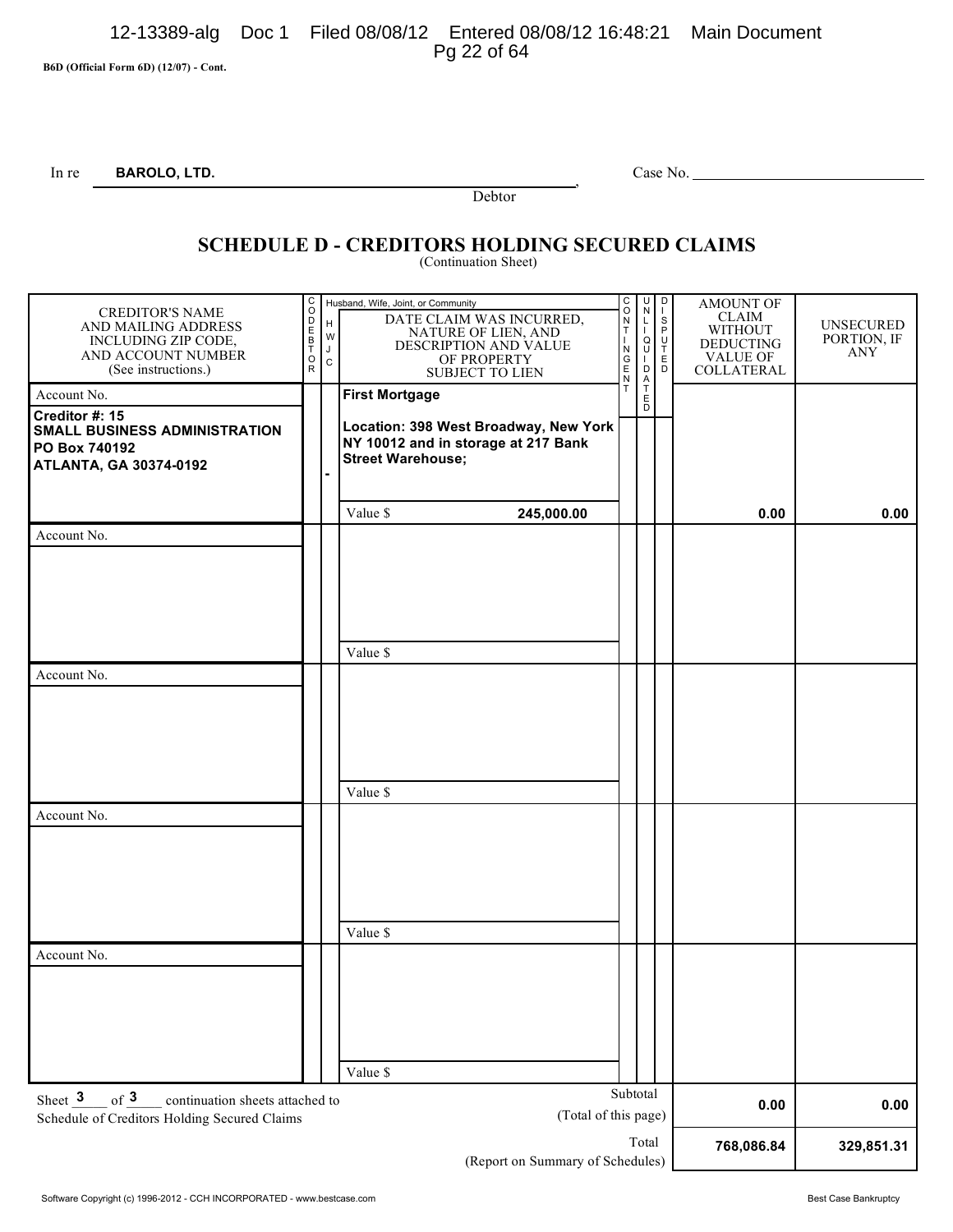12-13389-alg Doc 1 Filed 08/08/12 Entered 08/08/12 16:48:21 Main Document Pg 23 of 64

**B6E (Official Form 6E) (4/10)**

In re

,

**BAROLO, LTD.** Case No.

# **SCHEDULE E - CREDITORS HOLDING UNSECURED PRIORITY CLAIMS**

Debtor

A complete list of claims entitled to priority, listed separately by type of priority, is to be set forth on the sheets provided. Only holders of unsecured claims entitled to priority should be listed in this schedule. In the boxes provided on the attached sheets, state the name, mailing address, including zip code, and last four digits of the account number, if any, of all entities holding priority claims against the debtor or the property of the debtor, as of the date of the filing of the petition. Use a separate continuation sheet for each type of priority and label each with the type of priority.

The complete account number of any account the debtor has with the creditor is useful to the trustee and the creditor and may be provided if the debtor chooses to do so. If a minor child is a creditor, state the child's initials and the name and address of the child's parent or guardian, such as "A.B., a minor child, by John Doe, guardian." Do not disclose the child's name. See, 11 U.S.C. §112 and Fed. R. Bankr. P. 1007(m).

If any entity other than a spouse in a joint case may be jointly liable on a claim, place an "X" in the column labeled "Codebtor," include the entity on the appropriate schedule of creditors, and complete Schedule H-Codebtors. If a joint petition is filed, state whether the husband, wife, both of them, or the marital community may be liable on each claim by placing an "H," "W," "J," or "C" in the column labeled "Husband, Wife, Joint, or Community." If the claim is contingent, place an "X" in the column labeled "Contingent." If the claim is unliquidated, place an "X" in the column labeled "Unliquidated." If the claim is disputed, place an "X" in the column labeled "Disputed." (You may need to place an "X" in more than one of these three columns.)

Report the total of claims listed on each sheet in the box labeled "Subtotals" on each sheet. Report the total of all claims listed on this Schedule E in the box labeled "Total" on the last sheet of the completed schedule. Report this total also on the Summary of Schedules.

Report the total of amounts entitled to priority listed on each sheet in the box labeled "Subtotals" on each sheet. Report the total of all amounts entitled to priority listed on this Schedule E in the box labeled "Totals" on the last sheet of the completed schedule. Individual debtors with primarily consumer debts report this total also on the Statistical Summary of Certain Liabilities and Related Data.

Report the total of amounts not entitled to priority listed on each sheet in the box labeled "Subtotals" on each sheet. Report the total of all amounts not entitled to priority listed on this Schedule E in the box labeled "Totals" on the last sheet of the completed schedule. Individual debtors with primarily consumer debts report this total also on the Statistical Summary of Certain Liabilities and Related Data.

 $\Box$  Check this box if debtor has no creditors holding unsecured priority claims to report on this Schedule E.

**TYPES OF PRIORITY CLAIMS** (Check the appropriate box(es) below if claims in that category are listed on the attached sheets)

#### **Domestic support obligations**

Claims for domestic support that are owed to or recoverable by a spouse, former spouse, or child of the debtor, or the parent, legal guardian, or responsible relative of such a child, or a governmental unit to whom such a domestic support claim has been assigned to the extent provided in 11 U.S.C. § 507(a)(1).

#### **Extensions of credit in an involuntary case**

Claims arising in the ordinary course of the debtor's business or financial affairs after the commencement of the case but before the earlier of the appointment of a trustee or the order for relief. 11 U.S.C.  $\S$  507(a)(3).

#### **Wages, salaries, and commissions**

Wages, salaries, and commissions, including vacation, severance, and sick leave pay owing to employees and commissions owing to qualifying independent sales representatives up to \$11,725\* per person earned within 180 days immediately preceding the filing of the original petition, or the cessation of business, whichever occurred first, to the extent provided in 11 U.S.C. § 507(a)(4).

#### **Contributions to employee benefit plans**

Money owed to employee benefit plans for services rendered within 180 days immediately preceding the filing of the original petition, or the cessation of business, whichever occurred first, to the extent provided in 11 U.S.C. § 507(a)(5).

#### **Certain farmers and fishermen**

Claims of certain farmers and fishermen, up to \$5,775\* per farmer or fisherman, against the debtor, as provided in 11 U.S.C. § 507(a)(6).

#### **Deposits by individuals**

Claims of individuals up to \$2,600\* for deposits for the purchase, lease, or rental of property or services for personal, family, or household use, that were not delivered or provided. 11 U.S.C.  $\S$  507(a)(7).

#### **Taxes and certain other debts owed to governmental units**

Taxes, customs duties, and penalties owing to federal, state, and local governmental units as set forth in 11 U.S.C. § 507(a)(8).

#### **Commitments to maintain the capital of an insured depository institution**

Claims based on commitments to the FDIC, RTC, Director of the Office of Thrift Supervision, Comptroller of the Currency, or Board of Governors of the Federal Reserve System, or their predecessors or successors, to maintain the capital of an insured depository institution. 11 U.S.C. § 507 (a)(9).

#### **Claims for death or personal injury while debtor was intoxicated**

Claims for death or personal injury resulting from the operation of a motor vehicle or vessel while the debtor was intoxicated from using alcohol, a drug, or another substance. 11 U.S.C.  $\S 507(a)(10)$ .

\* *Amount subject to adjustment on 4/01/13, and every three years thereafter with respect to cases commenced on or after the date of adjustment.*

continuation sheets attached **1**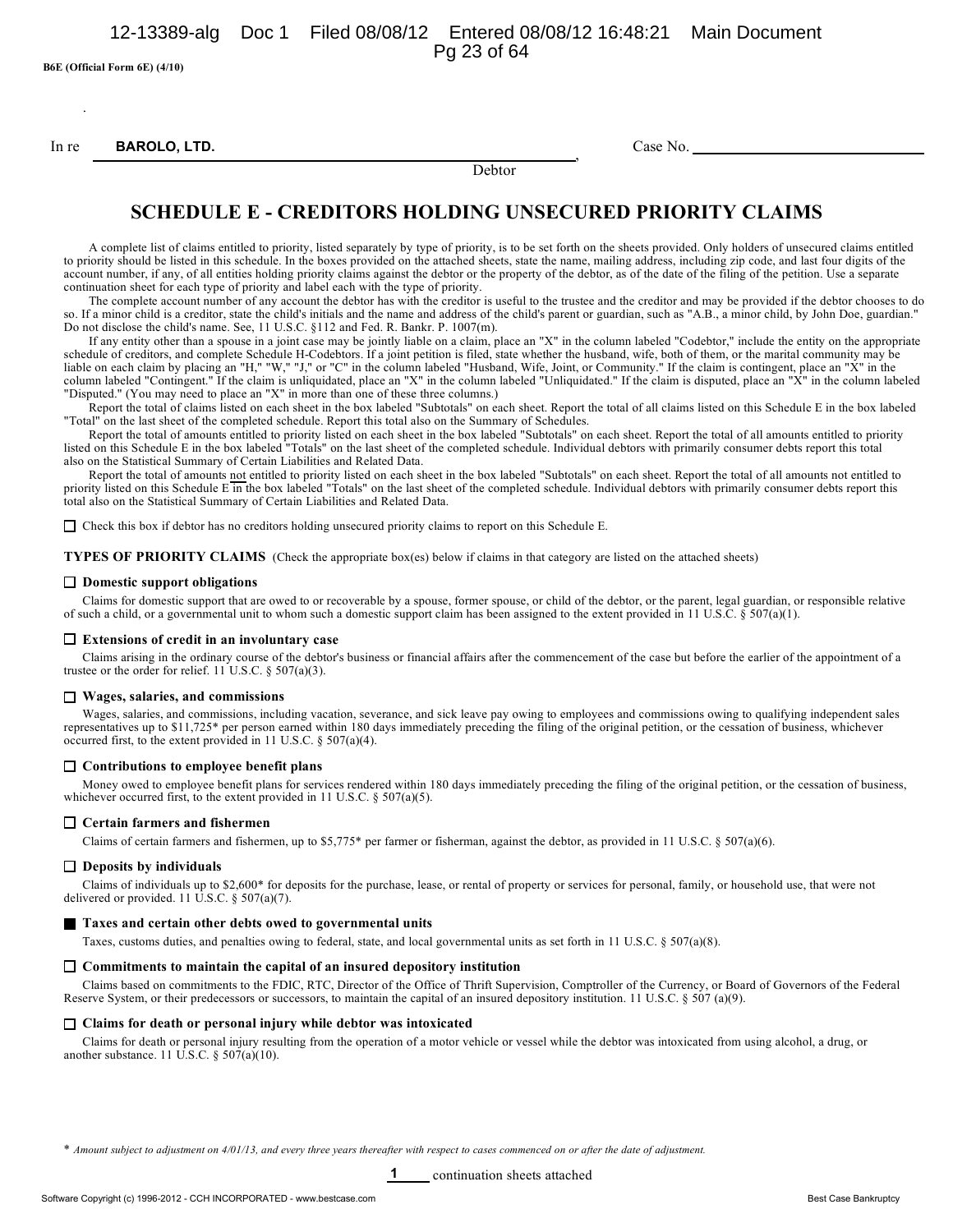### 12-13389-alg Doc 1 Filed 08/08/12 Entered 08/08/12 16:48:21 Main Document Pg 24 of 64

**B6E (Official Form 6E) (4/10) - Cont.**

In re **BAROLO, LTD.** Case No.

Debtor

,

# **SCHEDULE E - CREDITORS HOLDING UNSECURED PRIORITY CLAIMS**

(Continuation Sheet)

**Taxes and Certain Other Debts Owed to Governmental Units**

|                                                                                                                                                |                                      |                            |                                                                                              |                                                                                                                            |                    |                                     | TYPE OF PRIORITY          |                                                                                                                       |
|------------------------------------------------------------------------------------------------------------------------------------------------|--------------------------------------|----------------------------|----------------------------------------------------------------------------------------------|----------------------------------------------------------------------------------------------------------------------------|--------------------|-------------------------------------|---------------------------|-----------------------------------------------------------------------------------------------------------------------|
| CREDITOR'S NAME,<br>AND MAILING ADDRESS<br>INCLUDING ZIP CODE,<br>AND ACCOUNT NUMBER<br>(See instructions.)                                    | C<br>O<br>D<br>E<br>B<br>T<br>O<br>R | H<br>W<br>J<br>$\mathsf C$ | Husband, Wife, Joint, or Community<br>DATE CLAIM WAS INCURRED<br>AND CONSIDERATION FOR CLAIM | U<br>$\overline{z-iz}$ oo<br>N<br>$\frac{L}{L}$<br>$_{\rm o}^{\rm o}$<br>G<br>E<br>N<br>$\mathbf{L}$<br>D<br>$\frac{A}{T}$ |                    | $\overline{I}$<br>$S_{P}$<br>Е<br>D | <b>AMOUNT</b><br>OF CLAIM | <b>AMOUNT NOT</b><br><b>ENTITLED TO</b><br>PRIORITY, IF ANY<br><b>AMOUNT</b><br><b>ENTITLED TO</b><br><b>PRIORITY</b> |
| Account No. XX-XXX9331                                                                                                                         |                                      |                            | <b>Income Tax</b>                                                                            | T                                                                                                                          | $_{\rm D}^{\rm E}$ |                                     |                           |                                                                                                                       |
| Creditor #: 1<br><b>INTERNAL REVENUE SERVICE</b><br>P. O. Box 7346<br>Philadelphia, PA 19101-7346                                              |                                      |                            |                                                                                              |                                                                                                                            |                    |                                     |                           | <b>Unknown</b>                                                                                                        |
|                                                                                                                                                |                                      |                            |                                                                                              |                                                                                                                            |                    |                                     | <b>Unknown</b>            | <b>Unknown</b>                                                                                                        |
| Account No.<br>Creditor #: 2<br><b>NYC Dept. of Finance</b><br>345 Adams Street, 3rd Flr.<br>Legal Affairs: Devora Cohen<br>Brooklyn, NY 11201 |                                      |                            | <b>Sales Taxes claimed</b>                                                                   |                                                                                                                            |                    |                                     | <b>Unknown</b>            | <b>Unknown</b><br>0.00                                                                                                |
| Account No.                                                                                                                                    |                                      |                            | <b>Withholding Taxes</b>                                                                     |                                                                                                                            |                    |                                     |                           |                                                                                                                       |
| Creditor #: 3<br><b>NYS Dept of Labor</b><br>Gov. Harriman State Bldg<br>Bldg. 12, Room 256<br>Albany, NY 12240                                |                                      |                            |                                                                                              |                                                                                                                            |                    |                                     | <b>Unknown</b>            | <b>Unknown</b><br>0.00                                                                                                |
| Account No.                                                                                                                                    |                                      |                            | 2012                                                                                         |                                                                                                                            |                    |                                     |                           |                                                                                                                       |
| Creditor #: 4<br><b>NYS DEPT. TAXATION</b><br><b>OPTS BUS, ACCTS, REC, MTCMT</b><br>Albany, NY 12227-0001                                      |                                      |                            | <b>Sales Taxes claimed</b>                                                                   |                                                                                                                            |                    | $\pmb{\mathsf{X}}$                  |                           | <b>Unknown</b>                                                                                                        |
|                                                                                                                                                |                                      |                            |                                                                                              |                                                                                                                            |                    |                                     | 305,788.45                | <b>Unknown</b>                                                                                                        |
| Account No.<br>Creditor #: 5<br>NYS UNEMPLOYMENT INS.<br><b>Attn: Insolvency Unit</b><br>Bldg. 12, Room 256<br>Albany, NY 12201                |                                      |                            | <b>Withholding Taxes</b>                                                                     |                                                                                                                            |                    |                                     | <b>Unknown</b>            | <b>Unknown</b><br>0.00                                                                                                |
| of 1<br>Sheet 1<br>continuation sheets attached to                                                                                             |                                      |                            |                                                                                              | Subtotal                                                                                                                   |                    |                                     |                           | 0.00                                                                                                                  |
| Schedule of Creditors Holding Unsecured Priority Claims                                                                                        |                                      |                            | (Total of this page)                                                                         |                                                                                                                            |                    |                                     | 305,788.45                | 0.00                                                                                                                  |
|                                                                                                                                                |                                      |                            |                                                                                              |                                                                                                                            | Total              |                                     |                           | 0.00                                                                                                                  |
|                                                                                                                                                |                                      |                            | (Report on Summary of Schedules)                                                             |                                                                                                                            |                    |                                     | 305,788.45                | 0.00                                                                                                                  |

(Report on Summary of Schedules)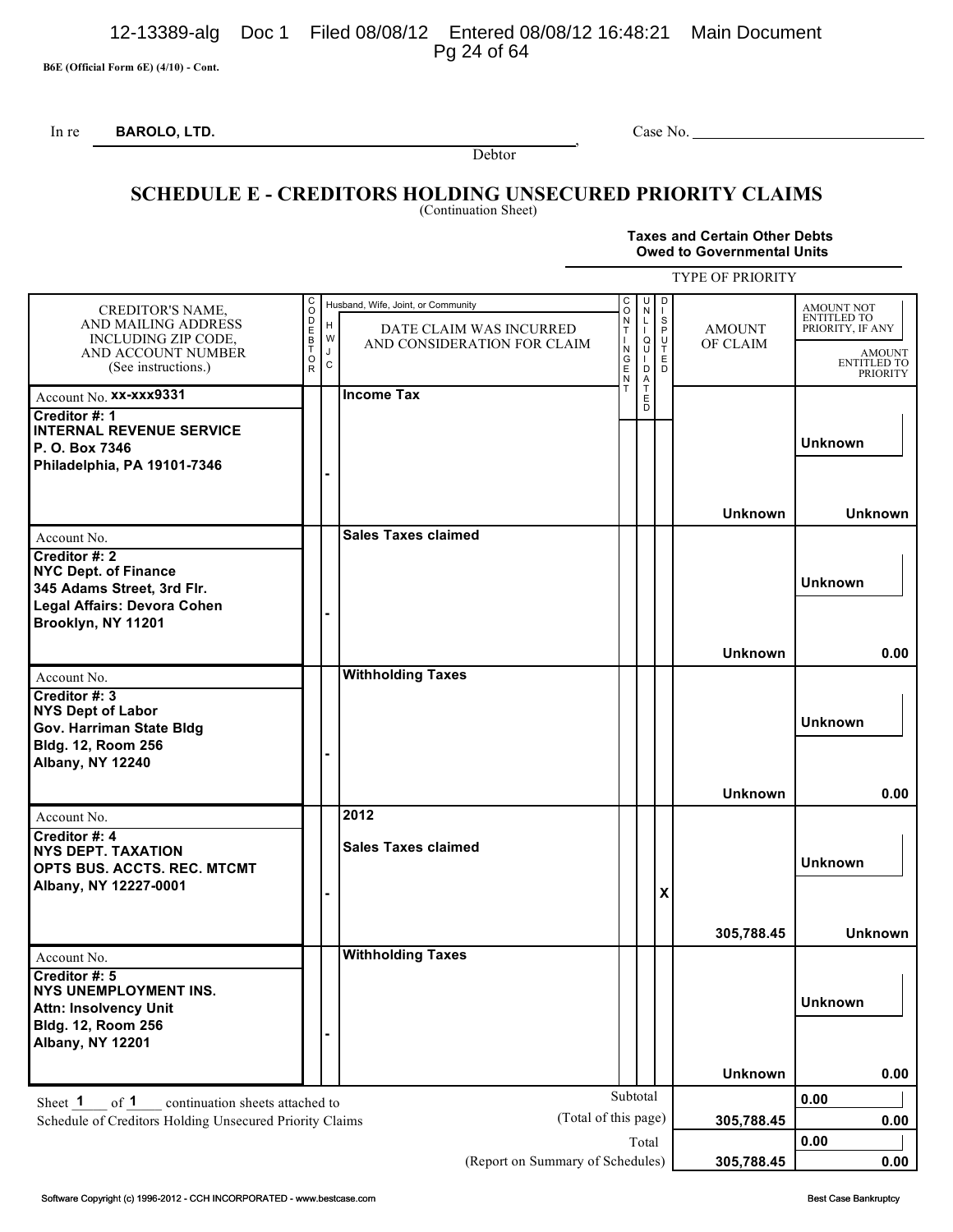12-13389-alg Doc 1 Filed 08/08/12 Entered 08/08/12 16:48:21 Main Document Pg 25 of 64

,

**B6F (Official Form 6F) (12/07)**

In re

**BAROLO, LTD.** Case No. 2008. **Case No. 2008.** Case No. 2008. Case No. 2008. Case No. 2008. Case No. 2008. Case No. 2014. 2015. Case No. 2014. 2015. Case No. 2016. 2017. 2018. 2016. 2017. 2018. 2016. 2017. 2018. 2017. 2018

Debtor

# **SCHEDULE F - CREDITORS HOLDING UNSECURED NONPRIORITY CLAIMS**

State the name, mailing address, including zip code, and last four digits of any account number, of all entities holding unsecured claims without priority against the debtor or the property of the debtor, as of the date of filing of the petition. The complete account number of any account the debtor has with the creditor is useful to the trustee and the creditor and may be provided if the debtor chooses to do so. If a minor child is a creditor, state the child's initials and the name and address of the child's parent or guardian, such as "A.B., a minor child, by John Doe, guardian." Do not disclose the child's name. See, 11 U.S.C. §112 and Fed. R. Bankr. P. 1007(m). Do not include claims listed in Schedules D and E. If all creditors will not fit on this page, use the continuation sheet provided.

If any entity other than a spouse in a joint case may be jointly liable on a claim, place an "X" in the column labeled "Codebtor," include the entity on the appropriate schedule of creditors, and complete Schedule H - Codebtors. If a joint petition is filed, state whether the husband, wife, both of them, or the marital community may be liable on each claim by placing an "H," "W," "J," or "C" in the column labeled "Husband, Wife, Joint, or Community."

If the claim is contingent, place an "X" in the column labeled "Contingent." If the claim is unliquidated, place an "X" in the column labeled "Unliquidated." If the claim is disputed, place an "X" in the column labeled "Disputed." (You may need to place an "X" in more than one of these three columns.)

Report the total of all claims listed on this schedule in the box labeled "Total" on the last sheet of the completed schedule. Report this total also on the Summary of Schedules and, if the debtor is an individual with primarily consumer debts, report this total also on the Statistical Summary of Certain Liabilities and Related Data.

 $\Box$ Check this box if debtor has no creditors holding unsecured claims to report on this Schedule F.

| <b>CREDITOR'S NAME,</b><br><b>MAILING ADDRESS</b><br>INCLUDING ZIP CODE,<br>AND ACCOUNT NUMBER<br>(See instructions above.) | C<br>O<br>D<br>E<br>B<br>T<br>$\circ$<br>$\overline{R}$ | H.<br>W<br>J<br>$\mathsf{C}$ | Husband, Wife, Joint, or Community<br>DATE CLAIM WAS INCURRED AND<br>CONSIDERATION FOR CLAIM. IF CLAIM<br>IS SUBJECT TO SETOFF, SO STATE. | $_{\rm O}^{\rm C}$<br>N<br>T.<br>$\mathbf{L}$<br>N<br>G<br>E<br>N | U<br>$-72$<br>$\overline{Q}$<br>Ť<br>$\overline{R}$<br>$\overline{R}$<br>$\overline{T}$ | D<br>$\mathsf I$<br>$\frac{S}{P}$<br>$T$ + $C$<br>D | <b>AMOUNT OF CLAIM</b> |
|-----------------------------------------------------------------------------------------------------------------------------|---------------------------------------------------------|------------------------------|-------------------------------------------------------------------------------------------------------------------------------------------|-------------------------------------------------------------------|-----------------------------------------------------------------------------------------|-----------------------------------------------------|------------------------|
| Account No.<br>Creditor #: 1                                                                                                |                                                         |                              | 2012<br><b>Trade debt</b>                                                                                                                 | T.                                                                | Ε<br>D                                                                                  |                                                     |                        |
| <b>57 MAIN STREET IMPORTS</b><br>377 Oak Street, Suite 207<br><b>GARDEN CITY, NY 11530</b>                                  |                                                         |                              |                                                                                                                                           |                                                                   |                                                                                         |                                                     | 432.25                 |
| Account No.                                                                                                                 |                                                         |                              | 2004-2012                                                                                                                                 |                                                                   |                                                                                         |                                                     |                        |
| Creditor #: 2<br>81ST & 5TH REALTY, Co.<br>35 East 21st Street, 3rd Floor<br>NEW YORK, NY 10010                             |                                                         | $x$ .                        | Lease of retail premises: rent payments<br>claimed by Landlord                                                                            |                                                                   |                                                                                         | х                                                   |                        |
|                                                                                                                             |                                                         |                              |                                                                                                                                           |                                                                   |                                                                                         |                                                     | 1,483,320.00           |
| Account No.<br><b>Axelrod, Fingerhut &amp; Dennis</b><br>260 Madison Avenue<br>New York, NY 10016                           |                                                         |                              | <b>Representing:</b><br>81ST & 5TH REALTY, Co.                                                                                            |                                                                   |                                                                                         |                                                     | <b>Notice Only</b>     |
| Account No.<br>Creditor #: 3<br><b>AD GELATO</b><br>591 Willis Avenue<br><b>WILLISTON PARK, NY 11596</b>                    |                                                         |                              | 2012<br><b>Trade debt</b>                                                                                                                 |                                                                   |                                                                                         |                                                     |                        |
|                                                                                                                             |                                                         |                              |                                                                                                                                           |                                                                   |                                                                                         |                                                     | 368.00                 |
| <b>12</b> continuation sheets attached                                                                                      |                                                         |                              | (Total of this page)                                                                                                                      | Subtotal                                                          |                                                                                         |                                                     | 1,484,120.25           |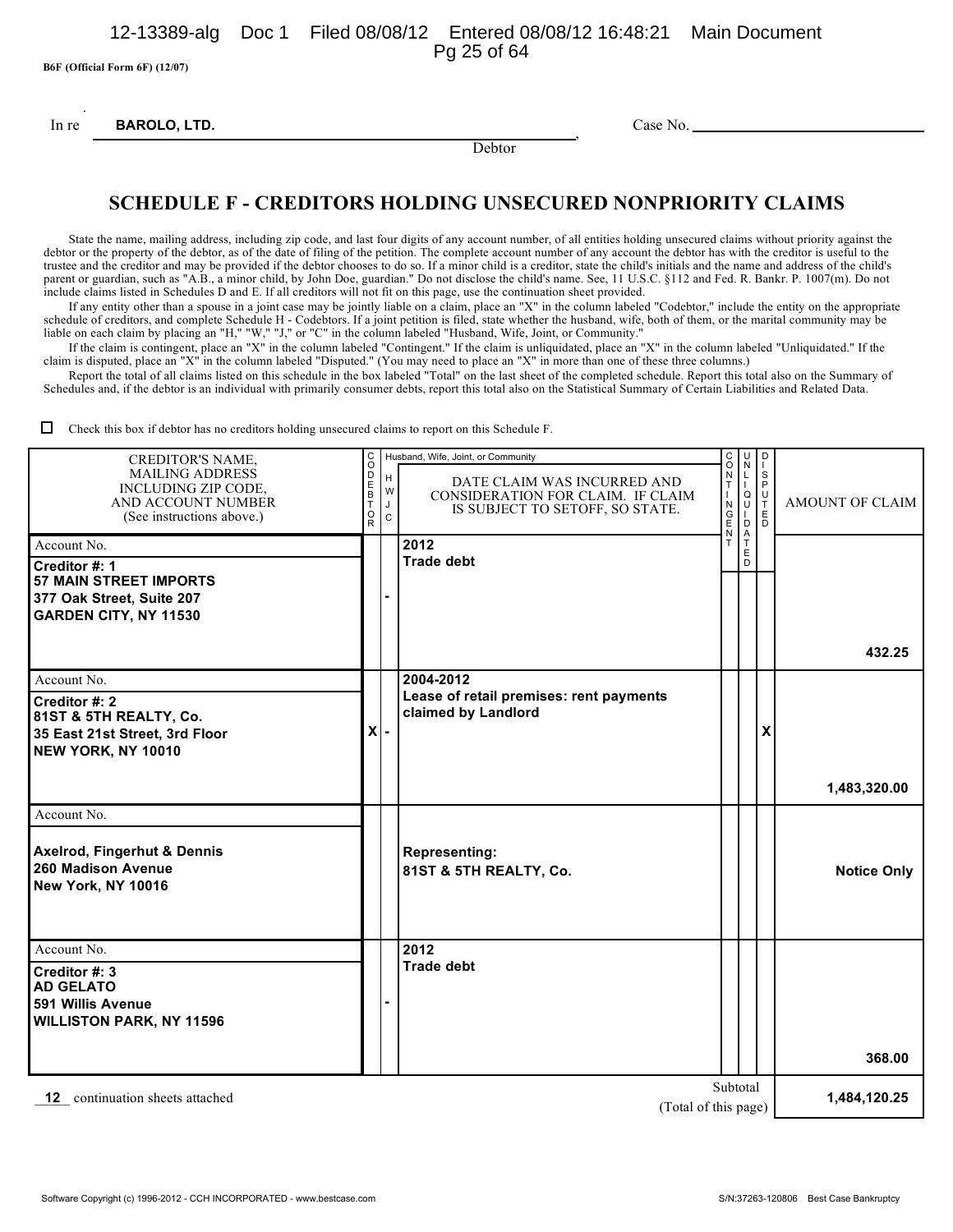In re

Debtor

#### **SCHEDULE F - CREDITORS HOLDING UNSECURED NONPRIORITY CLAIMS** (Continuation Sheet)

|                                                                                                                          |          |                            | Husband, Wife, Joint, or Community                                                                  |                                                      |                                                                                                                          | D                              |                 |
|--------------------------------------------------------------------------------------------------------------------------|----------|----------------------------|-----------------------------------------------------------------------------------------------------|------------------------------------------------------|--------------------------------------------------------------------------------------------------------------------------|--------------------------------|-----------------|
| CREDITOR'S NAME,<br><b>MAILING ADDRESS</b><br>INCLUDING ZIP CODE,<br>AND ACCOUNT NUMBER<br>(See instructions above.)     | CODEBTOR | Н<br>W<br>J<br>$\mathbf C$ | DATE CLAIM WAS INCURRED AND<br>CONSIDERATION FOR CLAIM. IF CLAIM<br>IS SUBJECT TO SETOFF, SO STATE. | C<br>O<br>T<br>T<br>$\mathbf{I}$<br>N<br>G<br>E<br>T | $\begin{array}{c}\n\overline{C} \\ \overline{C} \\ \overline{C}\n\end{array}$<br>$\overline{a}$<br>I<br>D<br>A<br>T<br>E | $\frac{1}{P}$<br>¦ ⊦<br>Ε<br>D | AMOUNT OF CLAIM |
| Account No.                                                                                                              |          |                            | 2012                                                                                                |                                                      |                                                                                                                          |                                |                 |
| Creditor #: 4<br><b>ALMA GOURMET LTD.</b><br>3912 Crescent Street<br>L.I.C., NY 11101                                    |          |                            | <b>Trade Debt</b>                                                                                   |                                                      | D                                                                                                                        |                                | 215.25          |
| Account No.                                                                                                              |          |                            | 2012                                                                                                |                                                      |                                                                                                                          |                                |                 |
| Creditor #: 5<br><b>ALPINE SODA SYSTEMS</b><br>3209 Pleasant Avenue<br>UNION CITY, NJ 07087                              |          |                            | <b>Trade debt</b>                                                                                   |                                                      |                                                                                                                          |                                |                 |
|                                                                                                                          |          |                            |                                                                                                     |                                                      |                                                                                                                          |                                | 353.00          |
| Account No.<br>Creditor #: 6<br>AMMIRATI, INC.<br>500 Fifth Avenue<br>PELHAM, NY 10803                                   |          |                            | 2012<br><b>Trade debt</b>                                                                           |                                                      |                                                                                                                          |                                | 2,730.00        |
| Account No.                                                                                                              |          |                            | <b>Services rendered</b>                                                                            |                                                      |                                                                                                                          |                                |                 |
| Creditor #: 7<br><b>BARRY MEYERSON</b><br>l 200 Park Avenue South<br><b>Suite 1205</b><br><b>NEW YORK, NY 10003-1503</b> |          |                            |                                                                                                     |                                                      |                                                                                                                          |                                | 347.66          |
| Account No.                                                                                                              |          |                            | 2012                                                                                                |                                                      |                                                                                                                          |                                |                 |
| Creditor #: 8<br><b>BARTLETT DAIRY, INC.</b><br>105-03 150th Street.<br>JAMAICA, NY 11435                                |          |                            | <b>Goods received</b>                                                                               |                                                      |                                                                                                                          |                                | 3,567.69        |
| Sheet no. 1 of 12 sheets attached to Schedule of                                                                         |          |                            |                                                                                                     | Subtotal                                             |                                                                                                                          |                                | 7,213.60        |
| Creditors Holding Unsecured Nonpriority Claims                                                                           |          |                            | (Total of this page)                                                                                |                                                      |                                                                                                                          |                                |                 |

,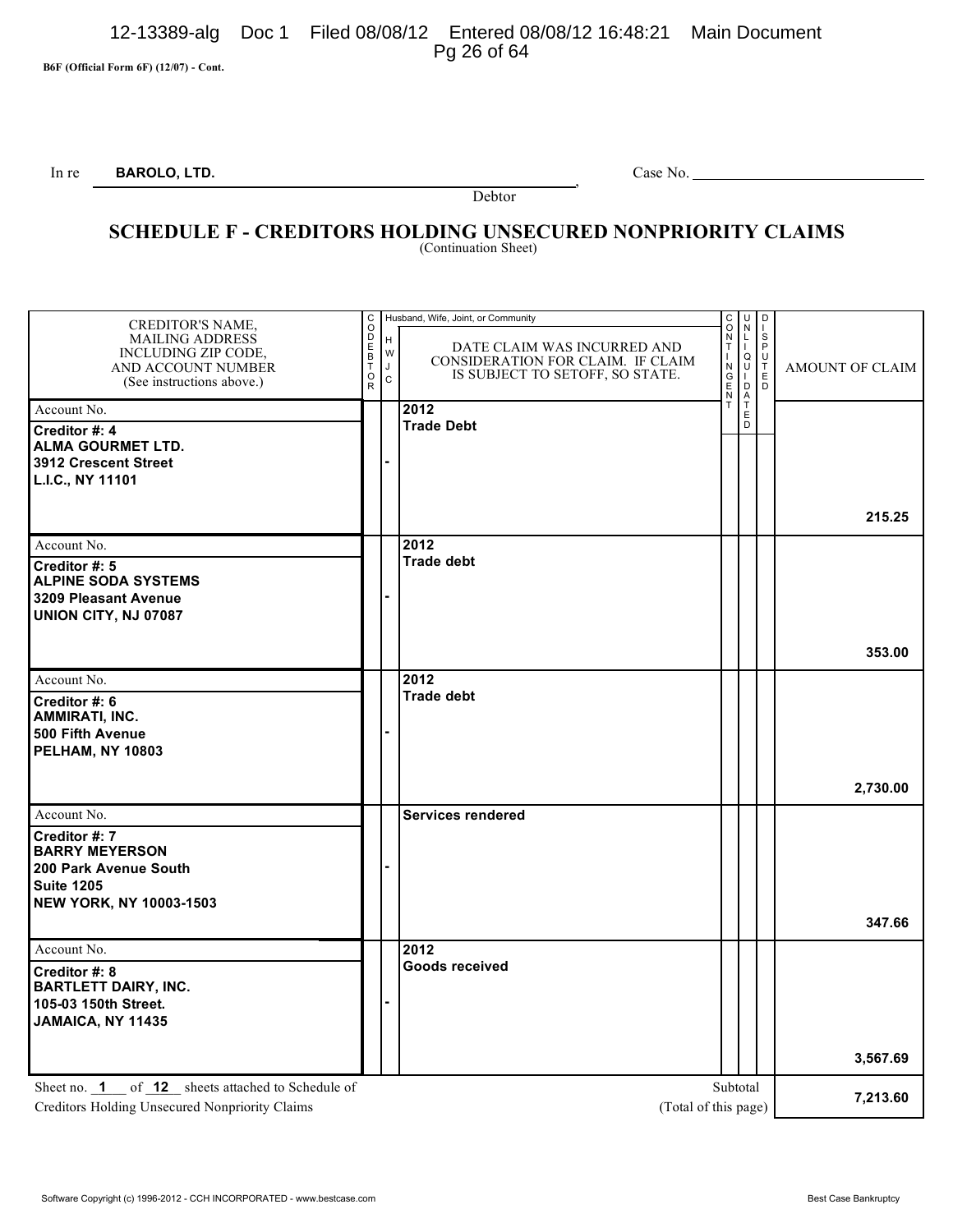In re

Debtor

,

#### **SCHEDULE F - CREDITORS HOLDING UNSECURED NONPRIORITY CLAIMS** (Continuation Sheet)

| CREDITOR'S NAME,                                                                                                           |                      |                            | Husband, Wife, Joint, or Community                                                                  |                          |                                          | D                                          |                 |
|----------------------------------------------------------------------------------------------------------------------------|----------------------|----------------------------|-----------------------------------------------------------------------------------------------------|--------------------------|------------------------------------------|--------------------------------------------|-----------------|
| <b>MAILING ADDRESS</b><br>INCLUDING ZIP CODE,<br>AND ACCOUNT NUMBER<br>(See instructions above.)                           | CODEBTO<br>${\sf R}$ | H<br>W<br>J<br>$\mathsf C$ | DATE CLAIM WAS INCURRED AND<br>CONSIDERATION FOR CLAIM. IF CLAIM<br>IS SUBJECT TO SETOFF, SO STATE. | C<br>O<br>T<br>T<br>2mQZ | $-rz =$<br>$\overline{a}$<br>$\mathsf I$ | $\frac{1}{9}$<br>$T$ $\overline{T}$<br>l D | AMOUNT OF CLAIM |
| Account No.                                                                                                                |                      |                            | 2012                                                                                                | $\top$                   | D<br>A<br>T<br>E<br>D                    |                                            |                 |
| Creditor #: 9<br><b>BHB PEST ELIMINATION</b><br>150 West 28th Street<br>NEW YORK, NY 10001                                 |                      |                            | <b>Services rendered</b>                                                                            |                          |                                          |                                            | 1,019.08        |
| Account No.                                                                                                                |                      |                            | <b>Services rendered</b>                                                                            |                          |                                          |                                            |                 |
| Creditor #: 10<br><b>BOSCO MALERA, S.R.L.</b><br><b>VIA CORRER#17</b><br><b>SALGAREDA, TREVISO</b><br><b>VENETO, ITALY</b> |                      |                            |                                                                                                     |                          |                                          |                                            | 3,101.04        |
| Account No.                                                                                                                |                      |                            | 2012                                                                                                |                          |                                          |                                            |                 |
| Creditor #: 11<br><b>CADET IMPORTS</b><br><b>19 Oxford Avenue</b><br>YONKERS, NY 10710                                     |                      |                            | <b>Goods received</b>                                                                               |                          |                                          |                                            | 12,265.93       |
| Account No.                                                                                                                |                      |                            | 2012                                                                                                |                          |                                          |                                            |                 |
| Creditor #: 12<br><b>CAPTAIN'S CHOICE SEAFOOD</b><br>113 93rd Street<br>BROOKLYN, NY 11209                                 |                      |                            | <b>Trade debt</b>                                                                                   |                          |                                          |                                            | 14,097.50       |
| Account No.                                                                                                                |                      |                            | 2012                                                                                                |                          |                                          |                                            |                 |
| Creditor #: 13<br><b>CASEFICIO DELLE ROSE</b><br>17 Mandy Court<br>STATEN ISLAND, NY 10309                                 |                      |                            | <b>Trade debt</b>                                                                                   |                          |                                          |                                            | 1,485.00        |
| Sheet no. 2 of 12 sheets attached to Schedule of                                                                           |                      |                            |                                                                                                     | Subtotal                 |                                          |                                            | 31,968.55       |
| Creditors Holding Unsecured Nonpriority Claims                                                                             |                      |                            | $(Totolofthienool)$                                                                                 |                          |                                          |                                            |                 |

Creditors Holding Unsecured Nonpriority Claims (Total of this page) and Creditors Holding Unsecured Nonpriority Claims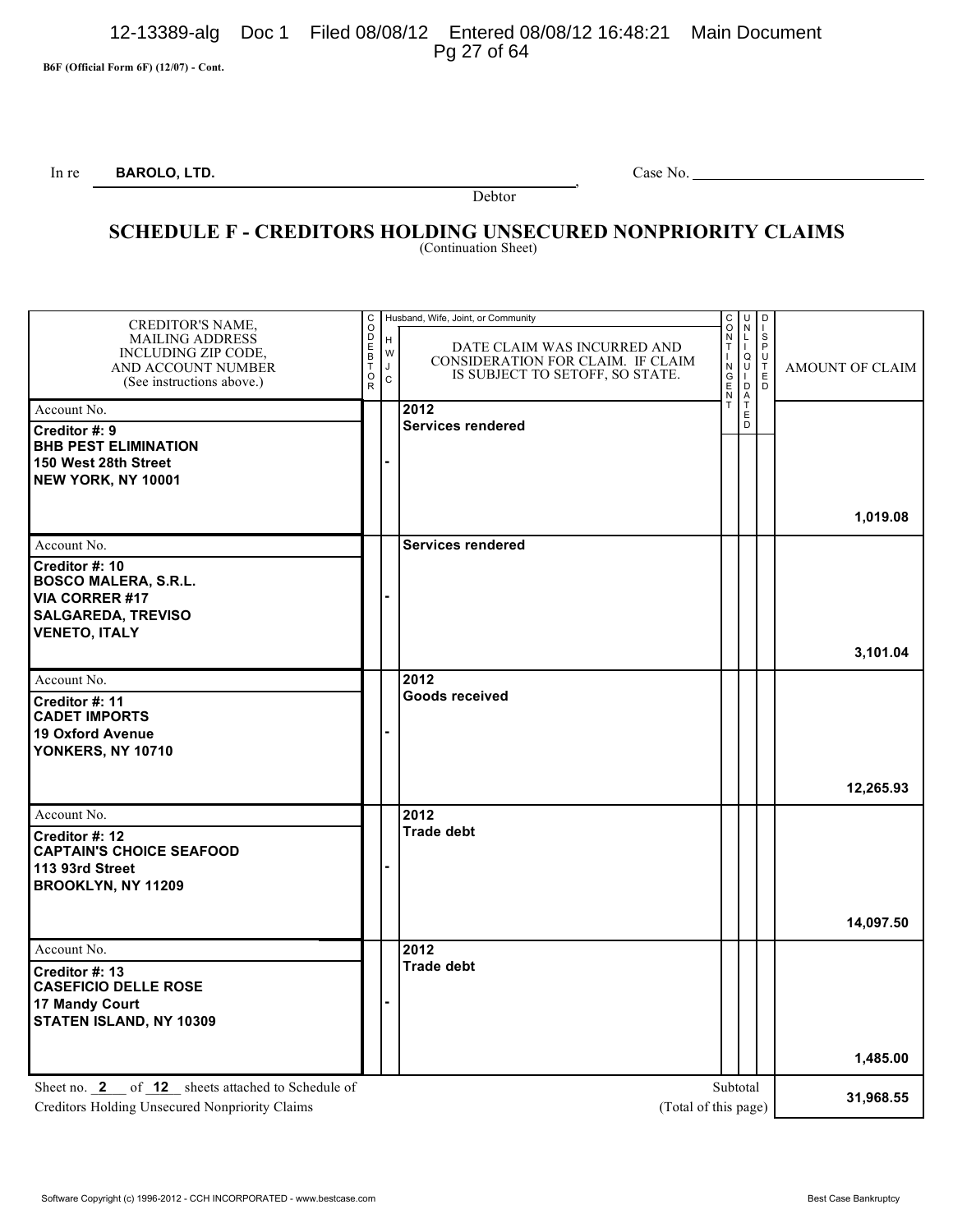In re

Debtor

,

#### **SCHEDULE F - CREDITORS HOLDING UNSECURED NONPRIORITY CLAIMS** (Continuation Sheet)

|                                                                                                                                           |          |                            | Husband, Wife, Joint, or Community                                                                  |                                                                                |                                                                               | D                                                                                                                                                                                    |                 |
|-------------------------------------------------------------------------------------------------------------------------------------------|----------|----------------------------|-----------------------------------------------------------------------------------------------------|--------------------------------------------------------------------------------|-------------------------------------------------------------------------------|--------------------------------------------------------------------------------------------------------------------------------------------------------------------------------------|-----------------|
| CREDITOR'S NAME,<br><b>MAILING ADDRESS</b><br><b>INCLUDING ZIP CODE,</b><br>AND ACCOUNT NUMBER<br>(See instructions above.)               | CODEBTOR | H<br>W<br>J<br>$\mathsf C$ | DATE CLAIM WAS INCURRED AND<br>CONSIDERATION FOR CLAIM. IF CLAIM<br>IS SUBJECT TO SETOFF, SO STATE. | $\begin{array}{c}\nC \\ C \\ T\n\end{array}$<br>$\frac{1}{2}$<br>$\frac{1}{2}$ | $\begin{array}{c}\n\overline{C} \\ \overline{C} \\ \overline{C}\n\end{array}$ | $\mathbf{I}$<br>$\frac{1}{p}$<br>$\begin{bmatrix} 0 \\ 0 \\ 0 \\ 1 \end{bmatrix} \begin{bmatrix} 1 \\ 1 \\ 1 \end{bmatrix}$<br>$\begin{bmatrix} 1 \\ 0 \\ 1 \\ 0 \\ 0 \end{bmatrix}$ | AMOUNT OF CLAIM |
| Account No.                                                                                                                               |          |                            | 2012                                                                                                | $\mathsf{T}$                                                                   |                                                                               |                                                                                                                                                                                      |                 |
| Creditor #: 14<br><b>CENTRAL SEAFOOD WHOLESALE</b><br>9531 Roosevelt Avenue<br><b>JACKSON HEIGHTS, NY 11372</b>                           |          |                            | Goods received                                                                                      |                                                                                |                                                                               |                                                                                                                                                                                      | 10,756.42       |
| Account No.                                                                                                                               |          |                            | 2012                                                                                                |                                                                                |                                                                               |                                                                                                                                                                                      |                 |
| Creditor #: 15<br><b>CON EDISON</b><br><b>JAF Station</b><br><b>PO Box 1702</b><br>NY, NY 10116-1702                                      |          |                            | <b>Services rendered</b>                                                                            |                                                                                |                                                                               |                                                                                                                                                                                      |                 |
|                                                                                                                                           |          |                            |                                                                                                     |                                                                                |                                                                               |                                                                                                                                                                                      | 9,659.84        |
| Account No.                                                                                                                               |          |                            | 2012                                                                                                |                                                                                |                                                                               |                                                                                                                                                                                      |                 |
| Creditor #: 16<br><b>CONCA D'ORO</b><br>72-02 51st Street<br>WOODSIDE, NY 11377                                                           |          |                            | <b>Trade debt</b>                                                                                   |                                                                                |                                                                               |                                                                                                                                                                                      |                 |
|                                                                                                                                           |          |                            |                                                                                                     |                                                                                |                                                                               |                                                                                                                                                                                      | 11,621.21       |
| Account No.<br>Creditor #: 17<br><b>DANIEL O'CONNOR ARCHITECTS</b><br><b>60 Madison Avenue</b><br><b>Suite 1020</b><br>NEW YORK, NY 10010 |          |                            | 2012<br><b>Services rendered</b>                                                                    |                                                                                |                                                                               |                                                                                                                                                                                      |                 |
| Account No.                                                                                                                               |          |                            | 2012                                                                                                |                                                                                |                                                                               |                                                                                                                                                                                      | 11,900.00       |
| Creditor #: 18<br><b>DREYFUS ASHBY &amp; CO.</b><br>50 Avon Meadow Lane<br>AVON, CT 06001-3765                                            |          |                            | <b>Trade debt</b>                                                                                   |                                                                                |                                                                               |                                                                                                                                                                                      |                 |
|                                                                                                                                           |          |                            |                                                                                                     |                                                                                |                                                                               |                                                                                                                                                                                      | 676.00          |
| Sheet no. 3 of 12 sheets attached to Schedule of                                                                                          |          |                            |                                                                                                     |                                                                                | Subtotal                                                                      |                                                                                                                                                                                      | 44.613.47       |
|                                                                                                                                           |          |                            |                                                                                                     |                                                                                |                                                                               |                                                                                                                                                                                      |                 |

Creditors Holding Unsecured Nonpriority Claims (Total of this page)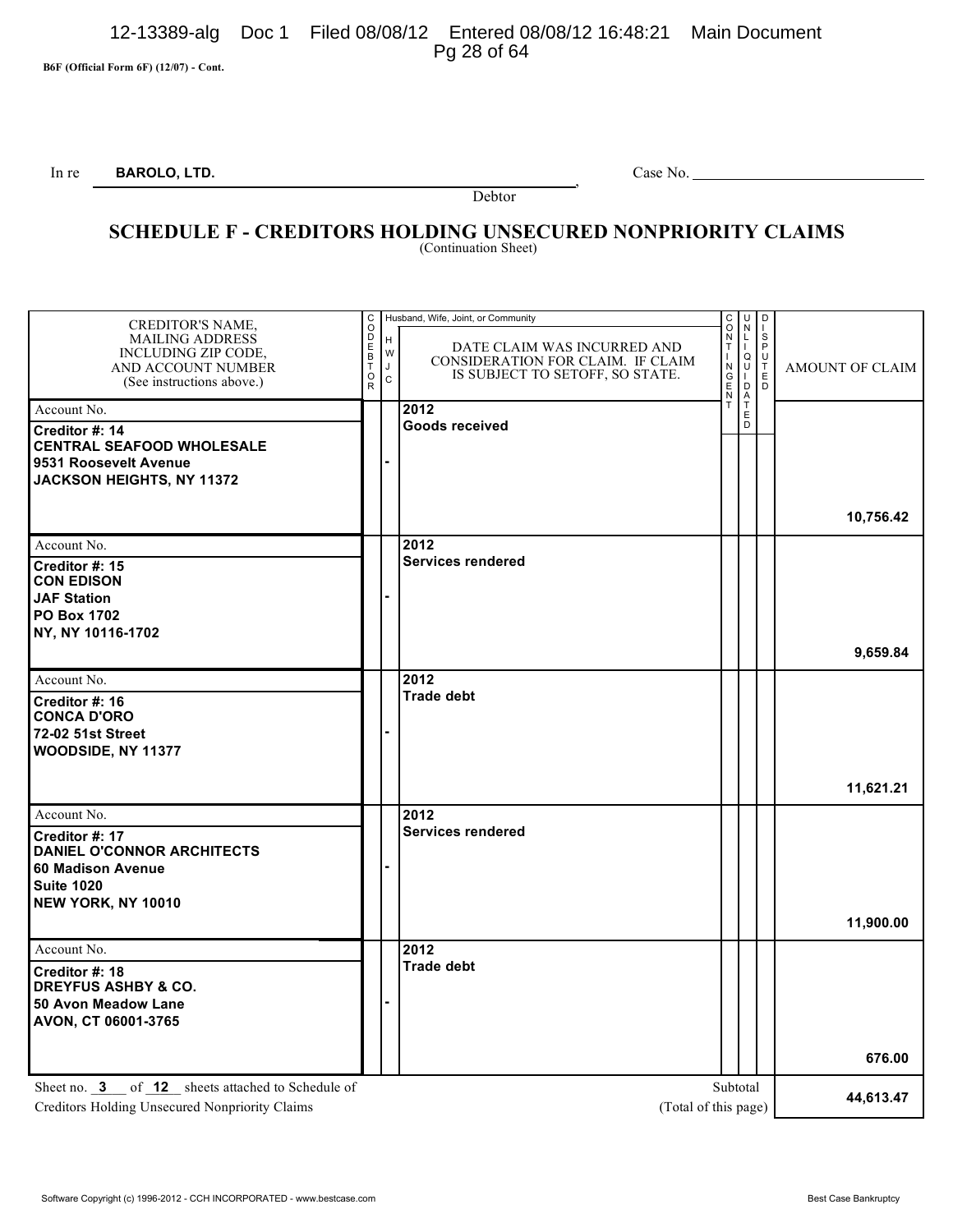In re

Debtor

,

#### **SCHEDULE F - CREDITORS HOLDING UNSECURED NONPRIORITY CLAIMS** (Continuation Sheet)

| <b>CREDITOR'S NAME,</b><br><b>MAILING ADDRESS</b>                                                             |                           |                             | Husband, Wife, Joint, or Community                                                                  | C<br>D<br>O<br>T | $\overline{C}$                                                                                              | D<br>S |                 |
|---------------------------------------------------------------------------------------------------------------|---------------------------|-----------------------------|-----------------------------------------------------------------------------------------------------|------------------|-------------------------------------------------------------------------------------------------------------|--------|-----------------|
| INCLUDING ZIP CODE,<br>AND ACCOUNT NUMBER<br>(See instructions above.)                                        | CODEBTO<br>$\overline{R}$ | H<br>W<br>J<br>$\mathsf{C}$ | DATE CLAIM WAS INCURRED AND<br>CONSIDERATION FOR CLAIM. IF CLAIM<br>IS SUBJECT TO SETOFF, SO STATE. | N<br>G<br>T<br>T | $\begin{array}{c} \n - C \cap P \\  \hline\n \vdash C \cap P \\  \hline\n \vdash P\n \end{array}$<br>D<br>Α |        | AMOUNT OF CLAIM |
| Account No.                                                                                                   |                           |                             | 2012                                                                                                |                  | T<br>Ε                                                                                                      |        |                 |
| Creditor #: 19<br><b>ENOTRTRIA WINE IMPORTS</b>                                                               |                           |                             | <b>Trade debt</b>                                                                                   |                  | D                                                                                                           |        |                 |
| 291 Broadway                                                                                                  |                           |                             |                                                                                                     |                  |                                                                                                             |        |                 |
| Suite 206                                                                                                     |                           |                             |                                                                                                     |                  |                                                                                                             |        |                 |
| NEW YORK, NY 10007                                                                                            |                           |                             |                                                                                                     |                  |                                                                                                             |        | 990.40          |
| Account No.                                                                                                   |                           |                             | 2012                                                                                                |                  |                                                                                                             |        |                 |
| Creditor #: 20                                                                                                |                           |                             | <b>Trade debt</b>                                                                                   |                  |                                                                                                             |        |                 |
| <b>FARM FRESH INC.</b><br>571 Austin Place                                                                    |                           |                             |                                                                                                     |                  |                                                                                                             |        |                 |
| <b>BRONX, NY 10455</b>                                                                                        |                           |                             |                                                                                                     |                  |                                                                                                             |        |                 |
|                                                                                                               |                           |                             |                                                                                                     |                  |                                                                                                             |        | 10,120.83       |
| Account No.                                                                                                   |                           |                             | 2012                                                                                                |                  |                                                                                                             |        |                 |
| Creditor #: 21                                                                                                |                           |                             | <b>Trade debt</b>                                                                                   |                  |                                                                                                             |        |                 |
| <b>FAROPIAN SPIRITS, LTD.</b><br>98 Kean Street                                                               |                           |                             |                                                                                                     |                  |                                                                                                             |        |                 |
| West Babylon, NY 11704                                                                                        |                           |                             |                                                                                                     |                  |                                                                                                             |        |                 |
|                                                                                                               |                           |                             |                                                                                                     |                  |                                                                                                             |        |                 |
|                                                                                                               |                           |                             |                                                                                                     |                  |                                                                                                             |        | 1,274.69        |
| Account No.                                                                                                   |                           |                             | 2012                                                                                                |                  |                                                                                                             |        |                 |
| Creditor #: 22<br><b>FOX ROTHSCHILD LLP</b>                                                                   |                           |                             | <b>Services rendered</b>                                                                            |                  |                                                                                                             |        |                 |
| 100 Park Avenue                                                                                               |                           |                             |                                                                                                     |                  |                                                                                                             |        |                 |
| <b>Suite 1500</b>                                                                                             |                           |                             |                                                                                                     |                  |                                                                                                             |        |                 |
| NEW YORK, NY 10017                                                                                            |                           |                             |                                                                                                     |                  |                                                                                                             |        | 17,346.04       |
| Account No.                                                                                                   |                           |                             |                                                                                                     |                  |                                                                                                             |        |                 |
| Creditor #: 23                                                                                                |                           |                             | <b>Services rendered</b>                                                                            |                  |                                                                                                             |        |                 |
| <b>GEORGE HUTSON</b>                                                                                          |                           |                             |                                                                                                     |                  |                                                                                                             |        |                 |
| 3 Heights Road                                                                                                |                           |                             |                                                                                                     |                  |                                                                                                             |        |                 |
| Suffern, NY 10901                                                                                             |                           |                             |                                                                                                     |                  |                                                                                                             |        |                 |
|                                                                                                               |                           |                             |                                                                                                     |                  |                                                                                                             |        | 2,625.00        |
| Sheet no. 4 of 12 sheets attached to Schedule of                                                              |                           |                             |                                                                                                     | Subtotal         |                                                                                                             |        | 32,356.96       |
| $Q_{\text{tot}}$ 12. $\sim$ 11. 11. $\sim$ 11. $\sim$ 1. $\sim$ 1. $\sim$ 1. $\sim$ $\sim$ $Q_{\text{tot}}$ . |                           |                             | (T <sub>1</sub> , 1, 1, 0, 1)                                                                       |                  |                                                                                                             |        |                 |

Creditors Holding Unsecured Nonpriority Claims (Total of this page)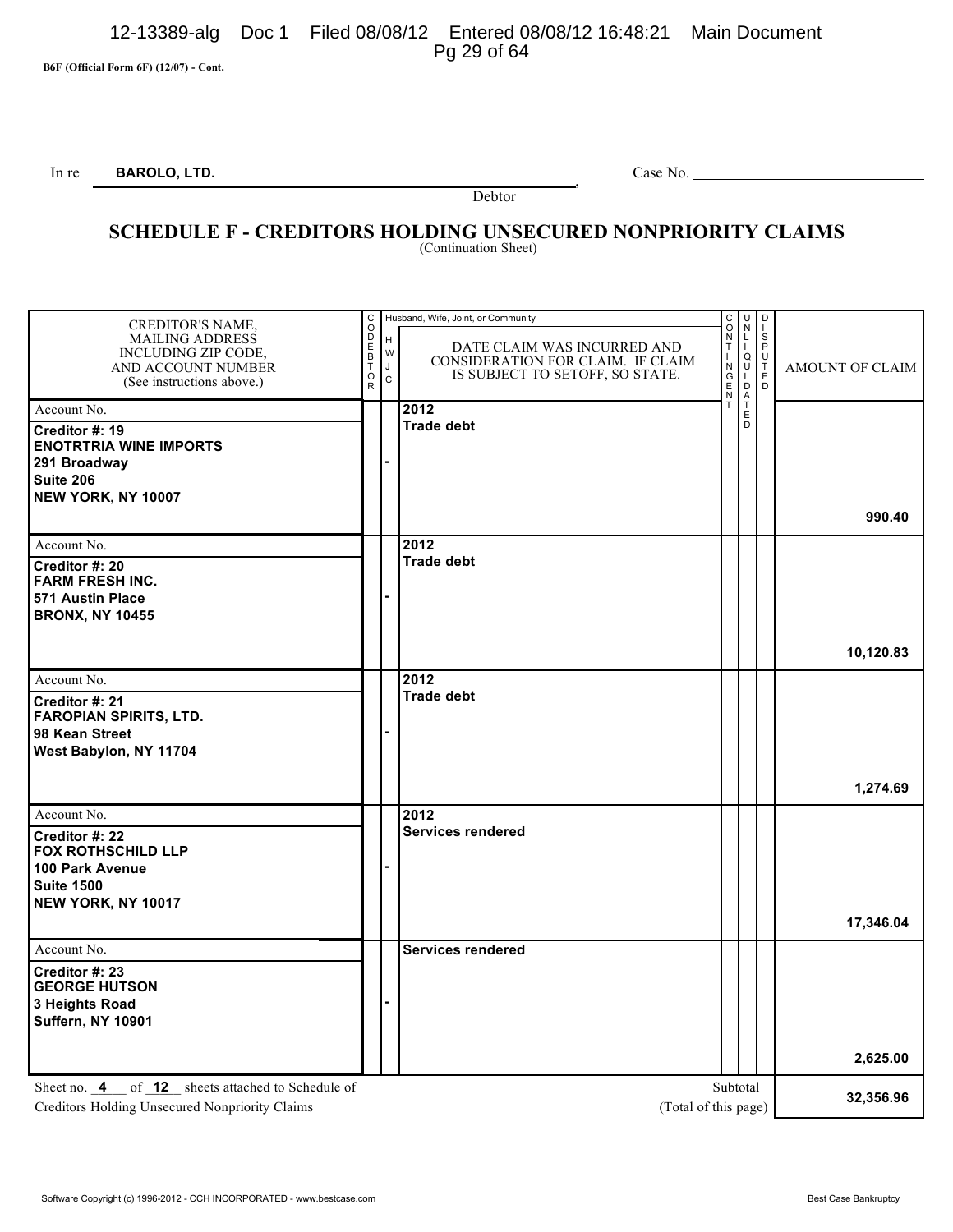In re

Debtor

,

#### **SCHEDULE F - CREDITORS HOLDING UNSECURED NONPRIORITY CLAIMS** (Continuation Sheet)

| <b>CREDITOR'S NAME,</b>                                                                                 |                                              |                            | Husband, Wife, Joint, or Community                                                                  | $\overline{0}$        | $\overline{r}$ $\overline{z}$                                   | $\boxed{D}$                                                                       |   |                 |
|---------------------------------------------------------------------------------------------------------|----------------------------------------------|----------------------------|-----------------------------------------------------------------------------------------------------|-----------------------|-----------------------------------------------------------------|-----------------------------------------------------------------------------------|---|-----------------|
| <b>MAILING ADDRESS</b><br><b>INCLUDING ZIP CODE,</b><br>AND ACCOUNT NUMBER<br>(See instructions above.) | C<br>O<br>D<br>E<br>B<br>T<br>$\overline{R}$ | H<br>W<br>J<br>$\mathbf C$ | DATE CLAIM WAS INCURRED AND<br>CONSIDERATION FOR CLAIM. IF CLAIM<br>IS SUBJECT TO SETOFF, SO STATE. | T<br>N<br>G<br>E<br>N | $\mathbf{L}$<br>$\overline{a}$<br>$\mathbf{L}$<br>$\frac{D}{A}$ | $\left  \begin{array}{c} 1 \\ 8 \\ P \end{array} \right $<br>│ Y<br>$\frac{E}{D}$ |   | AMOUNT OF CLAIM |
| Account No.                                                                                             |                                              |                            | 2012                                                                                                |                       | Ė                                                               |                                                                                   |   |                 |
| Creditor #: 24<br><b>HOUSTON STREET BEER DIST.</b><br>290 East 2nd Street<br>NEW YORK, NY 10009         |                                              |                            | <b>Trade debt</b>                                                                                   |                       | D                                                               |                                                                                   |   | 1,817.75        |
| Account No.                                                                                             |                                              |                            | 2012                                                                                                |                       |                                                                 |                                                                                   |   |                 |
| Creditor #: 25<br>I.M.P Plumbing & Heating Corp<br>412 8th Avenue<br>NEW YORK, NY 10001                 |                                              |                            | <b>Services rendered</b>                                                                            |                       |                                                                 |                                                                                   |   | 750.00          |
|                                                                                                         |                                              |                            |                                                                                                     |                       |                                                                 |                                                                                   |   |                 |
| Account No.<br>Creditor #: 26<br><b>IDINE</b><br>300 S. Park Road<br>Suite 300<br>Hollywood, FL 33021   |                                              |                            | <b>Services rendered</b>                                                                            |                       |                                                                 |                                                                                   | X | 92,046.00       |
| Account No.                                                                                             |                                              |                            | 2012                                                                                                |                       |                                                                 |                                                                                   |   |                 |
| Creditor #: 27<br>IFI DISTRIBUTION LLC<br><b>584 Barclay Avenue</b><br>STATEN ISLAND, NY 10312          |                                              |                            | <b>Trade debt</b>                                                                                   |                       |                                                                 |                                                                                   |   | 18,299.03       |
| Account No.                                                                                             |                                              |                            | 2012                                                                                                |                       |                                                                 |                                                                                   |   |                 |
| Creditor #: 28<br><b>IMPERIAL COLOR</b><br>81 Emjay Boulevard<br>BRENTWOOD, NJ 11717                    |                                              |                            | <b>Services rendered</b>                                                                            |                       |                                                                 |                                                                                   |   | 632.61          |
| Sheet no. 5 of 12 sheets attached to Schedule of                                                        |                                              |                            |                                                                                                     | Subtotal              |                                                                 |                                                                                   |   | 113,545.39      |
| Creditors Holding Hasseyrad Monumenter Claims                                                           |                                              |                            | $(Tet10fth10$                                                                                       |                       |                                                                 |                                                                                   |   |                 |

Creditors Holding Unsecured Nonpriority Claims (Total of this page) and Creditors Holding Unsecured Nonpriority Claims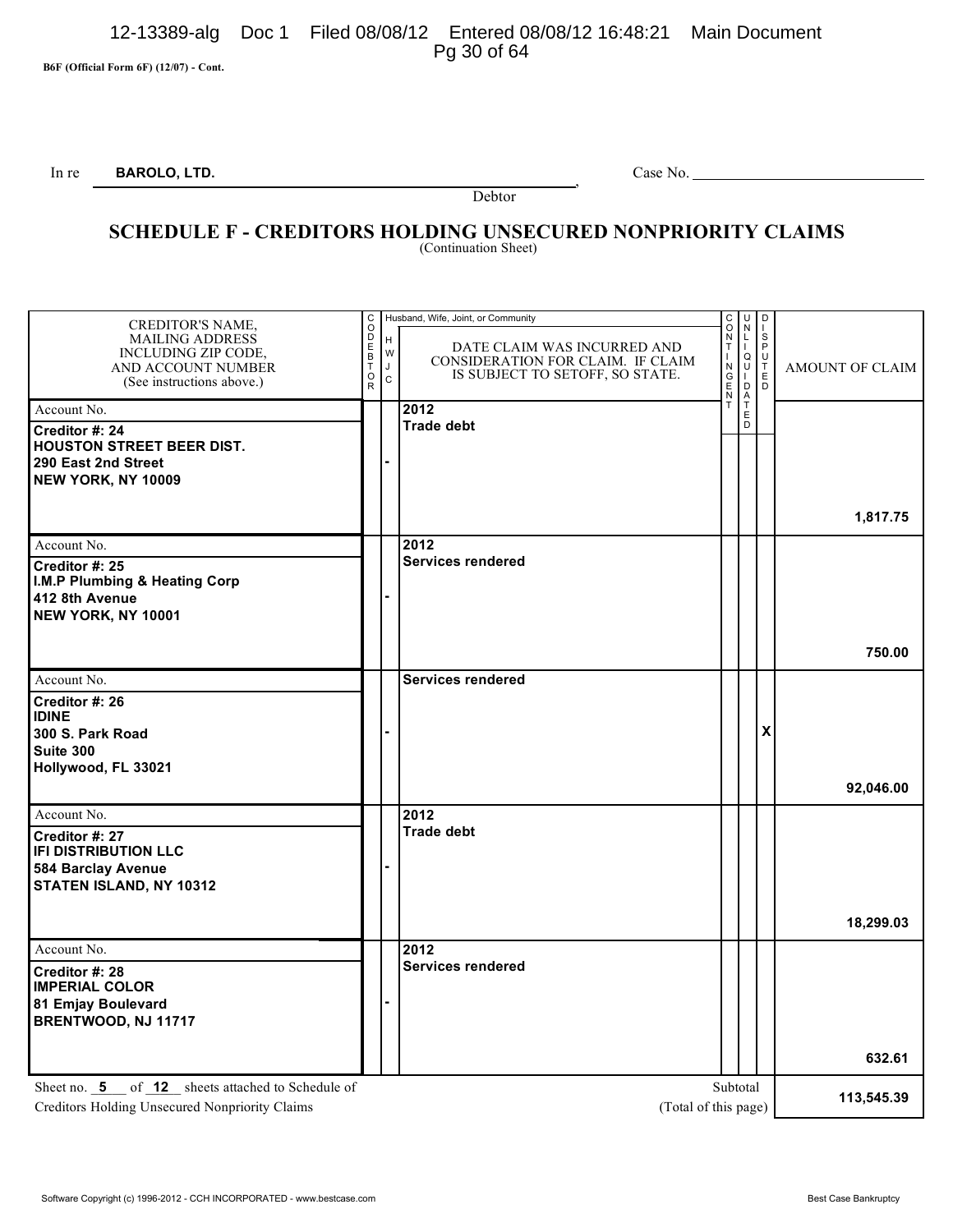In re

Debtor

,

#### **SCHEDULE F - CREDITORS HOLDING UNSECURED NONPRIORITY CLAIMS** (Continuation Sheet)

|                                                                                                                      |                           |                             | Husband, Wife, Joint, or Community                                                                  |                                                 |                                                                             | D                               |                 |
|----------------------------------------------------------------------------------------------------------------------|---------------------------|-----------------------------|-----------------------------------------------------------------------------------------------------|-------------------------------------------------|-----------------------------------------------------------------------------|---------------------------------|-----------------|
| CREDITOR'S NAME,<br><b>MAILING ADDRESS</b><br>INCLUDING ZIP CODE,<br>AND ACCOUNT NUMBER<br>(See instructions above.) | CODEBTO<br>$\overline{R}$ | H<br>W<br>J<br>$\mathsf{C}$ | DATE CLAIM WAS INCURRED AND<br>CONSIDERATION FOR CLAIM. IF CLAIM<br>IS SUBJECT TO SETOFF, SO STATE. | $\overline{C}$<br>T<br>${\sf N}$<br>G<br>N<br>N | PZC<br>$\mathbf{L}$<br>$\overline{a}$<br>$\mathbf{L}$<br>D<br>$\frac{A}{T}$ | $\overline{S}$<br>╎┙<br>E<br>۱ō | AMOUNT OF CLAIM |
| Account No.                                                                                                          |                           |                             | 2012                                                                                                |                                                 | E                                                                           |                                 |                 |
| Creditor #: 29<br><b>JEM SANITATION</b><br><b>PO Box 708</b><br>LYNDHURST, NJ 07071                                  |                           |                             | <b>Services rendered</b>                                                                            |                                                 | D                                                                           |                                 | 7,690.67        |
| Account No.                                                                                                          |                           |                             | Award of legal fees payable                                                                         |                                                 |                                                                             |                                 |                 |
| Creditor #: 30<br>JOSEPH, HERZFELD, et AL.<br>233 Broaday<br>New York, NY 10279                                      |                           |                             |                                                                                                     |                                                 |                                                                             |                                 | 11,645.00       |
| Account No.                                                                                                          |                           |                             | <b>Trade debt</b>                                                                                   |                                                 |                                                                             |                                 |                 |
| Creditor #: 31<br>KITCHEN REPAIR SPECIALISTS<br>1005 Church Street<br>BALDWIN, NY 11510                              |                           |                             |                                                                                                     |                                                 |                                                                             |                                 | 1,270.58        |
| Account No.                                                                                                          |                           |                             | <b>Trade debt</b>                                                                                   |                                                 |                                                                             |                                 |                 |
| Creditor #: 32<br><b>LEEBRO SYSTEMS</b><br>40 W. 37th Street, #2<br>New York, NY 10018                               |                           |                             |                                                                                                     |                                                 |                                                                             |                                 | 1,756.06        |
| Account No.                                                                                                          |                           |                             | 2012                                                                                                |                                                 |                                                                             |                                 |                 |
| Creditor #: 33<br><b>IMEAT WITHOUT FEET</b><br>800 Food Center Drive, #99<br><b>BRONX, NY 10474</b>                  |                           |                             | <b>Goods received</b>                                                                               |                                                 |                                                                             |                                 | 10,562.64       |
| Sheet no. 6 of 12 sheets attached to Schedule of                                                                     |                           |                             |                                                                                                     |                                                 | Subtotal                                                                    |                                 | 32,924.95       |
| Creditors Holding Unsecured Nonpriority Claims                                                                       |                           |                             | $(T \nphi)$ of this name                                                                            |                                                 |                                                                             |                                 |                 |

Creditors Holding Unsecured Nonpriority Claims (Total of this page) and Creditors Holding Unsecured Nonpriority Claims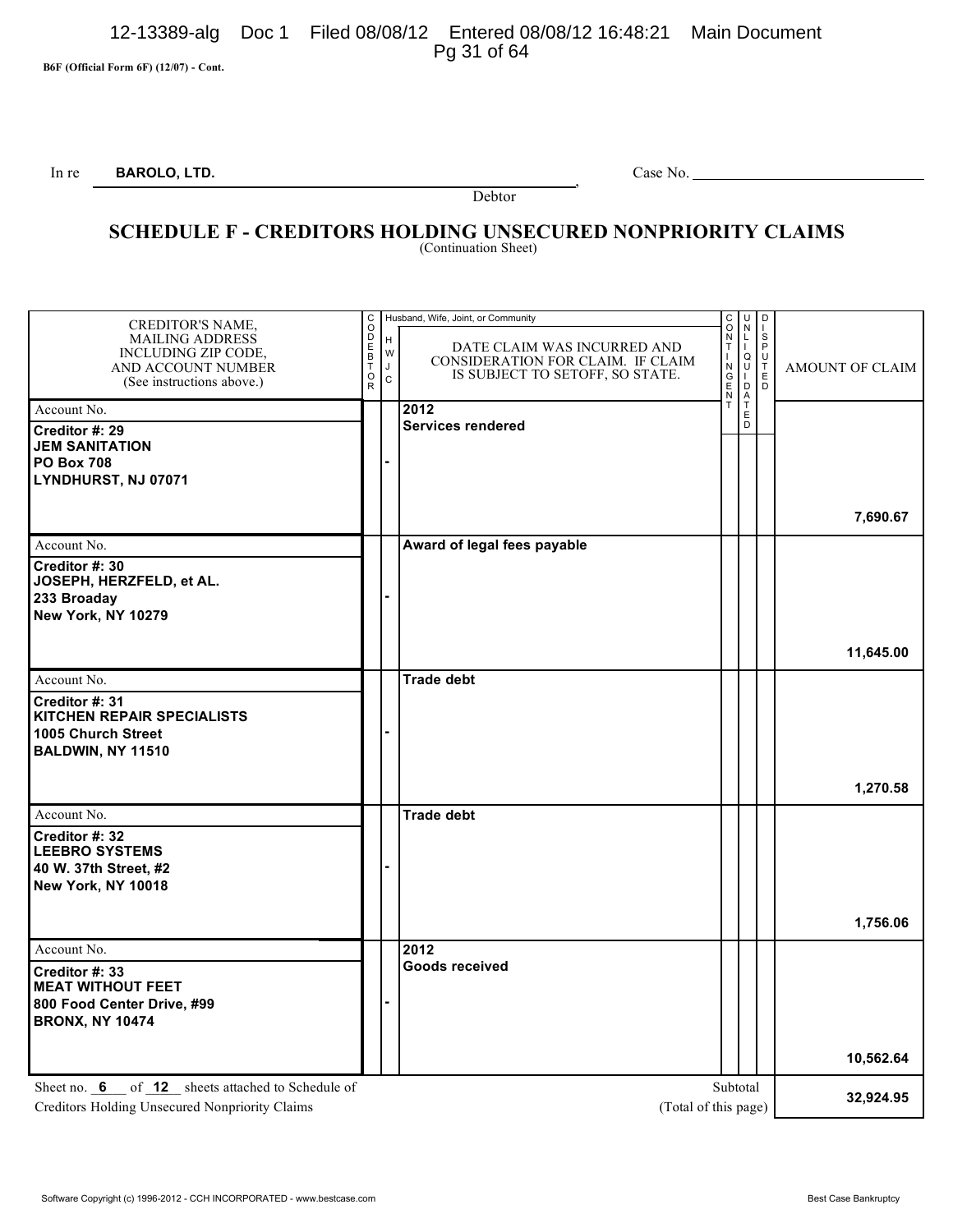In re

Debtor

,

#### **SCHEDULE F - CREDITORS HOLDING UNSECURED NONPRIORITY CLAIMS** (Continuation Sheet)

| <b>CREDITOR'S NAME,</b><br><b>MAILING ADDRESS</b>                                                                                                                                                                                                                                                                                            |          |                             | Husband, Wife, Joint, or Community                                                                  | $C$<br>$T$    |              | $\begin{array}{ c c c }\n\hline\nU & D & D \\ \hline\nL & S & D \\ \hline\nL & D & D \\ \hline\n\end{array}$ |                 |
|----------------------------------------------------------------------------------------------------------------------------------------------------------------------------------------------------------------------------------------------------------------------------------------------------------------------------------------------|----------|-----------------------------|-----------------------------------------------------------------------------------------------------|---------------|--------------|--------------------------------------------------------------------------------------------------------------|-----------------|
| <b>INCLUDING ZIP CODE.</b><br>AND ACCOUNT NUMBER<br>(See instructions above.)                                                                                                                                                                                                                                                                | CODEBTOR | H<br>W<br>J<br>$\mathsf{C}$ | DATE CLAIM WAS INCURRED AND<br>CONSIDERATION FOR CLAIM. IF CLAIM<br>IS SUBJECT TO SETOFF, SO STATE. | $\frac{1}{2}$ | $\mathbf{L}$ | $\begin{bmatrix} 0 \\ 0 \end{bmatrix}$<br>E<br>$\begin{bmatrix} D & D \\ A & D \\ T & T \end{bmatrix}$       | AMOUNT OF CLAIM |
| Account No.                                                                                                                                                                                                                                                                                                                                  |          |                             | 2012                                                                                                |               | Ε<br>D       |                                                                                                              |                 |
| Creditor #: 34<br><b>MENTEC MECHANICAL INC</b>                                                                                                                                                                                                                                                                                               |          |                             | <b>Services rendered</b>                                                                            |               |              |                                                                                                              |                 |
| <b>7 Silver Pond Circle</b>                                                                                                                                                                                                                                                                                                                  |          |                             |                                                                                                     |               |              |                                                                                                              |                 |
| COMMACK, NY 11725                                                                                                                                                                                                                                                                                                                            |          |                             |                                                                                                     |               |              |                                                                                                              |                 |
|                                                                                                                                                                                                                                                                                                                                              |          |                             |                                                                                                     |               |              |                                                                                                              | 4,142.68        |
| Account No.                                                                                                                                                                                                                                                                                                                                  |          |                             | 2012                                                                                                |               |              |                                                                                                              |                 |
| Creditor #: 35<br><b>MHW LTD</b>                                                                                                                                                                                                                                                                                                             |          |                             | <b>Trade debt</b>                                                                                   |               |              |                                                                                                              |                 |
| 1129 Northern Blvd., Suite 410                                                                                                                                                                                                                                                                                                               |          |                             |                                                                                                     |               |              |                                                                                                              |                 |
| MANHASSET, NY 11030                                                                                                                                                                                                                                                                                                                          |          |                             |                                                                                                     |               |              |                                                                                                              |                 |
|                                                                                                                                                                                                                                                                                                                                              |          |                             |                                                                                                     |               |              |                                                                                                              | 431.10          |
| Account No.                                                                                                                                                                                                                                                                                                                                  |          |                             | 2012                                                                                                |               |              |                                                                                                              |                 |
| Creditor #: 36<br>MICRO ENV. SUPPLY, INC.                                                                                                                                                                                                                                                                                                    |          |                             | <b>Trade debt</b>                                                                                   |               |              |                                                                                                              |                 |
| 65-10 Jay Avenue                                                                                                                                                                                                                                                                                                                             |          |                             |                                                                                                     |               |              |                                                                                                              |                 |
| <b>MASPETH, NY 11378</b>                                                                                                                                                                                                                                                                                                                     |          |                             |                                                                                                     |               |              |                                                                                                              |                 |
|                                                                                                                                                                                                                                                                                                                                              |          |                             |                                                                                                     |               |              |                                                                                                              | 3,823.21        |
| Account No.                                                                                                                                                                                                                                                                                                                                  |          |                             | 2012                                                                                                |               |              |                                                                                                              |                 |
| Creditor #: 37                                                                                                                                                                                                                                                                                                                               |          |                             | <b>Trade debt</b>                                                                                   |               |              |                                                                                                              |                 |
| <b>OTTOMANELLI &amp; SONS</b><br>285 Bleeker Street                                                                                                                                                                                                                                                                                          |          |                             |                                                                                                     |               |              |                                                                                                              |                 |
| NEW YORK, NY 10014                                                                                                                                                                                                                                                                                                                           |          |                             |                                                                                                     |               |              |                                                                                                              |                 |
|                                                                                                                                                                                                                                                                                                                                              |          |                             |                                                                                                     |               |              |                                                                                                              |                 |
|                                                                                                                                                                                                                                                                                                                                              |          |                             |                                                                                                     |               |              |                                                                                                              | 38,746.14       |
| Account No.                                                                                                                                                                                                                                                                                                                                  |          |                             | 2012<br><b>Services rendered</b>                                                                    |               |              |                                                                                                              |                 |
| Creditor #: 38<br><b>QUALITY LINEN SUPPLY</b>                                                                                                                                                                                                                                                                                                |          |                             |                                                                                                     |               |              |                                                                                                              |                 |
| PO Box 560203                                                                                                                                                                                                                                                                                                                                |          |                             |                                                                                                     |               |              |                                                                                                              |                 |
| <b>COLLEGE POINT, NY 11356</b>                                                                                                                                                                                                                                                                                                               |          |                             |                                                                                                     |               |              |                                                                                                              |                 |
|                                                                                                                                                                                                                                                                                                                                              |          |                             |                                                                                                     |               |              |                                                                                                              | 17,139.16       |
| Sheet no. 7 of 12 sheets attached to Schedule of                                                                                                                                                                                                                                                                                             |          |                             |                                                                                                     |               | Subtotal     |                                                                                                              | 64,282.29       |
| $\alpha$ is $\alpha$ if $\alpha$ is $\alpha$ if $\alpha$ is $\alpha$ if $\alpha$ if $\alpha$ if $\alpha$ if $\alpha$ if $\alpha$ if $\alpha$ if $\alpha$ if $\alpha$ if $\alpha$ if $\alpha$ if $\alpha$ if $\alpha$ if $\alpha$ if $\alpha$ if $\alpha$ if $\alpha$ if $\alpha$ if $\alpha$ if $\alpha$ if $\alpha$ if $\alpha$ if $\alpha$ |          |                             | $\sigma$ $\sigma$ $\sigma$ $\sigma$                                                                 |               |              |                                                                                                              |                 |

Creditors Holding Unsecured Nonpriority Claims (Total of this page)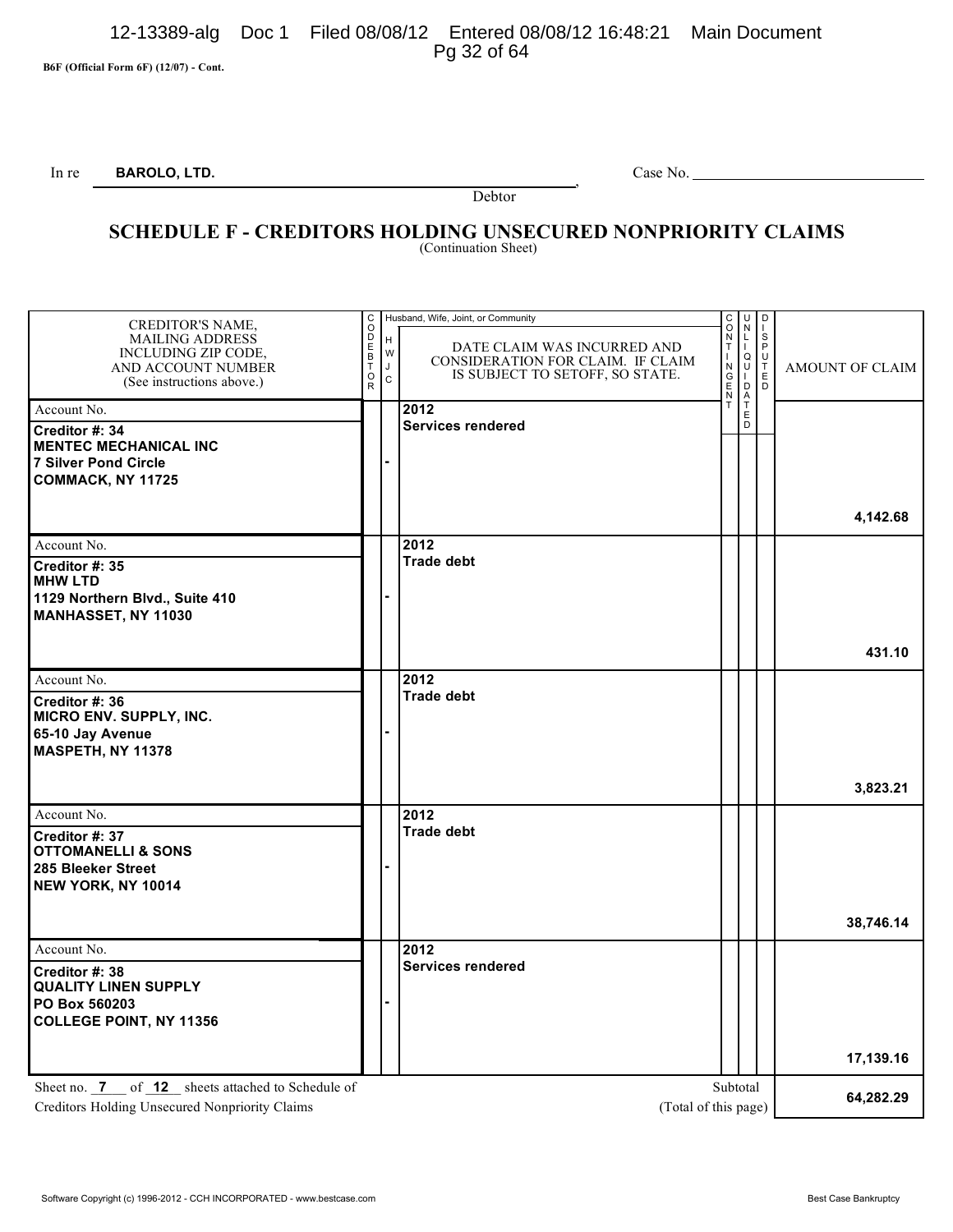In re

Debtor

,

#### **SCHEDULE F - CREDITORS HOLDING UNSECURED NONPRIORITY CLAIMS** (Continuation Sheet)

| CREDITOR'S NAME,<br><b>MAILING ADDRESS</b><br><b>INCLUDING ZIP CODE,</b><br>AND ACCOUNT NUMBER<br>(See instructions above.)               | C<br>ODEBTO<br>${\sf R}$ | H<br>W<br>J<br>C | Husband, Wife, Joint, or Community<br>DATE CLAIM WAS INCURRED AND<br>CONSIDERATION FOR CLAIM. IF CLAIM<br>IS SUBJECT TO SETOFF, SO STATE. | $\begin{array}{c}\nC \\ D \\ N\n\end{array}$<br>Т<br>$\mathbf{I}$<br>200Z | $\begin{array}{c} \n\overline{C} \\ \overline{C} \\ \overline{C}\n\end{array}$<br>$\mathbf{L}$<br>$\begin{bmatrix} D & D \\ A & D \\ T & E \end{bmatrix}$ | $\overline{1}$<br>$\vert$ s<br>$\mathsf{P}$<br>$\begin{bmatrix} 0 \\ 0 \end{bmatrix}$<br>IЕ | AMOUNT OF CLAIM |
|-------------------------------------------------------------------------------------------------------------------------------------------|--------------------------|------------------|-------------------------------------------------------------------------------------------------------------------------------------------|---------------------------------------------------------------------------|-----------------------------------------------------------------------------------------------------------------------------------------------------------|---------------------------------------------------------------------------------------------|-----------------|
| Account No.<br>Creditor #: 39<br><b>SCIENTIFIC FIRE PREVENTION CO.</b><br>47-25 34th Street. Suite 203<br>LONG ISLAND CITY, NY 11101-9085 |                          |                  | 2012<br><b>Trade debt</b>                                                                                                                 | T.                                                                        | D                                                                                                                                                         |                                                                                             | 1,382.71        |
| Account No.<br>Creditor #: 40<br><b>SOGNO TOSCANO TUSCAN, INC</b><br>15849 N. 71st Street, Suite 10<br><b>SCOTTSDALE, AZ 85254</b>        |                          |                  | <b>Trade debt</b>                                                                                                                         |                                                                           |                                                                                                                                                           |                                                                                             | 840.00          |
| Account No.<br>Creditor #: 41<br><b>SOILAIR SELECTION</b><br>1120 Sixth Avenue, 4th Fl.<br>NEW YORK, NY 10036                             |                          |                  | 2012<br><b>Trade debt</b>                                                                                                                 |                                                                           |                                                                                                                                                           |                                                                                             | 581.00          |
| Account No.<br>Creditor #: 42<br><b>SOLSTARS WINES</b><br>575 Madison Avenue, suite 1006<br>NEW YORK, NY 10022                            |                          |                  | 2012<br><b>Trade debt</b>                                                                                                                 |                                                                           |                                                                                                                                                           |                                                                                             | 1,248.00        |
| Account No.<br>Creditor #: 43<br><b>SUPREME WINE &amp; SPIRITS LLC</b><br><b>PO Box 167</b><br>PLEASANTVILLE, NY 10570                    |                          |                  | 2012<br><b>Trade debt</b>                                                                                                                 |                                                                           |                                                                                                                                                           |                                                                                             |                 |
|                                                                                                                                           |                          |                  |                                                                                                                                           |                                                                           |                                                                                                                                                           |                                                                                             | 1,232.00        |
| Sheet no. 8 of 12 sheets attached to Schedule of                                                                                          |                          |                  |                                                                                                                                           |                                                                           | Subtotal                                                                                                                                                  |                                                                                             | 5.283.71        |

Creditors Holding Unsecured Nonpriority Claims (Total of this page)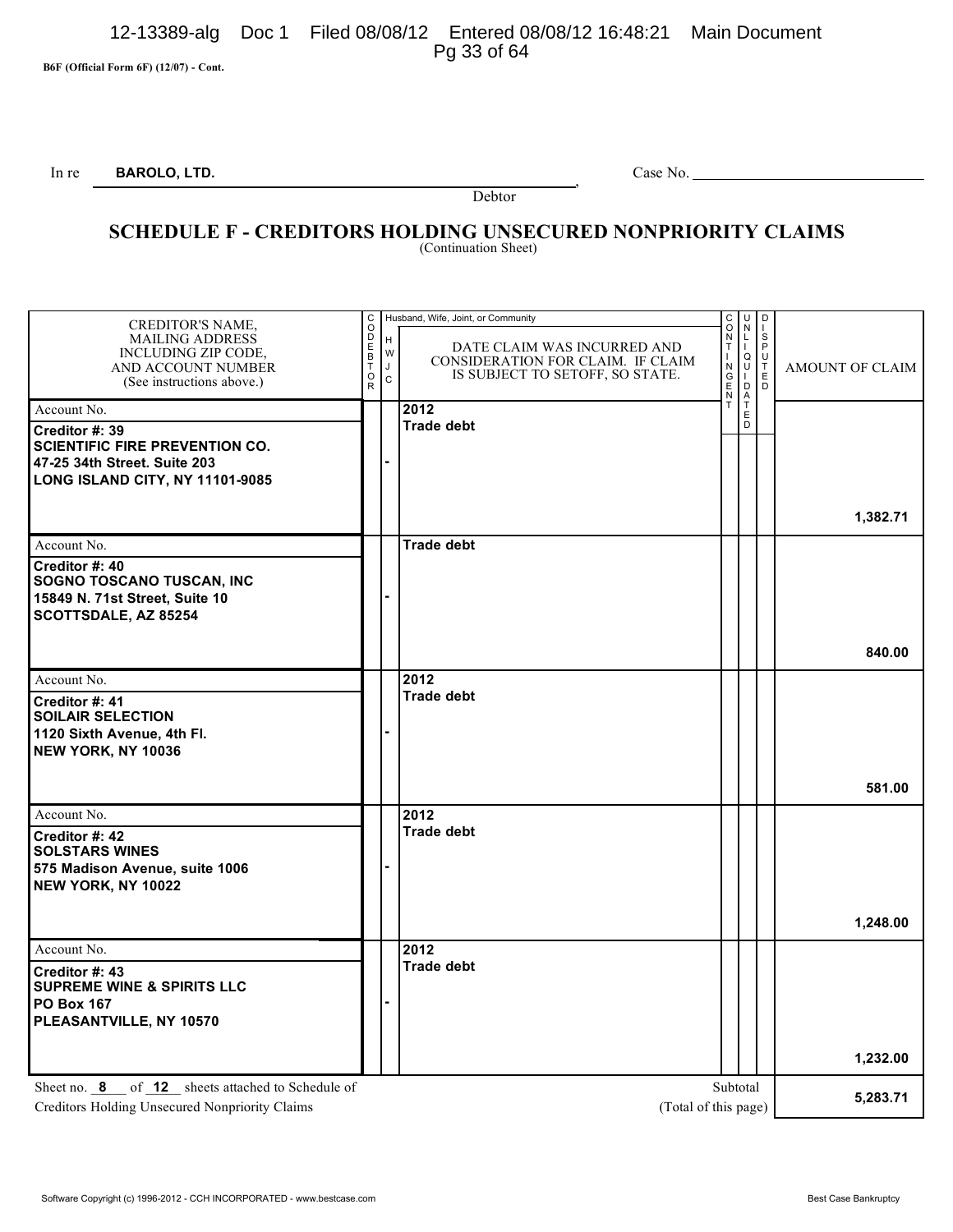In re

Debtor

,

#### **SCHEDULE F - CREDITORS HOLDING UNSECURED NONPRIORITY CLAIMS** (Continuation Sheet)

| <b>CREDITOR'S NAME,</b>                                                                                                                          |                      |                             | Husband, Wife, Joint, or Community                                                                  |                                             |                                                               | D                                                                                             |                 |
|--------------------------------------------------------------------------------------------------------------------------------------------------|----------------------|-----------------------------|-----------------------------------------------------------------------------------------------------|---------------------------------------------|---------------------------------------------------------------|-----------------------------------------------------------------------------------------------|-----------------|
| <b>MAILING ADDRESS</b><br><b>INCLUDING ZIP CODE,</b><br>AND ACCOUNT NUMBER<br>(See instructions above.)                                          | CODEBTO<br>${\sf R}$ | н<br>W<br>J<br>$\mathsf{C}$ | DATE CLAIM WAS INCURRED AND<br>CONSIDERATION FOR CLAIM. IF CLAIM<br>IS SUBJECT TO SETOFF, SO STATE. | $\overline{C}$<br>т<br> <br> <br> <br> <br> | $-rz \subset$<br>$\rm _G$<br>$\mathbf{I}$<br>D<br>A<br>T<br>E | $\overline{\begin{array}{c} 1 \\ S \\ P \end{array}}$<br>$\frac{\mathsf{U}}{\mathsf{T}}$<br>E | AMOUNT OF CLAIM |
| Account No.                                                                                                                                      |                      |                             | 2012                                                                                                |                                             |                                                               |                                                                                               |                 |
| Creditor #: 44<br>SYSCO FOOD SVCES, NY, LLC<br><b>20 Theodore Conrad Drive</b><br><b>Liberty Industrial Park</b><br><b>JERSEY CITY, NJ 07035</b> |                      |                             | <b>Trade debt</b>                                                                                   |                                             | D                                                             |                                                                                               | 30,011.64       |
| Account No.                                                                                                                                      |                      |                             | 2012                                                                                                |                                             |                                                               |                                                                                               |                 |
| Creditor #: 45<br><b>TABLE VENTURES</b><br>1860 Renaissance Blvd.<br>STURTEVANT, WI 53177                                                        |                      |                             | <b>Goods received</b>                                                                               |                                             |                                                               |                                                                                               | 3,715.48        |
| Account No.                                                                                                                                      |                      |                             | 2012                                                                                                |                                             |                                                               |                                                                                               |                 |
| Creditor #: 46<br><b>TIME WARNER CABLE</b><br><b>PO Box 9227</b><br><b>UNIONDALE, NY 11555-9227</b>                                              |                      |                             | <b>Services rendered</b>                                                                            |                                             |                                                               |                                                                                               | 1,220.95        |
| Account No.                                                                                                                                      |                      |                             | 2012                                                                                                |                                             |                                                               |                                                                                               |                 |
| Creditor #: 47<br><b>TIME WARNER CABLE</b><br><b>PO Box 9227</b><br><b>UNIONDALE, NY 11555-9227</b>                                              |                      |                             | <b>Services rendered</b>                                                                            |                                             |                                                               |                                                                                               | 1,220.95        |
| Account No.                                                                                                                                      |                      |                             | 2012                                                                                                |                                             |                                                               |                                                                                               |                 |
| Creditor #: 48<br>TO RISE, LLC<br>900 Lenox Road, Suite 5B<br>BROOKLYN, NY 11203                                                                 |                      |                             | <b>Trade debt</b>                                                                                   |                                             |                                                               |                                                                                               | 100.55          |
| Sheet no. 9 of 12 sheets attached to Schedule of                                                                                                 |                      |                             |                                                                                                     | Subtotal                                    |                                                               |                                                                                               | 36,269.57       |
| Creditors Holding Unsecured Nonpriority Claims                                                                                                   |                      |                             | (Total of this page)                                                                                |                                             |                                                               |                                                                                               |                 |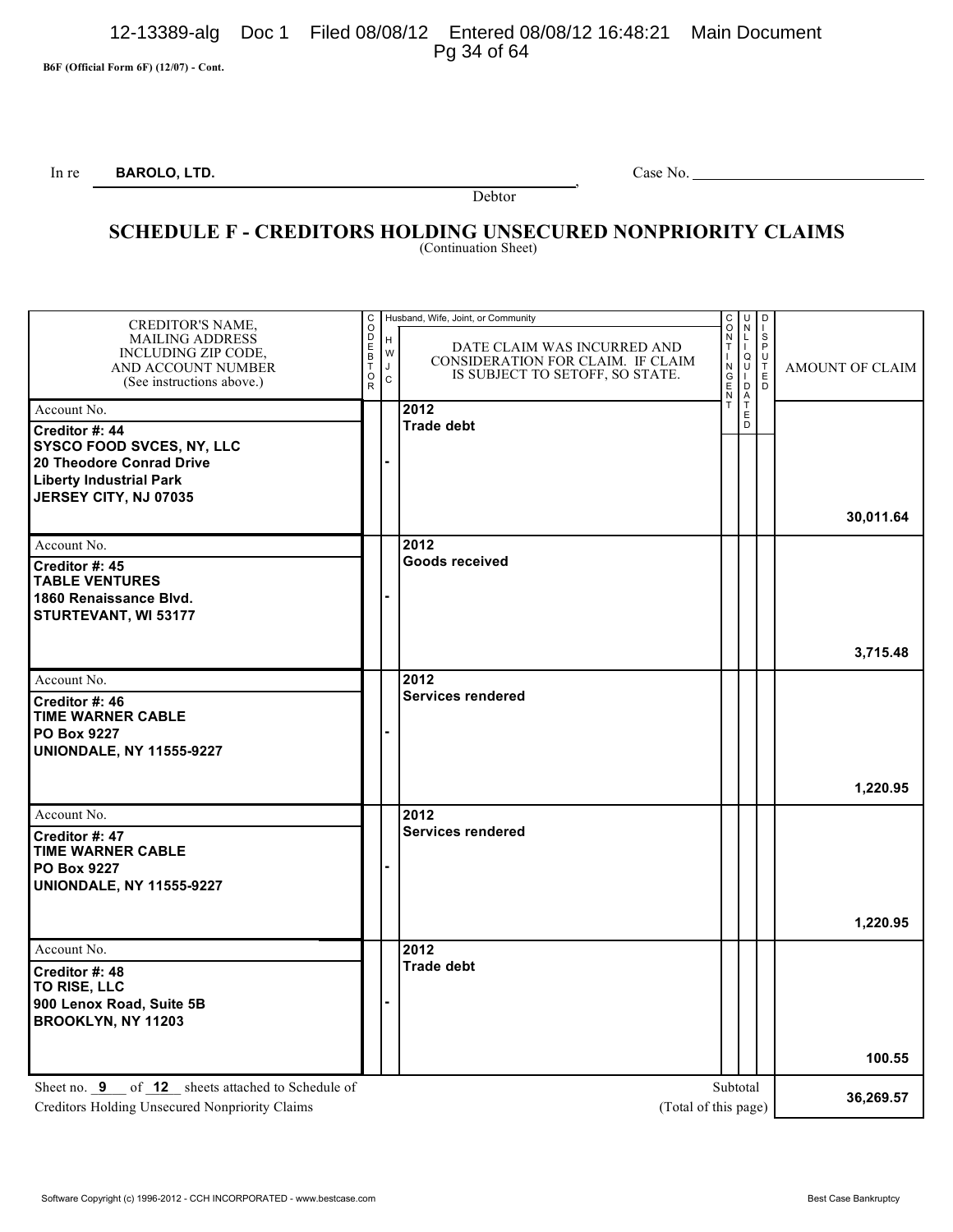In re

Debtor

,

#### **SCHEDULE F - CREDITORS HOLDING UNSECURED NONPRIORITY CLAIMS** (Continuation Sheet)

| <b>CREDITOR'S NAME,</b>                                                                                               |          |                                       | Husband, Wife, Joint, or Community                                                                  |                                          |                                                            | D                                                                                |                 |
|-----------------------------------------------------------------------------------------------------------------------|----------|---------------------------------------|-----------------------------------------------------------------------------------------------------|------------------------------------------|------------------------------------------------------------|----------------------------------------------------------------------------------|-----------------|
| <b>MAILING ADDRESS</b><br><b>INCLUDING ZIP CODE,</b><br>AND ACCOUNT NUMBER<br>(See instructions above.)               | CODEBTOR | $\mathsf{H}$<br>W<br>J<br>$\mathbf C$ | DATE CLAIM WAS INCURRED AND<br>CONSIDERATION FOR CLAIM. IF CLAIM<br>IS SUBJECT TO SETOFF, SO STATE. | C<br>O<br>T<br>T<br>$\mathbf{L}$<br>200Z | PZ<br>$\mathbf{L}$<br>$\rm _G$<br>$_\mathrm{D}^\mathrm{I}$ | $\mathbf{I}$<br>$\frac{S}{P}$<br>$\begin{array}{c} U \\ T \\ E \end{array}$<br>D | AMOUNT OF CLAIM |
| Account No.                                                                                                           |          |                                       | 2012                                                                                                |                                          | $\overline{A}$<br>$\overline{T}$<br>$\overline{E}$         |                                                                                  |                 |
| Creditor #: 49<br><b>TOP NOTCH SEAFOOD</b><br>l 5 Chelsea Lane<br>OLD SAYBROOK, CT 06475                              |          |                                       | Goods received                                                                                      |                                          | D                                                          |                                                                                  | 921.05          |
| Account No.                                                                                                           |          |                                       | 2012                                                                                                |                                          |                                                            |                                                                                  |                 |
| Creditor #: 50<br><b>TOPS RESTAURANT &amp; BAR</b><br><b>SUPPLIES</b><br>8001 3rd Avenue<br><b>BROOKLYN, NY 11209</b> |          |                                       | <b>Goods received</b>                                                                               |                                          |                                                            |                                                                                  | 4,761.87        |
| Account No.                                                                                                           |          |                                       | 2012                                                                                                |                                          |                                                            |                                                                                  |                 |
| Creditor #: 51<br><b>TORRENTE FOOD DISTRIBUTORS</b><br>600 D Street<br>BELMAR, NJ 07719                               |          |                                       | <b>Goods received</b>                                                                               |                                          |                                                            |                                                                                  | 364.73          |
| Account No.                                                                                                           |          |                                       | 2012                                                                                                |                                          |                                                            |                                                                                  |                 |
| Creditor #: 52<br>U.S. EVERGREEN<br>805 6th Avenue<br>NEW YORK, NY 10001                                              |          |                                       | <b>Trade debt</b>                                                                                   |                                          |                                                            |                                                                                  | 1,216.06        |
| Account No.                                                                                                           |          |                                       | 2012                                                                                                |                                          |                                                            |                                                                                  |                 |
| Creditor #: 53<br>VI. SCO., INC.<br>85 Hazel Street<br><b>GLEN COVE, NY 11542</b>                                     |          |                                       | <b>Trade debt</b>                                                                                   |                                          |                                                            |                                                                                  | 1,010.00        |
| Sheet no. <b>10</b> of <b>12</b> sheets attached to Schedule of                                                       |          |                                       |                                                                                                     | Subtotal                                 |                                                            |                                                                                  | 8,273.71        |
| Creditors Holding Unsecured Nonpriority Claims                                                                        |          |                                       | (Total of this page)                                                                                |                                          |                                                            |                                                                                  |                 |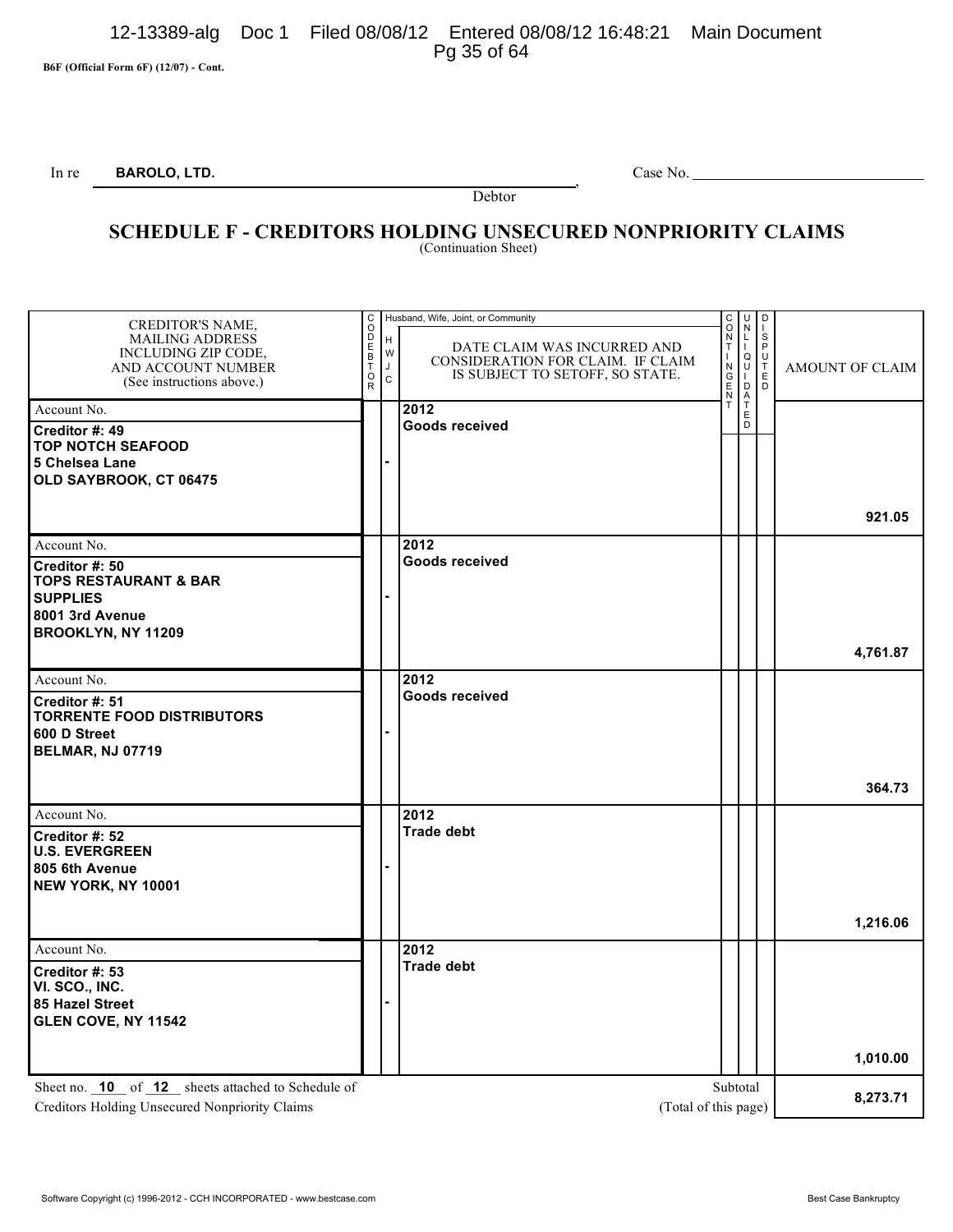In re

Debtor

,

#### **SCHEDULE F - CREDITORS HOLDING UNSECURED NONPRIORITY CLAIMS** (Continuation Sheet)

| CREDITOR'S NAME,<br><b>MAILING ADDRESS</b><br>INCLUDING ZIP CODE.<br>AND ACCOUNT NUMBER<br>(See instructions above.) | CODEBTO<br>$\overline{R}$ | H<br>W<br>J<br>$\mathsf C$ | Husband, Wife, Joint, or Community<br>DATE CLAIM WAS INCURRED AND<br>CONSIDERATION FOR CLAIM. IF CLAIM<br>IS SUBJECT TO SETOFF, SO STATE.<br>2012 | $\overline{Q}$<br>T.<br>$_\mathrm{G}^\mathrm{N}$<br>$\overline{R}$<br>T | $\begin{array}{c}\nU \\ V\n\end{array}$<br>$\mathbf{L}$<br>$\frac{Q}{U}$   $\frac{U}{T}$<br>D<br>$\frac{A}{T}$ | D<br>$_{\rm P}^{\rm S}$<br>Ε<br>l D | AMOUNT OF CLAIM |
|----------------------------------------------------------------------------------------------------------------------|---------------------------|----------------------------|---------------------------------------------------------------------------------------------------------------------------------------------------|-------------------------------------------------------------------------|----------------------------------------------------------------------------------------------------------------|-------------------------------------|-----------------|
| Account No.<br>Creditor #: 54<br><b>VIAS IMPORTS</b><br>875 Sixth Avenue, Suite 2200<br>NEW YORK, NY 10001           |                           |                            | <b>Services rendered</b>                                                                                                                          |                                                                         | Ε<br>D                                                                                                         |                                     |                 |
| Account No.<br>Creditor #: 55<br><b>VIGNAIOLI SELECTION</b><br>18 West 27th Street<br>NEW YORK, NY 10001             |                           |                            | 2012<br><b>Trade debt</b>                                                                                                                         |                                                                         |                                                                                                                |                                     | 544.00          |
| Account No.                                                                                                          |                           |                            | 2012<br><b>Goods received</b>                                                                                                                     |                                                                         |                                                                                                                |                                     | 660.00          |
| Creditor #: 56<br><b>VINVINO WINE CO., INC.</b><br>621 West 46th Street<br>NEW YORK, NY 10036                        |                           |                            |                                                                                                                                                   |                                                                         |                                                                                                                |                                     | 7,045.32        |
| Account No.<br>Creditor #: 57<br><b>VRANKEN AMERICA</b><br>130 West 42nd Street, Suite 17<br>NY, NY 10036            |                           |                            | 2012<br><b>Trade debt</b>                                                                                                                         |                                                                         |                                                                                                                |                                     |                 |
| Account No.<br>Creditor #: 58<br><b>WILSON WHOLESALE PRODUCE</b><br>104-48 38th Avenue<br><b>Corona, NY 11368</b>    |                           |                            | 2012<br><b>Trade debt</b>                                                                                                                         |                                                                         |                                                                                                                |                                     | 215.76          |
| Sheet no. 11 of 12 sheets attached to Schedule of                                                                    |                           |                            |                                                                                                                                                   | Subtotal                                                                |                                                                                                                |                                     | 9,577.00        |
| $\sim$ $1.37$ $\sim$ $1.6$ $\sim$<br>$\alpha$ in the set of $\alpha$                                                 |                           |                            | $\sigma$ $\sigma$ $\sigma$ $\sigma$                                                                                                               |                                                                         |                                                                                                                |                                     | 18,042.08       |

Creditors Holding Unsecured Nonpriority Claims (Total of this page)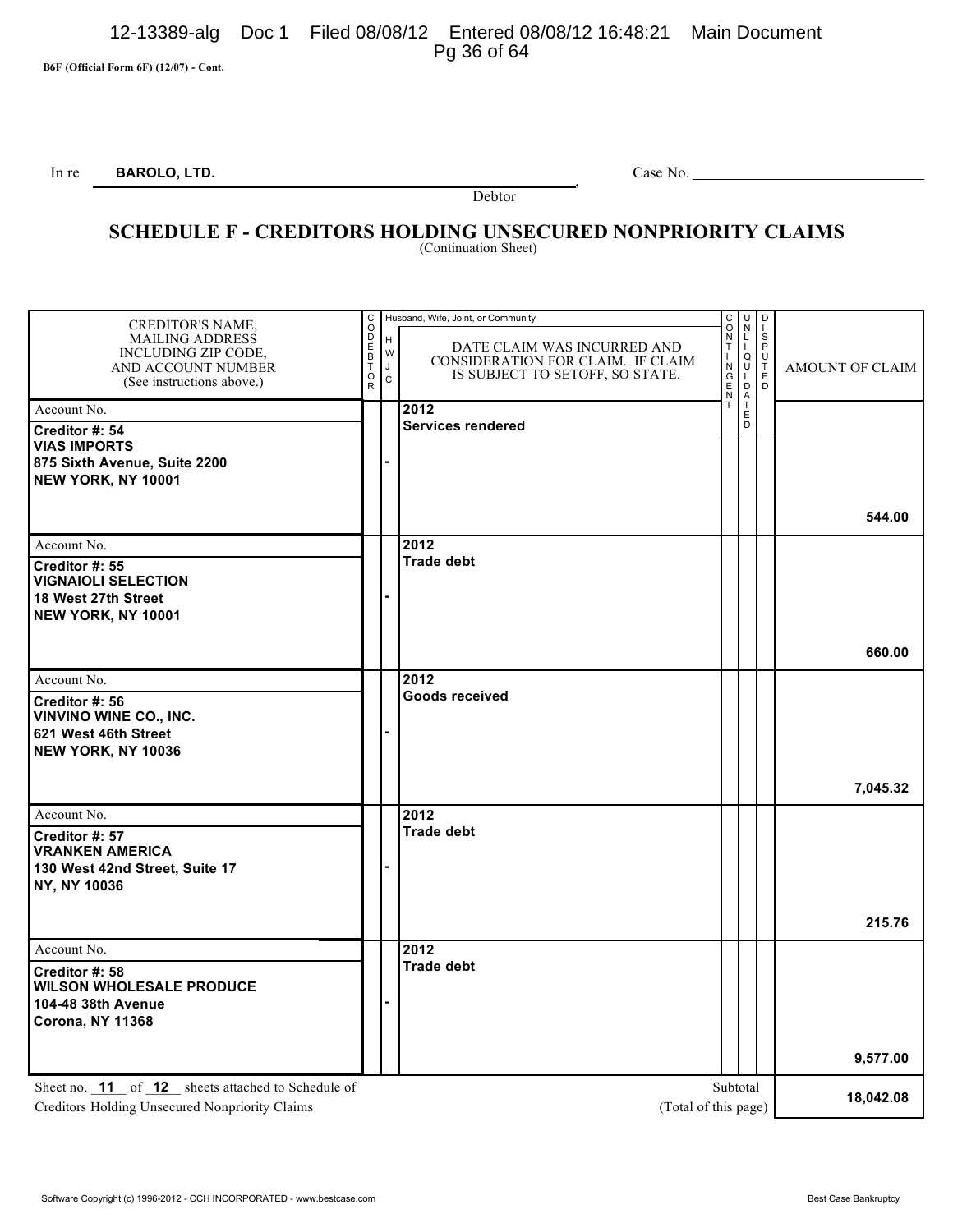In re

Debtor

,

**SCHEDULE F - CREDITORS HOLDING UNSECURED NONPRIORITY CLAIMS** (Continuation Sheet)

| CREDITOR'S NAME,<br><b>MAILING ADDRESS</b>                                                         |             | H                     | Husband, Wife, Joint, or Community                                                                  |            | $\mathsf{z} \subset$ | D                                                                                                                                                                                                                                                                                                                                                                                                                                                                                                                                                                  |                    |
|----------------------------------------------------------------------------------------------------|-------------|-----------------------|-----------------------------------------------------------------------------------------------------|------------|----------------------|--------------------------------------------------------------------------------------------------------------------------------------------------------------------------------------------------------------------------------------------------------------------------------------------------------------------------------------------------------------------------------------------------------------------------------------------------------------------------------------------------------------------------------------------------------------------|--------------------|
| INCLUDING ZIP CODE,<br>AND ACCOUNT NUMBER<br>(See instructions above.)                             | CODEBTOR    | W<br>J<br>$\mathsf C$ | DATE CLAIM WAS INCURRED AND<br>CONSIDERATION FOR CLAIM. IF CLAIM<br>IS SUBJECT TO SETOFF, SO STATE. | $2mQZ-TZO$ | L                    | $\begin{array}{c c}\n1 & 5 \\ -1 & 7 \\ -1 & -1\n\end{array}$<br>E<br>$\begin{array}{c}\n\phantom{0} \\ \phantom{0} \\ \phantom{0} \\ \phantom{0} \\ \phantom{0} \\ \phantom{0} \\ \phantom{0} \\ \phantom{0} \\ \phantom{0} \\ \phantom{0} \\ \phantom{0} \\ \phantom{0} \\ \phantom{0} \\ \phantom{0} \\ \phantom{0} \\ \phantom{0} \\ \phantom{0} \\ \phantom{0} \\ \phantom{0} \\ \phantom{0} \\ \phantom{0} \\ \phantom{0} \\ \phantom{0} \\ \phantom{0} \\ \phantom{0} \\ \phantom{0} \\ \phantom{0} \\ \phantom{0} \\ \phantom{0} \\ \phantom{0} \\ \phant$ | AMOUNT OF CLAIM    |
| Account No. XX XXXXXXXX XXXXXX Xease                                                               |             |                       | <b>Leasehold rent</b>                                                                               | T          |                      |                                                                                                                                                                                                                                                                                                                                                                                                                                                                                                                                                                    |                    |
| Creditor #: 59<br><b>WIND ASSOCIATES</b><br>24 East 81st Street<br>New York, NY                    | <b>x</b>  - |                       |                                                                                                     |            |                      | X                                                                                                                                                                                                                                                                                                                                                                                                                                                                                                                                                                  |                    |
|                                                                                                    |             |                       |                                                                                                     |            |                      |                                                                                                                                                                                                                                                                                                                                                                                                                                                                                                                                                                    | 161,000.00         |
| Account No.                                                                                        |             |                       |                                                                                                     |            |                      |                                                                                                                                                                                                                                                                                                                                                                                                                                                                                                                                                                    |                    |
| <b>Axelrod, Fingerhut &amp; Dennis</b><br>260 Madison Avenue<br>New York, NY 10016                 |             |                       | <b>Representing:</b><br><b>WIND ASSOCIATES</b>                                                      |            |                      |                                                                                                                                                                                                                                                                                                                                                                                                                                                                                                                                                                    | <b>Notice Only</b> |
| Account No.                                                                                        |             |                       | 2012                                                                                                |            |                      |                                                                                                                                                                                                                                                                                                                                                                                                                                                                                                                                                                    |                    |
| Creditor #: 60<br><b>WINE FOR ALL</b><br>122 West 27th Street<br>NEW YORK, NY 10001                |             |                       | <b>Trade debt</b>                                                                                   |            |                      |                                                                                                                                                                                                                                                                                                                                                                                                                                                                                                                                                                    |                    |
|                                                                                                    |             |                       |                                                                                                     |            |                      |                                                                                                                                                                                                                                                                                                                                                                                                                                                                                                                                                                    | 2,323.00           |
| Account No.                                                                                        |             |                       | 2012<br><b>Services rendered</b>                                                                    |            |                      |                                                                                                                                                                                                                                                                                                                                                                                                                                                                                                                                                                    |                    |
| Creditor #: 61<br><b>WITHERS BERGMAN</b><br>430 Park Avenue, 10th Floor<br>NEW YORK, NY 10022-3505 |             | $\blacksquare$        |                                                                                                     |            |                      |                                                                                                                                                                                                                                                                                                                                                                                                                                                                                                                                                                    |                    |
|                                                                                                    |             |                       |                                                                                                     |            |                      |                                                                                                                                                                                                                                                                                                                                                                                                                                                                                                                                                                    | 1,610.00           |
| Account No.                                                                                        |             |                       | 2012                                                                                                |            |                      |                                                                                                                                                                                                                                                                                                                                                                                                                                                                                                                                                                    |                    |
| Creditor #: 62<br><b>WORLD TRADE COPIERS, CORP</b><br>138 Hope Street<br>BROOKLYN, NY 11211        |             |                       | <b>Trade debt</b>                                                                                   |            |                      |                                                                                                                                                                                                                                                                                                                                                                                                                                                                                                                                                                    |                    |
|                                                                                                    |             |                       |                                                                                                     |            |                      |                                                                                                                                                                                                                                                                                                                                                                                                                                                                                                                                                                    | 288.98             |
| Sheet no. <b>12</b> of <b>12</b> sheets attached to Schedule of                                    |             |                       |                                                                                                     | Subtotal   |                      |                                                                                                                                                                                                                                                                                                                                                                                                                                                                                                                                                                    | 165,221.98         |
| Creditors Holding Unsecured Nonpriority Claims                                                     |             |                       | (Total of this page)                                                                                |            | Total                |                                                                                                                                                                                                                                                                                                                                                                                                                                                                                                                                                                    |                    |
|                                                                                                    |             |                       |                                                                                                     |            |                      |                                                                                                                                                                                                                                                                                                                                                                                                                                                                                                                                                                    |                    |

(Report on Summary of Schedules)

**2,044,116.51**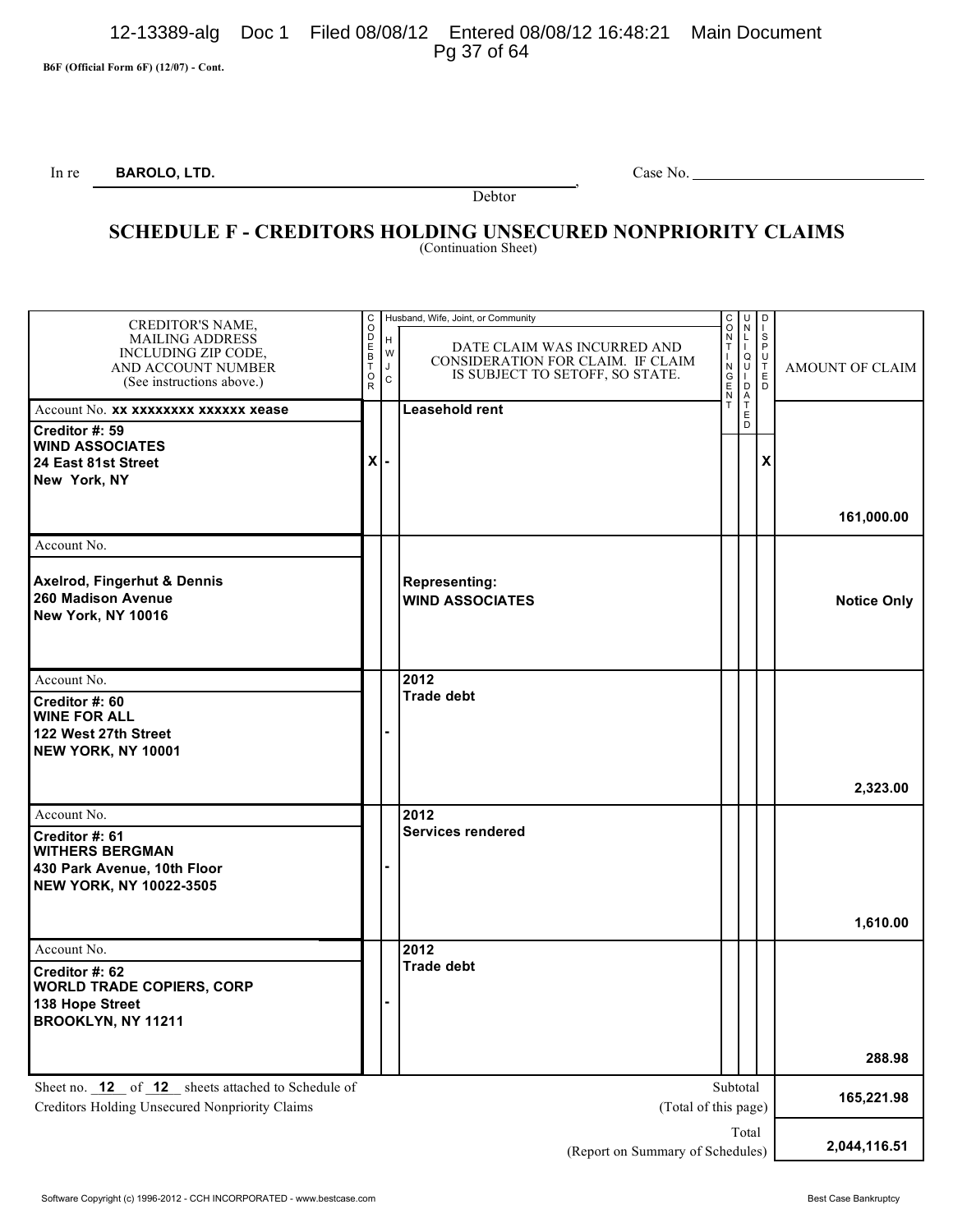12-13389-alg Doc 1 Filed 08/08/12 Entered 08/08/12 16:48:21 Main Document Pg 38 of 64

**B6G (Official Form 6G) (12/07)**

In re

**0**

#### **BAROLO, LTD.** Case No.

,

# **SCHEDULE G - EXECUTORY CONTRACTS AND UNEXPIRED LEASES**

Debtor

Describe all executory contracts of any nature and all unexpired leases of real or personal property. Include any timeshare interests. State nature of debtor's interest in contract, i.e., "Purchaser", "Agent", etc. State whether debtor is the lessor or lessee of a lease. Provide the names and complete mailing addresses of all other parties to each lease or contract described. If a minor child is a party to one of the leases or contracts, state the child's initials and the name and address of the child's parent or guardian, such as "A.B., a minor child, by John Doe, guardian." Do not disclose the child's name. See, 11 U.S.C. §112 and Fed. R. Bankr. P. 1007(m). □ Check this box if debtor has no executory contracts or unexpired leases.

| Name and Mailing Address, Including Zip Code,<br>of Other Parties to Lease or Contract          | Description of Contract or Lease and Nature of Debtor's Interest.<br>State whether lease is for nonresidential real property.<br>State contract number of any government contract. |
|-------------------------------------------------------------------------------------------------|------------------------------------------------------------------------------------------------------------------------------------------------------------------------------------|
| 81ST & 5TH REALTY, Co.<br>35 East 21st Street, 3rd Floor<br>NEW YORK, NY 10010                  | Lease of restaurant space at 398 West Broadway,<br>NY, NY.                                                                                                                         |
| <b>CON EDISON</b><br><b>COOPER STATION</b><br><b>PO BOX 138</b><br><b>New York, NY 10276</b>    | <b>Electricity Service contract:</b>                                                                                                                                               |
| <b>FELIPE AVALOS</b><br>398 West Broadway, Apts 2 & 3<br>New York, NY 10012                     | <b>Expired Sublease of 2nd and 3rd Floor</b><br>apartments above restaurant; From 2009 through<br>2011; Back rent unpaid; Subtenant holding over<br>with out consent:              |
| KITCHEN REPAIR SPECIALISTS<br>1005 Church Street<br><b>Baldwin, NY 11510</b>                    | Service of kitchen equipment                                                                                                                                                       |
| <b>LEEBRO SYSTEMS</b><br>40 West 37th Street<br>New York, NY 10018                              | Telephone system serviee contract                                                                                                                                                  |
| <b>PAOLO SECONDO</b><br>399 West Broadway<br>New York, NY 10012                                 | Debtor leases warehouse space for storage of<br>inventory at 217 Bank Street, New York, NY                                                                                         |
| <b>TIME WARNER CABLE</b><br><b>PO Box 9227</b><br>Uniondale, NY 11555                           | <b>Cable TV service contract:</b>                                                                                                                                                  |
| <b>VEND LEASE COMPANY, INC.</b><br>8100 Sandpiper Circle, Suite 3<br>Nottingham, MD 21236       | <b>Computer and office equipment lease</b>                                                                                                                                         |
| <b>WIND ASSOCIATES</b><br>24 East 81st Street<br>New York, NY                                   | Lease of 76-78 Thompson Street; terrace and<br>garden dining facilities used by Barolo;                                                                                            |
| <b>WORLDWIDE ENV. FOOD&amp;PEST MGT.</b><br>80 Wall Street, Suite 919-920<br>New York, NY 10005 | <b>Extermination services:</b>                                                                                                                                                     |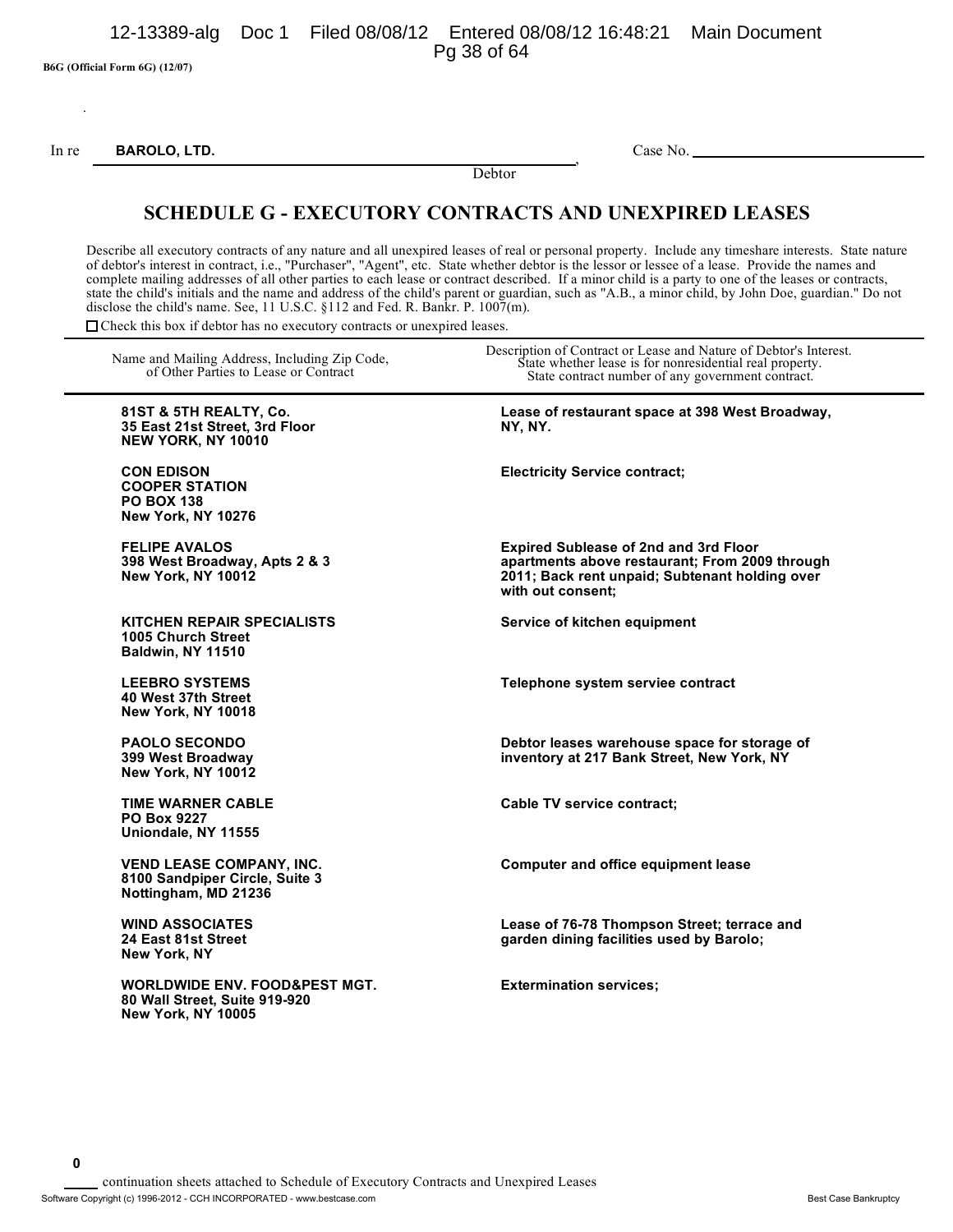12-13389-alg Doc 1 Filed 08/08/12 Entered 08/08/12 16:48:21 Main Document Pg 39 of 64

,

**B6H (Official Form 6H) (12/07)**

In re

**BAROLO, LTD.** Case No.

# **SCHEDULE H - CODEBTORS**

Debtor

Provide the information requested concerning any person or entity, other than a spouse in a joint case, that is also liable on any debts listed by debtor in the schedules of creditors. Include all guarantors and co-signers. If the debtor resides or resided in a community property state, commonwealth, or territory (including Alaska, Arizona, California, Idaho, Louisiana, Nevada, New Mexico, Puerto Rico, Texas, Washington, or Wisconsin) within the eight year period immediately preceding the commencement of the case, identify the name of the debtor's spouse and of any former spouse who resides or resided with the debtor in the community property state, commonwealth, or territory. Include all names used by the nondebtor spouse during the eight years immediately preceding the commencement of this case. If a minor child is a codebtor or a creditor, state the child's initials and the name and address of the child's parent or guardian, such as "A.B., a minor child, by John Doe, guardian." Do not disclose the child's name. See, 11 U.S.C. §112 and Fed. R. Bankr. P. 1007(m).

 $\Box$  Check this box if debtor has no codebtors.

**ITM Garden, Inc. 10 Little West 12th Street New York, NY 10014**

**Paolo Secondo 399 West Broadway New York, NY 10012 Limited guarantor of Debtor's rent payments**

**Paolo Secondo 399 West Broadway New York, NY 10012**

**Paolo Secondo 399 West Broadway New York, NY 10012**

**Paolo Secondo 399 West Broadway New York, NY 10012**

**Paolo Secondo 399 West Broadway New York, NY 10012**

**Paolo Secondo 399 West Broadway New York, NY 10012**

**Paolo Secondo 399 West Broadway New York, NY 10012**

**Paolo Secondo 399 West Broadway New York, NY 10012**

**Pietro Pagano Italy**

NAME AND ADDRESS OF CODEBTOR NAME AND ADDRESS OF CREDITOR

**SEEDCO FINANCIAL SVCS., INC. 915 Broadway, 18th Fl. NEW YORK, NY 10010**

**81ST & 5TH REALTY, Co. 35 East 21st Street, 3rd Floor NEW YORK, NY 10010**

**SEEDCO FINANCIAL SVCS., INC. 915 Broadway, 18th Fl. NEW YORK, NY 10010**

**WIND ASSOCIATES 24 East 81st Street New York, NY**

**SEEDCO FINANCIAL SVCS., INC. 915 Broadway, 18th Fl. NEW YORK, NY 10010**

**SMALL BUSINESS ADMINISTRATION PO Box 740192 ATLANTA, GA 30374-0192**

**SMALL BUSINESS ADMINISTRATION PO Box 740192 ATLANTA, GA 30374-0192**

**SMALL BUSINESS ADMINISTRATION PO Box 740192 ATLANTA, GA 30374-0192**

**SEEDCO FINANCIAL SVCS., INC. 915 Broadway, 18th Fl. NEW YORK, NY 10010**

**81ST & 5TH REALTY, Co. 35 East 21st Street, 3rd Floor NEW YORK, NY 10010**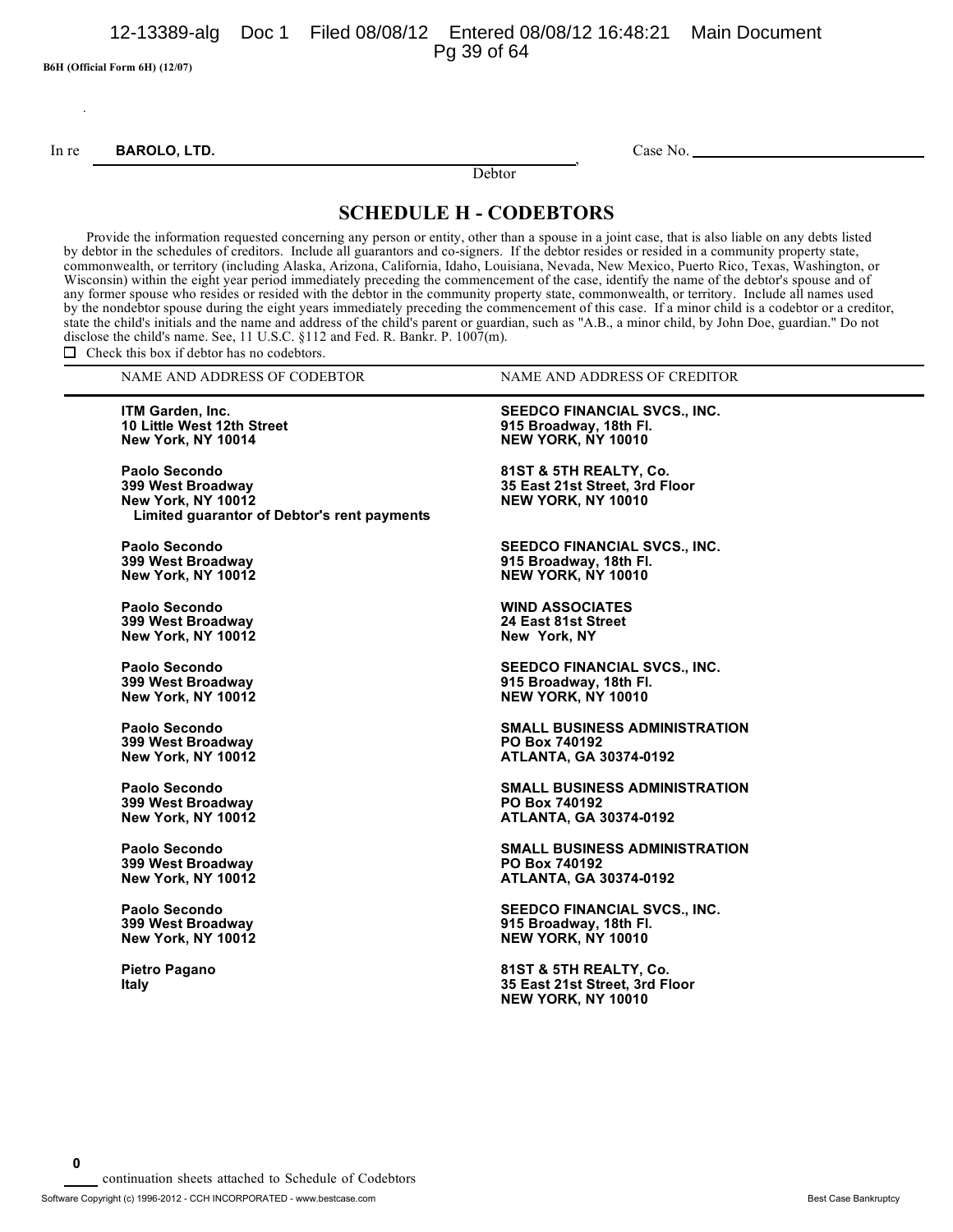Pg 40 of 64

**B6 Declaration (Official Form 6 - Declaration). (12/07)**

**United States Bankruptcy Court Southern District of New York**

In re **BAROLO, LTD.** Case No.

Debtor(s) Chapter **11** 

# **DECLARATION CONCERNING DEBTOR'S SCHEDULES**

DECLARATION UNDER PENALTY OF PERJURY ON BEHALF OF CORPORATION OR PARTNERSHIP

I, the President of the corporation named as debtor in this case, declare under penalty of perjury that I have read the foregoing summary and schedules, consisting of **27** sheets, and that they are true and correct to the best of my knowledge, information, and belief.

Date **August 8, 2012** Signature */s/ Paolo Secondo* **Paolo Secondo President**

*Penalty for making a false statement or concealing property:* Fine of up to \$500,000 or imprisonment for up to 5 years or both. 18 U.S.C. §§ 152 and 3571.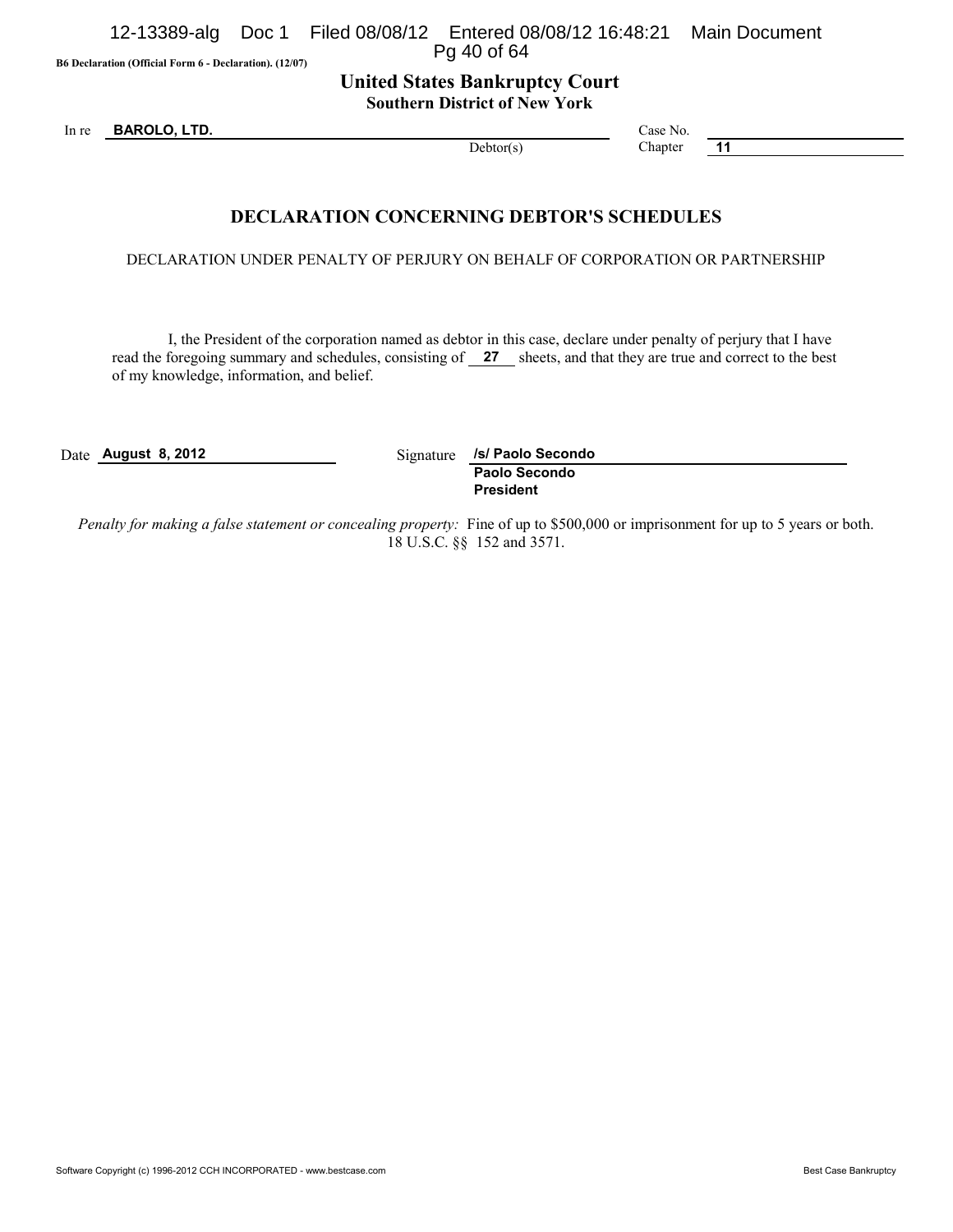#### 12-13389-alg Doc 1 Filed 08/08/12 Entered 08/08/12 16:48:21 Main Document Pg 41 of 64

B7 (Official Form 7) (04/10)

### **United States Bankruptcy Court Southern District of New York**

In re **BAROLO, LTD.** Case No.

Debtor(s) Chapter **11** 

# **STATEMENT OF FINANCIAL AFFAIRS**

This statement is to be completed by every debtor. Spouses filing a joint petition may file a single statement on which the information for both spouses is combined. If the case is filed under chapter 12 or chapter 13, a married debtor must furnish information for both spouses whether or not a joint petition is filed, unless the spouses are separated and a joint petition is not filed. An individual debtor engaged in business as a sole proprietor, partner, family farmer, or self-employed professional, should provide the information requested on this statement concerning all such activities as well as the individual's personal affairs. To indicate payments, transfers and the like to minor children, state the child's initials and the name and address of the child's parent or guardian, such as "A.B., a minor child, by John Doe, guardian." Do not disclose the child's name. See, 11 U.S.C. § 112; Fed. R. Bankr. P. 1007(m).

Questions 1 - 18 are to be completed by all debtors. Debtors that are or have been in business, as defined below, also must complete Questions 19 - 25. **If the answer to an applicable question is "None," mark the box labeled "None."** If additional space is needed for the answer to any question, use and attach a separate sheet properly identified with the case name, case number (if known), and the number of the question.

#### *DEFINITIONS*

*"In business."* A debtor is "in business" for the purpose of this form if the debtor is a corporation or partnership. An individual debtor is "in business" for the purpose of this form if the debtor is or has been, within six years immediately preceding the filing of this bankruptcy case, any of the following: an officer, director, managing executive, or owner of 5 percent or more of the voting or equity securities of a corporation; a partner, other than a limited partner, of a partnership; a sole proprietor or self-employed full-time or part-time. An individual debtor also may be "in business" for the purpose of this form if the debtor engages in a trade, business, or other activity, other than as an employee, to supplement income from the debtor's primary employment.

*"Insider."* The term "insider" includes but is not limited to: relatives of the debtor; general partners of the debtor and their relatives; corporations of which the debtor is an officer, director, or person in control; officers, directors, and any owner of 5 percent or more of the voting or equity securities of a corporate debtor and their relatives; affiliates of the debtor and insiders of such affiliates; any managing agent of the debtor. 11 U.S.C. § 101.

#### **1. Income from employment or operation of business**

None o State the gross amount of income the debtor has received from employment, trade, or profession, or from operation of the debtor's business, including part-time activities either as an employee or in independent trade or business, from the beginning of this calendar year to the date this case was commenced. State also the gross amounts received during the **two years** immediately preceding this calendar year. (A debtor that maintains, or has maintained, financial records on the basis of a fiscal rather than a calendar year may report fiscal year income. Identify the beginning and ending dates of the debtor's fiscal year.) If a joint petition is filed, state income for each spouse separately. (Married debtors filing under chapter 12 or chapter 13 must state income of both spouses whether or not a joint petition is filed, unless the spouses are separated and a joint petition is not filed.)

| <b>AMOUNT</b><br>\$2,319,927.00 | <b>SOURCE</b><br>2012 YTD: Debtor Gross Revenues |
|---------------------------------|--------------------------------------------------|
| \$5,016,227.00                  | 2011: Debtor Gross Revenues                      |
| \$3,972,580.00                  | 2010: Debtor Gross Revenues                      |

#### **2. Income other than from employment or operation of business**

None o State the amount of income received by the debtor other than from employment, trade, profession, or operation of the debtor's business during the **two years** immediately preceding the commencement of this case. Give particulars. If a joint petition is filed, state income for each spouse separately. (Married debtors filing under chapter 12 or chapter 13 must state income for each spouse whether or not a joint petition is filed, unless the spouses are separated and a joint petition is not filed.)

| AMOUNT     | <b>SOURCE</b>                  |
|------------|--------------------------------|
| \$5,000.00 | 2012 YTD: Debtor Rental income |
|            |                                |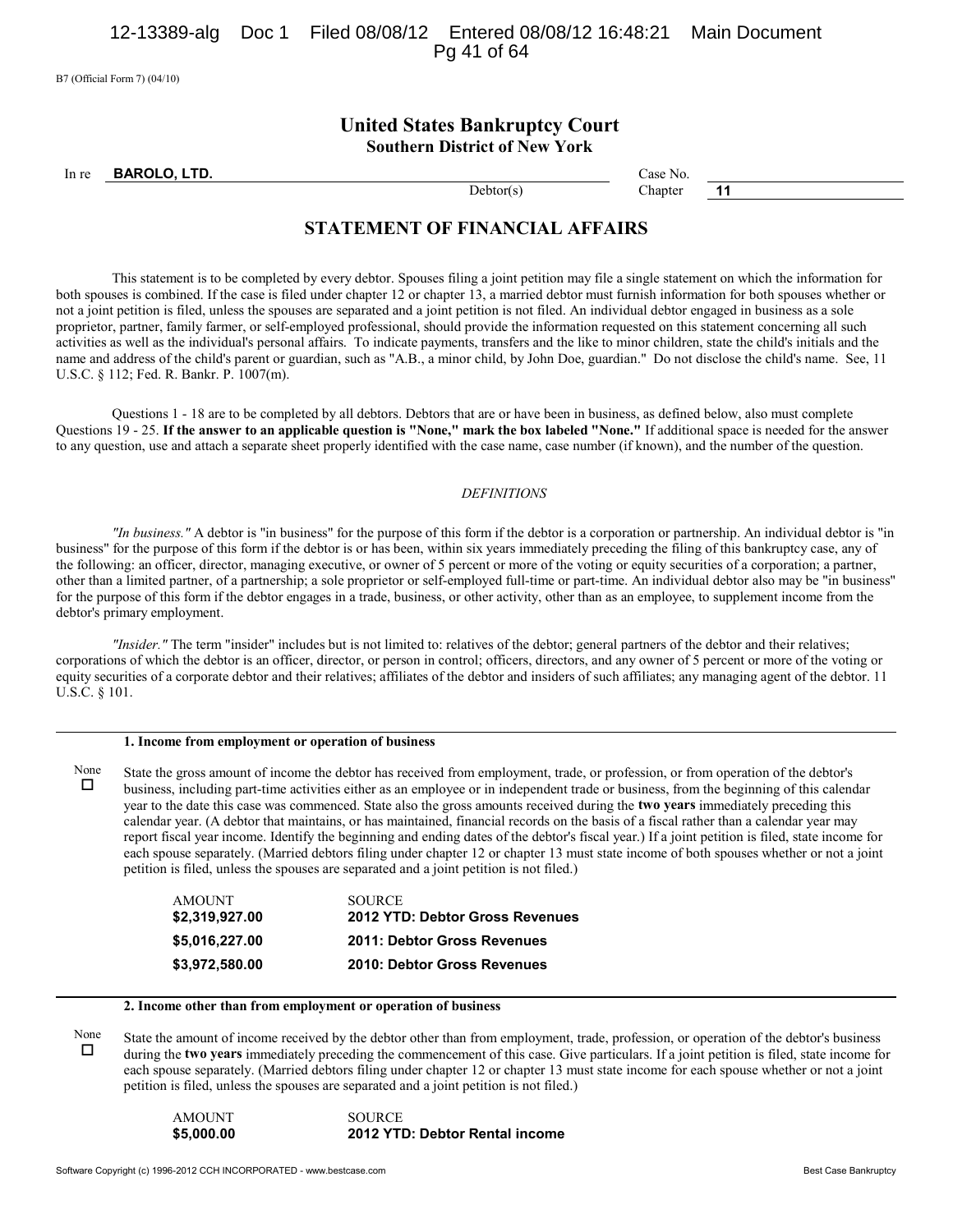AMOUNT SOURCE<br>**\$141,410.00 2011: De \$141,410.00 2011: Debtor Rental income \$147,450.00 2010: Debtor Rental income**

#### **3. Payments to creditors**

#### None n *Complete a. or b., as appropriate, and c.*

a. *Individual or joint debtor(s) with primarily consumer debts.* List all payments on loans, installment purchases of goods or services, and other debts to any creditor made within **90 days** immediately preceding the commencement of this case unless the aggregate value of all property that constitutes or is affected by such transfer is less than \$600. Indicate with an (\*) any payments that were made to a creditor on account of a domestic support obligation or as part of an alternative repayment schedule under a plan by an approved nonprofit budgeting and credit counseling agency. (Married debtors filing under chapter 12 or chapter 13 must include payments by either or both spouses whether or not a joint petition is filed, unless the spouses are separated and a joint petition is not filed.)

#### NAME AND ADDRESS OF CREDITOR DATES OF PAYMENTS AMOUNT PAID AMOUNT STILL OWING

None  $\Box$ b. *Debtor whose debts are not primarily consumer debts:* List each payment or other transfer to any creditor made within **90 days** immediately preceding the commencement of the case unless the aggregate value of all property that constitutes or is affected by such transfer is less than \$5,850\* . If the debtor is an individual, indicate with an asterisk (\*) any payments that were made to a creditor on account of a domestic support obligation or as part of an alternative repayment schedule under a plan by an approved nonprofit budgeting and credit counseling agency. (Married debtors filing under chapter 12 or chapter 13 must include payments and other transfers by either or both spouses whether or not a joint petition is filed, unless the spouses are separated and a joint petition is not filed.)

| NAME AND ADDRESS OF CREDITOR<br><b>State of New York</b><br><b>Sales Tax</b><br><b>Harriman Campus</b><br>Albany, NY | <b>DATES OF</b><br>PAYMENTS/<br><b>TRANSFERS</b><br>? | <b>AMOUNT</b><br><b>PAID OR</b><br><b>VALUE OF</b><br><b>TRANSFERS</b><br>\$22,306.44 | <b>AMOUNT STILL</b><br><b>OWING</b><br>\$0.00 |
|----------------------------------------------------------------------------------------------------------------------|-------------------------------------------------------|---------------------------------------------------------------------------------------|-----------------------------------------------|
| JOSEPH, HERZFELD, et AL.<br>233 Broaday<br>New York, NY 10279                                                        |                                                       | \$23,291.36                                                                           | \$11,645.00                                   |
| <b>IDINE</b><br>300 S. Park Road<br>Suite 300<br>Hollywood, FL 33021                                                 |                                                       | \$73,552.59                                                                           | \$92,046.00                                   |
| <b>Mission Valley Bank</b><br>9114 Sanland Boulevard<br>Sun Valley, CA 91352                                         |                                                       | \$29,382.60                                                                           | \$0.00                                        |
| SEEDCO FINANCIAL SVCS., INC.<br>915 Broadway, 18th Fl.<br>NEW YORK, NY 10010                                         |                                                       | \$29,932.36                                                                           | \$334,851.31                                  |

None n c. *All debtors:* List all payments made within **one year** immediately preceding the commencement of this case to or for the benefit of creditors who are or were insiders. (Married debtors filing under chapter 12 or chapter 13 must include payments by either or both spouses whether or not a joint petition is filed, unless the spouses are separated and a joint petition is not filed.)

NAME AND ADDRESS OF CREDITOR AND RELATIONSHIP TO DEBTOR DATE OF PAYMENT AMOUNT PAID

AMOUNT STILL OWING

\* Amount subject to adjustment on 4/01/13, and every three years thereafter with respect to cases commenced on or after the date of adjustment.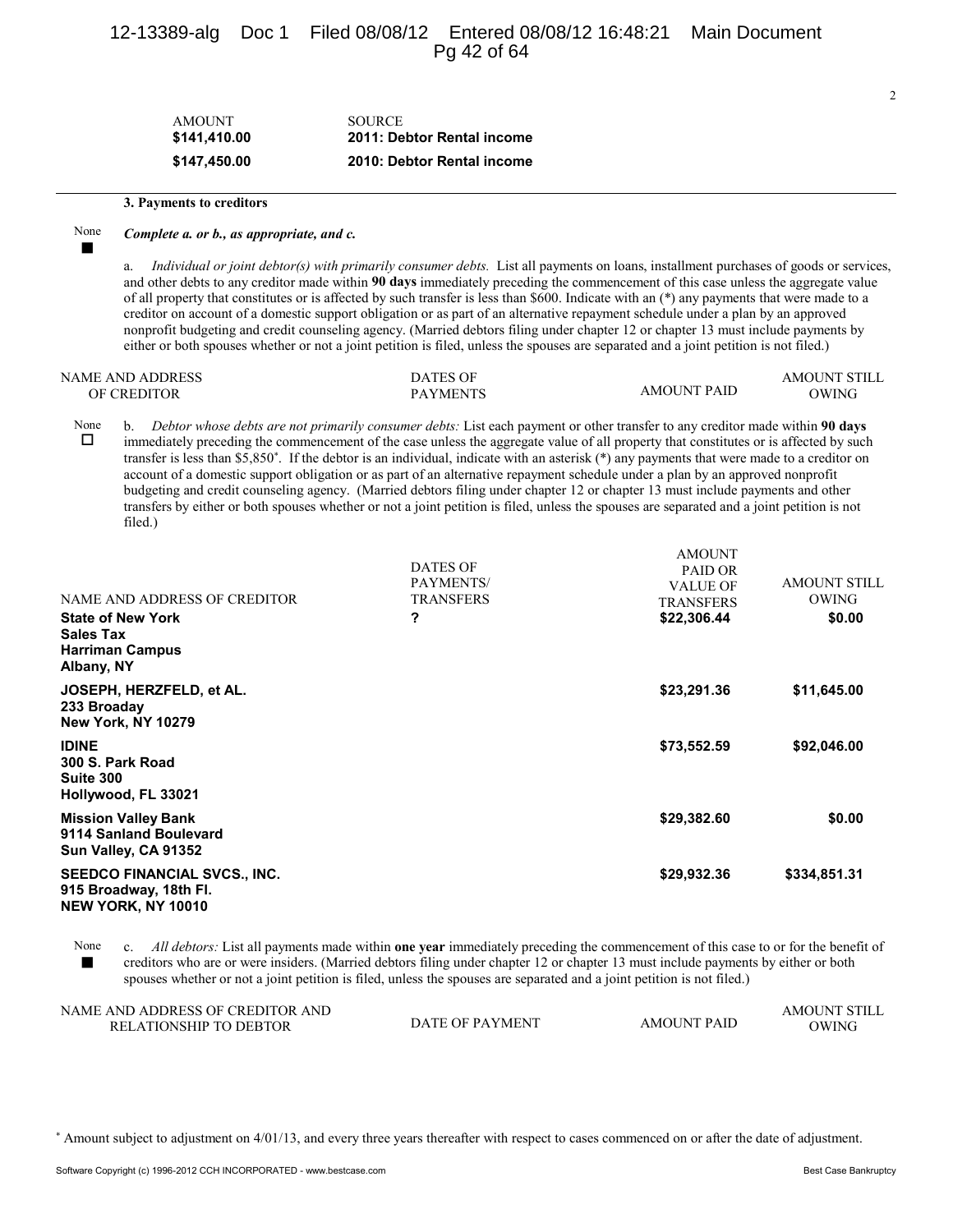### 12-13389-alg Doc 1 Filed 08/08/12 Entered 08/08/12 16:48:21 Main Document Pg 43 of 64

#### **4. Suits and administrative proceedings, executions, garnishments and attachments**

None o a. List all suits and administrative proceedings to which the debtor is or was a party within **one year** immediately preceding the filing of this bankruptcy case. (Married debtors filing under chapter 12 or chapter 13 must include information concerning either or both spouses whether or not a joint petition is filed, unless the spouses are separated and a joint petition is not filed.)

| <b>CAPTION OF SUIT</b><br><b>AND CASE NUMBER</b><br>MOHAMMAD SHAJAN, MOHAMMAD RAHMAN,<br>MILTON CAQUANAO, SAHANGIR ALAM,<br><b>MOHAMMAN YUSUF, ET AL</b><br><b>CASE NO. 10 CIV. 1385</b> | <b>NATURE OF</b><br><b>PROCEEDING</b><br><b>FAIR LABOR</b><br><b>STANDARDS</b><br><b>ACT CLAIMS</b>                        | <b>COURT OR AGENCY</b><br><b>AND LOCATION</b><br>UNITED STATES DISTRICT COURT,<br>SOUTHERN DISTRICT OF NEW YORK<br>ONE BOWLING GREEN, NEW YORK,<br>NY 10014                                                                                                                                                                                                                                                                       | <b>STATUS OR</b><br><b>DISPOSITION</b><br><b>SETTLED</b><br><b>AND PAID</b><br><b>WITH ONE</b><br><b>REMAINING</b><br><b>INSTALLMEN</b><br><b>T TO BE</b><br>PAID. |
|------------------------------------------------------------------------------------------------------------------------------------------------------------------------------------------|----------------------------------------------------------------------------------------------------------------------------|-----------------------------------------------------------------------------------------------------------------------------------------------------------------------------------------------------------------------------------------------------------------------------------------------------------------------------------------------------------------------------------------------------------------------------------|--------------------------------------------------------------------------------------------------------------------------------------------------------------------|
| HAY FAMILY II LLC, HH WEST BROADWAY,<br>LLC, TH WEST BROADWAY LLC as tenants in<br>common and as successors and assignees of<br>81St AND 5TH REALTY CO. V. Debtor Case No.<br>75752/12   | <b>Landlord/Tenant</b><br>Non-payment<br>procceding re<br><b>398 West</b><br><b>Broadway, NYC</b><br>10012                 | CIVIL COURT OF THE CITY OF NEW<br><b>YORK</b><br><b>COUNTY OF NEW YORK</b><br><b>111 CENTRE STREET,</b><br><b>NEW YORK, NY</b>                                                                                                                                                                                                                                                                                                    | Pending                                                                                                                                                            |
| HAY FAMILY II LLC, HH THOMPSON STGREET,<br>LLC TH THOMPSON STREET, LLC v. Debtor;<br>Case No. 71751/12                                                                                   | <b>LANDLOR</b><br>TENANT NON<br><b>PAYMENT</b><br><b>PROCEEEDING</b><br><b>RE 76-78</b><br><b>Thompson</b><br>Street, NYC; | CIVIL COURT OF THE CITY OF NEW<br>YORK, COUNTY OF NEW YORK, 111<br><b>CENTRE STREET, NY, NY</b>                                                                                                                                                                                                                                                                                                                                   | <b>PENDING</b>                                                                                                                                                     |
| None<br>ш<br>filed.)                                                                                                                                                                     |                                                                                                                            | b. Describe all property that has been attached, garnished or seized under any legal or equitable process within one year immediately<br>preceding the commencement of this case. (Married debtors filing under chapter 12 or chapter 13 must include information concerning<br>property of either or both spouses whether or not a joint petition is filed, unless the spouses are separated and a joint petition is not         |                                                                                                                                                                    |
| NAME AND ADDRESS OF PERSON FOR WHOSE<br>BENEFIT PROPERTY WAS SEIZED                                                                                                                      | <b>DATE OF SEIZURE</b>                                                                                                     | DESCRIPTION AND VALUE OF<br><b>PROPERTY</b>                                                                                                                                                                                                                                                                                                                                                                                       |                                                                                                                                                                    |
| 5. Repossessions, foreclosures and returns                                                                                                                                               |                                                                                                                            |                                                                                                                                                                                                                                                                                                                                                                                                                                   |                                                                                                                                                                    |
| None<br>ш<br>spouses are separated and a joint petition is not filed.)                                                                                                                   |                                                                                                                            | List all property that has been repossessed by a creditor, sold at a foreclosure sale, transferred through a deed in lieu of foreclosure or<br>returned to the seller, within one year immediately preceding the commencement of this case. (Married debtors filing under chapter 12<br>or chapter 13 must include information concerning property of either or both spouses whether or not a joint petition is filed, unless the |                                                                                                                                                                    |
| <b>NAME AND ADDRESS OF</b><br><b>CREDITOR OR SELLER</b>                                                                                                                                  | DATE OF REPOSSESSION,<br>FORECLOSURE SALE,<br><b>TRANSFER OR RETURN</b>                                                    | DESCRIPTION AND VALUE OF<br><b>PROPERTY</b>                                                                                                                                                                                                                                                                                                                                                                                       |                                                                                                                                                                    |
| 6. Assignments and receiverships                                                                                                                                                         |                                                                                                                            |                                                                                                                                                                                                                                                                                                                                                                                                                                   |                                                                                                                                                                    |
| None<br>joint petition is filed, unless the spouses are separated and a joint petition is not filed.)                                                                                    |                                                                                                                            | a. Describe any assignment of property for the benefit of creditors made within 120 days immediately preceding the commencement of<br>this case. (Married debtors filing under chapter 12 or chapter 13 must include any assignment by either or both spouses whether or not a                                                                                                                                                    |                                                                                                                                                                    |
| NAME AND ADDRESS OF ASSIGNEE                                                                                                                                                             | DATE OF<br><b>ASSIGNMENT</b>                                                                                               |                                                                                                                                                                                                                                                                                                                                                                                                                                   | TERMS OF ASSIGNMENT OR SETTLEMENT                                                                                                                                  |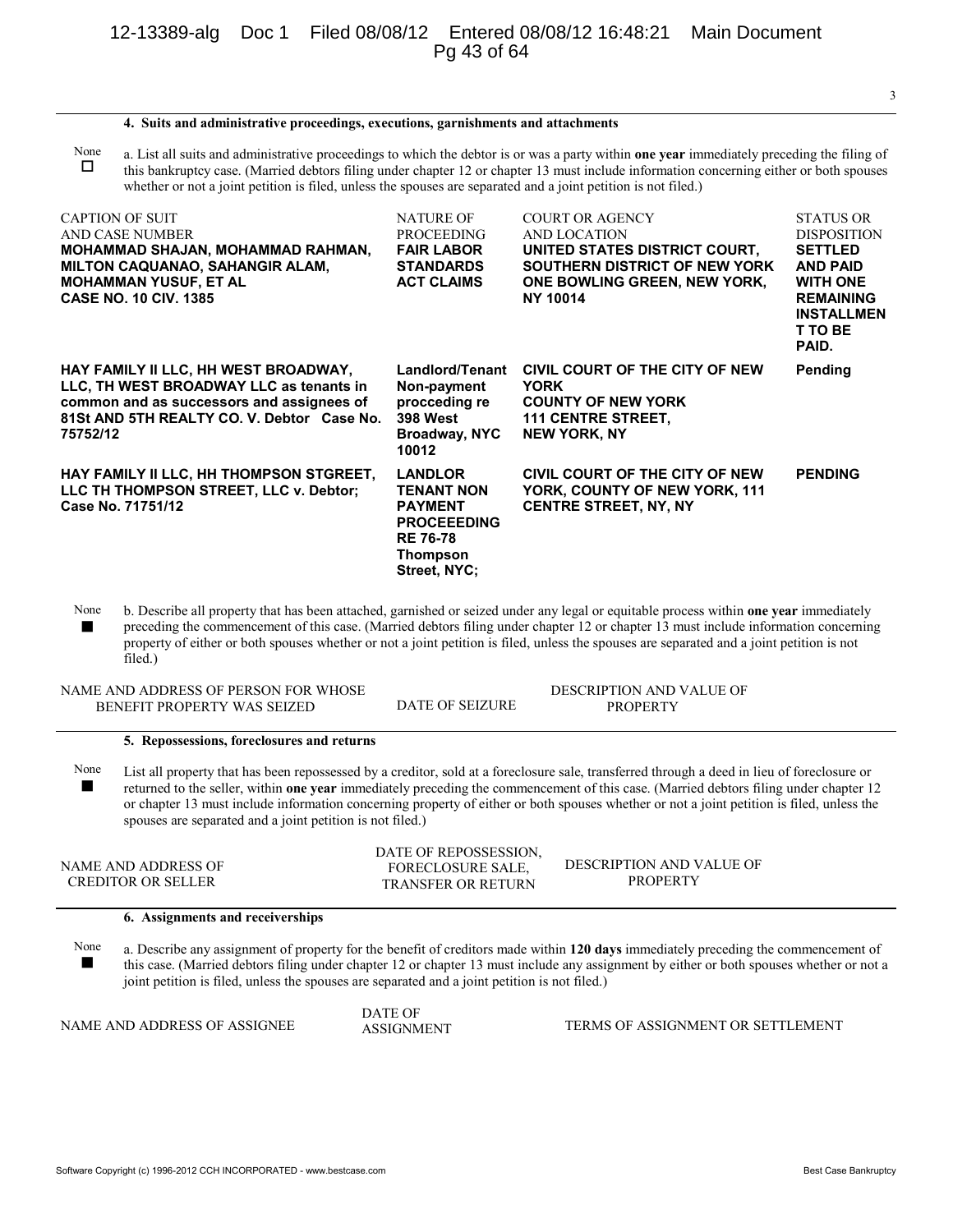### 12-13389-alg Doc 1 Filed 08/08/12 Entered 08/08/12 16:48:21 Main Document Pg 44 of 64

None n

b. List all property which has been in the hands of a custodian, receiver, or court-appointed official within **one year** immediately preceding the commencement of this case. (Married debtors filing under chapter 12 or chapter 13 must include information concerning property of either or both spouses whether or not a joint petition is filed, unless the spouses are separated and a joint petition is not filed.)

| NAME AND ADDRESS<br>OF CUSTODIAN | NAME AND LOCATION<br>OF COURT<br>CASE TITLE & NUMBER | DATE OF<br>ORDER | DESCRIPTION AND VALUE OF<br><b>PROPERTY</b> |
|----------------------------------|------------------------------------------------------|------------------|---------------------------------------------|
| 7. Gifts                         |                                                      |                  |                                             |

None n List all gifts or charitable contributions made within **one year** immediately preceding the commencement of this case except ordinary and usual gifts to family members aggregating less than \$200 in value per individual family member and charitable contributions aggregating less than \$100 per recipient. (Married debtors filing under chapter 12 or chapter 13 must include gifts or contributions by either or both spouses whether or not a joint petition is filed, unless the spouses are separated and a joint petition is not filed.)

| NAME AND ADDRESS OF    | <b>RELATIONSHIP TO</b> |              | <b>DESCRIPTION AND</b> |
|------------------------|------------------------|--------------|------------------------|
| PERSON OR ORGANIZATION | <b>DEBTOR. IF ANY</b>  | DATE OF GIFT | VALUE OF GIFT          |

| None | List all losses from fire, theft, other casualty or gambling within one year immediately preceding the commencement of this case or |
|------|-------------------------------------------------------------------------------------------------------------------------------------|
|      | since the commencement of this case. (Married debtors filing under chapter 12 or chapter 13 must include losses by either or both   |
|      | spouses whether or not a joint petition is filed, unless the spouses are separated and a joint petition is not filed.)              |

| 110 Wall Street<br>11th Floor | New York, NY 10005-3718                              |                                                                                                                                                                                                                                                                               |                          |
|-------------------------------|------------------------------------------------------|-------------------------------------------------------------------------------------------------------------------------------------------------------------------------------------------------------------------------------------------------------------------------------|--------------------------|
|                               | RANDALL S. D. JACOBS, PLLC                           | June 25, 2012                                                                                                                                                                                                                                                                 | \$20,000.00              |
|                               | <b>OF PAYEE</b>                                      | <b>THAN DEBTOR</b>                                                                                                                                                                                                                                                            | OF PROPERTY              |
|                               | <b>NAME AND ADDRESS</b>                              | NAME OF PAYOR IF OTHER                                                                                                                                                                                                                                                        | OR DESCRIPTION AND VALUE |
|                               |                                                      | DATE OF PAYMENT,                                                                                                                                                                                                                                                              | <b>AMOUNT OF MONEY</b>   |
| None<br>□                     | preceding the commencement of this case.             | List all payments made or property transferred by or on behalf of the debtor to any persons, including attorneys, for consultation<br>concerning debt consolidation, relief under the bankruptcy law or preparation of the petition in bankruptcy within one year immediately |                          |
|                               | 9. Payments related to debt counseling or bankruptcy |                                                                                                                                                                                                                                                                               |                          |
|                               | OF PROPERTY                                          | BY INSURANCE, GIVE PARTICULARS                                                                                                                                                                                                                                                | DATE OF LOSS             |
|                               | <b>DESCRIPTION AND VALUE</b>                         | LOSS WAS COVERED IN WHOLE OR IN PART                                                                                                                                                                                                                                          |                          |
|                               |                                                      | DESCRIPTION OF CIRCUMSTANCES AND, IF                                                                                                                                                                                                                                          |                          |

#### **10. Other transfers**

**8. Losses**

None n a. List all other property, other than property transferred in the ordinary course of the business or financial affairs of the debtor, transferred either absolutely or as security within **two years** immediately preceding the commencement of this case. (Married debtors filing under chapter 12 or chapter 13 must include transfers by either or both spouses whether or not a joint petition is filed, unless the spouses are separated and a joint petition is not filed.)

NAME AND ADDRESS OF TRANSFEREE, RELATIONSHIP TO DEBTOR DATE DESCRIBE PROPERTY TRANSFERRED AND VALUE RECEIVED

None n b. List all property transferred by the debtor within **ten years** immediately preceding the commencement of this case to a self-settled trust or similar device of which the debtor is a beneficiary.

NAME OF TRUST OR OTHER DEVICE DATE(S) OF

TRANSFER(S)

AMOUNT OF MONEY OR DESCRIPTION AND VALUE OF PROPERTY OR DEBTOR'S INTEREST IN PROPERTY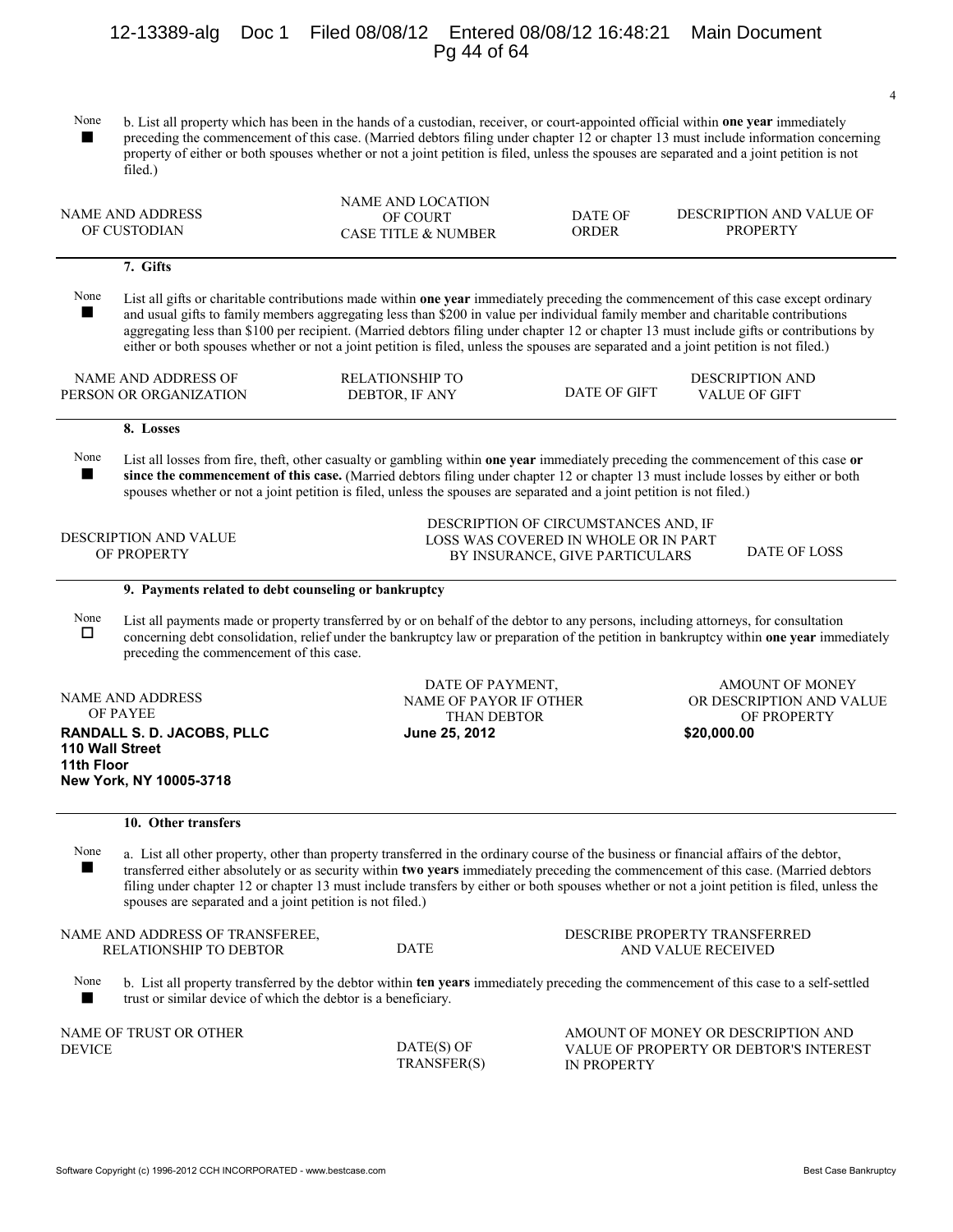|                |                                                 |                                                                                                                                                                                                                                                                                                                                                                                                                                                                                                                                                                                                                                                                                                                                                                                        |                                   | 5                                               |
|----------------|-------------------------------------------------|----------------------------------------------------------------------------------------------------------------------------------------------------------------------------------------------------------------------------------------------------------------------------------------------------------------------------------------------------------------------------------------------------------------------------------------------------------------------------------------------------------------------------------------------------------------------------------------------------------------------------------------------------------------------------------------------------------------------------------------------------------------------------------------|-----------------------------------|-------------------------------------------------|
|                | 11. Closed financial accounts                   |                                                                                                                                                                                                                                                                                                                                                                                                                                                                                                                                                                                                                                                                                                                                                                                        |                                   |                                                 |
| None<br>m      |                                                 | List all financial accounts and instruments held in the name of the debtor or for the benefit of the debtor which were closed, sold, or<br>otherwise transferred within one year immediately preceding the commencement of this case. Include checking, savings, or other<br>financial accounts, certificates of deposit, or other instruments; shares and share accounts held in banks, credit unions, pension funds,<br>cooperatives, associations, brokerage houses and other financial institutions. (Married debtors filing under chapter 12 or chapter 13 must<br>include information concerning accounts or instruments held by or for either or both spouses whether or not a joint petition is filed,<br>unless the spouses are separated and a joint petition is not filed.) |                                   |                                                 |
|                | NAME AND ADDRESS OF INSTITUTION                 | TYPE OF ACCOUNT, LAST FOUR<br>DIGITS OF ACCOUNT NUMBER,<br>AND AMOUNT OF FINAL BALANCE                                                                                                                                                                                                                                                                                                                                                                                                                                                                                                                                                                                                                                                                                                 |                                   | AMOUNT AND DATE OF SALE<br>OR CLOSING           |
|                | 12. Safe deposit boxes                          |                                                                                                                                                                                                                                                                                                                                                                                                                                                                                                                                                                                                                                                                                                                                                                                        |                                   |                                                 |
| None<br>H      | filed.)                                         | List each safe deposit or other box or depository in which the debtor has or had securities, cash, or other valuables within one year<br>immediately preceding the commencement of this case. (Married debtors filing under chapter 12 or chapter 13 must include boxes or<br>depositories of either or both spouses whether or not a joint petition is filed, unless the spouses are separated and a joint petition is not                                                                                                                                                                                                                                                                                                                                                            |                                   |                                                 |
|                | NAME AND ADDRESS OF BANK<br>OR OTHER DEPOSITORY | <b>NAMES AND ADDRESSES</b><br>OF THOSE WITH ACCESS<br>TO BOX OR DEPOSITORY                                                                                                                                                                                                                                                                                                                                                                                                                                                                                                                                                                                                                                                                                                             | <b>DESCRIPTION</b><br>OF CONTENTS | DATE OF TRANSFER OR<br><b>SURRENDER, IF ANY</b> |
|                | 13. Setoffs                                     |                                                                                                                                                                                                                                                                                                                                                                                                                                                                                                                                                                                                                                                                                                                                                                                        |                                   |                                                 |
| None<br>H      |                                                 | List all setoffs made by any creditor, including a bank, against a debt or deposit of the debtor within 90 days preceding the<br>commencement of this case. (Married debtors filing under chapter 12 or chapter 13 must include information concerning either or both<br>spouses whether or not a joint petition is filed, unless the spouses are separated and a joint petition is not filed.)                                                                                                                                                                                                                                                                                                                                                                                        |                                   |                                                 |
|                | NAME AND ADDRESS OF CREDITOR                    | DATE OF SETOFF                                                                                                                                                                                                                                                                                                                                                                                                                                                                                                                                                                                                                                                                                                                                                                         |                                   | <b>AMOUNT OF SETOFF</b>                         |
|                | 14. Property held for another person            |                                                                                                                                                                                                                                                                                                                                                                                                                                                                                                                                                                                                                                                                                                                                                                                        |                                   |                                                 |
| None           |                                                 | List all property owned by another person that the debtor holds or controls.                                                                                                                                                                                                                                                                                                                                                                                                                                                                                                                                                                                                                                                                                                           |                                   |                                                 |
|                | NAME AND ADDRESS OF OWNER                       | DESCRIPTION AND VALUE OF PROPERTY                                                                                                                                                                                                                                                                                                                                                                                                                                                                                                                                                                                                                                                                                                                                                      |                                   | <b>LOCATION OF PROPERTY</b>                     |
|                | 15. Prior address of debtor                     |                                                                                                                                                                                                                                                                                                                                                                                                                                                                                                                                                                                                                                                                                                                                                                                        |                                   |                                                 |
| None<br>ш      | address of either spouse.                       | If the debtor has moved within three years immediately preceding the commencement of this case, list all premises which the debtor<br>occupied during that period and vacated prior to the commencement of this case. If a joint petition is filed, report also any separate                                                                                                                                                                                                                                                                                                                                                                                                                                                                                                           |                                   |                                                 |
| <b>ADDRESS</b> |                                                 | <b>NAME USED</b>                                                                                                                                                                                                                                                                                                                                                                                                                                                                                                                                                                                                                                                                                                                                                                       |                                   | DATES OF OCCUPANCY                              |
|                | <b>16. Spouses and Former Spouses</b>           |                                                                                                                                                                                                                                                                                                                                                                                                                                                                                                                                                                                                                                                                                                                                                                                        |                                   |                                                 |
| None<br>■      | the community property state.                   | If the debtor resides or resided in a community property state, commonwealth, or territory (including Alaska, Arizona, California, Idaho,<br>Louisiana, Nevada, New Mexico, Puerto Rico, Texas, Washington, or Wisconsin) within eight years immediately preceding the<br>commencement of the case, identify the name of the debtor's spouse and of any former spouse who resides or resided with the debtor in                                                                                                                                                                                                                                                                                                                                                                        |                                   |                                                 |
| NAME           |                                                 |                                                                                                                                                                                                                                                                                                                                                                                                                                                                                                                                                                                                                                                                                                                                                                                        |                                   |                                                 |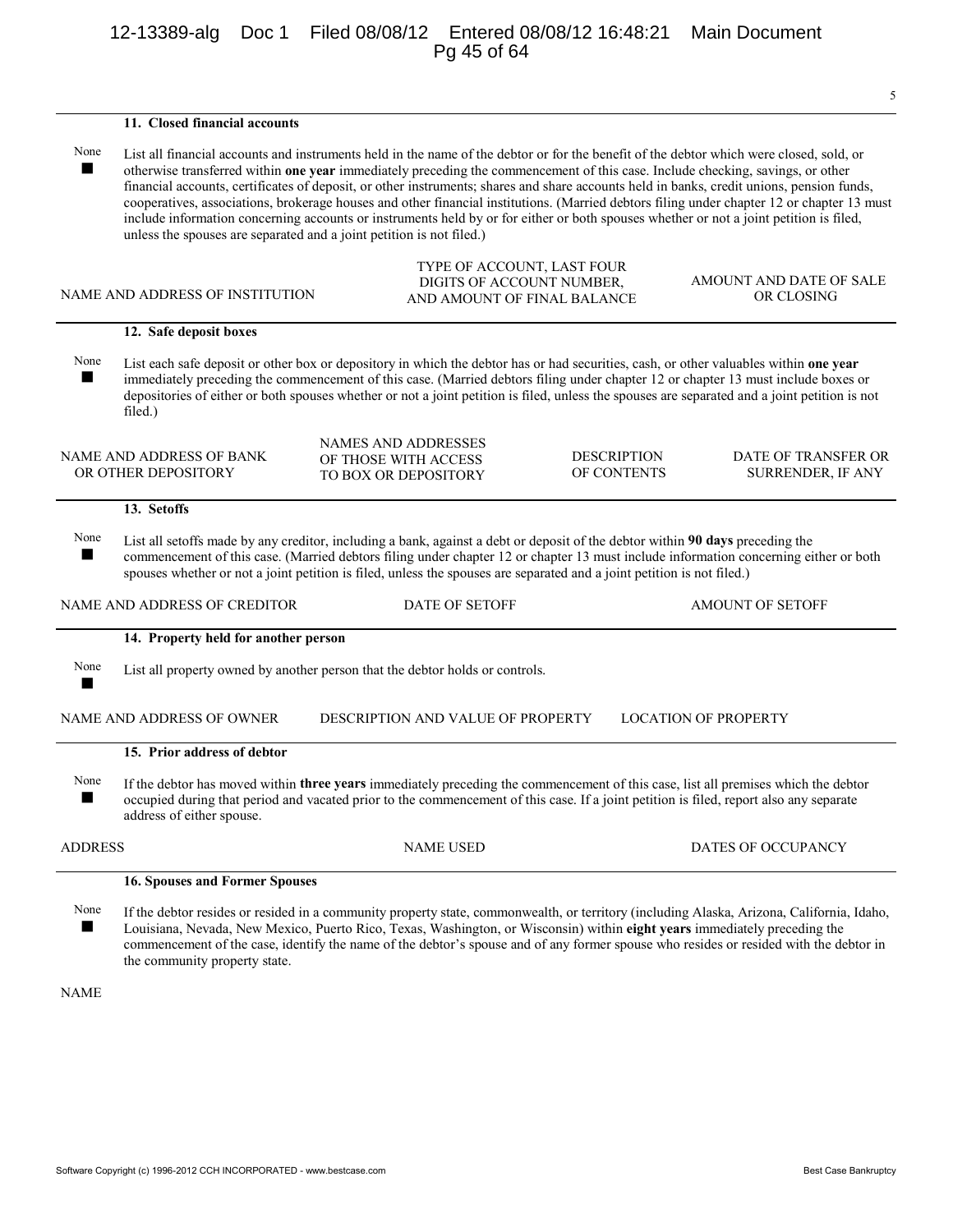#### **17. Environmental Information.**

For the purpose of this question, the following definitions apply:

"Environmental Law" means any federal, state, or local statute or regulation regulating pollution, contamination, releases of hazardous or toxic substances, wastes or material into the air, land, soil, surface water, groundwater, or other medium, including, but not limited to, statutes or regulations regulating the cleanup of these substances, wastes, or material.

"Site" means any location, facility, or property as defined under any Environmental Law, whether or not presently or formerly owned or operated by the debtor, including, but not limited to, disposal sites.

"Hazardous Material" means anything defined as a hazardous waste, hazardous substance, toxic substance, hazardous material, pollutant, or contaminant or similar term under an Environmental Law

None o a. List the name and address of every site for which the debtor has received notice in writing by a governmental unit that it may be liable or potentially liable under or in violation of an Environmental Law. Indicate the governmental unit, the date of the notice, and, if known, the Environmental Law:

| <b>SITE NAME AND ADDRESS</b><br>Barolo, Ltd.<br>398 W. Broadway<br><b>New York, NY 10012</b> | <b>NAME AND ADDRESS OF</b><br><b>GOVERNMENTAL UNIT</b><br><b>NYC HEALTH DEPT.</b><br><b>Office of Adsministrative</b><br>New York, NY 10261-4199                                                                                                                                 | DATE OF<br><b>NOTICE</b> | <b>ENVIRONMENTAL</b><br>LAW<br><b>Violation</b> |
|----------------------------------------------------------------------------------------------|----------------------------------------------------------------------------------------------------------------------------------------------------------------------------------------------------------------------------------------------------------------------------------|--------------------------|-------------------------------------------------|
| Barolo, Ltd.<br>398 W. Broadway<br>New York, NY 10012                                        | <b>NYC Dept Buildings</b>                                                                                                                                                                                                                                                        |                          |                                                 |
| Barolo, Ltd.<br>398 West Broadway<br>New York, NY 10012                                      | <b>NYC Fire Department</b>                                                                                                                                                                                                                                                       |                          |                                                 |
| Barolo, Ltd.<br>398 W. Broadway<br>New York, NY 10012                                        | NYC Environ. Control Bd.                                                                                                                                                                                                                                                         |                          |                                                 |
| None                                                                                         | b. List the name and address of every site for which the debtor provided notice to a governmental unit of a release of Hazardous<br>Material. Indicate the governmental unit to which the notice was sent and the date of the notice.                                            |                          |                                                 |
| <b>SITE NAME AND ADDRESS</b>                                                                 | <b>NAME AND ADDRESS OF</b><br><b>GOVERNMENTAL UNIT</b>                                                                                                                                                                                                                           | DATE OF<br><b>NOTICE</b> | <b>ENVIRONMENTAL</b><br><b>LAW</b>              |
| None<br>ш<br>docket number.                                                                  | c. List all judicial or administrative proceedings, including settlements or orders, under any Environmental Law with respect to which<br>the debtor is or was a party. Indicate the name and address of the governmental unit that is or was a party to the proceeding, and the |                          |                                                 |

NAME AND ADDRESS OF<br>GOVERNMENTAL UNIT

DOCKET NUMBER STATUS OR DISPOSITION

#### **18 . Nature, location and name of business**

None n a. *If the debtor is an individual*, list the names, addresses, taxpayer identification numbers, nature of the businesses, and beginning and ending dates of all businesses in which the debtor was an officer, director, partner, or managing executive of a corporation, partner in a partnership, sole proprietor, or was self-employed in a trade, profession, or other activity either full- or part-time within **six years** immediately preceding the commencement of this case, or in which the debtor owned 5 percent or more of the voting or equity securities within **six years** immediately preceding the commencement of this case.

*If the debtor is a partnership*, list the names, addresses, taxpayer identification numbers, nature of the businesses, and beginning and ending dates of all businesses in which the debtor was a partner or owned 5 percent or more of the voting or equity securities, within **six years** immediately preceding the commencement of this case.

*If the debtor is a corporation*, list the names, addresses, taxpayer identification numbers, nature of the businesses, and beginning and ending dates of all businesses in which the debtor was a partner or owned 5 percent or more of the voting or equity securities within **six years** immediately preceding the commencement of this case.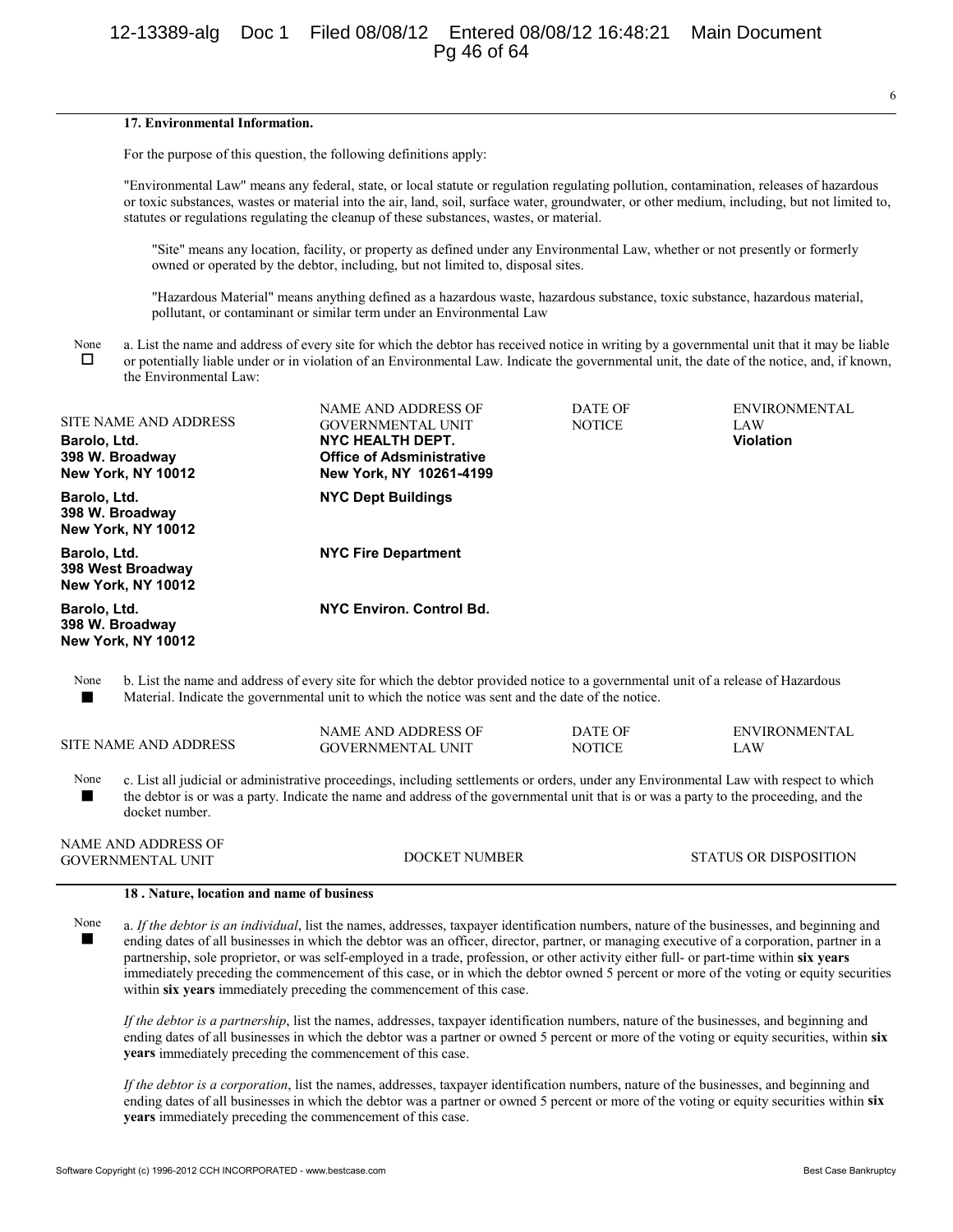### 12-13389-alg Doc 1 Filed 08/08/12 Entered 08/08/12 16:48:21 Main Document Pg 47 of 64

LAST FOUR DIGITS OF SOCIAL-SECURITY OR OTHER INDIVIDUAL

7

BEGINNING AND

| <b>NAME</b>    |                                                                                                        | TAXPAYER-I.D. NO.<br>(ITIN)/ COMPLETE EIN | <b>ADDRESS</b>                                                                        | <b>NATURE OF BUSINESS</b>                                                                                                                                                                                                                                                                                                                                                                                                                            | <b>BEGINNING AND</b><br><b>ENDING DATES</b> |
|----------------|--------------------------------------------------------------------------------------------------------|-------------------------------------------|---------------------------------------------------------------------------------------|------------------------------------------------------------------------------------------------------------------------------------------------------------------------------------------------------------------------------------------------------------------------------------------------------------------------------------------------------------------------------------------------------------------------------------------------------|---------------------------------------------|
| None<br>■      |                                                                                                        |                                           |                                                                                       | b. Identify any business listed in response to subdivision a., above, that is "single asset real estate" as defined in 11 U.S.C. § 101.                                                                                                                                                                                                                                                                                                              |                                             |
| <b>NAME</b>    |                                                                                                        |                                           | <b>ADDRESS</b>                                                                        |                                                                                                                                                                                                                                                                                                                                                                                                                                                      |                                             |
|                | proprietor, or self-employed in a trade, profession, or other activity, either full- or part-time.     |                                           |                                                                                       | The following questions are to be completed by every debtor that is a corporation or partnership and by any individual debtor who is or has<br>been, within six years immediately preceding the commencement of this case, any of the following: an officer, director, managing executive, or<br>owner of more than 5 percent of the voting or equity securities of a corporation; a partner, other than a limited partner, of a partnership, a sole |                                             |
|                | directly to the signature page.)                                                                       |                                           |                                                                                       | (An individual or joint debtor should complete this portion of the statement only if the debtor is or has been in business, as defined above,<br>within six years immediately preceding the commencement of this case. A debtor who has not been in business within those six years should go                                                                                                                                                        |                                             |
|                | 19. Books, records and financial statements                                                            |                                           |                                                                                       |                                                                                                                                                                                                                                                                                                                                                                                                                                                      |                                             |
| None<br>$\Box$ |                                                                                                        |                                           | supervised the keeping of books of account and records of the debtor.                 | a. List all bookkeepers and accountants who within two years immediately preceding the filing of this bankruptcy case kept or                                                                                                                                                                                                                                                                                                                        |                                             |
|                | <b>NAME AND ADDRESS</b><br>Denis L. Abramowitz Co<br><b>1987 Flatbush Avenue</b><br>Brooklyn, NY 11234 |                                           |                                                                                       | DATES SERVICES RENDERED<br><b>Acccounting</b>                                                                                                                                                                                                                                                                                                                                                                                                        |                                             |
| None<br>ш      |                                                                                                        |                                           | of account and records, or prepared a financial statement of the debtor.              | b. List all firms or individuals who within the two years immediately preceding the filing of this bankruptcy case have audited the books                                                                                                                                                                                                                                                                                                            |                                             |
| <b>NAME</b>    |                                                                                                        | <b>ADDRESS</b>                            |                                                                                       | DATES SERVICES RENDERED                                                                                                                                                                                                                                                                                                                                                                                                                              |                                             |
| None<br>ш      |                                                                                                        |                                           | of the debtor. If any of the books of account and records are not available, explain. | c. List all firms or individuals who at the time of the commencement of this case were in possession of the books of account and records                                                                                                                                                                                                                                                                                                             |                                             |
| <b>NAME</b>    |                                                                                                        |                                           |                                                                                       | <b>ADDRESS</b>                                                                                                                                                                                                                                                                                                                                                                                                                                       |                                             |
| None<br>$\Box$ |                                                                                                        |                                           |                                                                                       | d. List all financial institutions, creditors and other parties, including mercantile and trade agencies, to whom a financial statement was<br>issued by the debtor within two years immediately preceding the commencement of this case.                                                                                                                                                                                                            |                                             |
| <b>Seedco</b>  | <b>NAME AND ADDRESS</b>                                                                                |                                           |                                                                                       | DATE ISSUED<br>Fall, 2011                                                                                                                                                                                                                                                                                                                                                                                                                            |                                             |
|                | <b>Small Business Administration</b>                                                                   |                                           |                                                                                       | <b>Fall, 2011</b>                                                                                                                                                                                                                                                                                                                                                                                                                                    |                                             |
|                | 20. Inventories                                                                                        |                                           |                                                                                       |                                                                                                                                                                                                                                                                                                                                                                                                                                                      |                                             |
| None<br>$\Box$ | and the dollar amount and basis of each inventory.                                                     |                                           |                                                                                       | a. List the dates of the last two inventories taken of your property, the name of the person who supervised the taking of each inventory,                                                                                                                                                                                                                                                                                                            |                                             |
|                | DATE OF INVENTORY                                                                                      |                                           | <b>INVENTORY SUPERVISOR</b>                                                           | (Specify cost, market or other basis)                                                                                                                                                                                                                                                                                                                                                                                                                | DOLLAR AMOUNT OF INVENTORY                  |

**06/25/12 Renzo Rapacholi \$245,000 at cost (mostly wine and**

**spirits)**

Software Copyright (c) 1996-2012 CCH INCORPORATED - www.bestcase.com **Best Case Bankruptcy** Best Case Bankruptcy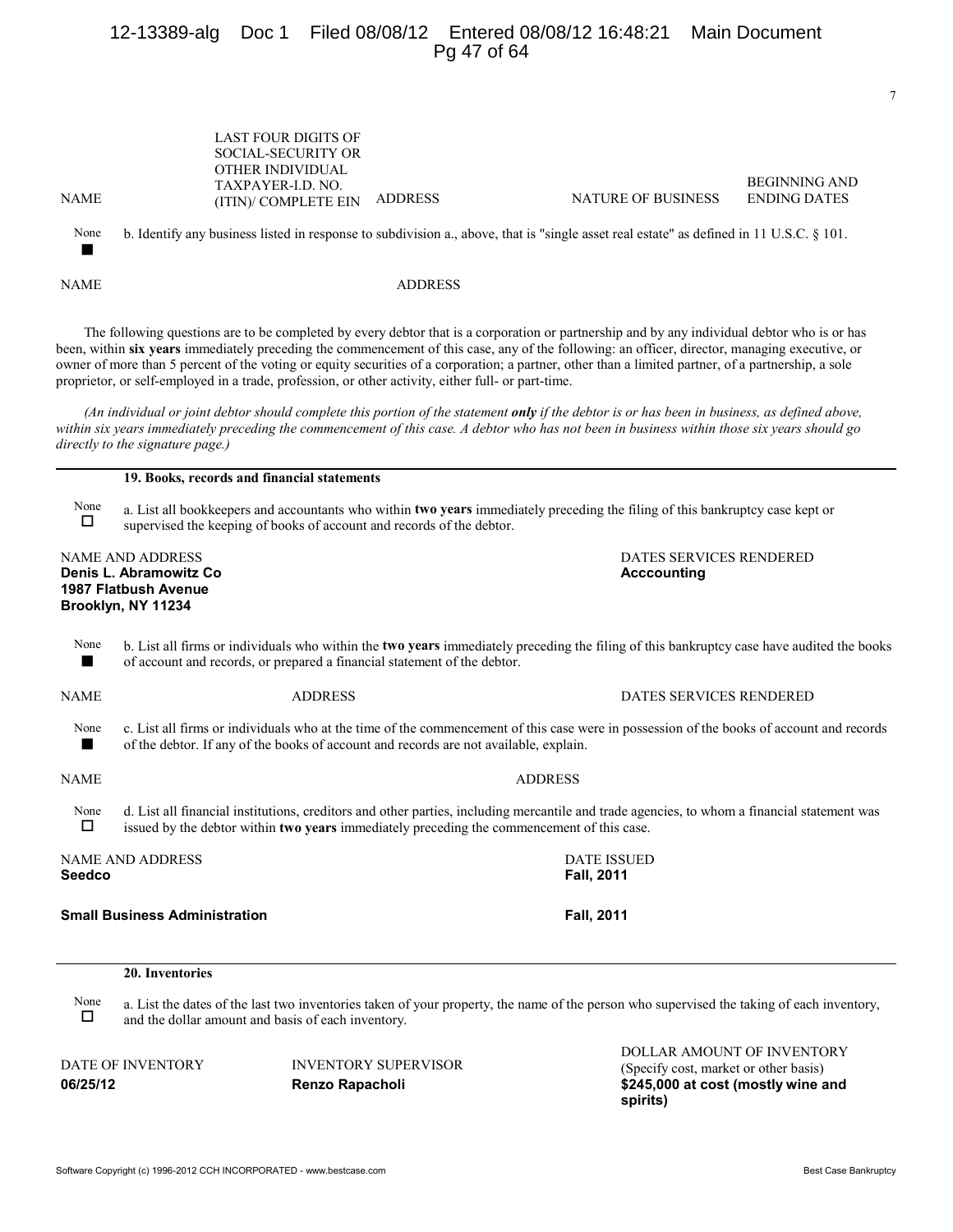|  | 12-13389-alg Doc 1 Filed 08/08/12 Entered 08/08/12 16:48:21 Main Document |  |
|--|---------------------------------------------------------------------------|--|
|  | Pg 48 of 64                                                               |  |

|                                |                                                                                                                                                                                                                                                                                                                    |                                                                                                                              | 8                                                                                                                                            |  |  |  |  |
|--------------------------------|--------------------------------------------------------------------------------------------------------------------------------------------------------------------------------------------------------------------------------------------------------------------------------------------------------------------|------------------------------------------------------------------------------------------------------------------------------|----------------------------------------------------------------------------------------------------------------------------------------------|--|--|--|--|
| None<br>□                      |                                                                                                                                                                                                                                                                                                                    |                                                                                                                              | b. List the name and address of the person having possession of the records of each of the two inventories reported in a., above.            |  |  |  |  |
| 06/25/12                       | DATE OF INVENTORY                                                                                                                                                                                                                                                                                                  | <b>RECORDS</b><br><b>Debtor</b>                                                                                              | NAME AND ADDRESSES OF CUSTODIAN OF INVENTORY                                                                                                 |  |  |  |  |
|                                |                                                                                                                                                                                                                                                                                                                    |                                                                                                                              |                                                                                                                                              |  |  |  |  |
|                                | 21. Current Partners, Officers, Directors and Shareholders                                                                                                                                                                                                                                                         |                                                                                                                              |                                                                                                                                              |  |  |  |  |
| None<br>□                      |                                                                                                                                                                                                                                                                                                                    | a. If the debtor is a partnership, list the nature and percentage of partnership interest of each member of the partnership. |                                                                                                                                              |  |  |  |  |
| Paolo Secondo                  | <b>NAME AND ADDRESS</b><br>399 West Broadway<br>New York, NY 10012                                                                                                                                                                                                                                                 | NATURE OF INTEREST<br><b>Common Stock</b>                                                                                    | PERCENTAGE OF INTEREST<br>100% of all common stock                                                                                           |  |  |  |  |
| None<br>□                      |                                                                                                                                                                                                                                                                                                                    | controls, or holds 5 percent or more of the voting or equity securities of the corporation.                                  | b. If the debtor is a corporation, list all officers and directors of the corporation, and each stockholder who directly or indirectly owns, |  |  |  |  |
|                                |                                                                                                                                                                                                                                                                                                                    |                                                                                                                              | NATURE AND PERCENTAGE                                                                                                                        |  |  |  |  |
|                                | <b>NAME AND ADDRESS</b>                                                                                                                                                                                                                                                                                            | <b>TITLE</b>                                                                                                                 | OF STOCK OWNERSHIP                                                                                                                           |  |  |  |  |
| Paolo Secondo                  | 399 West Broadway                                                                                                                                                                                                                                                                                                  | <b>President and Director</b>                                                                                                | 100% common stock                                                                                                                            |  |  |  |  |
|                                | New York, NY 10012                                                                                                                                                                                                                                                                                                 |                                                                                                                              |                                                                                                                                              |  |  |  |  |
|                                |                                                                                                                                                                                                                                                                                                                    |                                                                                                                              |                                                                                                                                              |  |  |  |  |
|                                | 22. Former partners, officers, directors and shareholders                                                                                                                                                                                                                                                          |                                                                                                                              |                                                                                                                                              |  |  |  |  |
| None<br>■                      | commencement of this case.                                                                                                                                                                                                                                                                                         |                                                                                                                              | a. If the debtor is a partnership, list each member who withdrew from the partnership within one year immediately preceding the              |  |  |  |  |
| <b>NAME</b>                    |                                                                                                                                                                                                                                                                                                                    | <b>ADDRESS</b>                                                                                                               | DATE OF WITHDRAWAL                                                                                                                           |  |  |  |  |
| None<br>ш                      | immediately preceding the commencement of this case.                                                                                                                                                                                                                                                               |                                                                                                                              | b. If the debtor is a corporation, list all officers, or directors whose relationship with the corporation terminated within one year        |  |  |  |  |
|                                | <b>NAME AND ADDRESS</b>                                                                                                                                                                                                                                                                                            | <b>TITLE</b>                                                                                                                 | DATE OF TERMINATION                                                                                                                          |  |  |  |  |
|                                |                                                                                                                                                                                                                                                                                                                    | 23. Withdrawals from a partnership or distributions by a corporation                                                         |                                                                                                                                              |  |  |  |  |
| None<br>□                      | If the debtor is a partnership or corporation, list all withdrawals or distributions credited or given to an insider, including compensation<br>in any form, bonuses, loans, stock redemptions, options exercised and any other perquisite during one year immediately preceding the<br>commencement of this case. |                                                                                                                              |                                                                                                                                              |  |  |  |  |
| OF RECIPIENT,<br>Paolo Secondo | <b>NAME &amp; ADDRESS</b><br>RELATIONSHIP TO DEBTOR<br>399 West Broadway<br>New York, NY 10012<br><b>Sole Stockholder and President</b>                                                                                                                                                                            | DATE AND PURPOSE<br>OF WITHDRAWAL                                                                                            | <b>AMOUNT OF MONEY</b><br>OR DESCRIPTION AND<br><b>VALUE OF PROPERTY</b>                                                                     |  |  |  |  |
|                                | 24. Tax Consolidation Group.                                                                                                                                                                                                                                                                                       |                                                                                                                              |                                                                                                                                              |  |  |  |  |

None n If the debtor is a corporation, list the name and federal taxpayer identification number of the parent corporation of any consolidated group for tax purposes of which the debtor has been a member at any time within **six years** immediately preceding the commencement of the case.

NAME OF PARENT CORPORATION TAXPAYER IDENTIFICATION NUMBER (EIN)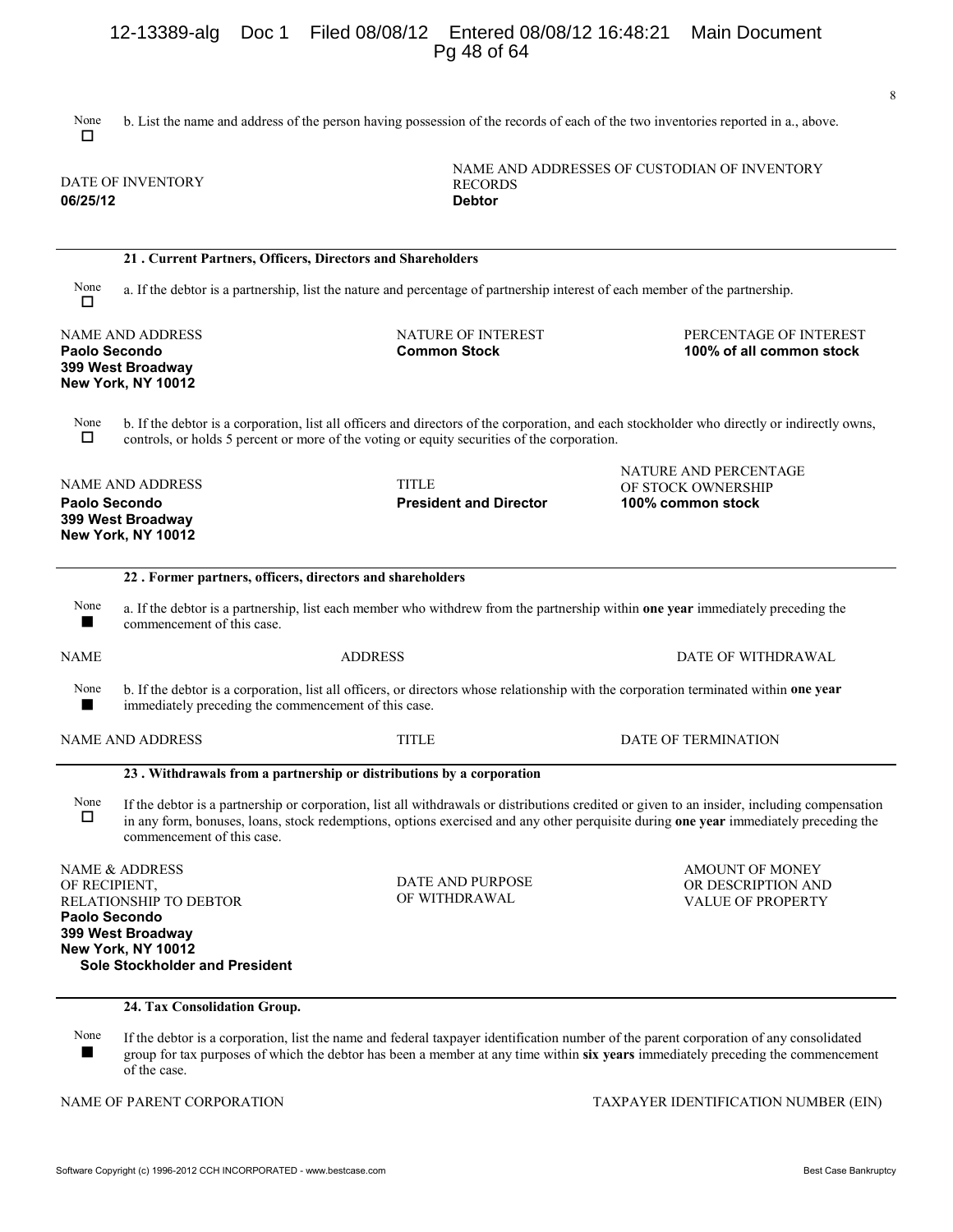### 12-13389-alg Doc 1 Filed 08/08/12 Entered 08/08/12 16:48:21 Main Document Pg 49 of 64

#### **25. Pension Funds.**

None n If the debtor is not an individual, list the name and federal taxpayer-identification number of any pension fund to which the debtor, as an employer, has been responsible for contributing at any time within **six years** immediately preceding the commencement of the case.

NAME OF PENSION FUND TAXPAYER IDENTIFICATION NUMBER (EIN)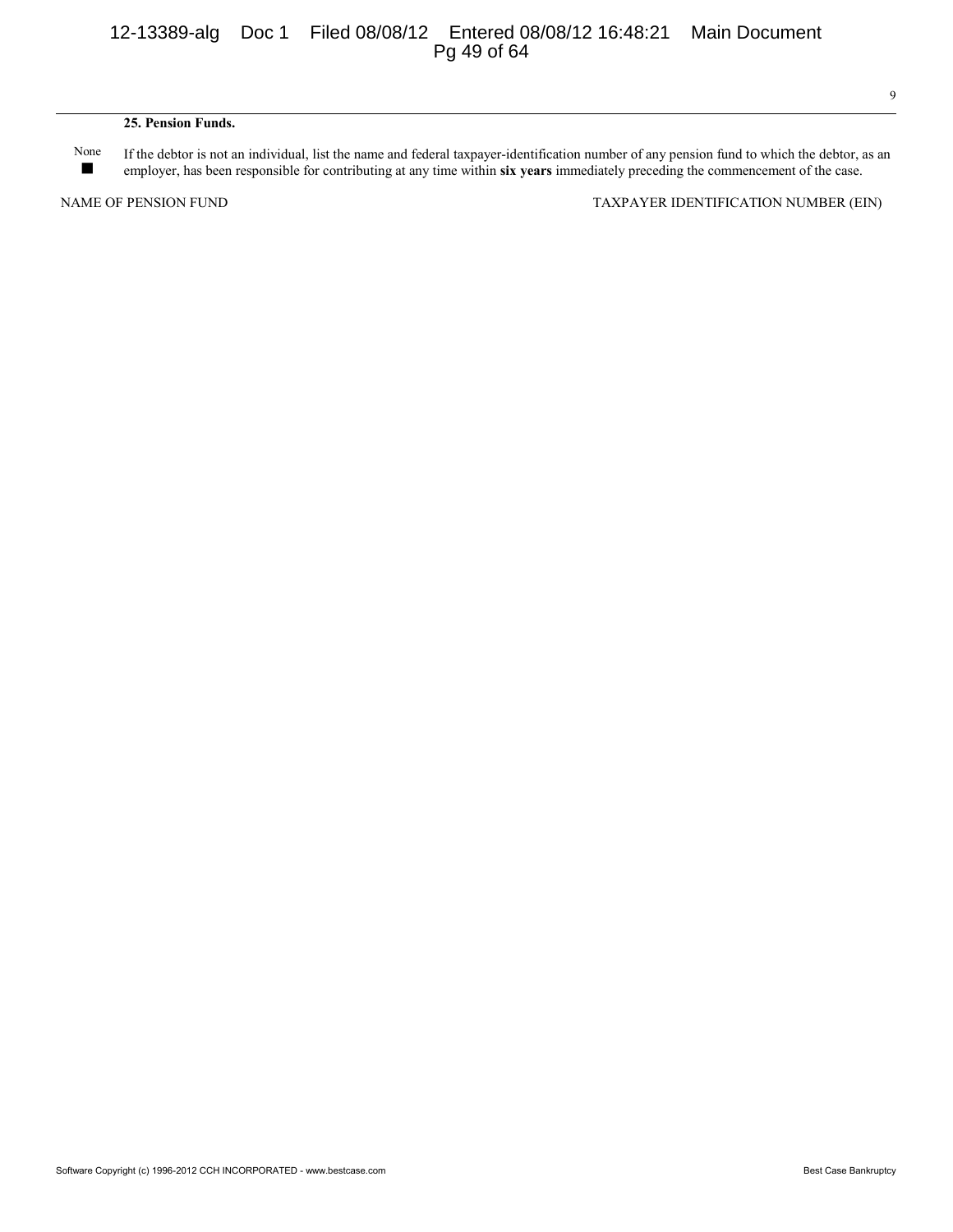### 12-13389-alg Doc 1 Filed 08/08/12 Entered 08/08/12 16:48:21 Main Document Pg 50 of 64

#### **DECLARATION UNDER PENALTY OF PERJURY ON BEHALF OF CORPORATION OR PARTNERSHIP**

I declare under penalty of perjury that I have read the answers contained in the foregoing statement of financial affairs and any attachments thereto and that they are true and correct to the best of my knowledge, information and belief.

Date **August 8, 2012** Signature **/s/ Paolo Secondo** 

**Paolo Secondo**

**President**

[An individual signing on behalf of a partnership or corporation must indicate position or relationship to debtor.]

*Penalty for making a false statement: Fine of up to \$500,000 or imprisonment for up to 5 years, or both. 18 U.S.C. §§ 152 and 3571*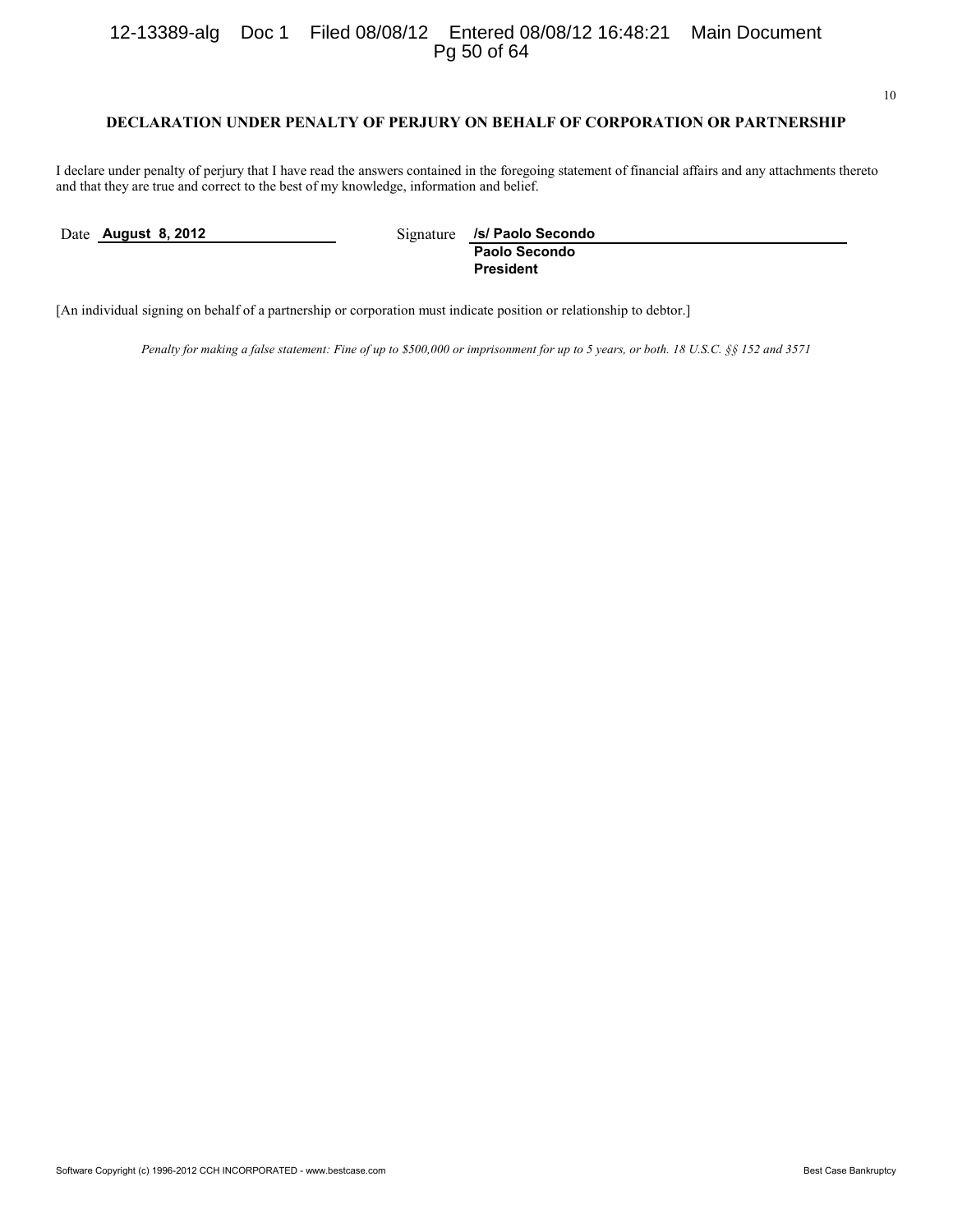|       | 12-13389-alg                                                                                                                    | Doc 1                   |  | Filed 08/08/12    Entered 08/08/12    16:48:21<br>Pg 51 of 64                                                                                                                                                                                                                                                                                                                                                                                                                               |          | <b>Main Document</b>                                                                                                                             |
|-------|---------------------------------------------------------------------------------------------------------------------------------|-------------------------|--|---------------------------------------------------------------------------------------------------------------------------------------------------------------------------------------------------------------------------------------------------------------------------------------------------------------------------------------------------------------------------------------------------------------------------------------------------------------------------------------------|----------|--------------------------------------------------------------------------------------------------------------------------------------------------|
|       |                                                                                                                                 |                         |  | <b>United States Bankruptcy Court</b><br><b>Southern District of New York</b>                                                                                                                                                                                                                                                                                                                                                                                                               |          |                                                                                                                                                  |
| In re | <b>BAROLO, LTD.</b>                                                                                                             |                         |  |                                                                                                                                                                                                                                                                                                                                                                                                                                                                                             | Case No. |                                                                                                                                                  |
|       |                                                                                                                                 |                         |  | Dektor(s)                                                                                                                                                                                                                                                                                                                                                                                                                                                                                   | Chapter  | 11                                                                                                                                               |
|       |                                                                                                                                 |                         |  | DISCLOSURE OF COMPENSATION OF ATTORNEY FOR DEBTOR(S)                                                                                                                                                                                                                                                                                                                                                                                                                                        |          |                                                                                                                                                  |
| 1.    |                                                                                                                                 |                         |  | Pursuant to 11 U.S.C. § 329(a) and Bankruptcy Rule 2016(b), I certify that I am the attorney for the above-named debtor and that<br>be rendered on behalf of the debtor(s) in contemplation of or in connection with the bankruptcy case is as follows:                                                                                                                                                                                                                                     |          | compensation paid to me within one year before the filing of the petition in bankruptcy, or agreed to be paid to me, for services rendered or to |
|       | For legal services, I have agreed to accept                                                                                     |                         |  |                                                                                                                                                                                                                                                                                                                                                                                                                                                                                             | \$       | 20,000.00                                                                                                                                        |
|       |                                                                                                                                 |                         |  |                                                                                                                                                                                                                                                                                                                                                                                                                                                                                             |          | 20,000.00                                                                                                                                        |
|       |                                                                                                                                 |                         |  | Balance Due                                                                                                                                                                                                                                                                                                                                                                                                                                                                                 |          | 0.00                                                                                                                                             |
| 2.    | <b>0.00</b> of the filing fee has been paid.<br>\$                                                                              |                         |  |                                                                                                                                                                                                                                                                                                                                                                                                                                                                                             |          |                                                                                                                                                  |
| 3.    |                                                                                                                                 |                         |  |                                                                                                                                                                                                                                                                                                                                                                                                                                                                                             |          |                                                                                                                                                  |
|       | The source of the compensation paid to me was:                                                                                  |                         |  |                                                                                                                                                                                                                                                                                                                                                                                                                                                                                             |          |                                                                                                                                                  |
|       | Debtor                                                                                                                          | $\Box$ Other (specify): |  |                                                                                                                                                                                                                                                                                                                                                                                                                                                                                             |          |                                                                                                                                                  |
| 4.    | The source of compensation to be paid to me is:                                                                                 |                         |  |                                                                                                                                                                                                                                                                                                                                                                                                                                                                                             |          |                                                                                                                                                  |
|       | Debtor<br>■                                                                                                                     | $\Box$ Other (specify): |  |                                                                                                                                                                                                                                                                                                                                                                                                                                                                                             |          |                                                                                                                                                  |
| 5.    |                                                                                                                                 |                         |  |                                                                                                                                                                                                                                                                                                                                                                                                                                                                                             |          | I have not agreed to share the above-disclosed compensation with any other person unless they are members and associates of my law firm.         |
|       |                                                                                                                                 |                         |  | copy of the agreement, together with a list of the names of the people sharing in the compensation is attached.                                                                                                                                                                                                                                                                                                                                                                             |          | $\Box$ I have agreed to share the above-disclosed compensation with a person or persons who are not members or associates of my law firm. A      |
| 6.    | In return for the above-disclosed fee, I have agreed to render legal service for all aspects of the bankruptcy case, including: |                         |  |                                                                                                                                                                                                                                                                                                                                                                                                                                                                                             |          |                                                                                                                                                  |
|       | e. [Other provisions as needed]                                                                                                 |                         |  | a. Analysis of the debtor's financial situation, and rendering advice to the debtor in determining whether to file a petition in bankruptcy;<br>b. Preparation and filing of any petition, schedules, statement of affairs and plan which may be required;<br>c. Representation of the debtor at the meeting of creditors and confirmation hearing, and any adjourned hearings thereof;<br>d. Representation of the debtor in adversary proceedings and other contested bankruptcy matters; |          |                                                                                                                                                  |
| 7.    |                                                                                                                                 |                         |  | By agreement with the debtor(s), the above-disclosed fee does not include the following service:                                                                                                                                                                                                                                                                                                                                                                                            |          |                                                                                                                                                  |
|       |                                                                                                                                 |                         |  | <b>CERTIFICATION</b>                                                                                                                                                                                                                                                                                                                                                                                                                                                                        |          |                                                                                                                                                  |

I certify that the foregoing is a complete statement of any agreement or arrangement for payment to me for representation of the debtor(s) in this bankruptcy proceeding.

| Dated: | <b>August 8, 2012</b> | /s/ Randall S. D. Jacobs        |
|--------|-----------------------|---------------------------------|
|        |                       | Randall S. D. Jacobs            |
|        |                       | RANDALL S. D. JACOBS, PLLC      |
|        |                       | 110 Wall Street                 |
|        |                       | 11th Floor                      |
|        |                       | New York, NY 10005-3718         |
|        |                       | 212 709 8116  Fax: 973 226 8897 |
|        |                       | rsdiacobs@chapter11esq.com      |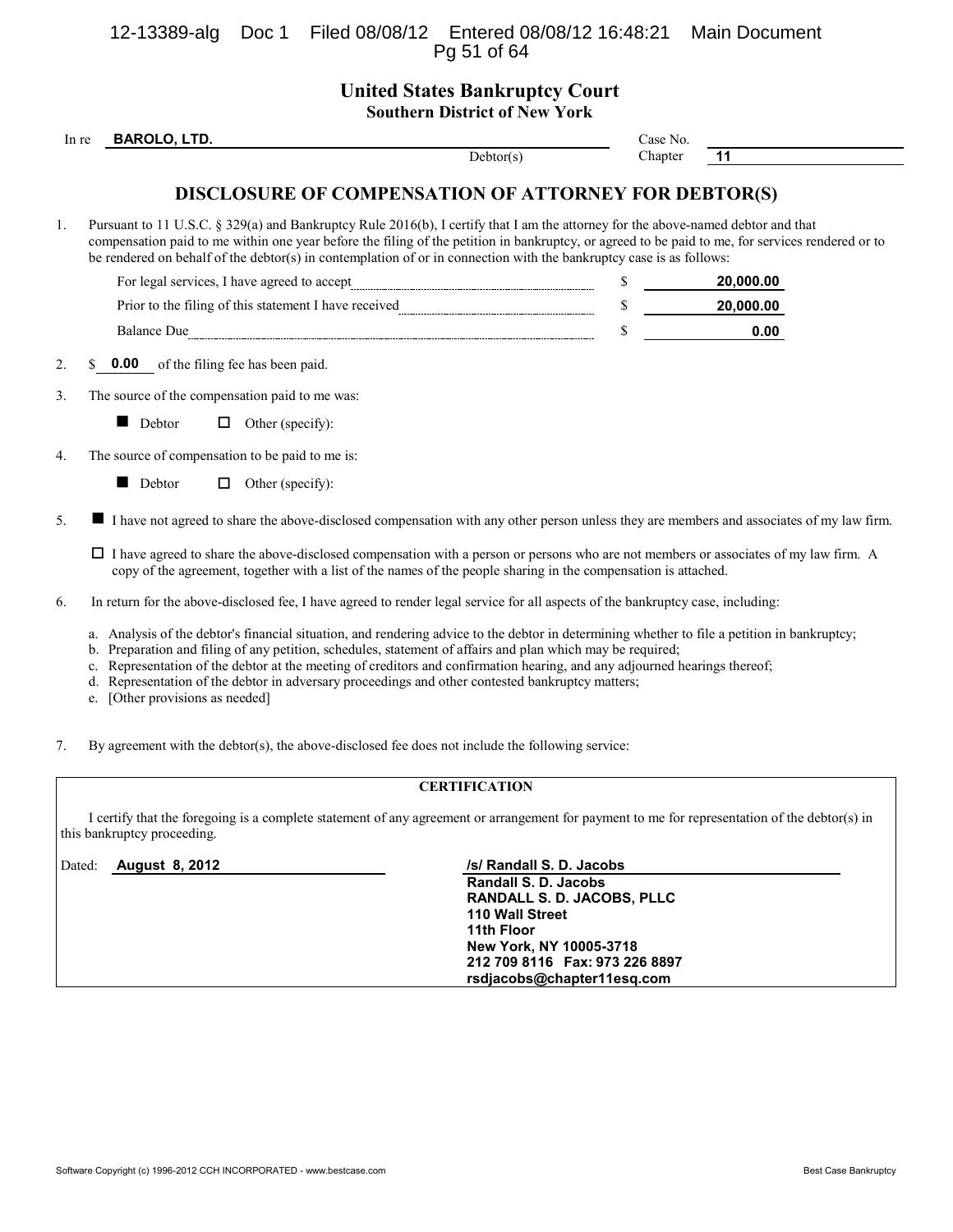Software Copyright (c) 1996-2012 - CCH INCORPORATED - www.bestcase.com **Best Case Bankruptcy** Best Case Bankruptcy

## 12-13389-alg Doc 1 Filed 08/08/12 Entered 08/08/12 16:48:21 Main Document Pg 52 of 64

# **United States Bankruptcy Court Southern District of New York**

In re **BAROLO, LTD.**

Debtor

Chapter **11** 

Case No.

# **LIST OF EQUITY SECURITY HOLDERS**

Following is the list of the Debtor's equity security holders which is prepared in accordance with Rule 1007(a)(3) for filing in this chapter 11 case.

| Name and last known address                                     | Security     | Number        | Kind of        |
|-----------------------------------------------------------------|--------------|---------------|----------------|
| or place of business of holder                                  | Class        | of Securities | Interest       |
| <b>Paolo Secondo</b><br>399 West Broadway<br>New York, NY 10012 | common stock | all           | Sole ownership |

# **DECLARATION UNDER PENALTY OF PERJURY ON BEHALF OF CORPORATION OR PARTNERSHIP**

I, the President of the corporation named as the debtor in this case, declare under penalty of perjury that I have read the foregoing List of Equity Security Holders and that it is true and correct to the best of my information and belief.

Date **August 8, 2012** Signature *Isl* Paolo Secondo **Paolo Secondo President**

*Penalty for making a false statement or concealing property*: Fine of up to \$500,000 or imprisonment for up to 5 years or both. 18 U.S.C §§ 152 and 3571.

,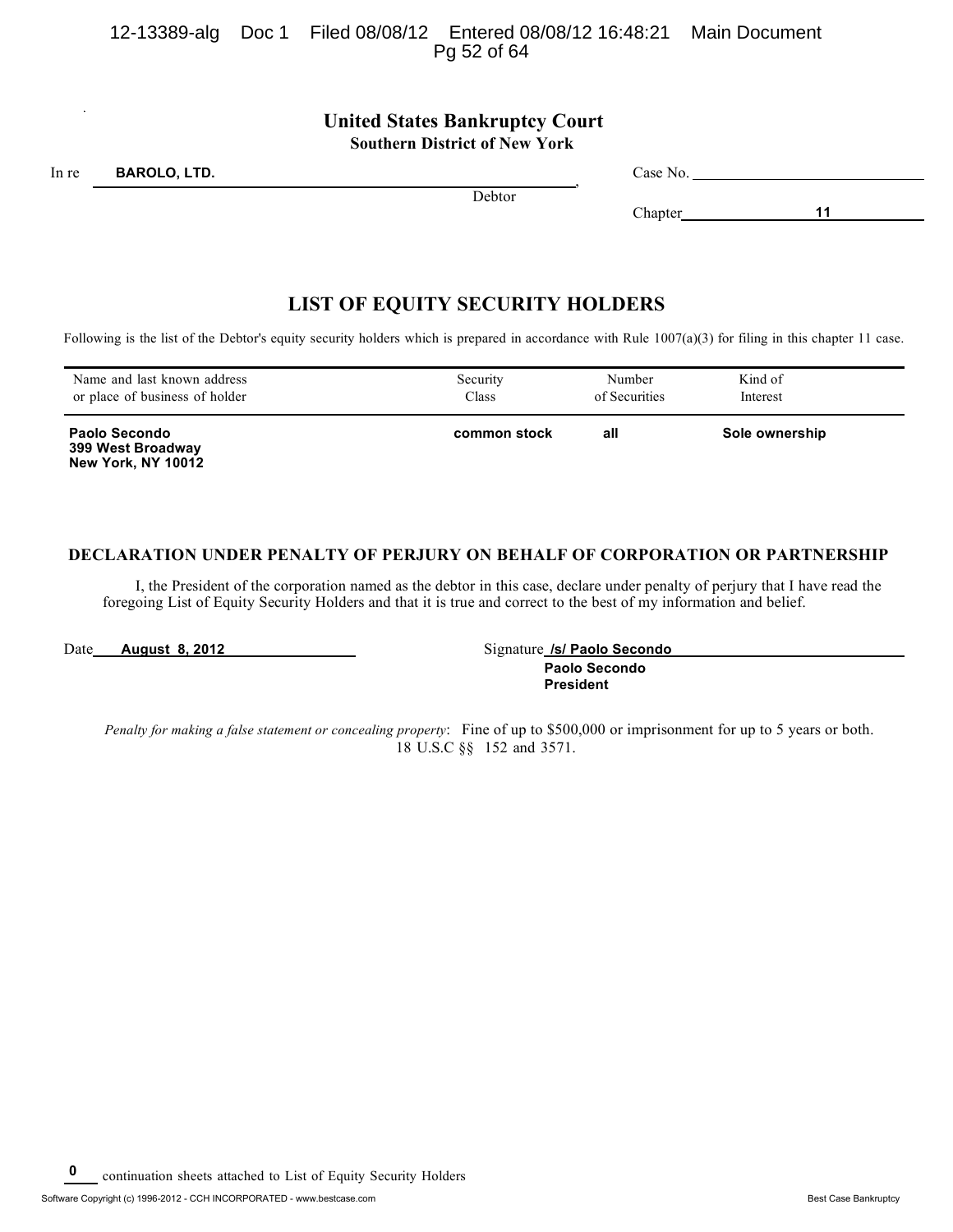# **United States Bankruptcy Court Southern District of New York**

In re **BAROLO, LTD.** Case No. 2008. The case No. 2008. The case No. 2008. The case No. 2008. The case No. 2008. The case No. 2008. The case No. 2008. The case No. 2008. The case No. 2008. The case No. 2008. The case No. 20

# **VERIFICATION OF CREDITOR MATRIX**

I, the President of the corporation named as the debtor in this case, hereby verify that the attached list of creditors is true and correct to

the best of my knowledge.

Date: **August 8, 2012 /s/ Paolo Secondo** 

**Paolo Secondo**/**President** Signer/Title

Debtor(s) Chapter **11**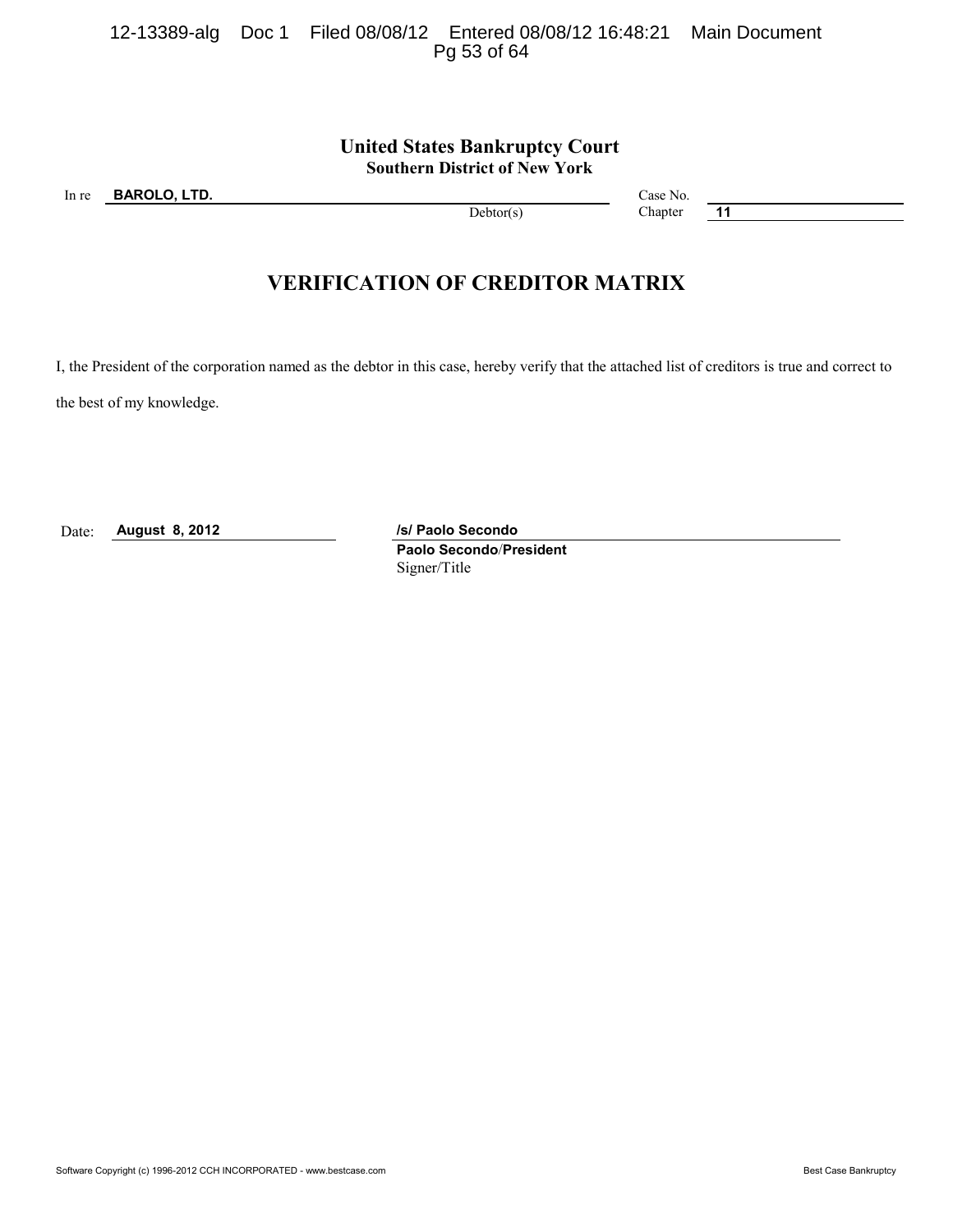### BAROLO, LTDPg-54 of 64 12-13389-alg Doc 1 Filed 08/08/12 Entered 08/08/12 16:48:21 Main Document

57 MAIN STREET IMPORTS 377 OAK STREET, SUITE 207 GARDEN CITY, NY 11530

81ST & 5TH REALTY, CO. 35 EAST 21ST STREET, 3RD FLOOR NEW YORK, NY 10010

81ST & 5TH REALTY, CO. 35 EAST 21ST STREET, 3RD FLOOR NEW YORK, NY 10010

AD GELATO 591 WILLIS AVENUE WILLISTON PARK, NY 11596

ALMA GOURMET LTD. 3912 CRESCENT STREET L.I.C., NY 11101

ALPINE SODA SYSTEMS 3209 PLEASANT AVENUE UNION CITY, NJ 07087

AMMIRATI, INC. 500 FIFTH AVENUE PELHAM, NY 10803

AXELROD, FINGERHUT & DENNIS 260 MADISON AVENUE NEW YORK, NY 10016

AXELROD, FINGERHUT & DENNIS 260 MADISON AVENUE NEW YORK, NY 10016

BARRY MEYERSON 200 PARK AVENUE SOUTH SUITE 1205 NEW YORK, NY 10003-1503

BARTLETT DAIRY, INC. 105-03 150TH STREET. JAMAICA, NY 11435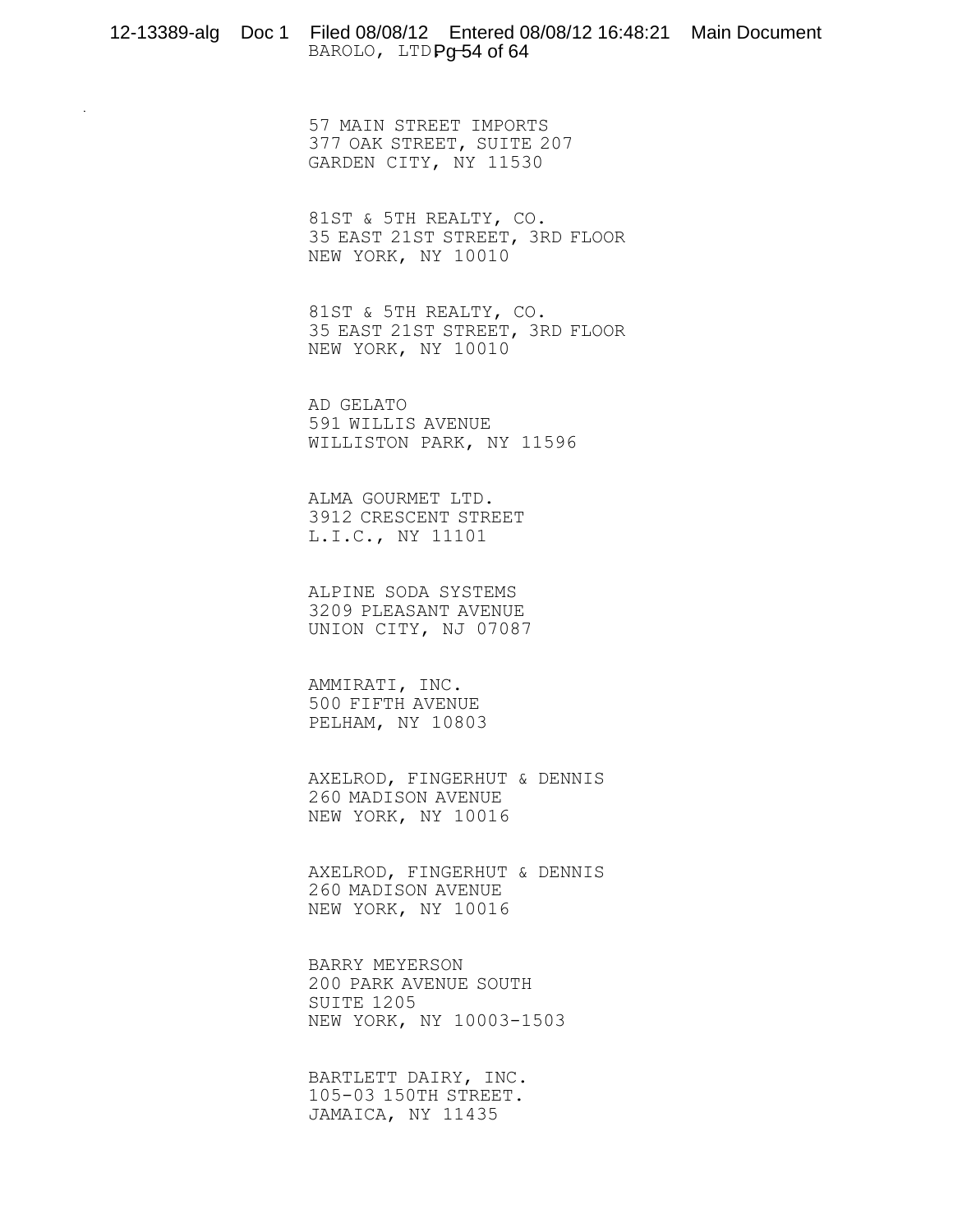### BAROLO, LTDPg-55 of 64 12-13389-alg Doc 1 Filed 08/08/12 Entered 08/08/12 16:48:21 Main Document

BHB PEST ELIMINATION 150 WEST 28TH STREET NEW YORK, NY 10001

BOSCO MALERA, S.R.L. VIA CORRER #17 SALGAREDA, TREVISO VENETO, ITALY

CADET IMPORTS 19 OXFORD AVENUE YONKERS, NY 10710

CAPTAIN'S CHOICE SEAFOOD 113 93RD STREET BROOKLYN, NY 11209

CASEFICIO DELLE ROSE 17 MANDY COURT STATEN ISLAND, NY 10309

CENTRAL SEAFOOD WHOLESALE 9531 ROOSEVELT AVENUE JACKSON HEIGHTS, NY 11372

CON EDISON JAF STATION PO BOX 1702 NY, NY 10116-1702

CON EDISON COOPER STATION PO BOX 138 NEW YORK, NY 10276

CONCA D'ORO 72-02 51ST STREET WOODSIDE, NY 11377

DANIEL O'CONNOR ARCHITECTS 60 MADISON AVENUE SUITE 1020 NEW YORK, NY 10010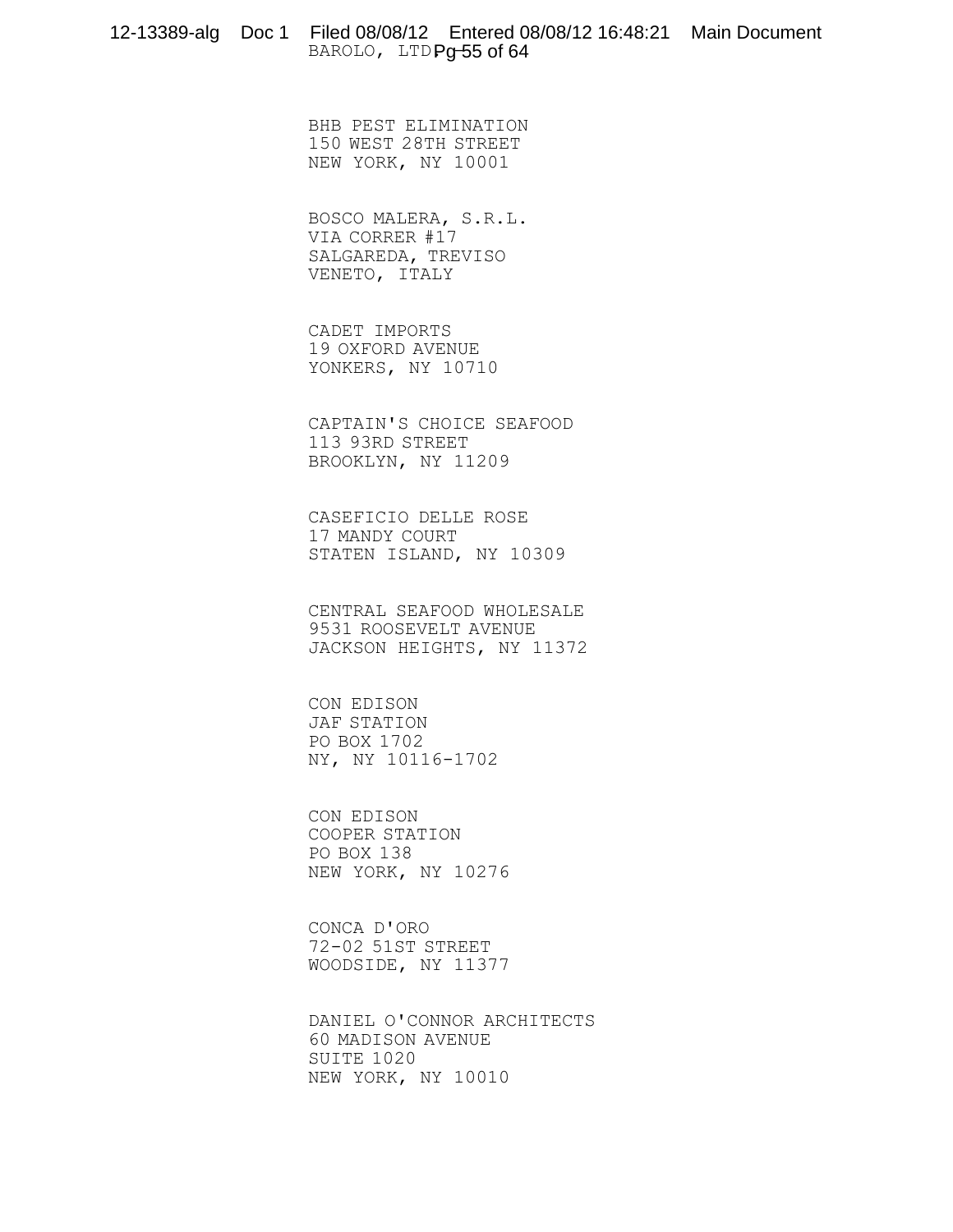### BAROLO, LTDPg-56 of 64 12-13389-alg Doc 1 Filed 08/08/12 Entered 08/08/12 16:48:21 Main Document

DREYFUS ASHBY & CO. 50 AVON MEADOW LANE AVON, CT 06001-3765

ENOTRTRIA WINE IMPORTS 291 BROADWAY SUITE 206 NEW YORK, NY 10007

FARM FRESH INC. 571 AUSTIN PLACE BRONX, NY 10455

FAROPIAN SPIRITS, LTD. 98 KEAN STREET WEST BABYLON, NY 11704

FELIPE AVALOS 398 WEST BROADWAY, APTS 2 & 3 NEW YORK, NY 10012

FOX ROTHSCHILD LLP 100 PARK AVENUE SUITE 1500 NEW YORK, NY 10017

GEORGE HUTSON 3 HEIGHTS ROAD SUFFERN, NY 10901

HOUSTON STREET BEER DIST. 290 EAST 2ND STREET NEW YORK, NY 10009

I.M.P PLUMBING & HEATING CORP 412 8TH AVENUE NEW YORK, NY 10001

IDINE 300 S. PARK ROAD SUITE 300 HOLLYWOOD, FL 33021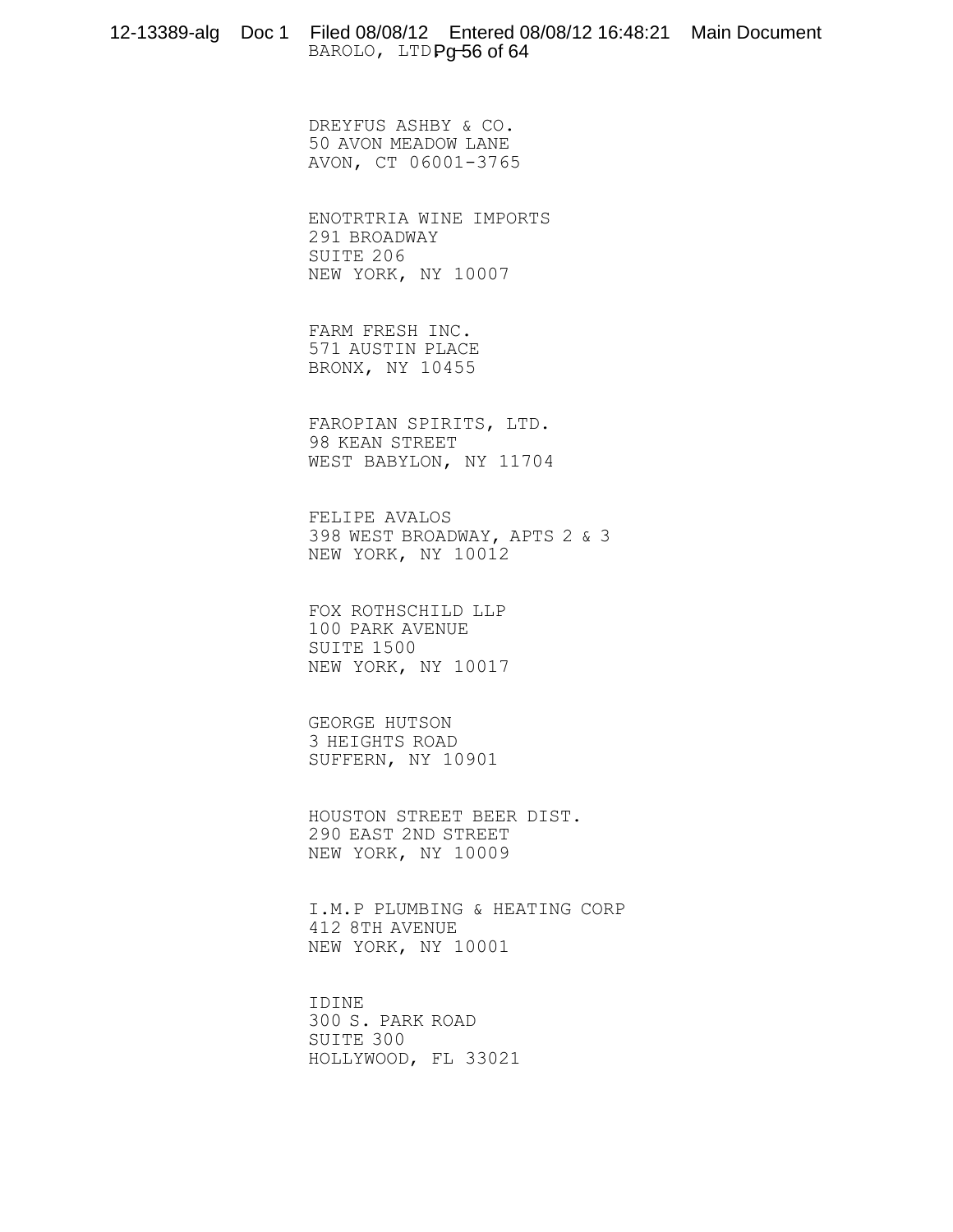### BAROLO, LTDPg-57 of 64 12-13389-alg Doc 1 Filed 08/08/12 Entered 08/08/12 16:48:21 Main Document

IFI DISTRIBUTION LLC 584 BARCLAY AVENUE STATEN ISLAND, NY 10312

IMPERIAL COLOR 81 EMJAY BOULEVARD BRENTWOOD, NJ 11717

INTERNAL REVENUE SERVICE P. O. BOX 7346 PHILADELPHIA, PA 19101-7346

ITM GARDEN, INC. 10 LITTLE WEST 12TH STREET NEW YORK, NY 10014

JEM SANITATION PO BOX 708 LYNDHURST, NJ 07071

JOSEPH, HERZFELD, ET AL. 233 BROADAY NEW YORK, NY 10279

KITCHEN REPAIR SPECIALISTS 1005 CHURCH STREET BALDWIN, NY 11510

KITCHEN REPAIR SPECIALISTS 1005 CHURCH STREET BALDWIN, NY 11510

LEEBRO SYSTEMS 40 W. 37TH STREET, #2 NEW YORK, NY 10018

LEEBRO SYSTEMS 40 WEST 37TH STREET NEW YORK, NY 10018

MEAT WITHOUT FEET 800 FOOD CENTER DRIVE, #99 BRONX, NY 10474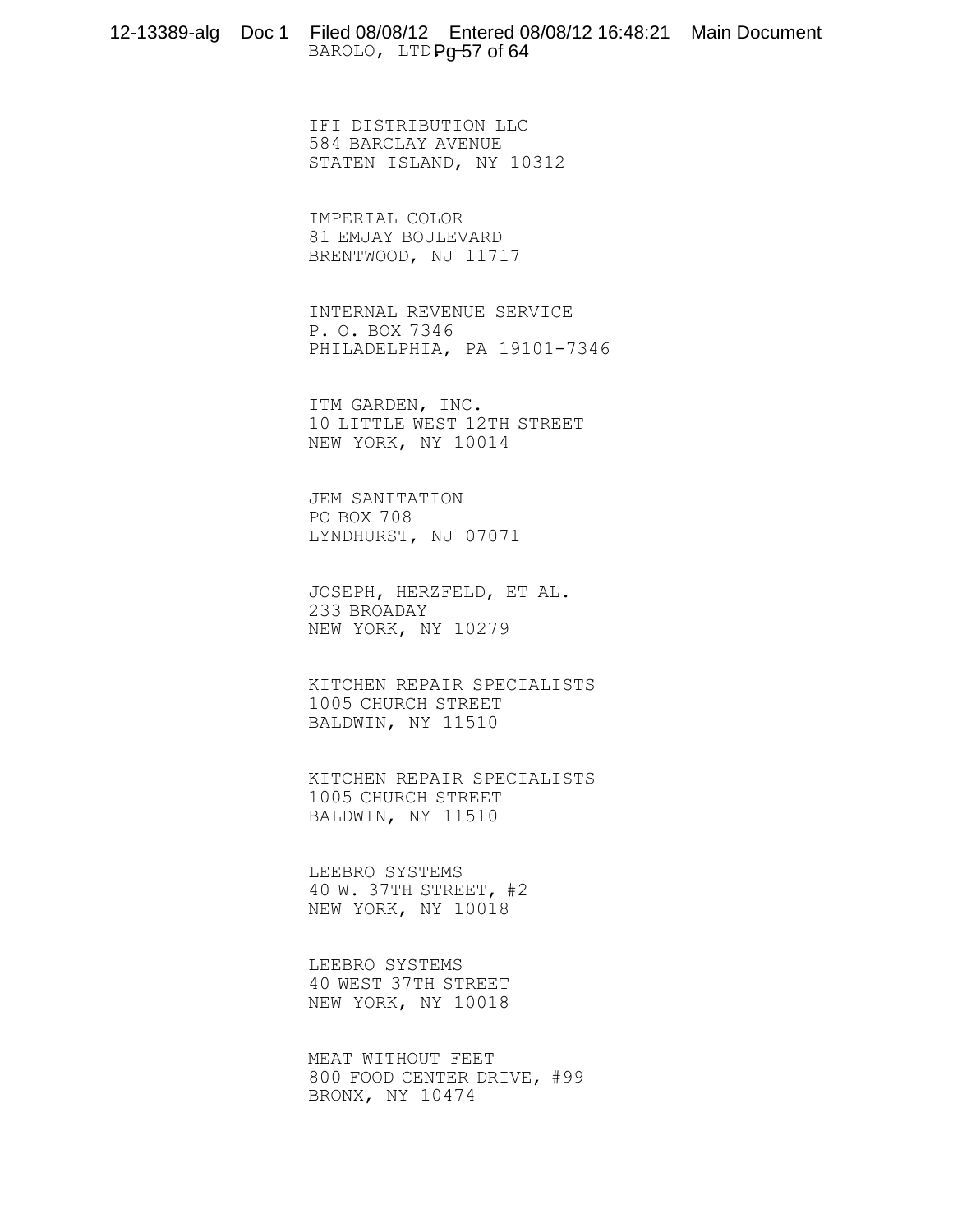### BAROLO, LTDPg-58 of 64 12-13389-alg Doc 1 Filed 08/08/12 Entered 08/08/12 16:48:21 Main Document

MENTEC MECHANICAL INC 7 SILVER POND CIRCLE COMMACK, NY 11725

MHW LTD 1129 NORTHERN BLVD., SUITE 410 MANHASSET, NY 11030

MICRO ENV. SUPPLY, INC. 65-10 JAY AVENUE MASPETH, NY 11378

NYC DEPT. OF FINANCE 345 ADAMS STREET, 3RD FLR. LEGAL AFFAIRS: DEVORA COHEN BROOKLYN, NY 11201

NYS DEPT OF LABOR GOV. HARRIMAN STATE BLDG BLDG. 12, ROOM 256 ALBANY, NY 12240

NYS DEPT. TAXATION OPTS BUS. ACCTS. REC. MTCMT ALBANY, NY 12227-0001

NYS UNEMPLOYMENT INS. ATTN: INSOLVENCY UNIT BLDG. 12, ROOM 256 ALBANY, NY 12201

OTTOMANELLI & SONS 285 BLEEKER STREET NEW YORK, NY 10014

PAOLO SECONDO 399 WEST BROADWAY NEW YORK, NY 10012

PAOLO SECONDO 399 WEST BROADWAY NEW YORK, NY 10012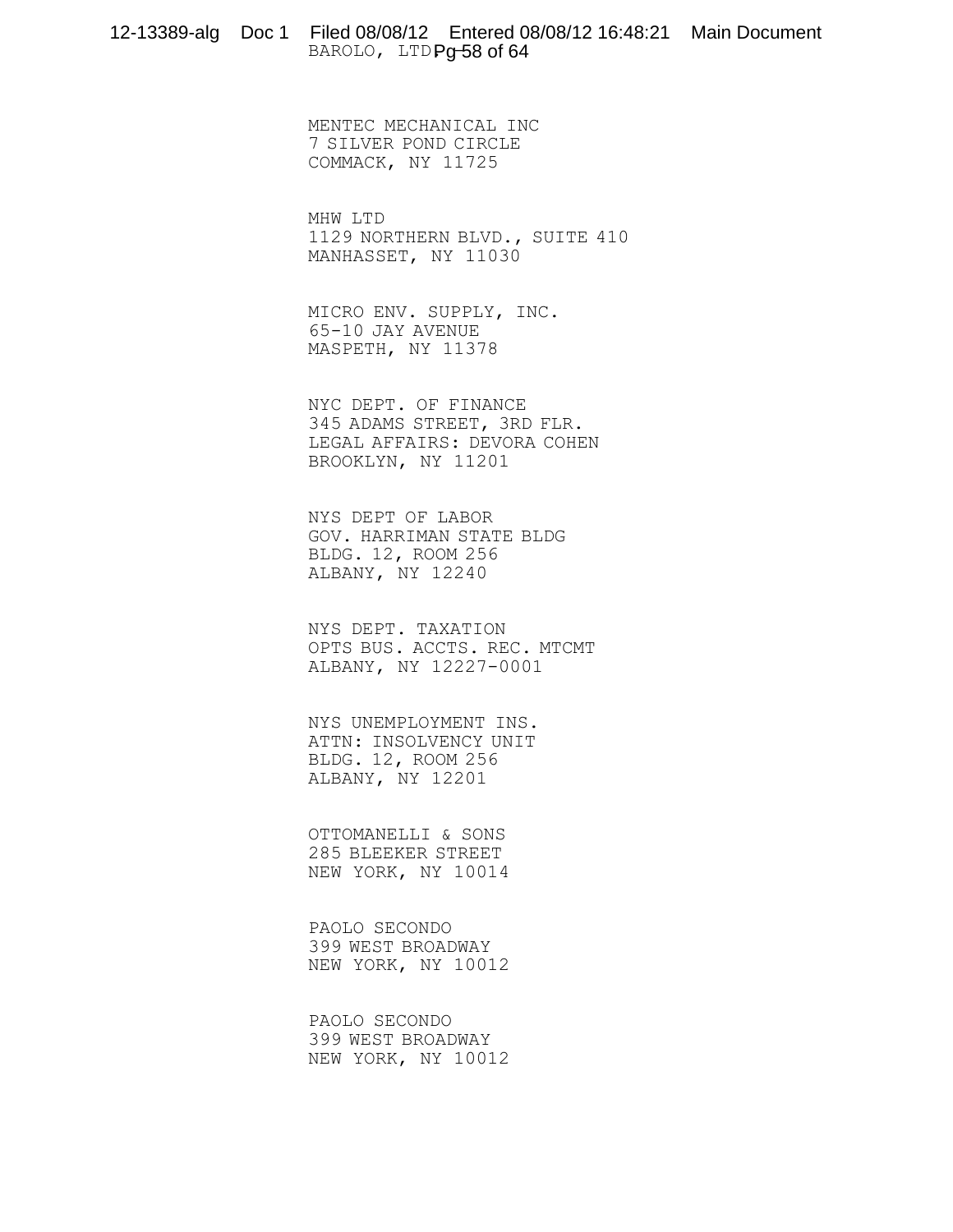### BAROLO, LTDPg-59 of 64 12-13389-alg Doc 1 Filed 08/08/12 Entered 08/08/12 16:48:21 Main Document

PAOLO SECONDO 399 WEST BROADWAY NEW YORK, NY 10012

PAOLO SECONDO 399 WEST BROADWAY NEW YORK, NY 10012

PAOLO SECONDO 399 WEST BROADWAY NEW YORK, NY 10012

PAOLO SECONDO 399 WEST BROADWAY NEW YORK, NY 10012

PAOLO SECONDO 399 WEST BROADWAY NEW YORK, NY 10012

PAOLO SECONDO 399 WEST BROADWAY NEW YORK, NY 10012

PAOLO SECONDO 399 WEST BROADWAY NEW YORK, NY 10012

PIETRO PAGANO ITALY

QUALITY LINEN SUPPLY PO BOX 560203 COLLEGE POINT, NY 11356

SCIENTIFIC FIRE PREVENTION CO. 47-25 34TH STREET. SUITE 203 LONG ISLAND CITY, NY 11101-9085

SEEDCO FINANCIAL SVCS., INC. 915 BROADWAY, 18TH FL. NEW YORK, NY 10010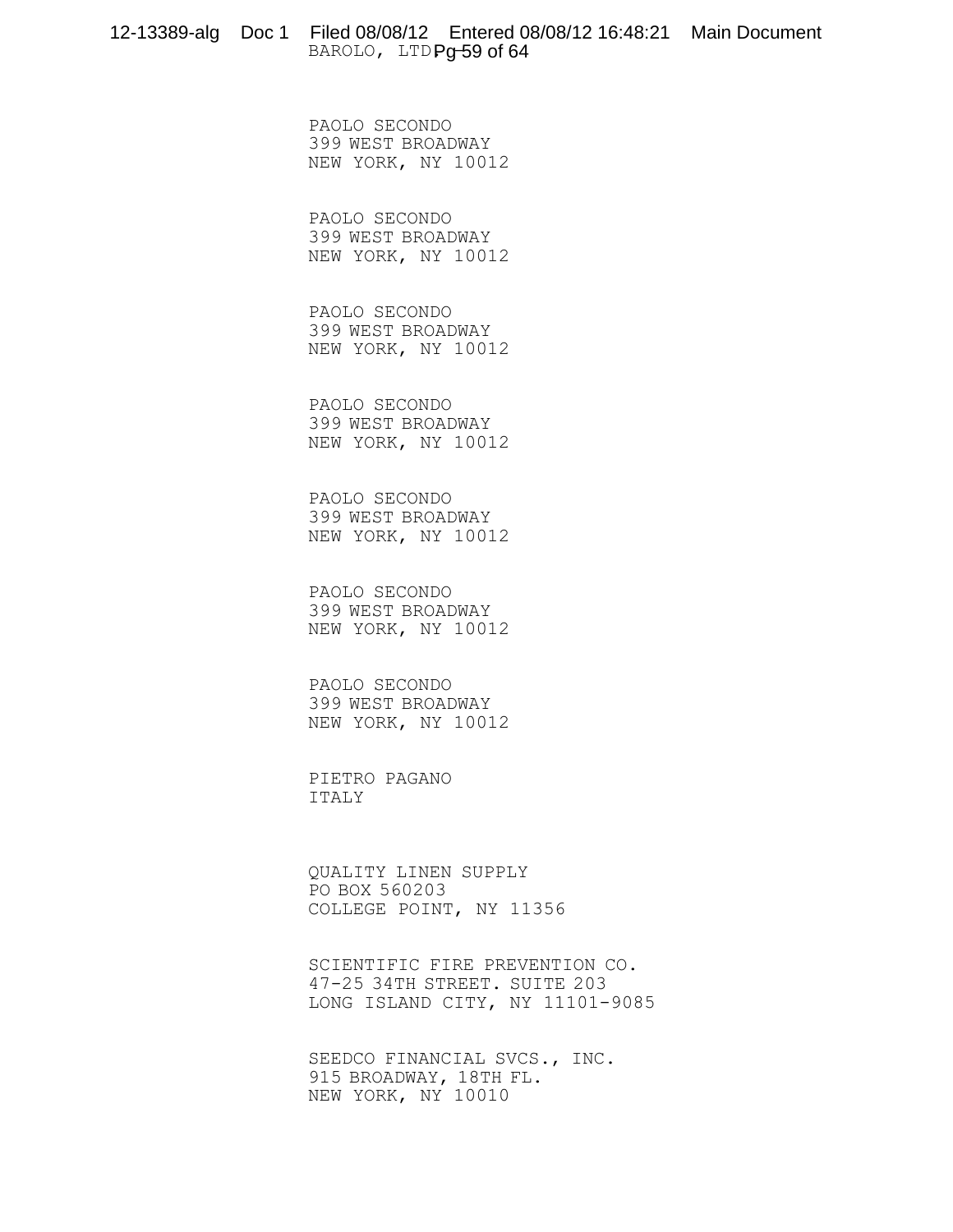### BAROLO, LTDPg-60 of 64 12-13389-alg Doc 1 Filed 08/08/12 Entered 08/08/12 16:48:21 Main Document

SEEDCO FINANCIAL SVCS., INC. 915 BROADWAY, 18TH FL. NEW YORK, NY 10010

SEEDCO FINANCIAL SVCS., INC. 915 BROADWAY, 18TH FL. NEW YORK, NY 10010

SEEDCO FINANCIAL SVCS., INC. 915 BROADWAY, 18TH FL. NEW YORK, NY 10010

SEEDCO FINANCIAL SVCS., INC. 915 BROADWAY, 18TH FL. NEW YORK, NY 10010

SEEDCO FINANCIAL SVCS., INC. 915 BROADWAY, 18TH FL. NEW YORK, NY 10010

SEEDCO FINANCIAL SVCS., INC. 915 BROADWAY, 18TH FL. NEW YORK, NY 10010

SMALL BUSINESS ADMINISTRATION PO BOX 740192 ATLANTA, GA 30374-0192

SMALL BUSINESS ADMINISTRATION PO BOX 740192 ATLANTA, GA 30374-0192

SMALL BUSINESS ADMINISTRATION PO BOX 740192 ATLANTA, GA 30374-0192

SMALL BUSINESS ADMINISTRATION PO BOX 740192 ATLANTA, GA 30374-0192

SMALL BUSINESS ADMINISTRATION PO BOX 740192 ATLANTA, GA 30374-0192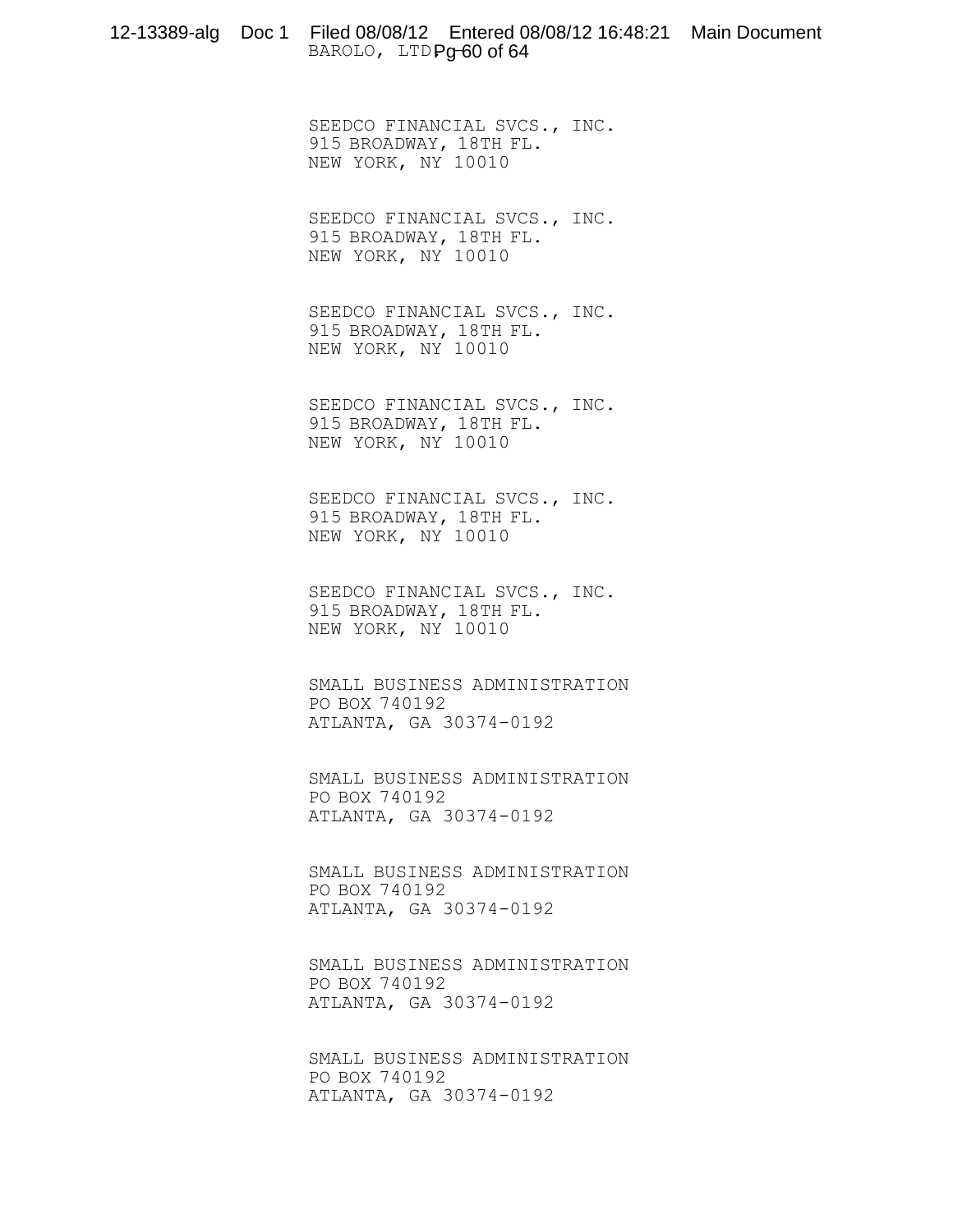### BAROLO, LTDPg-61 of 64 12-13389-alg Doc 1 Filed 08/08/12 Entered 08/08/12 16:48:21 Main Document

SMALL BUSINESS ADMINISTRATION PO BOX 740192 ATLANTA, GA 30374-0192

SMALL BUSINESS ADMINISTRATION PO BOX 740192 ATLANTA, GA 30374-0192

SMALL BUSINESS ADMINISTRATION PO BOX 740192 ATLANTA, GA 30374-0192

SOGNO TOSCANO TUSCAN, INC 15849 N. 71ST STREET, SUITE 10 SCOTTSDALE, AZ 85254

SOILAIR SELECTION 1120 SIXTH AVENUE, 4TH FL. NEW YORK, NY 10036

SOLSTARS WINES 575 MADISON AVENUE, SUITE 1006 NEW YORK, NY 10022

SUPREME WINE & SPIRITS LLC PO BOX 167 PLEASANTVILLE, NY 10570

SYSCO FOOD SVCES, NY, LLC 20 THEODORE CONRAD DRIVE LIBERTY INDUSTRIAL PARK JERSEY CITY, NJ 07035

TABLE VENTURES 1860 RENAISSANCE BLVD. STURTEVANT, WI 53177

TIME WARNER CABLE PO BOX 9227 UNIONDALE, NY 11555-9227

TIME WARNER CABLE PO BOX 9227 UNIONDALE, NY 11555-9227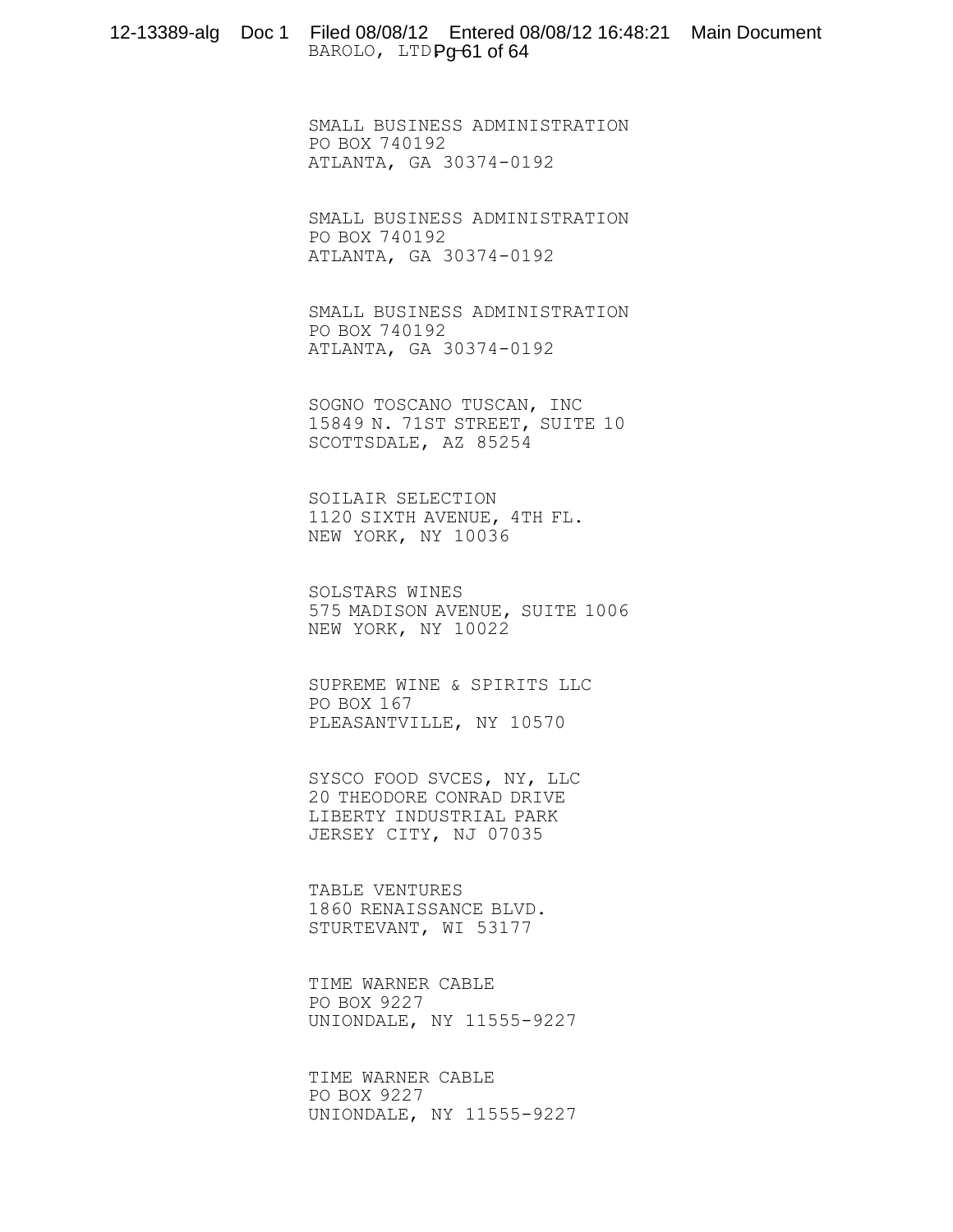### BAROLO, LTDPg-62 of 64 12-13389-alg Doc 1 Filed 08/08/12 Entered 08/08/12 16:48:21 Main Document

TIME WARNER CABLE PO BOX 9227 UNIONDALE, NY 11555

TO RISE, LLC 900 LENOX ROAD, SUITE 5B BROOKLYN, NY 11203

TOP NOTCH SEAFOOD 5 CHELSEA LANE OLD SAYBROOK, CT 06475

TOPS RESTAURANT & BAR SUPPLIES 8001 3RD AVENUE BROOKLYN, NY 11209

TORRENTE FOOD DISTRIBUTORS 600 D STREET BELMAR, NJ 07719

U.S. EVERGREEN 805 6TH AVENUE NEW YORK, NY 10001

VEND LEASE COMPANY, INC. 8100 SANDPIPER CIRCLE, SUITE 3 NOTTINGHAM, MD 21236

VI. SCO., INC. 85 HAZEL STREET GLEN COVE, NY 11542

VIAS IMPORTS 875 SIXTH AVENUE, SUITE 2200 NEW YORK, NY 10001

VIGNAIOLI SELECTION 18 WEST 27TH STREET NEW YORK, NY 10001

VINVINO WINE CO., INC. 621 WEST 46TH STREET NEW YORK, NY 10036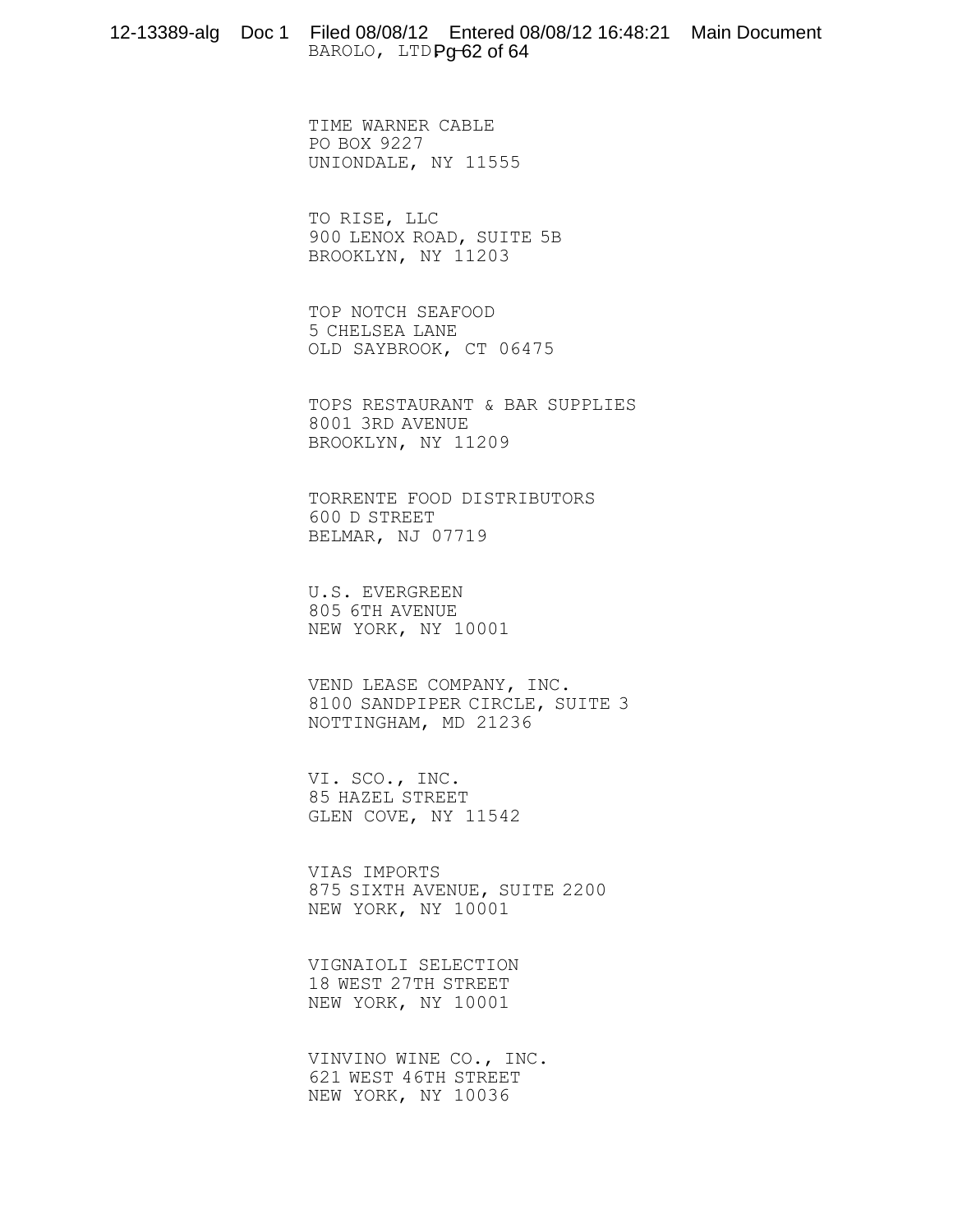## BAROLO, LTDPg-63 of 64 12-13389-alg Doc 1 Filed 08/08/12 Entered 08/08/12 16:48:21 Main Document

VRANKEN AMERICA 130 WEST 42ND STREET, SUITE 17 NY, NY 10036

WILSON WHOLESALE PRODUCE 104-48 38TH AVENUE CORONA, NY 11368

WIND ASSOCIATES 24 EAST 81ST STREET NEW YORK, NY

WIND ASSOCIATES 24 EAST 81ST STREET NEW YORK, NY

WINE FOR ALL 122 WEST 27TH STREET NEW YORK, NY 10001

WITHERS BERGMAN 430 PARK AVENUE, 10TH FLOOR NEW YORK, NY 10022-3505

WORLD TRADE COPIERS, CORP 138 HOPE STREET BROOKLYN, NY 11211

WORLDWIDE ENV. FOOD&PEST MGT. 80 WALL STREET, SUITE 919-920 NEW YORK, NY 10005